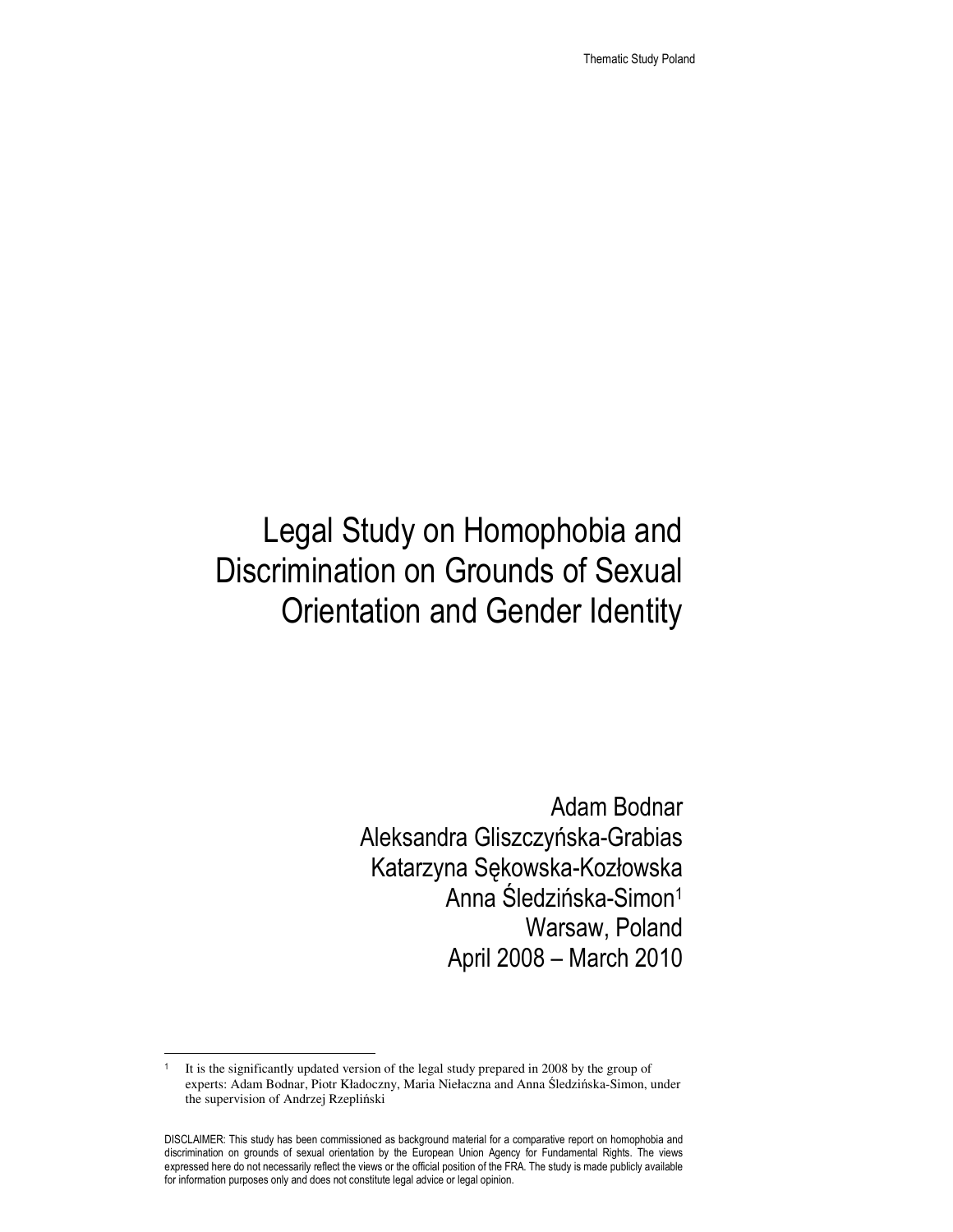# **Contents**

| А. | IMPLEMENTATION OF EMPLOYMENT DIRECTIVE 2000/78/EC 10 |                                                                                                                            |  |  |  |
|----|------------------------------------------------------|----------------------------------------------------------------------------------------------------------------------------|--|--|--|
|    | A.1.                                                 | Methods of implementation of Directive 2000/78/EC10                                                                        |  |  |  |
|    | A.2.                                                 | Draft proposal for anti-discrimination laws13                                                                              |  |  |  |
|    | A.3.                                                 |                                                                                                                            |  |  |  |
|    | A.4.                                                 |                                                                                                                            |  |  |  |
| В. |                                                      |                                                                                                                            |  |  |  |
|    | B.1.                                                 | Situation of Polish citizens returning to Poland after moving<br>to another EU Member State in order to enter into a civil |  |  |  |
| C. |                                                      |                                                                                                                            |  |  |  |
| D. |                                                      |                                                                                                                            |  |  |  |
| Е. |                                                      |                                                                                                                            |  |  |  |
|    | E.1.                                                 |                                                                                                                            |  |  |  |
|    | E.2.                                                 | E.2.1<br>E.2.2.<br>E.2.3.                                                                                                  |  |  |  |
|    | E.3.                                                 |                                                                                                                            |  |  |  |
|    | E.4.                                                 |                                                                                                                            |  |  |  |
|    | E.5.                                                 |                                                                                                                            |  |  |  |
|    | E.6.                                                 |                                                                                                                            |  |  |  |
|    |                                                      |                                                                                                                            |  |  |  |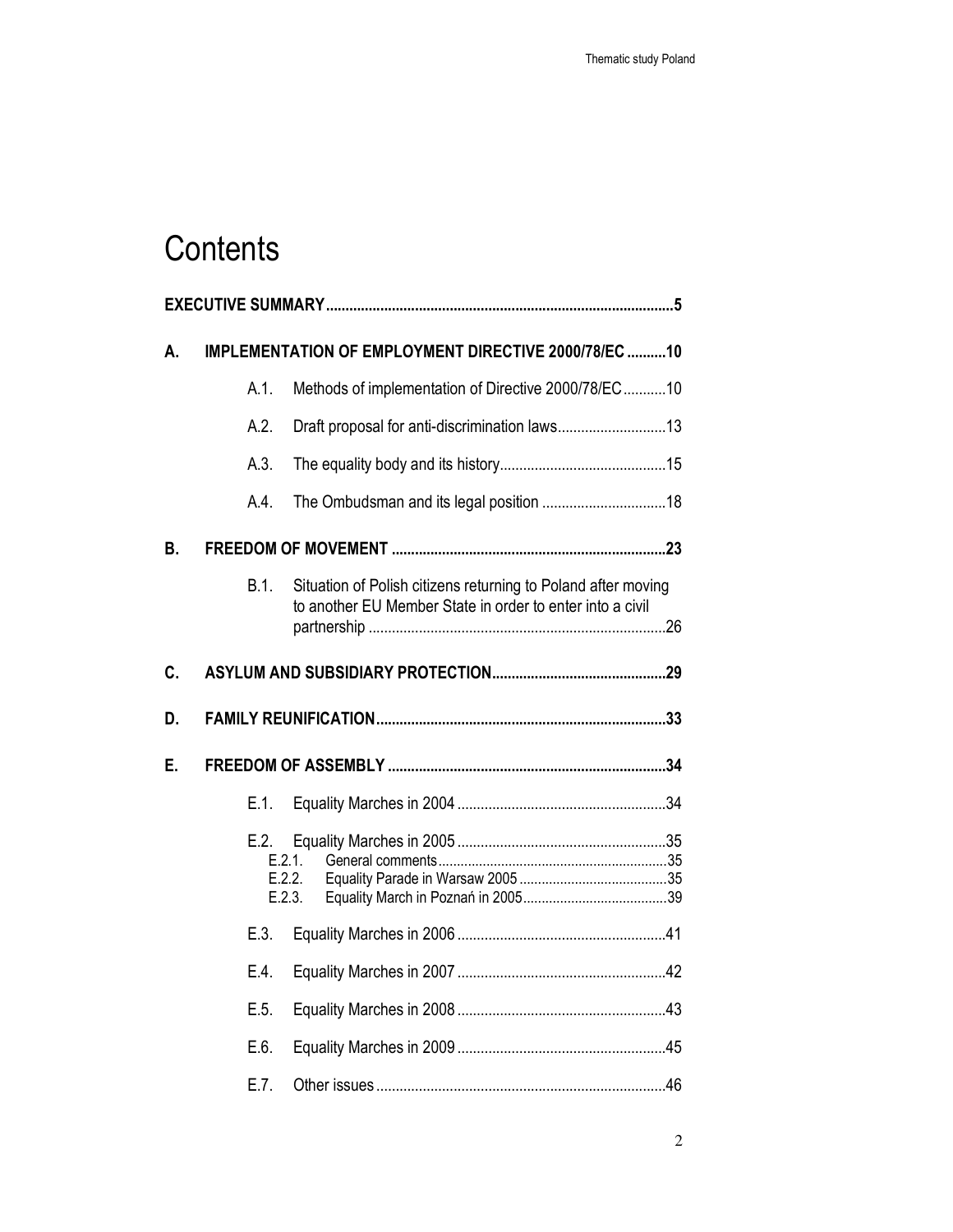| F. |                |                                                                                                                                                               |  |  |  |
|----|----------------|---------------------------------------------------------------------------------------------------------------------------------------------------------------|--|--|--|
|    | F.1.<br>F.1.1. | Is there a need for special protection for homosexuals                                                                                                        |  |  |  |
|    | F.1.2.         |                                                                                                                                                               |  |  |  |
|    | F.2.           | Physical violence against LGBT people 55                                                                                                                      |  |  |  |
|    | F.3.           |                                                                                                                                                               |  |  |  |
| G. |                |                                                                                                                                                               |  |  |  |
| н. |                |                                                                                                                                                               |  |  |  |
|    | H.1.           |                                                                                                                                                               |  |  |  |
|    | H.2.           | The draft law on same-sex couples (registered                                                                                                                 |  |  |  |
|    | H.3.           |                                                                                                                                                               |  |  |  |
|    | H.4.           |                                                                                                                                                               |  |  |  |
|    | H.5.           | Use of same-sex marriage celebration in the official                                                                                                          |  |  |  |
|    | H.6.           |                                                                                                                                                               |  |  |  |
|    | H.7.           | Eurobarometer Survey 'Discrimination in the EU 2009' -                                                                                                        |  |  |  |
|    | H.8.           | The promotion of 'Yogyakarta Principles' and knowledge on                                                                                                     |  |  |  |
|    | H.9.           | Parliamentary debate on the governmental draft<br>amendments to Ustawa o organizacjach pożytku<br>publicznego i o wolontariacie [Public Benefit Organisations |  |  |  |
|    | H.10.          | Reactions on the Lithuanian law on the protection of minors<br>against the detrimental effects of public information80                                        |  |  |  |
|    |                |                                                                                                                                                               |  |  |  |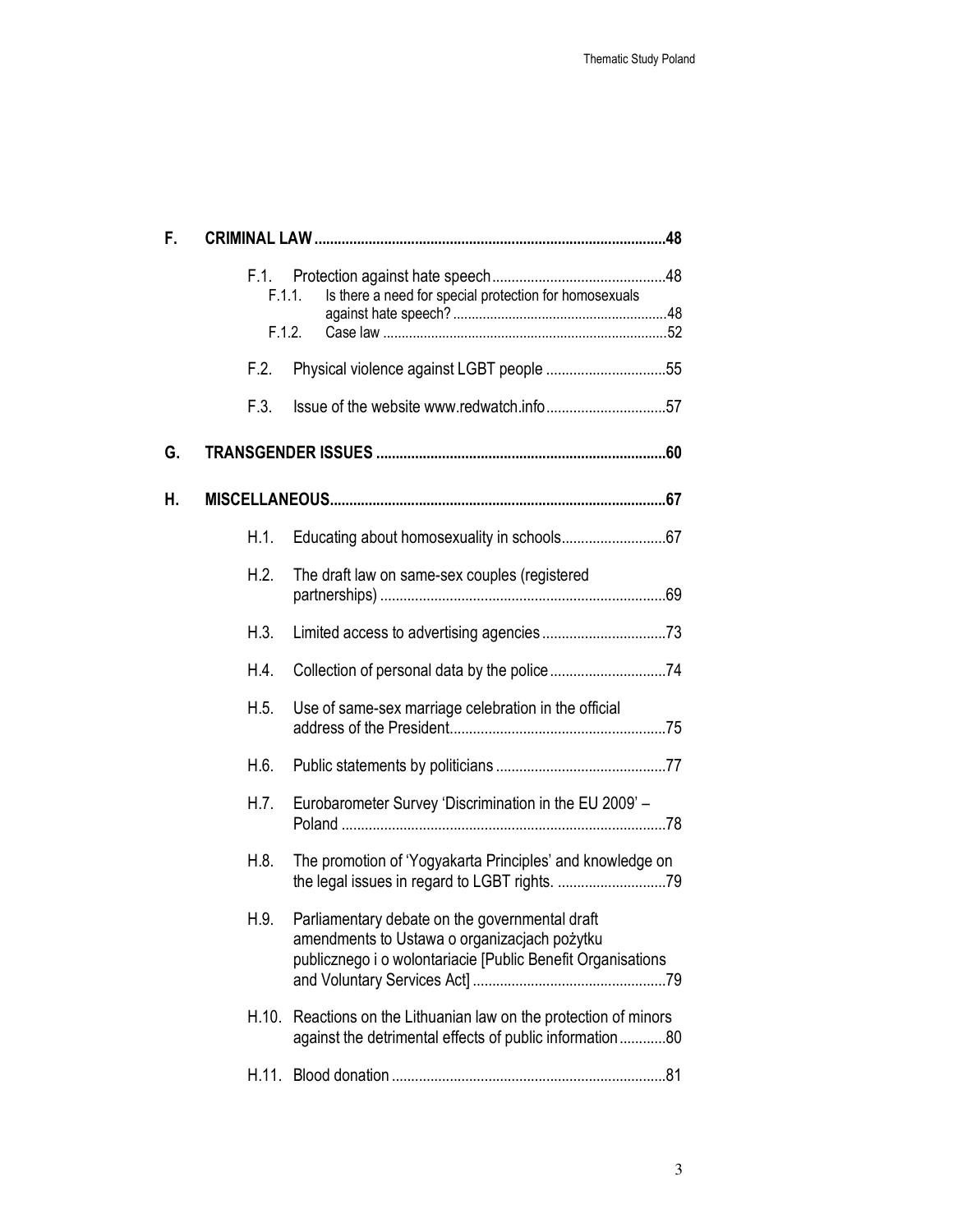|  |  |  | 105 |  |
|--|--|--|-----|--|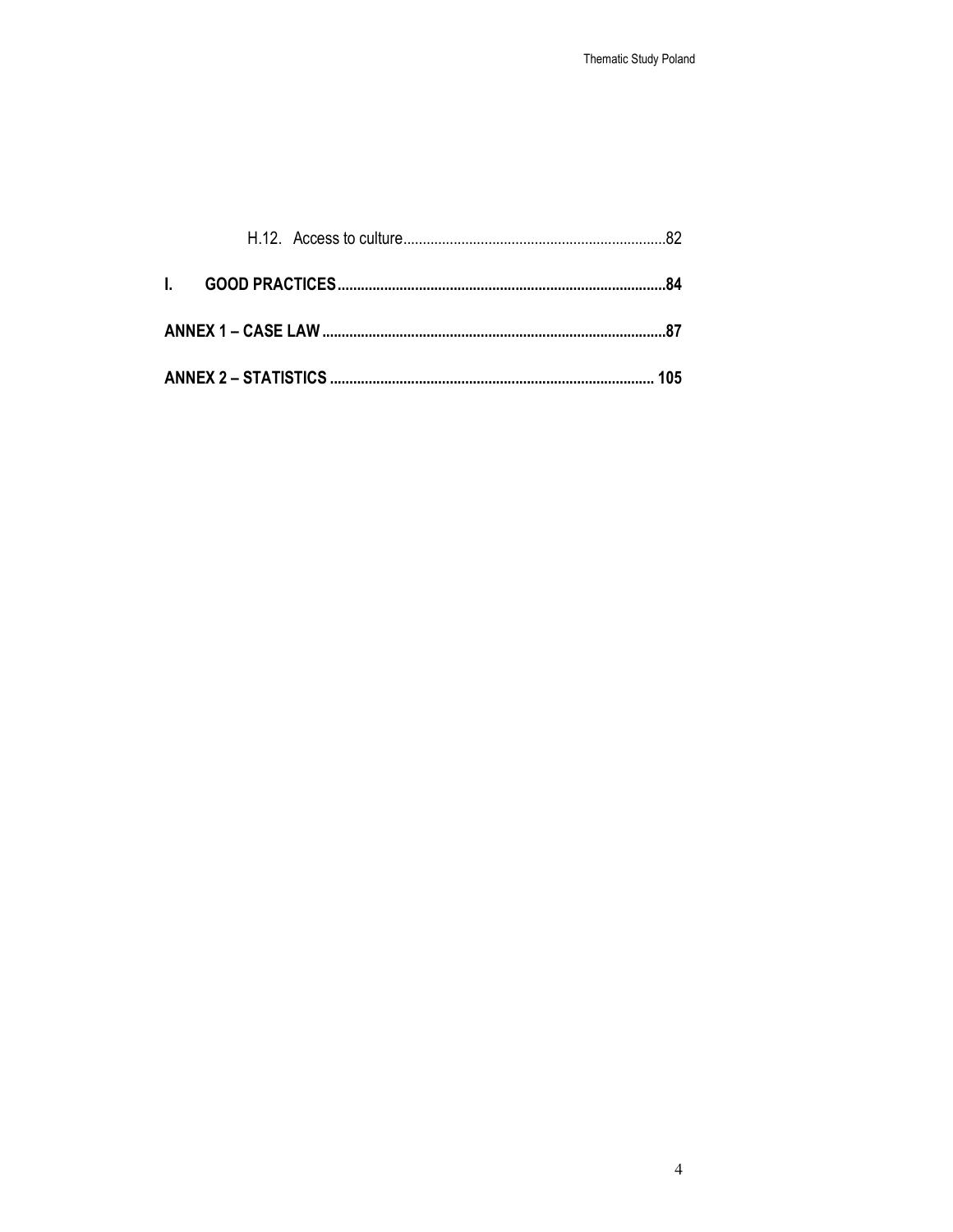# Executive summary

## Implementation of Employment Directive 2000/78/EC

The Employment Directive 2000/78/EC is in principle properly implemented into Polish law and provides victims of discrimination on the ground of sexual orientation with the possibility of claiming damages. Problems remain, however, as regards two definitions (direct and indirect discrimination) and the way they are implemented into Polish law.

The major weakness is the lack of an equality body or other organ responsible for anti-discrimination policies and legal actions. The Government is still under preparation of a new, complex anti-discrimination law which will enhance the protection of sexual minorities against discrimination and will establish the equality body. However, efforts take already a long time and the nongovernmental organizations do not have an expectation that such law will be passed within next two years.

There was only one case pending before Polish employment courts where the claim of sexual orientation was directly raised. It should be noted that the low number of cases is a result of a lack of willingness among individuals to disclose their sexual orientation.

In January 2010 The European Commission sent a reasoned opinion to Poland for incorrectly implementing the Directive 2000/78/EC.

### Freedom of movement

Poland does not recognise freedom of movement under Directive 2004/38/EC for partners in partnerships registered in other Member States.

The Polish authorities create obstacles for Polish nationals who wish to enter into same-sex partnership or marriage in a Member State where such a possibility exists. In particular, the offices for civil status refuse to issue certificates stating that a given person is not married to anyone else, which may block a procedure in another EU Member State. This problem may in practice be resolved by obtaining a notary certificate. In June 2008 *Wojewódzki S*ą*d Administracyjny* [Regional Administrative Court] in Gdańsk ruled a landmark judgement in which it stated that every citizen is entitled to receive such a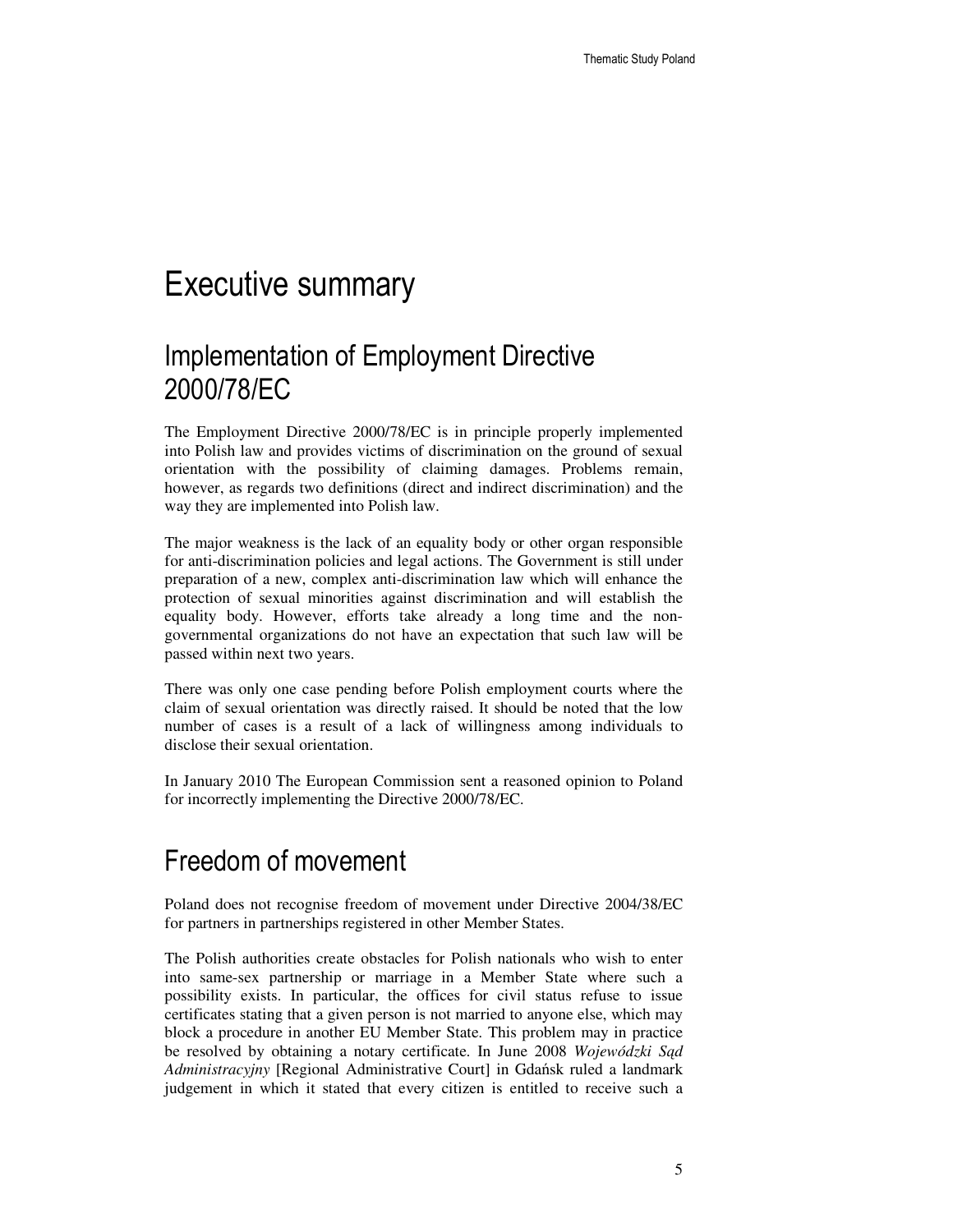certificate without substantiating her/his request what means the office for civil status cannot examine the petitioner's intention.

In the resolution on application of Directive 2004/38/EC on the right of citizens of the Union and their family members to move and reside freely within the territory of the Member States, adopted in April 2009, European Parliament describes as a 'problematic issue' the fact that Poland does not recognise same sex marriages as a reason to grant free movement rights, neither does it recognise registered partnerships, even if certified in another Member States.

### Asylum and subsidiary protection

Until 2008 Polish law did not provide explicitly protection from the risk of being returned home to people who were persecuted or harassed because of their sexual orientation or gender identity. The law was however significantly amended in March 2008 in order to implement the Council Directive 2004/83/EC. Sexual orientation is presently recognized directly as "a membership of particular social group" since Article 14 Section 2 of the Law on Granting Protection to Aliens on the Territory of the Republic of Poland states that "depending on the circumstances in the country of origin, a particular social group might include a group based on a common characteristic of sexual orientation; sexual orientation cannot be however understood to include acts considered to be criminal in accordance with Polish law". Practice shows that the refugee status or subsidiary protection are seldom granted due to sexual orientation or gender identity. The report further describes cases of a citizen of Moldova and a citizen of Vietnam who were denied refugee status by the President of the Office for Foreigners and the Council for Refugees which is an appeal body. Also applications of two citizens of Belarus who are homosexual couple were rejected. Their cases before the Council for Refugees are still pending. In one case refugee status was granted to a Chechen national due to problems with gender identification and intimidation in the home country.

### Family reunification

Provisions of the Council Directive 2003/86/EC have been properly implemented into Polish law. Neither LGBT organisations nor *Helsi*ń*ska Fundacja Praw Człowieka* [the Helsinki Foundation for Human Rights (HFHR)] has noted any problems with the application of the law or problems with family reunification. The authors were also not provided with relevant statistics, as they are not gathered.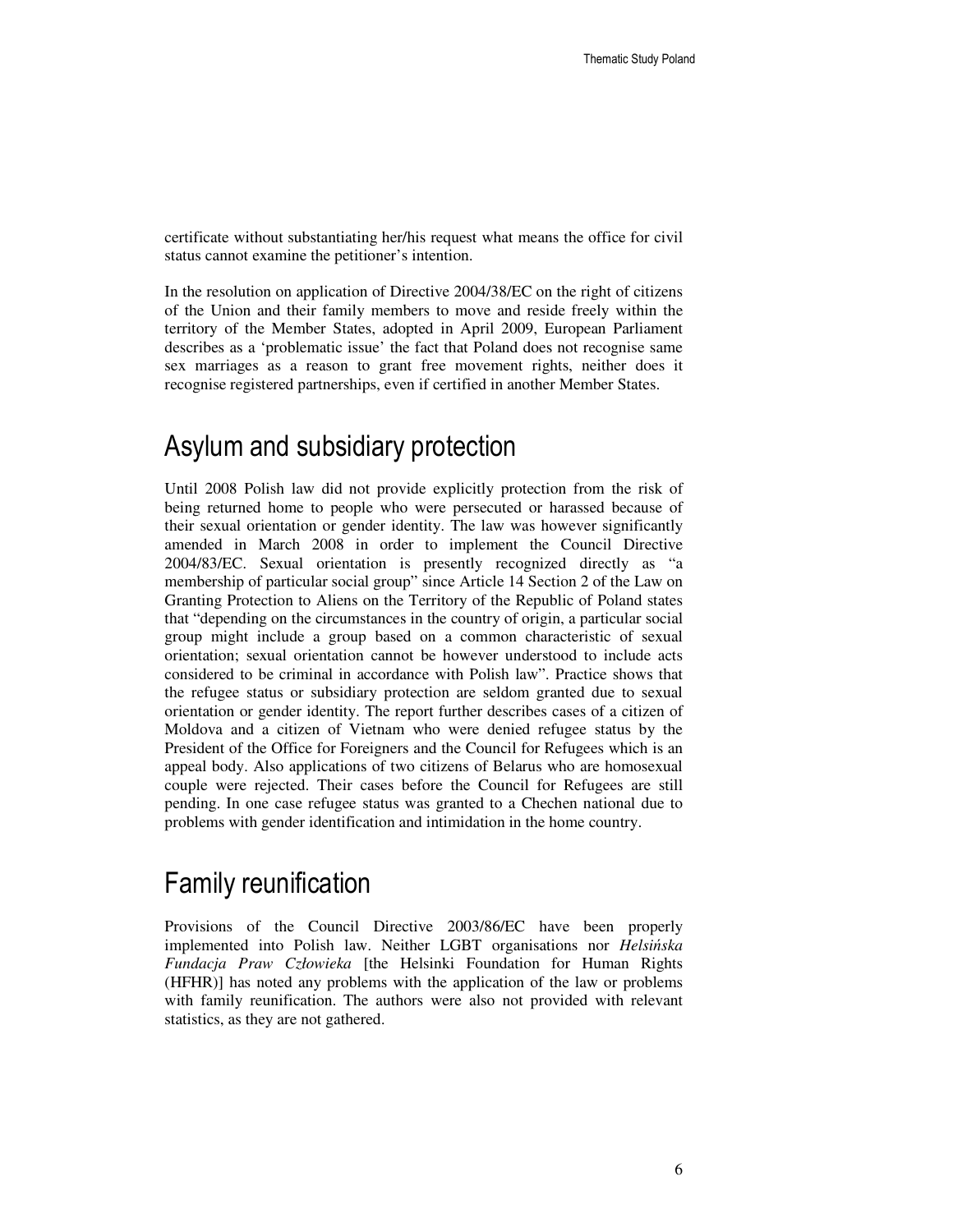### Freedom of assembly

In recent years Poland has witnessed many significant problems with respect to the organisation of assemblies by the LGBT community.

Paradoxically, attempts to restrict freedom of assembly resulted in court judgments that only strengthen this freedom and which may have positive effects in other parts of Europe – through establishment of standards. One should note in this respect a judgment of *Trybunał Konstytucyjny* [the Constitutional Court] of 18.01.2006 and a judgment of the European Court of Human Rights (ECtHR) in *B*ą*czkowski and others v. Poland* of 03.05.2007.

Following bans on demonstrations in 2005 and court decisions following such bans, gay pride events were organised in Poland without any major problems from the administrative organs.

Nevertheless, a typical problem is the risk of violence and offensive language from participants of counter-demonstrations. Events in Kraków in 2006 and 2007 show that the police are not always effective in exercising their duty to protect participants of legal demonstrations and that attacks by aggressive counter-demonstrators may take place. These events show also that the organisation of assemblies by the LGBT community is still a matter of controversy.

In regard to Equality Marches taking place in 2008 and 2009, it has to be noted that the situation has significantly improved since 2005, when organisers of the Marches had to face serious difficulties. It can be stated that the improvement was to be observed in regard to three main factors: positive attitude of the administrative authorities, better protection offered by the Police and lower activity of the far right, xenophobic organisations trying to disturb the Marches, although they still stay present during most of such events organised in Poland. As an example in June 2010 Warsaw will host the "Euro Pride 2010".

#### Hate speech and criminal law

Hate speech towards homosexuals is a problem in Polish political life and in society in general. Polish criminal law does not contain specific instruments aiming to provide protection against hate speech directed at homosexuals. Hate crimes law is regulated in Poland in the Penal Code of 6 June 1997 (Dz.U. [Journal of Laws] of 1997, No 88, item 553, as amended) in Chapter XXVII "Offences against honour and personal inviolability", but the protection offered concerns only those being victims of hatred based on national, ethnic, racial or religious differences or for reason of the absence of any religious belief. However, some effects may be achieved through litigation and reliance on general provisions protecting the individual's reputation and honour (e.g.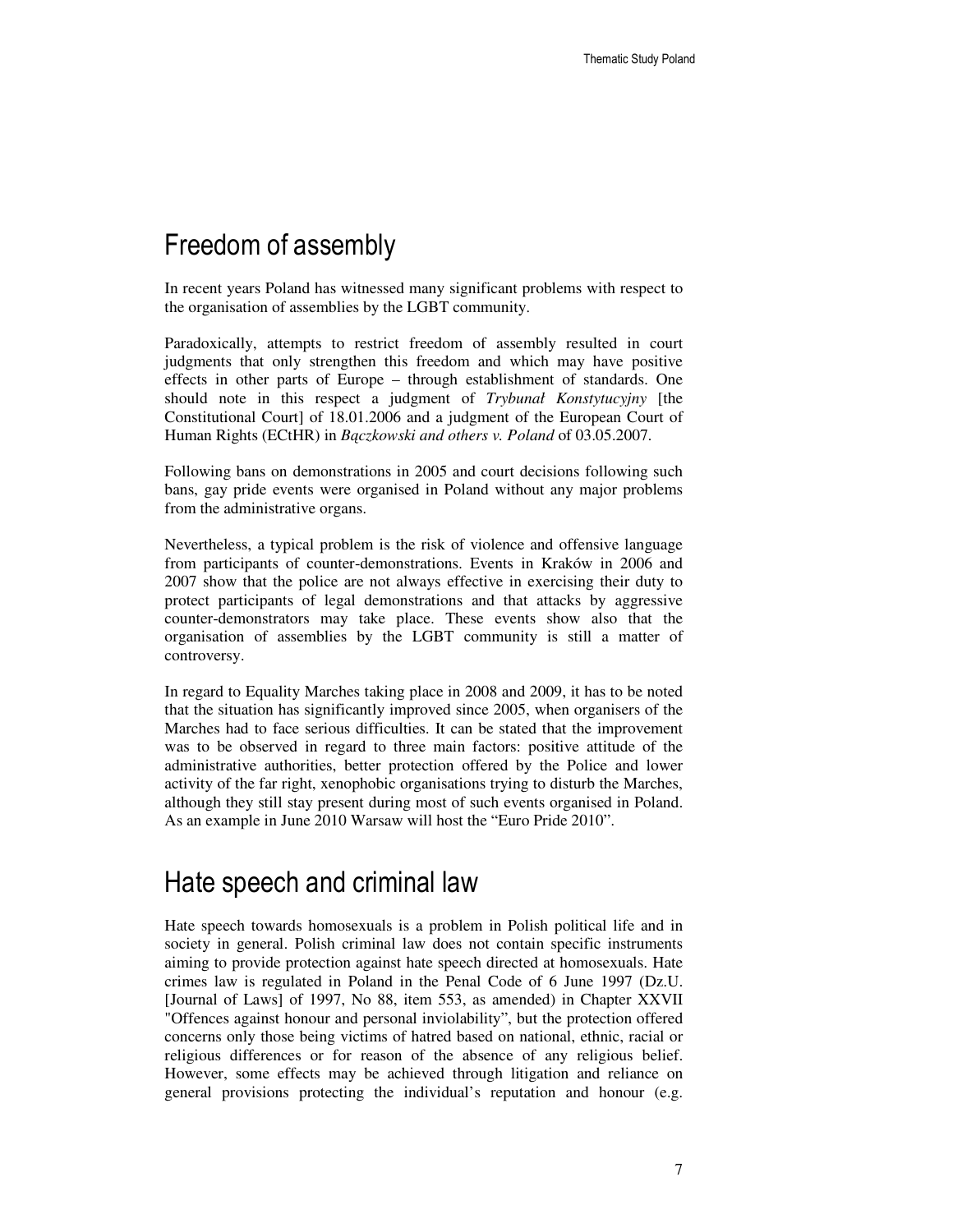criminal defamation or protection of personal rights under the Civil Code of 23 April 1964 (Dz.U. [Journal of Laws] of 1964, No 16, item 93, as amended). In August 2009 a landmark judgement was issued by the Regional Court in Szczecin which proved that a civil action may be used as an efficient tool of protection against homophobic hate speech.

Acts of physical violence against gays and lesbians happen from time to time in Poland. However, there is a lack of willingness on the part of victims to bring their cases to the prosecutor's office or court.

One unresolved problem is a neo-fascist website, Redwatch, which includes data on many left-wing activists and members of NGOs, together with their personal data and incitement to violence against them. Despite efforts by the police, the website is still operational and forms a constant danger for people whose names are listed on it.

In 2008 LGBTQ organisations proposed a joint draft of amendments to the Polish Criminal Code, which would allow to extend the scope of protection provided against hate speech and hate crimes. The draft stipulates that individuals are protected not only as members of national, ethnic and religious minorities and persons who do not belong to any religion, but also in regard to their sexual orientation or identity. However, the official governmental draft of amendments to the Criminal Code which was approved by *Sejm*, omits any references to sexual orientation or identity.

### Transgender issues

Polish law and jurisprudence provide for protection against discrimination for transsexuals. Discrimination against them is treated as discrimination on the basis of sex. At the same time, gender identity is recognised as one of the personal goods protected under civil law.

The procedure for changing gender identity was created in result of judgments by the Supreme Court. The changing approach of the Supreme Court created a good deal of inconvenience and so there is a great need for comprehensive legislation balancing the rights of transsexuals and doctors, as well as regulating the procedure for name changes and acts of civil status.

In 2008 *Fundacja Trans-Fuzja* (Foundation Trans-Fuzja) which acts for rights of transgender people was established. One of its initiatives was to create special identity cards for transgender persons. Although this idea reached significant public attention, it was rejected by the Ministry of Interior and Administration.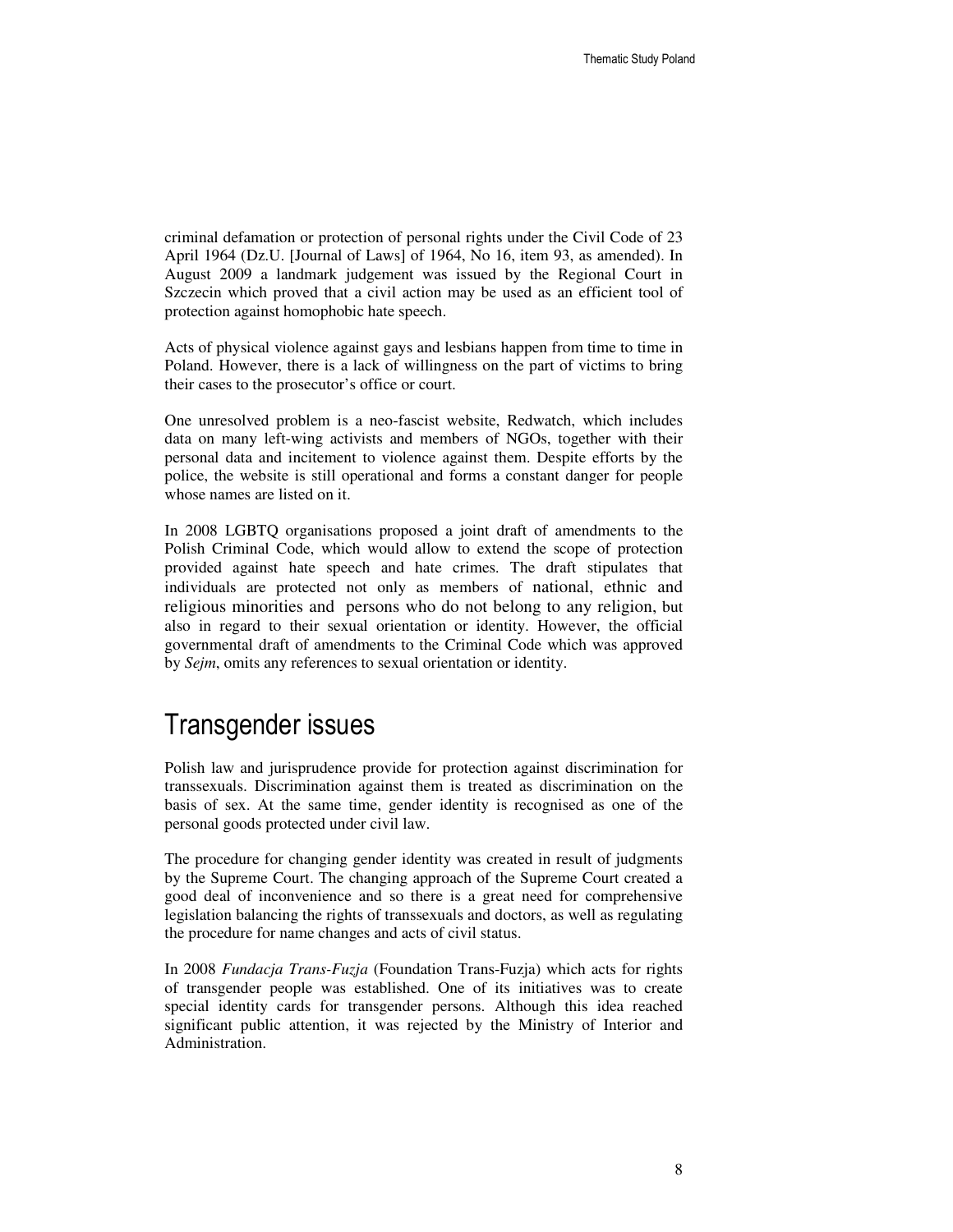### **Miscellaneous**

The previous government tried to use homosexuals and attitudes towards them as an ideological weapon, especially in the field of education. The controversy around the book, *Compass – Education on Human Rights* and the draft law on the prohibition of homosexual propaganda in schools are two examples of this approach. Following the most recent elections, there is hope for significant changes in educational policy. This hope has already been confirmed by the new Minister of National Education.

In 2003 a draft law on same-sex partnerships was prepared by the Senate. However, the current government does not appear interested in putting this issue on to the political agenda.

*Kampania Przeciw Homofobii* [the Campaign Against Homophobia] had some problems with the full implementation of their outdoor advertising campaign due to the attitude of an advertising agency. The agency did not want to work with them, allegedly because of the content of the posters. There were also other examples of business entities' restricting access by LGBT leaders to certain services.

Regulations regarding protection of data collected by the police are wrongly construed. They do not provide full protection of data concerning sexual orientation. Most people affected do not know that their personal data, including data on their sexual preferences and life, are processed by the police. As a consequence, it may be that homosexuals do not report criminal acts against them, fearing that their sensitive data will be collected by the investigative bodies or might be used by unauthorised third parties.

### Good practices

Good practices regarding protection of LGBT people can be seen chiefly in the Polish courts. Judgments concerning Equality Marches are meaningful due to protection of basic values in a democratic society. Some of the statements included in these judgments may reverberate in other EU countries, especially new Member States.

Another example of good practice is the positive cooperation between the Polish ordinary courts and administrative courts and NGOs in litigation of precedent cases. Polish courts accept public interest litigation, especially if an organisation is presenting an amicus curiae brief or legal opinion, and may take advantage of views expressed therein. It is of great help in advancing the rights of the LGBT community and may have good effects if the legislator or the executive is not responding correctly to the needs and problems of the given minority.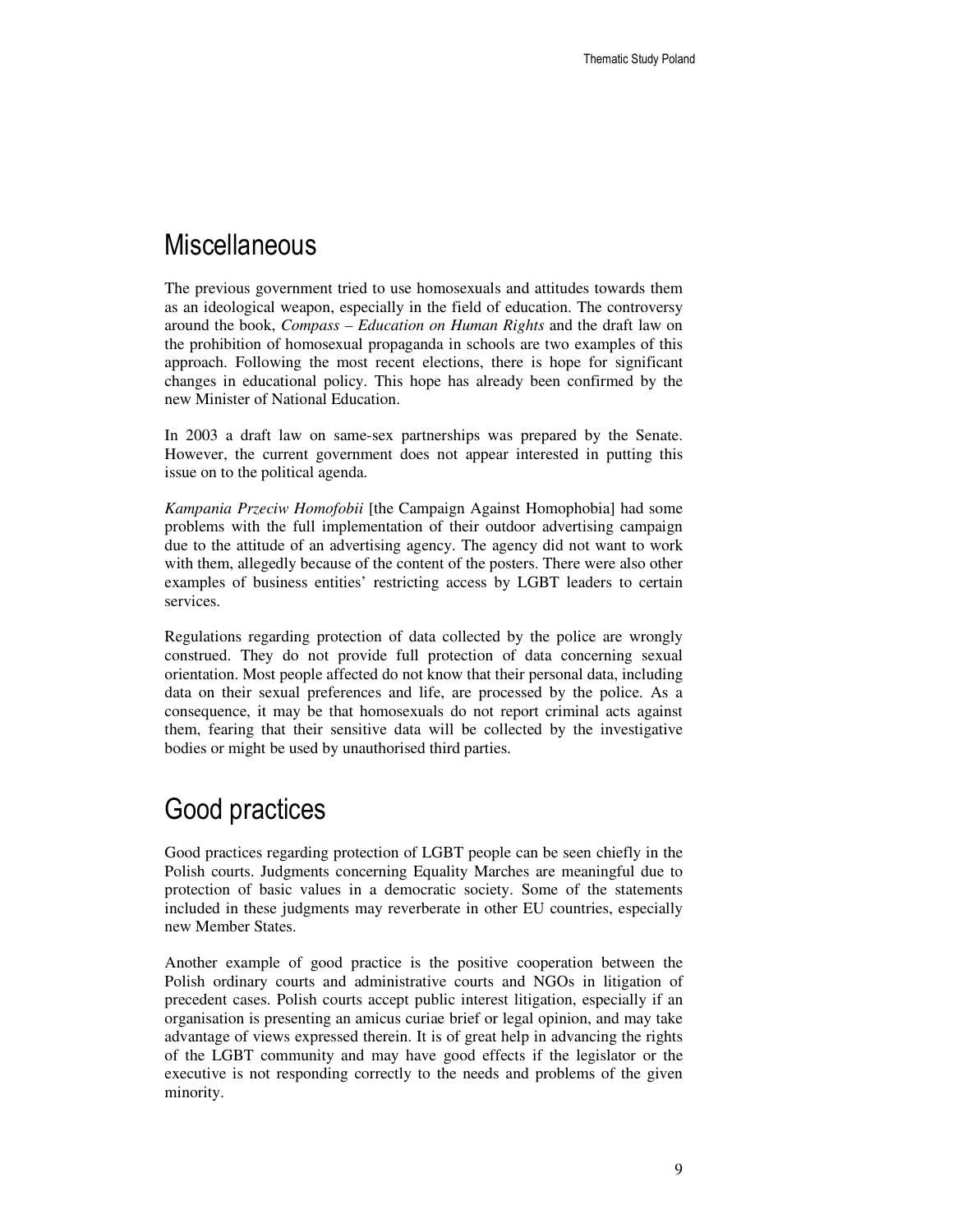# A. Implementation of Employment Directive 2000/78/EC

The process of full implementation of the Directive 2000/78/EC has not yet ended. Currently, the Polish government is preparing a new anti-discrimination law that would complete the implementation. The most important task for the government is the establishment of an equality body which would comply with the requirements of Directive 2000/43/EC and at the same time help victims of discrimination due to other grounds covered by Directive 2000/78/EC.

## A.1. Methods of implementation of Directive 2000/78/EC

In general, Directive 2000/78/EC has been implemented into Polish national law through amendments to three legal acts:

- Act of  $26.06.1974 *Kodeks* \text{ } pracy$  [Labour Code]<sup>2</sup>, which in 2003 was amended in order to implement Directive 2000/78/EC and 2000/43/EC<sup>3</sup> (hereinafter 'Labour Code');
- Act of 20.06.2004 *Ustawa o promocji zatrudnienia i instytucjach rynku pracy* [Promotion of Employment and Institutions of the Labour Market  $Act$ <sup>4</sup> (hereinafter 'Act on Promotion of Employment'),
- Act of 17.11.1964 *Kodeks Post*ę*powania Cywilnego* [Civil Procedure  $Code]^{5}$ , which was amended in 2004 in order to implement Directives 2000/78/EC and 2000/43/EC<sup>6</sup> (hereinafter 'Civil Procedure Code').

The Labour Code has been amended through the insertion of the new chapter on equal treatment in employment (Chapter IIa) and the general principle in Article 11<sup>3</sup> of the Labour Code stating that any discrimination in employment, direct or indirect, due to sex, age, disability, race, religion, nationality, political opinions, membership of trade unions, beliefs, sexual orientation or part-time employment is prohibited.<sup>7</sup>

<sup>2</sup> Unified text – *Dziennik Ustaw* [Journal of Laws] of 1998, No. 21, item 94 as amended.

<sup>3</sup> Journal of Laws of 2003, No. 213, item 2081.

<sup>4</sup> Journal of Laws of 2004, No. 99, item 1001, as amended.

<sup>5</sup> Unified text – *Dziennik Ustaw* [Journal of Laws] of 1964, No. 43, item 296, as amended.

<sup>6</sup> Journal of Laws of 2004, No. 172, item 1804. Amendments entered into force on 05.02.2005.

<sup>7</sup> According to the Campaign Against Homophobia, this list of prohibited grounds of discrimination should also include gender identity. Although one should not expect many examples of discrimination due to this ground, its inclusion may have a positive educational and awareness-raising impact.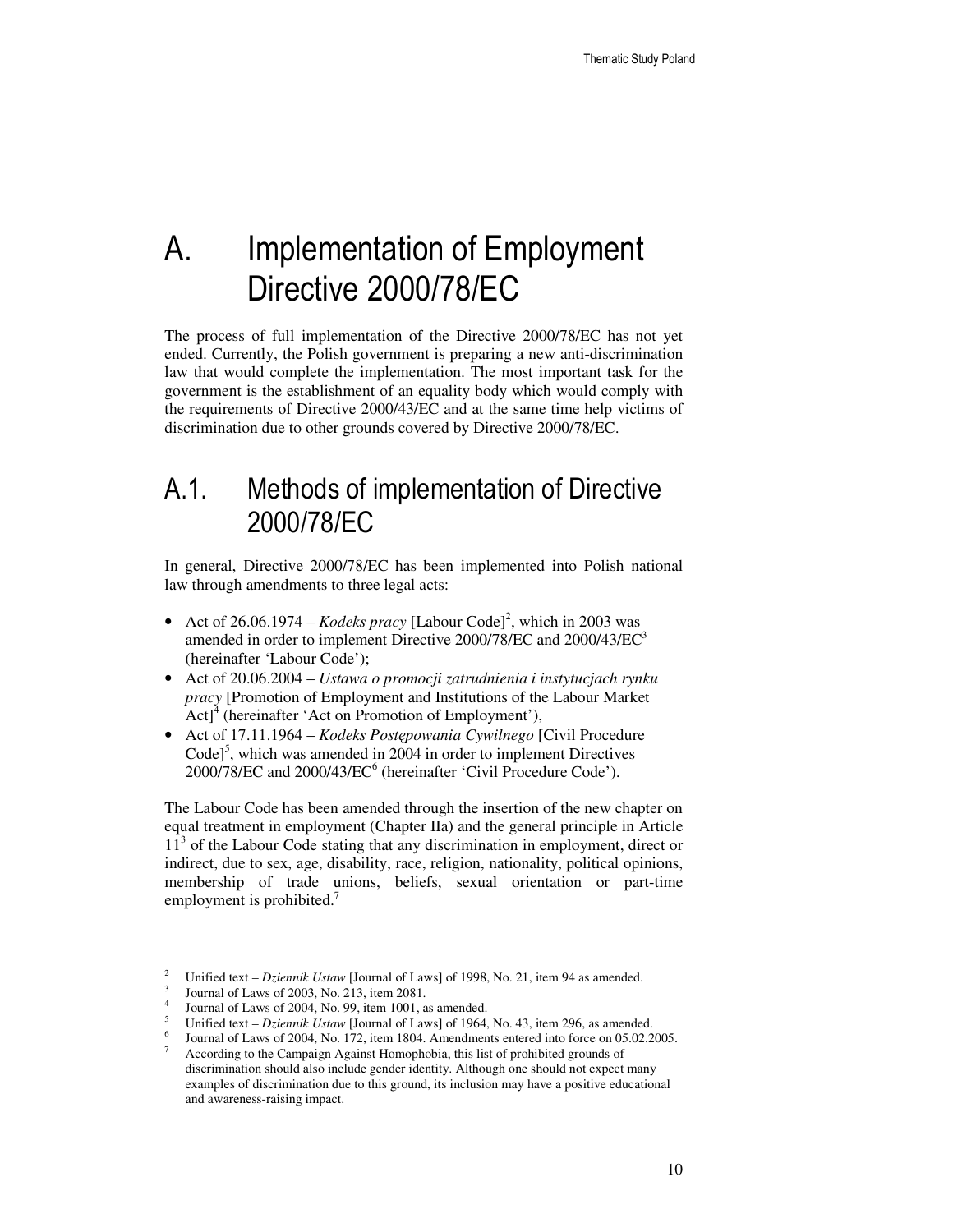This general principle is further enshrined in Article  $18<sup>3a</sup>$  of the Labour Code, which states that employees should be equally treated with respect to entering into employment contracts or their termination, terms and conditions of employment, promotion to higher positions and access to skills development training, irrespective of their sex, age, disability, race, religion, nationality, political opinions, membership of trade unions, beliefs, sexual orientation or part-time employment.

The Labour Code includes definitions of direct discrimination, indirect discrimination, harassment and victimisation. These definitions – with some minor exceptions (noted below) – are in compliance with the Directive 2000/78/EC.

For example, according to Article  $18<sup>3a</sup>$  Section 3 of the Labour Code, direct discrimination takes place when an employee is or could be treated, on one of the discriminatory grounds (including sexual orientation), less favourably than another employee in a comparable situation. Article 2 (2) (a) of the Directive 2000/78/EC refers to a hypothetical situation of how another person 'would be treated in a similar situation'. Thus Directive 2000/78/EC uses the example of 'another person' as a comparator, while under the Labour Code the reference is given to an employee and his/her hypothetical treatment in a comparable situation. In practice this discrepancy may cause certain problems in litigation.

Moreover, according to Article  $18^{3a}$  Section 4 of the Labour Code, discriminatory practice in case of indirect discrimination may be allowed if it is justified by 'other objective criteria'. It should be noted that, according to Article 2 (2) (b) (i) of Directive 2000/78/EC, unequal treatment may be allowed if the provision, criterion or practice is objectively justified by a legitimate aim and the means of achieving that aim are appropriate and necessary.

Furthermore, the Labour Code implements too broadly the basic exception from the general principle of non-discrimination. According to Article 4 Section 1 of Directive 2000/78/EC, difference in treatment may be justified, 'where, by reason of the nature of the particular occupational activities concerned or of the context in which they are carried out, such a characteristic constitutes a genuine and determining occupational requirement, provided that the objective is legitimate and the requirement is proportionate'. However, the Labour Code does not refer to a 'genuine and determining occupational requirement'. Instead, according to Article  $18^{3b}$  para. 1 point 1 of the Labour Code, refusal to employ on one of the discriminatory grounds does not violate the principle of equality in employment, if 'it is justified due to the type of work, terms and conditions of its performance or professional requirements expected from employees'. Furthermore, there is no principle of proportionality included in this provision (as in Directive 2000/78/EC – 'objective is legitimate and the requirement is proportionate'). Improper implementation of this provision may have an especially negative impact on employment in such spheres as education or work with young people.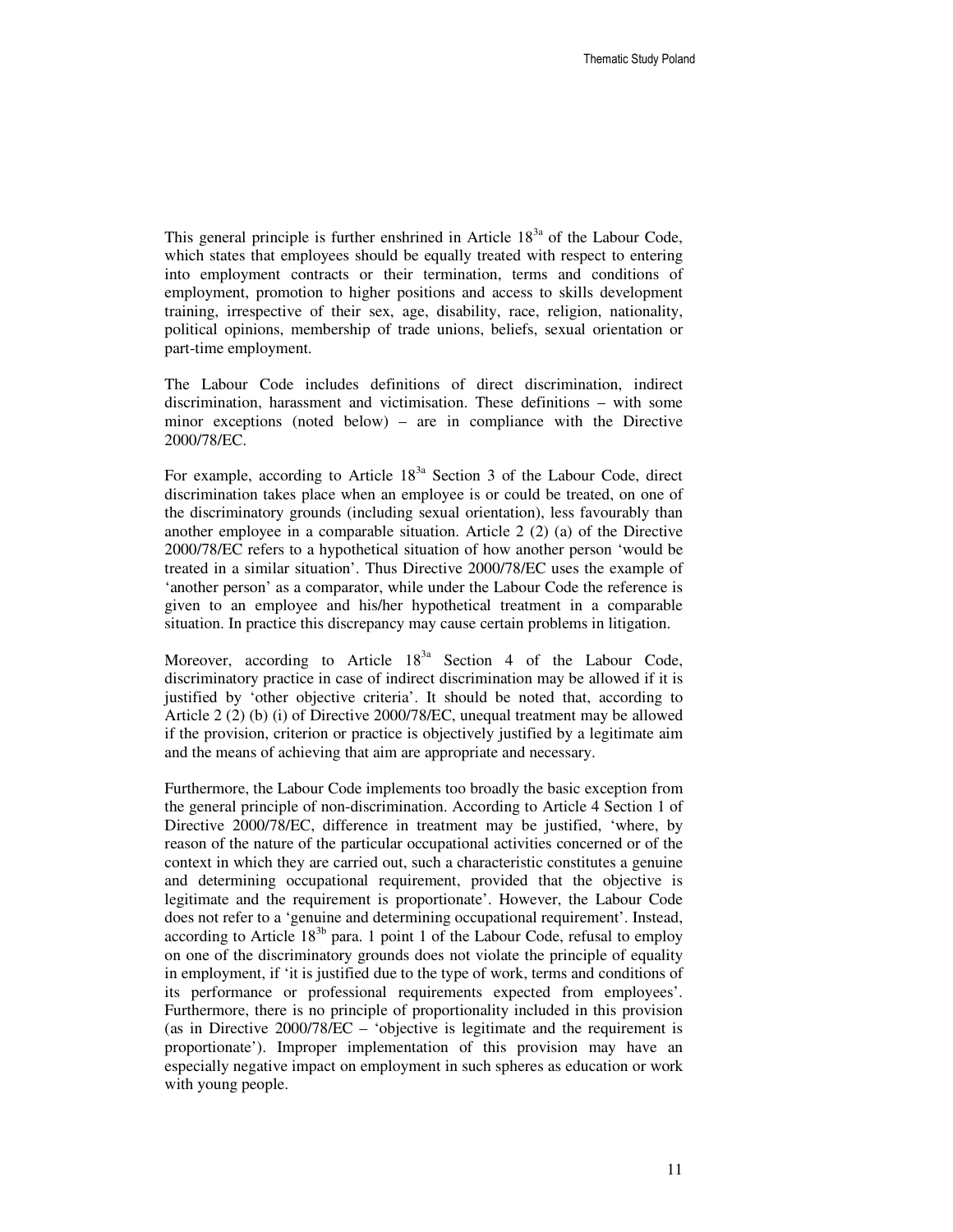Taking into account the above, Directive 2000/78/EC should be implemented into the Labour Code in a more diligent manner.<sup>8</sup>

As regards the Act on Promotion of Employment, the implementation of Directive 2000/78/EC has been ensured through a new set of obligations on employment agencies. According to Article 18a Section 4 of the Labour Code, employment agencies may not discriminate against people for whom an agency is seeking employment or other payable activity on the grounds listed in Directives 2000/43/EC and 2000/78/EC, including sexual orientation.

Furthermore, in order to implement Article 9 Section 2 of Directive 2000/78/EC, the amendments to the Civil Procedure Code have been adopted. According to Article 61 of the Code, non-governmental organisations may sue on behalf of any victims of discrimination (irrespective of their nationality) claiming damages resulting from a violation of equal treatment. In addition, non-governmental organisations may join civil proceedings which concern claims of discrimination. This provision is of a more general nature and may have application in all discrimination cases pending before the civil courts, not only those relating to employment. By joining proceedings, a non-governmental organisation has almost the same possibilities as the party to the proceedings – it may file legal briefs (including *amicus curiae* briefs), request evidence and appeal against a judgment.

The preliminary condition for bringing a lawsuit on behalf of a victim of discrimination is his/her consent to be represented by the organisation. Similarly, consent is required when the organisation only wants to accede to proceedings. Secondly, the organisation concerned should have the protection of equality and non-discrimination as one of the objectives written in its founding charter.

Except for the above, Directive 2000/78/EC has not been implemented into any other legislative acts which have an impact on the sphere of employment. Consideration should be made of its implementation into laws regulating selfemployment or governing professions of public trust, such as attorneys, legal advisors, notaries, architects etc.

In addition, it seems that Directive 2000/78/EC should be promoted more at governmental level. One should expect more activity in the promotion of the principle of non-discrimination in employment in the activities of *Pa*ń*stwowa Inspekcja Pracy* [the Polish Labour Inspection]. There are also no complex governmental plans on how to counteract the discrimination of sexual minorities in Poland. According to the *Kampania Przeciw Homofobii* [the Campaign Against Homophobia], there is also a lack of programmes of cooperation between organisations of employers, trade unions and the government in the field of anti-discrimination laws and practices.

<sup>8</sup> See statement by the HFHR to the Prime Minister concerning inappropriate implementation of anti-discrimination directives, 18.08.2006.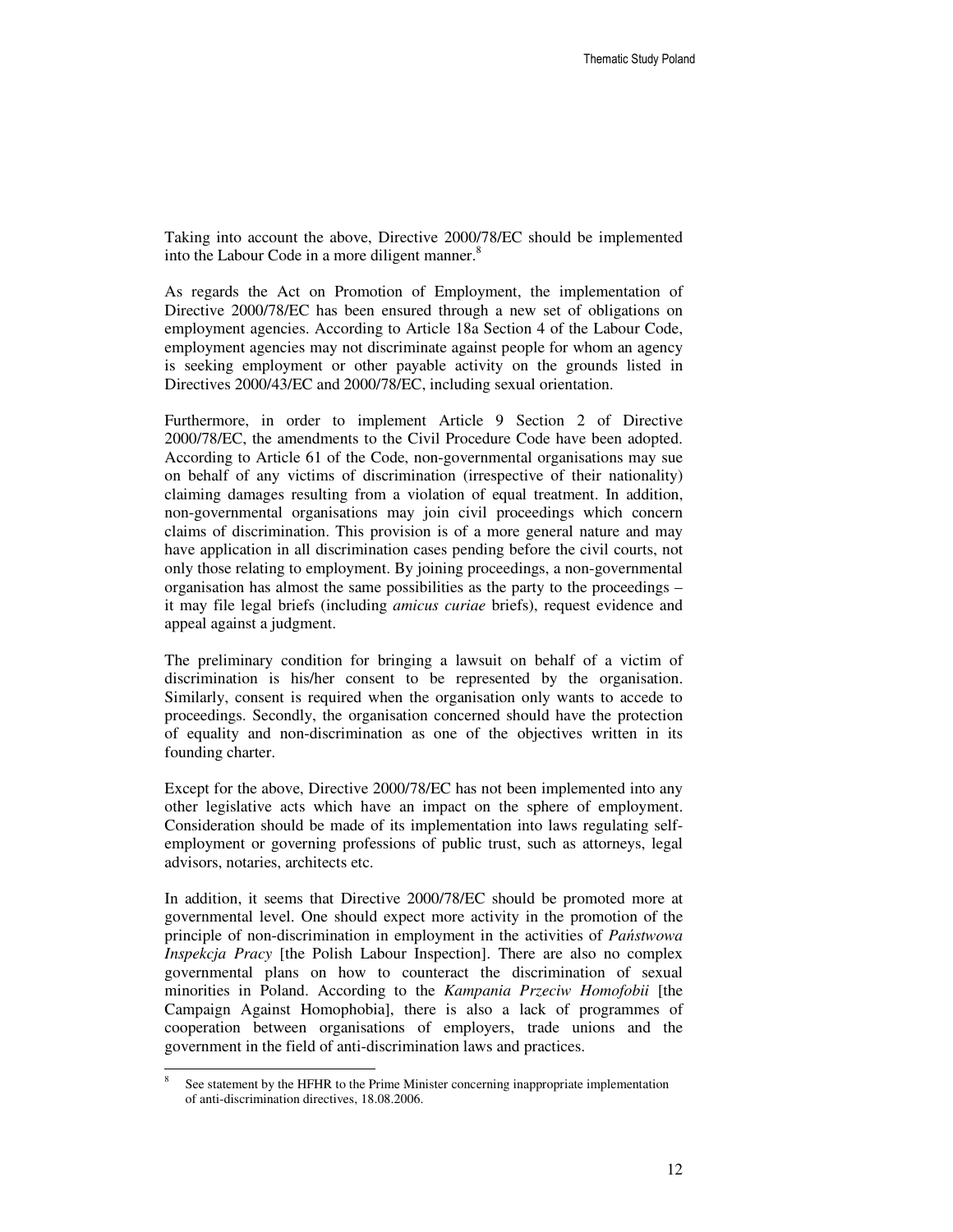The European Commission has recently announced that the first stage of infringement procedures has been taken against Poland for improper implementation of Directive 2000/78/EC.<sup>9</sup>. 28 January 2010 The European Commission sent a reasoned opinion to Poland for incorrectly implementing the Directive 2000/78/EC. In the reasoned opinion the Commission pointed out that:

- the prohibition of harassment in Polish legislation does not extend to all categories of trainees;
- regulations on access to certain professions do not contain specific provisions prohibiting discrimination on grounds of religion or belief, disability, age or sexual orientation;
- the obligation of employers to provide reasonable accommodation to disabled workers does not cover job applicants and trainees;
- the law that regulates the conditions of vocational training does not include appropriate definitions of direct and indirect discrimination and instruction to discriminate. $11$

## A.2. Draft proposal for anti-discrimination laws

A new anti-discrimination law is currently under preparation by the Ministry of Labour.<sup>12</sup> The new law will cover different grounds of discrimination, including sexual orientation, and will be applicable to almost all spheres of social life. If adopted, the Polish law would be more comprehensive than the European law is at the moment with respect to anti-discrimination issues. According to the legislative plans of the government, its adoption is planned for the first half of 2008.

The draft anti-discrimination law covers the following areas where discrimination may occur:

- possibility of undertaking professional activity and terms and conditions of such activity (including employment and providing services on the basis of a civil law contract);
- access to the instruments and services of employment agencies and other institutions counteracting unemployment;
- joining and activity in trade unions, employers' organisations, professional self-governing bodies and NGOs;

 $\ddot{ }$ 9 <sup>9</sup> Memorandum of 31.01. 2008 No. IP/08/155.

<sup>&</sup>lt;sup>11</sup> Memorandum of 28. 01. 2010 No. IP/10/71.

<sup>12</sup> Poland/*Ustawa o równym traktowaniu (project)* [Draft Law on Equal Treatment] of 31.08.2007, available at http://www.mps.gov.pl/bip/index.php?idkat=1372 (04.02.2008).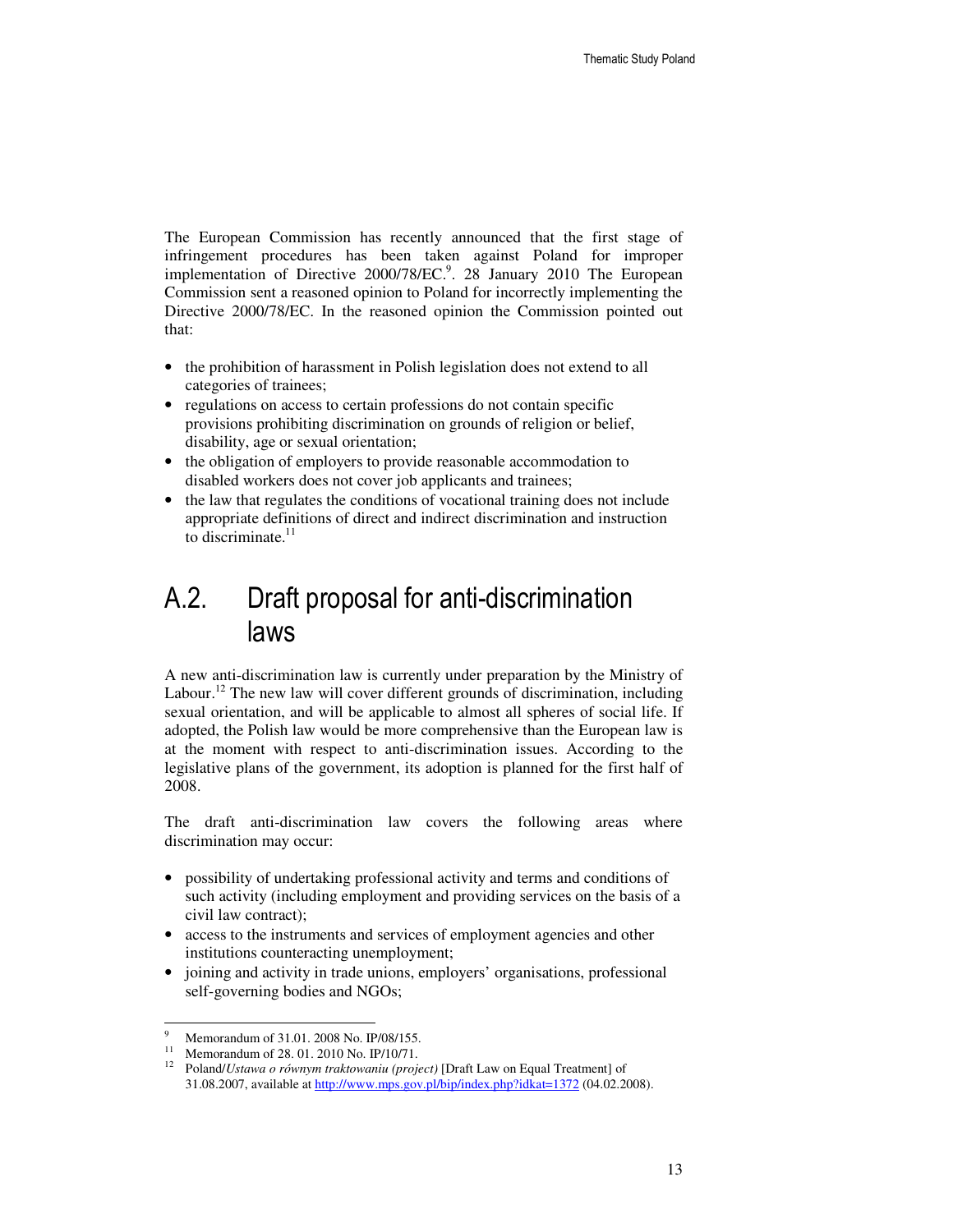- social security and social aid;
- health services;
- education.

As regards the above areas the draft anti-discrimination law prohibits discrimination on the grounds of sex, race, ethnic origin, nationality, religion or belief, political opinions, disability, age, sexual orientation, civil status and family status.

Furthermore, the draft law prohibits discrimination in the access to and provision of public goods and services. In this regard, however, prohibition of discrimination is restricted to the following grounds: sex and race or ethnic origin. Notably, grounds covered by Directive 2000/78/EC, such as sexual orientation, are not covered by this extended protection against discrimination. However, this is only a draft law and may be subject to modifications and further discussion.

The draft law proposes more effective legal instruments to counteract discrimination. In particular a victim of discrimination would be able to bring legal action to the civil court and to claim apologies and damages for an act of discrimination. Furthermore, there is a possibility to impose a financial penalty of 3,000 PLN (approx. 850 Euro) on the person / institution who committed an act of discrimination.

One of the most discussed issues connected with the adoption of the new antidiscrimination law is the status of the equality body. In a statement of 21.08.2007, the *Helsi*ń*ska Fundacja Praw Człowieka* [the Helsinki Foundation for Human Rights (HFHR)] expressed its concerns about the status of the planned body, especially its independence of the government and its ability to conduct independent studies on discrimination or to provide legal aid to victims of discrimination. Furthermore, the draft does not contain any provisions regulating dialogue with civil society. There are also objections concerning different definitions and legal constructions adopted in the law.<sup>13</sup>

In the beginning of 2010 the Government still has not concluded the draft of law. The latest draft presented in October  $2009<sup>14</sup>$  contains serious shortcomings. Although sexual orientation is listed among prohibited grounds of discrimination, the draft passes over discrimination on the ground of gender identity. The draft contains neither definition of discrimination by association nor of multiple discrimination. It gives up the idea of the specialized,

<sup>13</sup> See statements by the HFHR to Joanna Kluzik-Rostkowska, Deputy Minister of Labour, of 15.05.2007 and 21.08.2007, commenting on the draft anti-discrimination law, available at http://www.hfrpol.waw.pl. See also opinion by *Polskie Stowarzyszenie Prawa Antydyskryminacyjnego* [ Polish Association on the Anti-Discrimination Law], submitted to the Ministry of Labour on 10.09.2007.

Draft of 26 October 2009, available at http://www.mpips.gov.pl/bip/download/Ustawa%20-%20projekt%20z%20dnia%2026.10.2009%20r\_12-11-09.pdf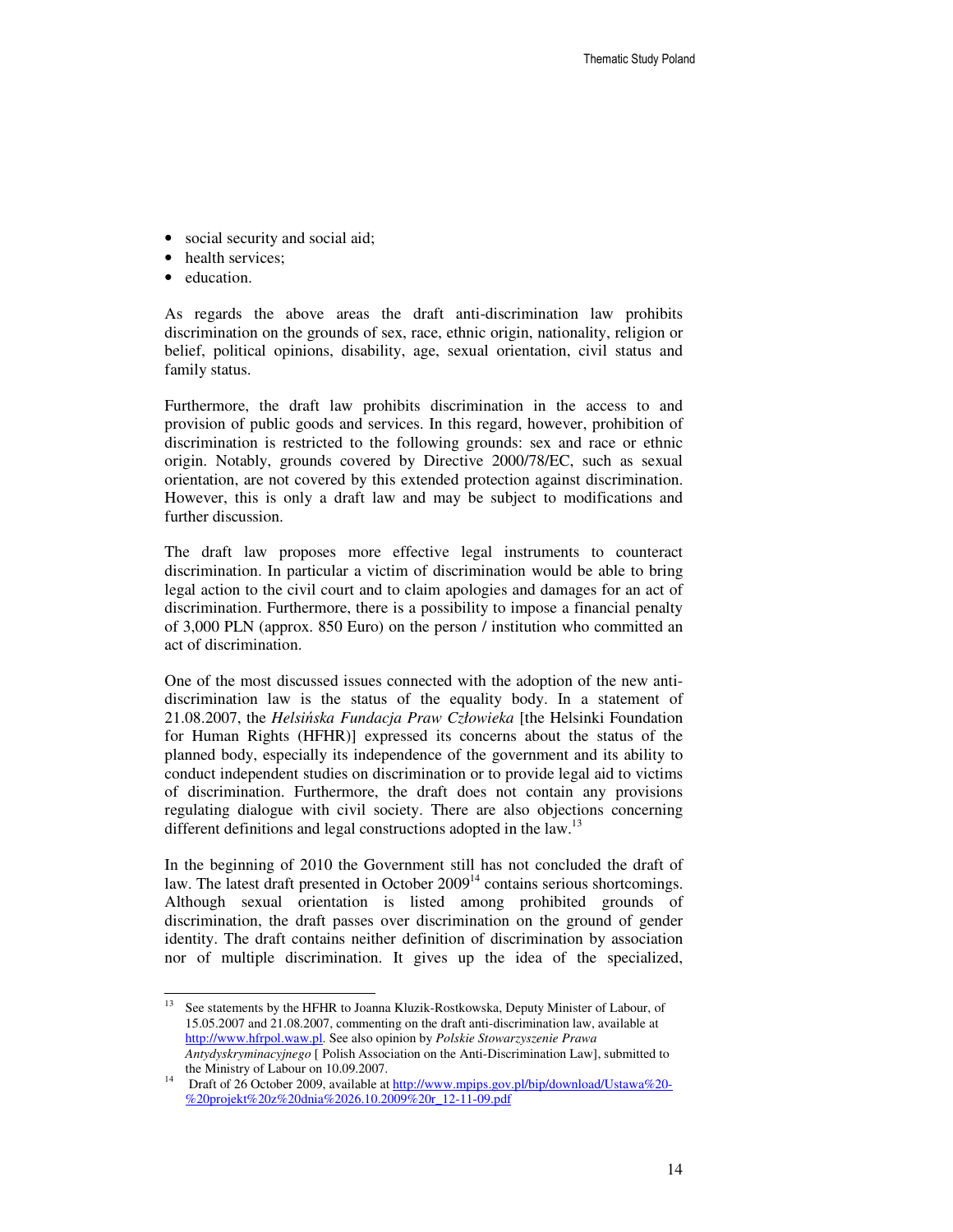independent equality body and entrusts the Ombudsman with the mandate in the domain of equality, however without providing this body with any effective instruments. In December 2009 the draft was transferred from the Ministry of Labour to *Pełnomocnik Rz*ą*du ds. Równego Traktowania* [Governmental Plenipotentiary for the Equal Treatment] who is currently in charge of its preparation.

The ongoing lack of anti-discrimination law in Poland raises serious critique voiced as well on international as on national level. In May 2008 Poland was recommended to adopt anti-discrimination law that would ensure equal treatment and non-discrimination on any grounds, including sexual orientation and gender identity by several states of UN Human Rights Council who examined condition of human rights in Poland within the framework of the Universal Periodic Review<sup>15</sup>. In November 2009 UN Committee on Economic, Social and Cultural Rights stated in its concluding observations regarding Poland, that it "*continues to be concerned, in spite of the appointment of a Plenipotentiary for Equal Treatment in April 2008, at the de facto discrimination experienced by some of the disadvantaged and marginalized individuals and groups, such as ethnic minorities, persons with disabilities, and 'lesbian, gay, bisexual and transgender persons', in the enjoyment of their*  economic, social and cultural rights. The Committee is further concerned that *the draft Act "on implementation of some of the EU directives in the field of equal treatment" does not provide comprehensive protection against all forms of discrimination in all areas related to the Covenant rights"<sup>16</sup>*. Also Polish NGOs express their concerns in this regard. The arguments of Polish civil society were presented i.a. during the debate organized by *Kampania Przeciw Homofobii* [Campaign Against Homophobia] in May 2009. During discussion with Undersecretary of the Ministry of Labour, the representatives of NGOs criticized the delay, the provisions of the draft as well as the lack of consultations with civil society $17$ .

## A.3. The equality body and its history

The first body which was responsible for the implementation of Directives 2000/78/EC and 2000/43/EC was *Urz*ą*d Pełnomocnika do spraw Równego Statusu Kobiet i M*ęż*czyzn* [Office of the Plenipotentiary for the Equal Status of Women and Men], headed by Magdalena Środa. It was created in December 2001 and the Plenipotentiary had the rank of Secretary of State in the Chancellery of the Prime Minister. The Office had a fairly comprehensive policy regarding the issue of discrimination of sexual minorities. Unfortunately, the Office was never transformed into the equality body.

<sup>15</sup> Report of the Working Group on the Universal Periodic Review of 23 May 2008, A/HRC/8/30,

<sup>&</sup>lt;sup>16</sup> Concluding observations of 20 November 2009, E/C.12/POL/CO/5, § 12.

<sup>17</sup> http://pomocnik-ngo.kph.org.pl/eu.html (access on 30 January 2010).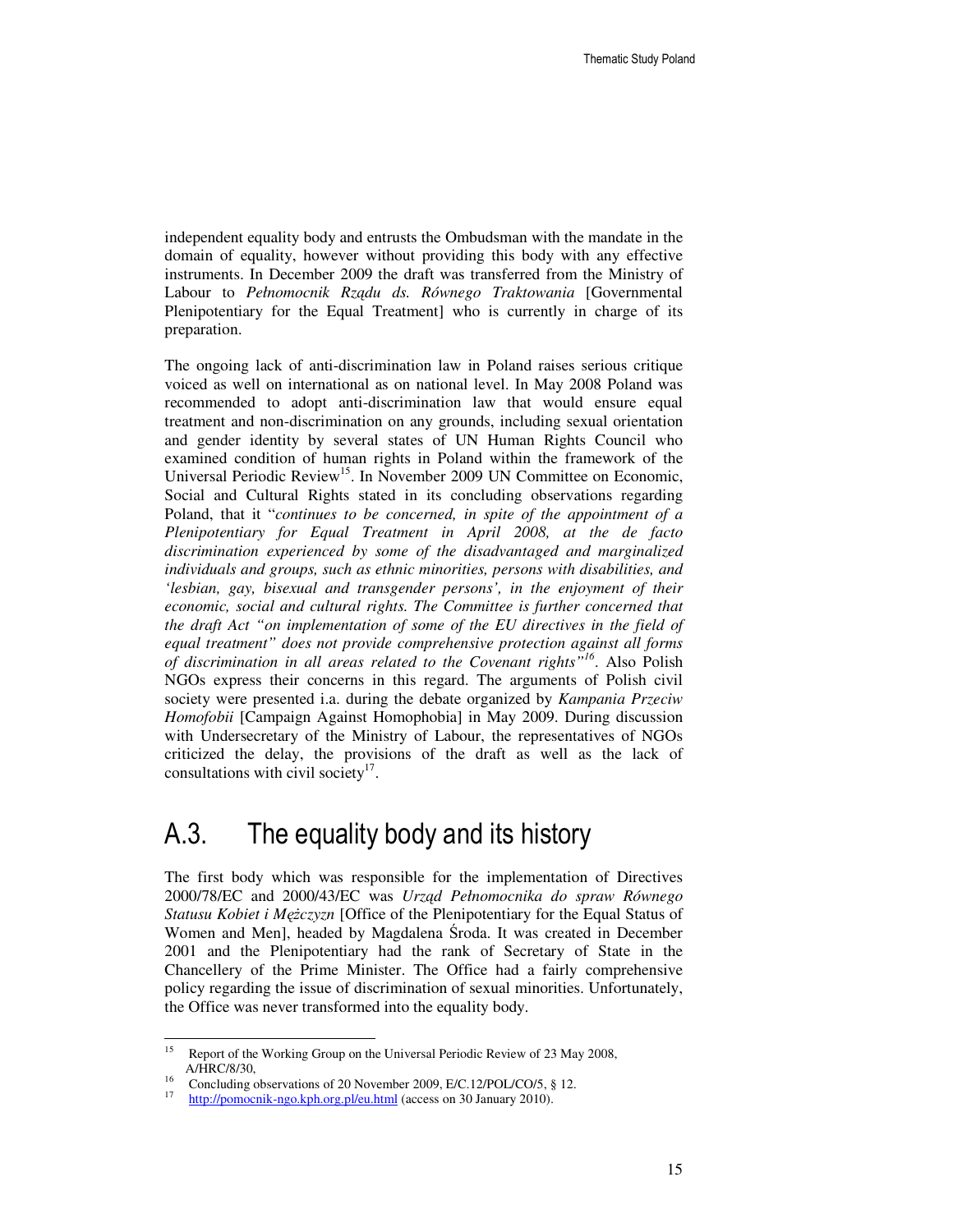Following the elections in October 2005, the Office of the Plenipotentiary for the Equal Status of Women and Men (responsible for monitoring Directives and other actions required under them) was dismantled. Until then the Plenipotentiary actively promoted non-discrimination programmes in Poland, including non-discrimination of sexual minorities. However, the decision to close the Office of the Plenipotentiary signalled a shift in political attitude. Abandoning the focus on discrimination, the new government instead emphasised the value of the family, protection of children and equality of women.

The phasing out of the Office of the Plenipotentiary for the Equal Status of Men and Women was severely criticised by NGOs in Poland as a breach of EU law. It should be noted that the Office of the Plenipotentiary was not in fact even a fully-fledged equality body, as required under the Directives. Such a body, despite legislative proposals, was not established.

Following the phasing out of the Office of the Plenipotentiary, certain of the competences under Directives 2000/78/EC and 2000/43/EC have been taken over by non-independent bodies and personalities:

- the Undersecretary of State in the Ministry of Labour, Joanna Kluzik-Rostkowska, who supervised (within her sphere of competences) *Wydział do spraw Kobiet, Rodziny i Przeciwdziałania Dyskryminacji* [Department for Women, Family and Counteracting Discrimination];
- a special department in the Ministry of Internal Affairs dealing with racial and ethnic discrimination and the protection of national and ethnic minorities.

The field of discrimination in employment as regards disability has been the competence of *Pełnomocnik do spraw Osób Niepełnosprawnych* [the Government Plenipotentiary for Disabled Persons], both during the period of functioning of the Plenipotentiary for Equal Status of Women and Men and following the liquidation of this office.

Following the elections in October 2007, the above structure has not been changed. The Head of the Department for Women, Family and Counteracting Discrimination was Berenika Anders and activities of this department were supervised by the Minister of Labour, Jolanta Fedak. Despite the change in government following the elections, the government in the beginning has not changed its policies significantly regarding the establishment of the equality body.

Please note, however, that on 8 March 2008, the Prime Minister has decided to appoint Ms. Elżbieta Radziszewska as Pełnomocnik Rządu ds. Równego Statusu Prawnego [Governmental Plenipotentiary for the Equal Legal Status]. On 22 April 2008 formal establishment of the Office of the Plenipotentiary took place under the official name of *Pełnomocnik Rz*ą*du do Spraw Równego*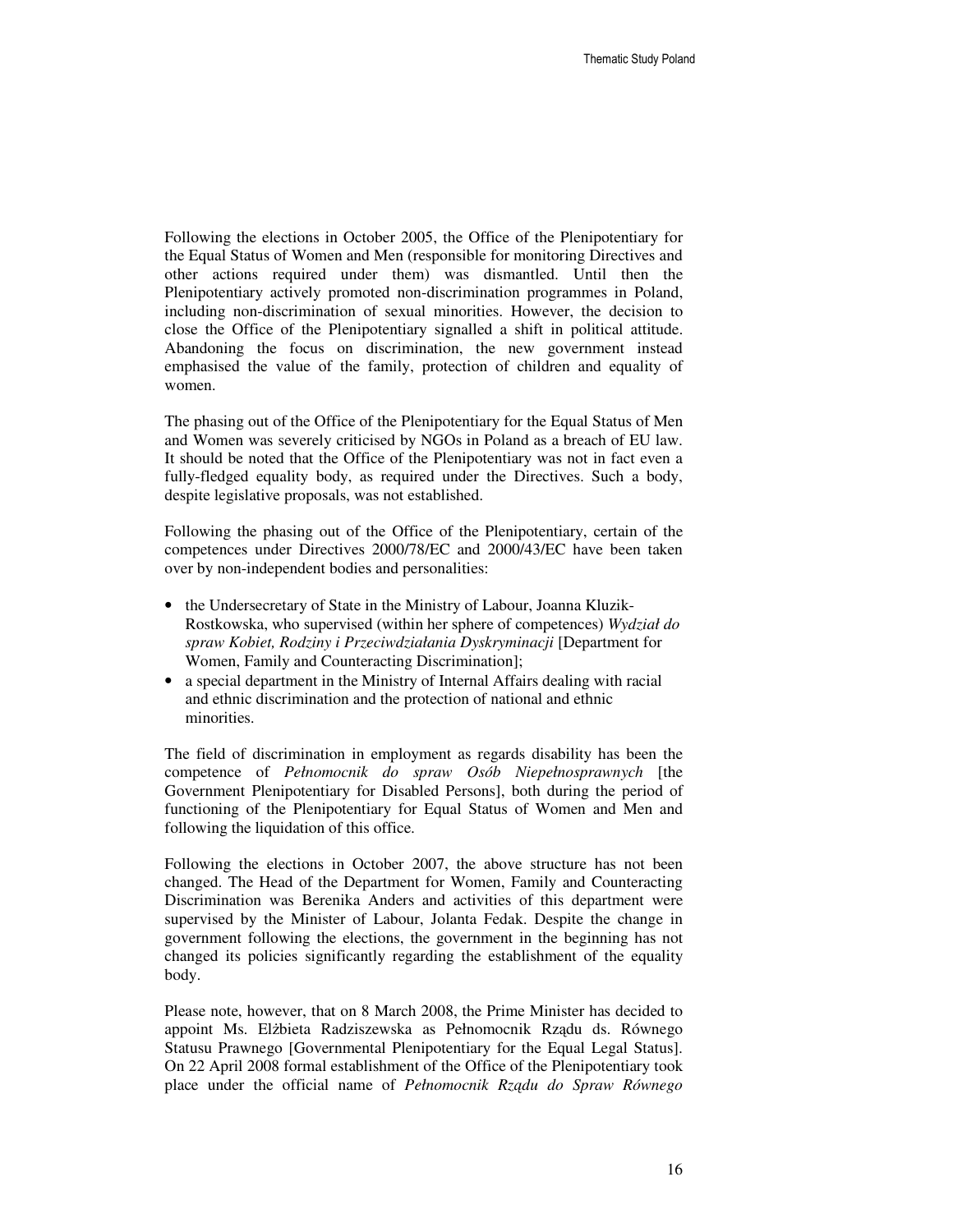*Traktowania* [Government Plenipotentiary for the Equal Treatment]<sup>18</sup>. She has the rank of *sekretarz stanu w Kancelarii Prezesa Rady Ministrów* [Secretary of State in the Chancellary of the Prime Minister] and is responsible for the coordination of the governmental policies with respect to equality. It seems that her appointment is a step towards creation of the equality body under the projected law. Actions against sexual orientation discrimination are within her field of competence. In her first public interviews, Ms. Elżbieta Radziszewska stated that she is against discrimination of LGBT people, especially at the workplace. However, she will not agree on introduction of same-sex marriages or partnerships in Poland.<sup>19</sup>

The results of the actions against discrimination of LGBT, undertaken until now by the Plenipotentiary, are commonly considered to be unsatisfactory and disappointing. Negative remarks concern i. a., the refusal to establish, within the Office of Plenipotentiary, a division which would deal with the issue of discrimination on ground of sexual orientation. Moreover, the Plenipotentiary informed on its website that the situation when an employer demands from an employee a medical statement if he/she is affected or infected by HIV and AIDS, is an example of discrimination on ground of sexual orientation.<sup>20</sup> This was described by the LGBT organisations as strengthening the stereotype according to which HIV/AIDS are the diseases of homosexuals. Asked about her attitude towards the issue of same-sex marriages or partnerships, Ms. Radziszewska repeated her previous statements when she said she is against the introduction of legal regulations in that regard in Poland. $^{21}$ 

As a result of all negative aspects mentioned above, 12 Polish LGBTQ organisations issued in December 2009 an appeal to the Polish Prime Minister Donald Tusk, asking for a dismissal of Ms. Radziszewska.<sup>22</sup>

The latest draft of anti-discrimination law, introduced in October 2009, includes no references to the appointment of the independent Equality Body.<sup>23</sup> All competences of such body are thus to be passed to the existing Office of

http://www.rownetraktowanie.kprm.gov.pl/userfiles/file/Pelnomocnikdo spraw Rownego Traktowania-rozporzadzenie.pdf

<sup>18</sup> The text of the Governmental Disposition of 22.04.2008, Dziennik Ustaw [Journal of Laws] of 2008, is available at

<sup>&</sup>lt;sup>19</sup> Interview for RMF FM radio on 26 March 2008, available at http://fakty.interia.pl/fakty\_dnia/news/prezydent-naruszyl-godnosc-geja,1081549,

<sup>&</sup>lt;sup>20</sup> Information available at  $\frac{http://www.rownetraktowanie.kprm.gov.pl/index.php?id=266}{http://www.rownetraktowanie.kprm.gov.pl/index.php?id=266}$ 

Press information of 21.11.2009, http://fakty.interia.pl/fakty\_dnia/news/radziszewska-nie-dlalegalizacji-zwiazkow-partnerskich,1400267

<sup>&</sup>lt;sup>22</sup> The text of the letter is available at <u>http://www.kph.org.pl/pl/allnews/15-kph/285-damy-</u> odwoania-minister-radziszewskiej

<sup>23</sup> In that regard, annual World Report of the Human Rights Watch, issued on 20.01.2010, states that in Poland: 'The government-controlled Office of the Plenipotentiary for Equal Treatment, created in 2008, lacks autonomy, and does not have a mandate to take complaints or assist individual victims, but the government resisted calls to establish an independent antidiscrimination body.' Human Rights Watch 2009 World Report is available at http://www.hrw.org/en/reports/2010/01/20/world-report-2010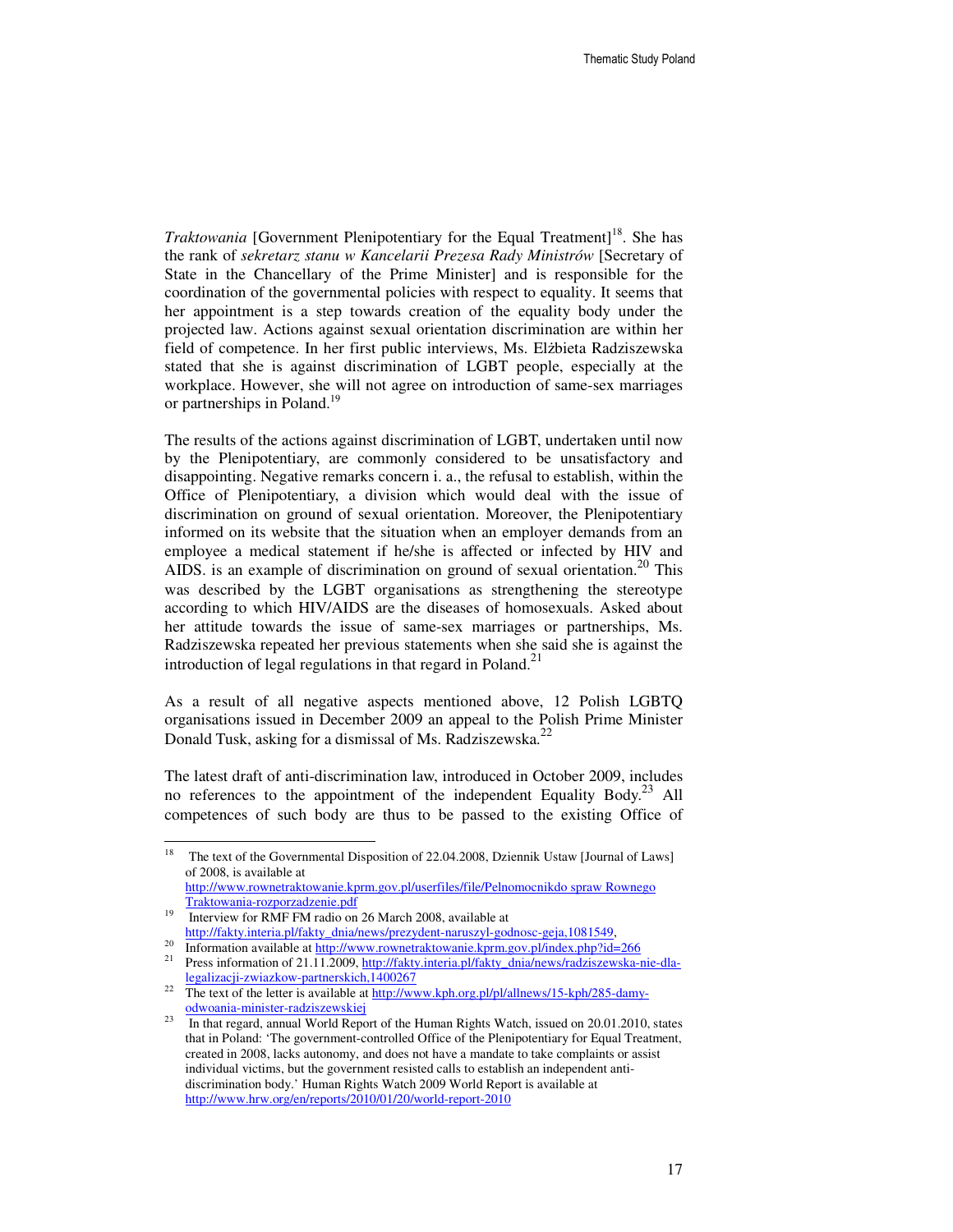*Rzecznik Praw Obywatelskich* [Commissioner for Civil Rights Protection/ Ombudsman]. Many negative aspects of this solution are to be noted. According to the draft, no real competences and tools which would allow the Ombudsman to initiate particular action, are admitted. For that reason, the Ombudsman would not be able e. g. to initiate a legal proceeding against public and private subjects or to offer legal aid to the victims of discrimination. The proposal of amendments to the Commissioner for Civil Rights Protection Act stipulates that his activities will be mostly of research or educational nature. Article 17 b Section 2 of the draft states unclearly that the Ombudsman has the competences to: 'initiate and fulfil the activities which aim at the reduction of consequences of violating the equal treatment principle'.

It is also to be noted that in January 2010 *Wydział do spraw Kobiet, Rodziny i Przeciwdziałania Dyskryminacji* [Department for Women, Family and Counteracting Discrimination] acting within the Ministry of Labour and Social Policy, was dissolved. One of the reasons of this decision was the planned concentration of all tasks and prerogatives in the area of countering discrimination within the Office of the Plenipotentiary. The decision was criticised as the activities of the Department were always estimated as very efficient $^{24}$ 

### A.4. The Ombudsman and its legal position

As explained above, there is no yet equality body established in Poland. However, the Ombudsman, which is a constitutional organ elected for five years, may undertake certain interventions before the courts with respect to discrimination cases. The Ombudsman may join any court proceedings (civil or criminal), when it is necessary for the protection of constitutional rights and freedoms. This applies also to discrimination cases. In the course of the intervention, the Ombudsman may present a legal opinion or brief and support arguments of the claimant or assist the court in reaching a correct resolution.

In practice, the Ombudsman rarely uses the possibility of intervention in court proceedings. However, the Ombudsman recently joined proceedings in Mirosław Sielatycki's dismissal case (referred to below) and the proceedings before the administrative courts concerning the ban on the Equality March in Poznań in 2005. Furthermore, the Ombudsman may accede to any constitutional complaint submitted to *Trybunał Konstytucyjny* [Constitutional Court], as well as ask for an abstract review of unconstitutional laws.

The former Ombudsman (Professor Andrzej Zoll) successfully requested a review of *Ustawa – Prawo o Ruchu Drogowym* Road Traffic Act (referred to

<sup>24</sup> Press information of 13.01.2010. http://www.dziennik.pl/wydarzenia/article525049/Rzad\_zamyka\_departament\_ds\_kobiet\_i\_r odziny.html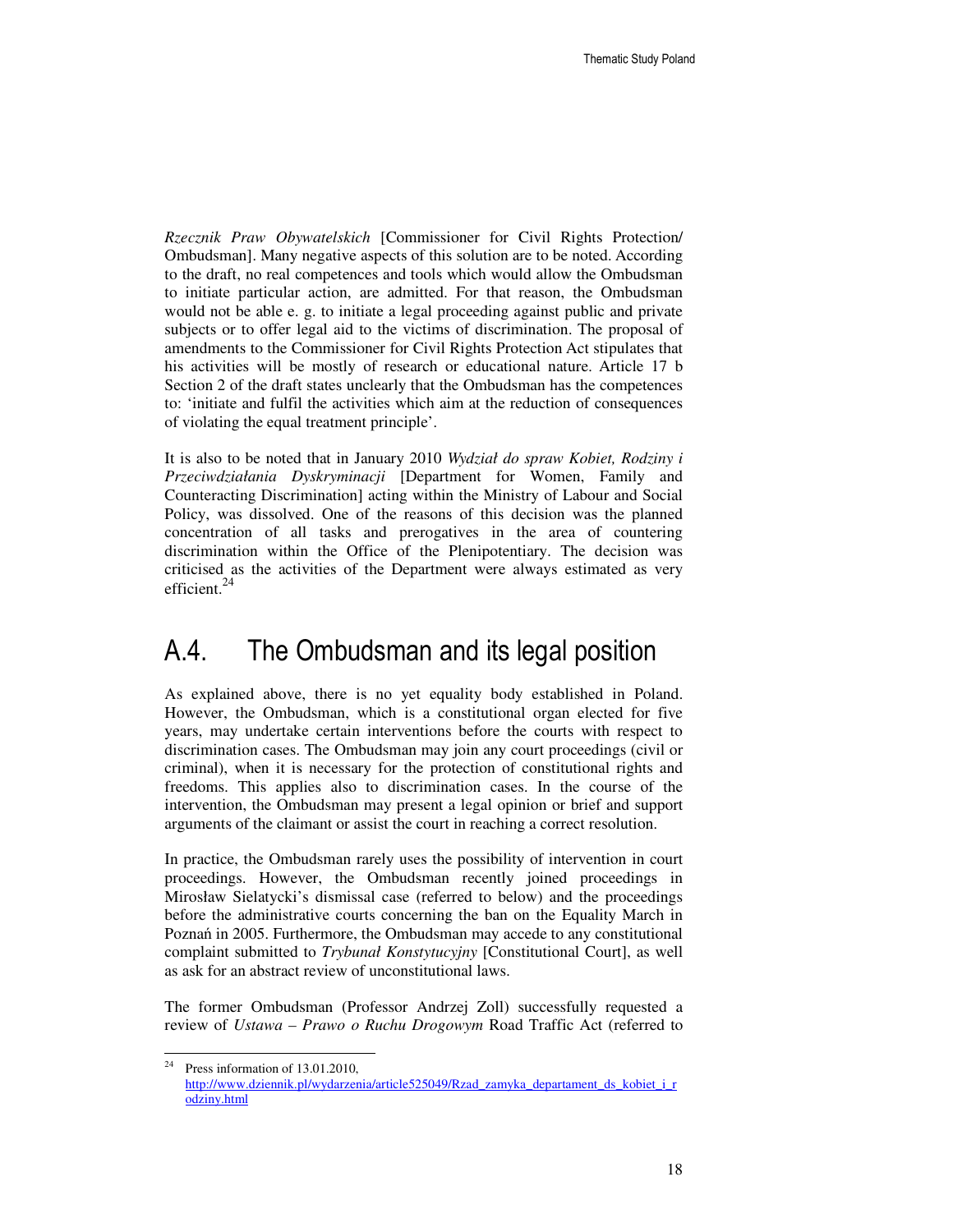below), with the result that provisions which unconstitutionally restricted freedom of assembly have been abolished. The Ombudsman often urges other organs to take legal actions to improve the legal situation of LGBT people in Poland (such memoranda have been sent to the President of Warsaw, the Minister of Health, the Minister of National Education and the President of the Human Rights Commission of the European Parliament). They are written as a result of the submission of complaints to the Ombudsman and meetings with representatives of NGOs. Most recently the Ombudsman addressed in a similar way *Marszałek Sejmu RP* [Marshall of the Sejm], *Prezes Zarz*ą*du TVP* [Polish Public TV Board's President] and *Komendant Warszawskiej Stra*ż*y Miejskiej* [Chief Commissioner of the City Guard in Warsaw].<sup>25</sup>

In 2000-2007 the Ombudsman received 26 complaints concerning discrimination of LGBT people. We were not provided with division into particular years. However, only ten cases qualified for further investigation, while there was no probability of any rights violation in the remaining 16 cases. Taking into consideration the substance of these complaints, they raised issues of discrimination in organising public assemblies, lack of respect for the human dignity of LGBT people during public debates, discrimination in employment and in the course of law enforcement activities undertaken by the police, as well as voluntary blood donation.<sup>26</sup>

Since April 2008 there has been a continuation of consultation meetings with LGBT NGOs representatives, organised regularly by the Ombudsman. However, in October 2009, LGBT organisations announced their withdrawal from the participation in the meetings which were, in their opinion, disappointing and aimless as they brought no substantial change and improvement in the situation of LGBT people. $<sup>2</sup>$ </sup>

In 2009 the Ombudsman supported the initiative of introducing the penalization of homophobic hate speech and hate crimes into the Polish Criminal Code.<sup>28</sup> He also requested *Minister Spraw Wewn*ę*trznych i Administracji* [Minister of the Interior and Administration] to consider the possibility of creating the system of

<sup>25</sup> The texts of all interventions of the Ombudsman are to be fund on the website of the Ombudsman's Office, http://www.rpo.gov.pl/

Letter by Mirosław Wróblewski, Dyrektor Zespołu Prawa Konstytucyjnego i Międzynarodowego w Biurze Rzecznika Praw Obywatelskich [Director of the Constitutional and International Law Division in the Office of Ombudsman], of 13 February 2008, No. RPO-580873-I-08/AK.

<sup>&</sup>lt;sup>27</sup> News release of the Polish Press Agency of 27.10.2009, http://www.rpo.gov.pl/index.php?md=7680&s=1

<sup>&</sup>lt;sup>28</sup> Letter by dr Janusz Kochanowski *Rzecznik Praw Obywatelskich* [the Ombudsman] of 08.05. 2009, No. RPO-607860-I-09/MK/KMŁ, to Minister Sprawiedliwości [Minister of Justice], http://www.rpo.gov.pl/pliki/12490294600.pdf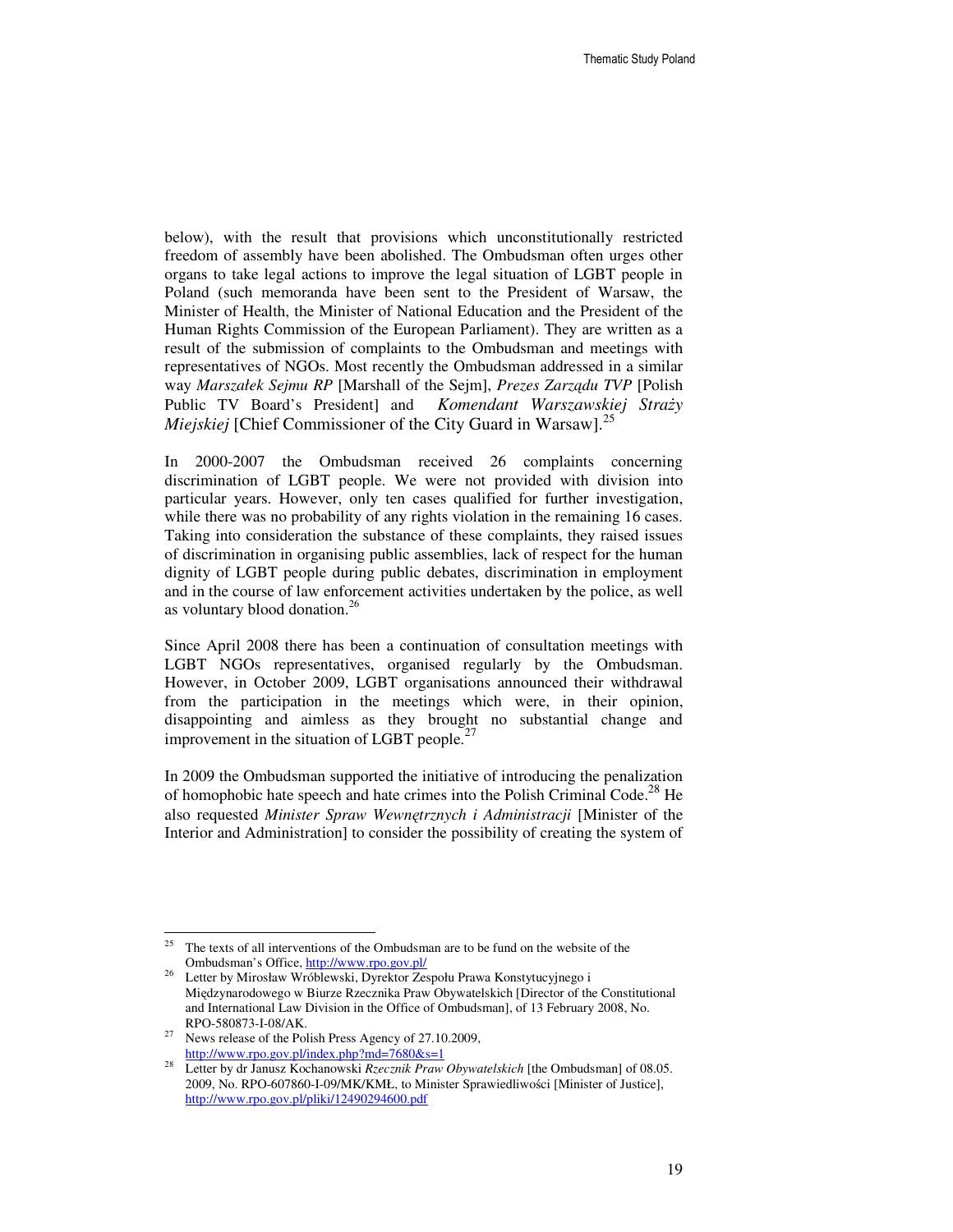identity cards with two photos for transsexuals, transgender people, and crossdressers.<sup>29</sup> However, as yet, no results in that regard have been achieved.

As a result of the publication of FRA's 'Legal Study on Homophobia and Discrimination on Grounds of Sexual Orientation' in 2008, the Ombudsman requested Ms. Elżbieta Radziszewska, *Pełnomocnik Rz*ą*du ds. Równego Traktowania* [Governmental Plenipotentiary for the Equal Treatment] to present the Plenipotentairy's position on the conclusions of the Study regarding the situation of LGBT persons in Poland and to inform about its presumptive initiatives and actions undertaken in order to implement FRA's recommendations.<sup>30</sup> In her written reply, issued on 24.02.2009, the Plenipotentiary informed the Ombudsman that Directive 2000/78/EC has already been implemented into the Polish national law through amendments to *Kodeks pracy* [Labour Code]. Ms. Radziszewska has also stated that the process of drafting the new anti-discrimination laws is still in progress, and the draft will include specific regulations in regard to the functioning of the Equality  $Body.<sup>31</sup>$ 

The authors are aware of only two cases decided by the Polish courts which referred to discrimination in employment and where the issue of homophobia was raised. The reason for such a low number of cases may be the fact that people rarely disclose their sexual orientation. Even if they are discriminated against in the workplace, they do not want to litigate cases, because it would mean their 'coming out'. According to the report of the Campaign Against Homophobia covering 2005-2006, the majority of employees (approx. 80 per cent) conceal their sexual orientation or it is only known to the people closest to them. At the same time approximately ten per cent had the feeling that they were treated not equally in their place of employment due to their sexual orientation.

The first case in which sexual orientation was raised as the reason for discrimination was the case of B. K. In 2005 B. K. was employed as a cleaner by the private company CZA-TA, which provided cleaning services to the local supermarket in Płock. At some point, he terminated his employment contract. He claimed, however, that his decision was a result of intimidation and harassment of his person due to sexual orientation.

<sup>29</sup> <sup>29</sup> Letter by dr Janusz Kochanowski *Rzecznik Praw Obywatelskich* [the Ombudsman] of 19.06. 2009, No. RPO-615323-I-09/MK, to *Minister Spraw Wewn*ę*trznych i Administracji* [Minister of the Interior and Administration], http://www.rpo.gov.pl/pliki/12490294600.pdf

<sup>30</sup> Letter by dr Janusz Kochanowski *Rzecznik Praw Obywatelskich* [the Ombudsman] of 07.11.2008, No. RPO-599671-I-08, to *Pełnomocnik Rz*ą*du ds. Równego Statusu Prawnego* [Governmental Plenipotentiary for the Equal Treatment], http://www.rpo.gov.pl/pliki/12384977680.pdf

 $\frac{31}{\text{Information on the activities of the Ombudsman for the period of January - March 2009, }$ available at http://www.rpo.gov.pl/pliki/12472206110.pdf

<sup>33</sup> f T. Davies, 'Use the compass to find the right way', in: *Gazeta Wyborcza*, 02.10.2006.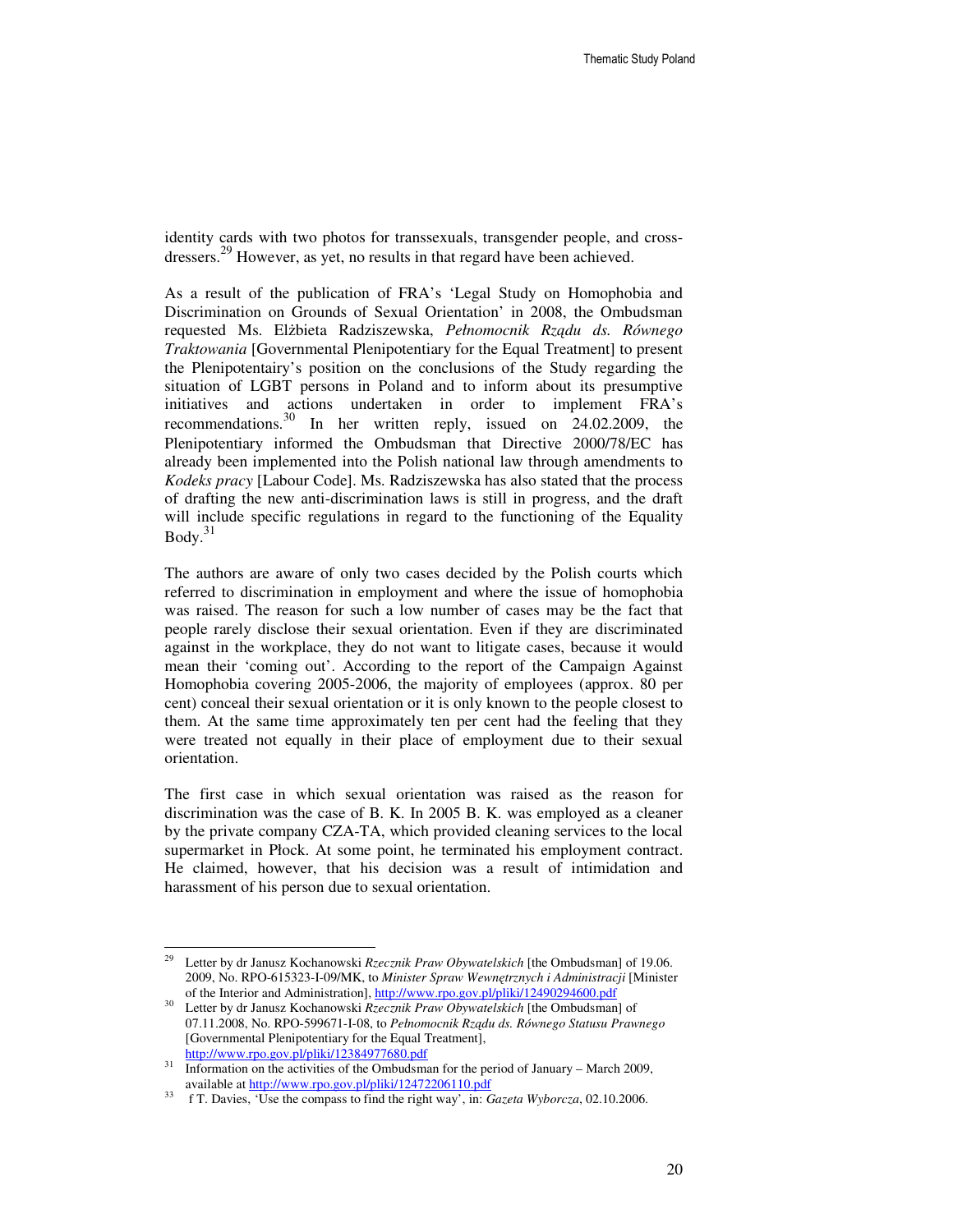B. K. lodged a suit with the District Court in Płock seeking compensation of PLN 30,000 (approx. 8,500 Euro) for being a victim of discrimination on the ground of his sexual orientation. He relied on the new provisions of the Labour Code. The HFHR decided to accede to proceedings and to support B. K. in his litigation. For this purpose the HFHR relied on the newly introduced Article 61 of the Civil Procedure Code.

In the course of the trial, all witnesses who observed the work of B. K. were heard. The trial attracted the attention of the local media. The HFHR submitted to the court an *amicus curiae* brief, in which it referred to various general principles involved in the case. Most importantly, the HFHR presented standards for shifting the burden of proof in discrimination cases.

On 16.03.2006, the District Court in Płock declared that there was no discrimination in the case and that the termination of B. K.'s employment, as well as the negative attitude of other employees and the management, were due to objective reasons – non-fulfilment or improper fulfilment of his duties. The judgment of the District Court in Płock was quite controversial and, according to the HFHR, did not respond to many arguments or issues raised in the court proceedings. B. K. and his representative submitted an appeal to the court of higher instance. However, due to a procedural mistake, an appeal was dismissed on formal grounds and the case was never heard by the court of second instance. Nevertheless, the case itself and the conduct of the proceedings delivered a lot of interesting observations as regards the approach of the courts towards discrimination cases, especially where major evidence may be interpreted in both ways (discrimination vs. objective reasons of dismissal).

Another case which needs special attention is the case of Mirosław Sielatycki, Director of *Centralny O*ś*rodek Doskonalenia Nauczycieli (CODN*) [National In-Service Teacher Training Centre (NTTC)]. He was dismissed by the Minister of National Education, Roman Giertych, for publishing (within the framework of the NTTC's activities) the official Council of Europe (CoE) guide for teachers, *Compass – Education on Human Rights*. In the opinion of the Minister of National Education this guide includes statements which may be regarded as a promotion of homosexuality.

The dismissal of Mirosław Sielatycki attracted a lot of public attention, including from Terry Davis, Secretary General of the Council of Europe<sup>33</sup>, the CoE Commissioner for Human Rights<sup>34</sup>, the Polish Ombudsman and the mass media. Mirosław Sielatycki also decided to bring a case to the District Court in Warsaw for unfair dismissal and discriminatory treatment in employment on the grounds of his political opinions.

Para. 53, Commissioner for Human Rights of the Council of Europe – Memorandum to the Polish Government. Assessment of the progress made in implementing the 2002 recommendations of the Council of Europe Commissioner for Human Rights, Strasbourg, 20.06.2007, CommDH(2007)13.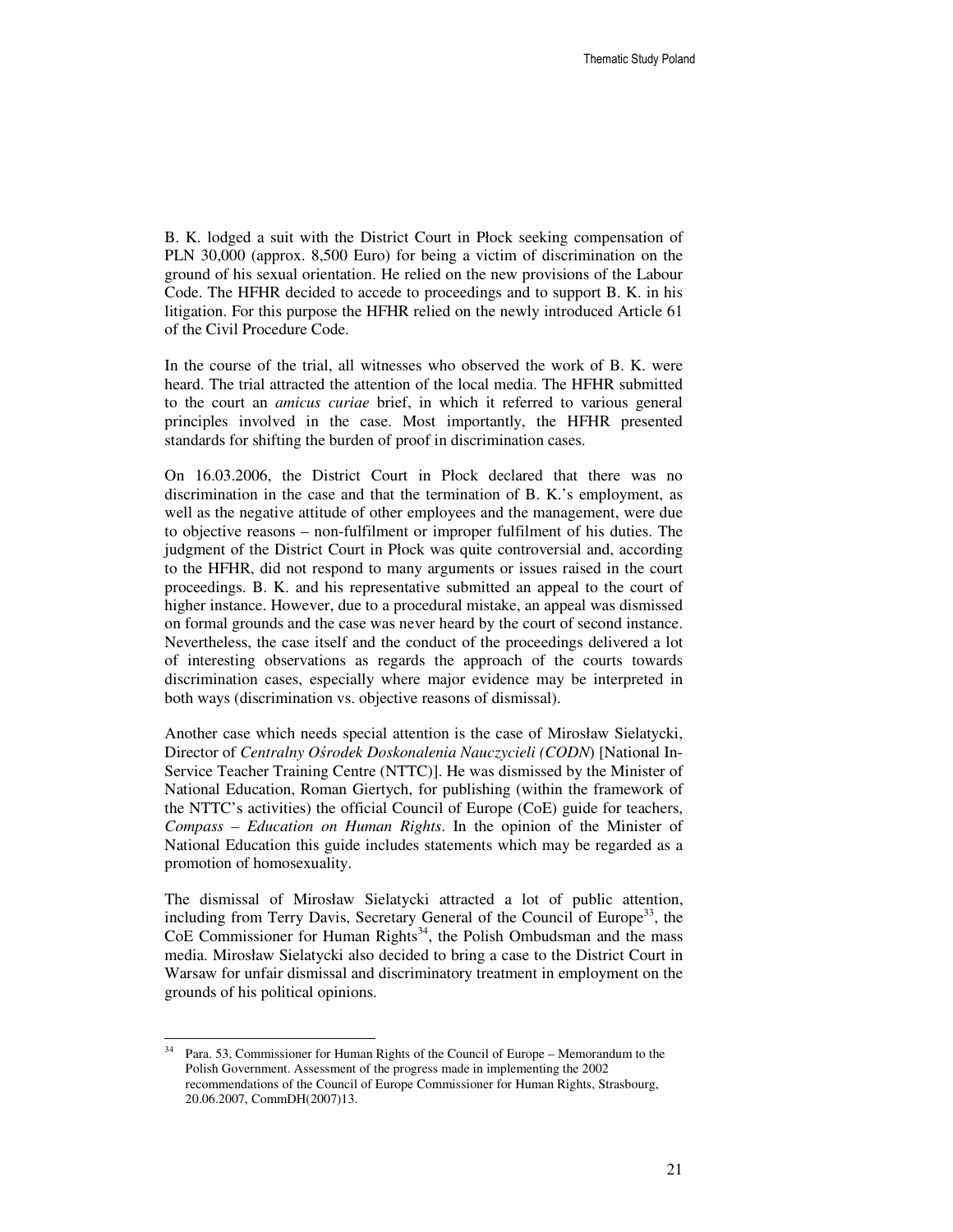The District Court in Warsaw, in a judgment of 05.06.2007, following a thorough examination of the case, found unfair dismissal and discrimination and decided to award Mirosław Sielatycki approximately 19,000 PLN (5,700 Euro) in damages. It was almost the exact sum claimed by Mirosław Sielatycki which, to some extent, underlined the importance of the case. The District Court in Warsaw decided that there was discrimination in employment. However, it is interesting to note that the court found that the ground for discrimination was the different approach by Mirosław Sielatycki and by the Minister of National Education to the vision of education in Polish schools.

In the opinion of the District Court in Warsaw Mirosław Sielatycki is a proponent of tolerant schools with vibrant freedom of speech and the possibility to talk about different human rights issues (including discrimination on the grounds of sexual orientation). At the same time the then Minister of National Education, Roman Giertych, was of the opinion that education should have a more restrictive character and teach only about such human rights as are recognised by the Minister. Accordingly, although discrimination on the grounds of sexual orientation was in the background of the case (due to the content of the manual), the real ground for discrimination were different political beliefs. Nevertheless, the case was decided on the basis of the Labour Code provisions introduced in order to implement Directives 2000/43/EC and 2000/78/EC.

Please note that on 31 March 2008, *S*ą*d Okr*ę*gowy w Warszawie* [the Regional Court in Warsaw] has issued a second judgment in the case, following the appeal by the Minister of National Education. The Regional Court in Warsaw confirmed the discrimination in the dismissal of M. Sielatycki. However, it decided to lower the amount of compensation to approx. 6,000 PLN (approx. 1,800 EUR).

The case of Mirosław Sielatycki was also noted by the European Committee of Social Rights of the Council of Europe. In its Conclusions of November 2008 regarding implementation by Poland of the European Social Charter, the Committee made reference to Sielatycki's case as well as to data concerning discrimination of homosexuals on the Polish labour market. The Committee asked for the next report to provide information on the application by the courts of the legislation prohibiting discrimination at work on the ground of sexual orientation, the activities and campaigns organised by the Polish authorities to combat this type of discrimination and the outcome of the judicial proceedings initiated following the dismissal of the director of the national teacher training centre<sup>35</sup>.

<sup>-</sup><sup>35</sup> Conclusions XIX-1 of November 2008.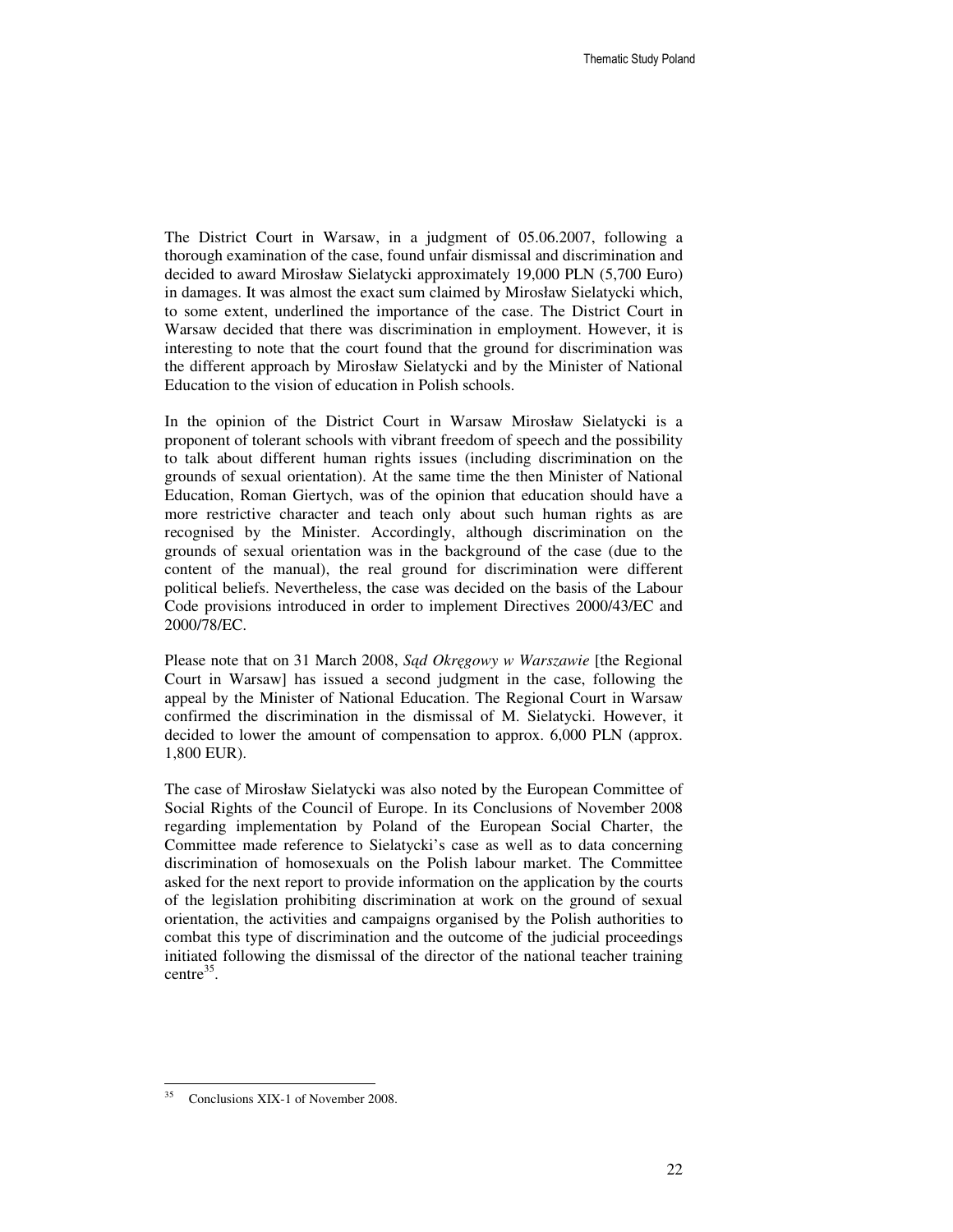# B. Freedom of movement

In Poland the right of family members of European Union citizens to move and reside freely within the territory of the Member States is guaranteed in the Law of 14.07.2006 on entry to Polish territory, residence on and exit from this territory by European citizens and their family members (hereinafter 'Law on Entry into Polish Territory) $36$ .

Article 2 Section 4 of the Law on Entry into Polish Territory provides for a legal definition of a family member. A family member is an alien who does or does not have a citizenship of the European Union and:

• is married to a European Union citizen;

 $\ddot{ }$ 

- is her/his direct descendant or is a direct descendant of the spouse of the EU citizen (the sponsor) if under 21 years of age or their dependant; or
- is her/his direct ascendant or is a direct ascendant of the spouse of the sponsor if s/he remains their dependant.

The Polish Law transposing Directive 2004/38/EC does not provide for the extension of the notion of 'family members' as anticipated in Article 1 Section 2b of the Directive, which stipulates that a family member is also 'the partner with whom the Union citizen has contracted a registered partnership, on the basis of the legislation of a Member State, if the legislation of the host Member State treats registered partnerships as equivalent to marriage and in accordance with the conditions laid down in the relevant legislation of the host Member State'. The Polish legislation does not treat registered partnerships as equivalent to marriage. It does not attach any legal consequences to the fact of cohabitation of same-sex partners either.

It should be noted that the restrictive approach of the Polish authorities towards any form of recognition of same-sex marriages or partnerships has been additionally underlined through the adoption of the Declaration attached to the Treaty of Lisbon amending the Treaty on the European Union and the Treaty establishing the European Community, concerning the EU Charter of Fundamental Rights. According to this Unilateral Declaration made by Poland upon signing the Reform Treaty:

'The Charter does not affect in any way the right of Member States to legislate in the sphere of public morality, family law as well as the protection of human dignity and respect for human physical and moral integrity.'

<sup>36</sup> Poland/*Ustawa z dnia 14 lipca 2006 r. o wje*ź*dzie na terytorium Rzeczypospolitej Polskiej, pobycie oraz wyje*ź*dzie z tego terytorium obywateli pa*ń*stw członkowskich Unii Europejskiej i członków ich rodzin*, *Dziennik Ustaw* [Journal of Laws] of 2006, No. 144, item 1043.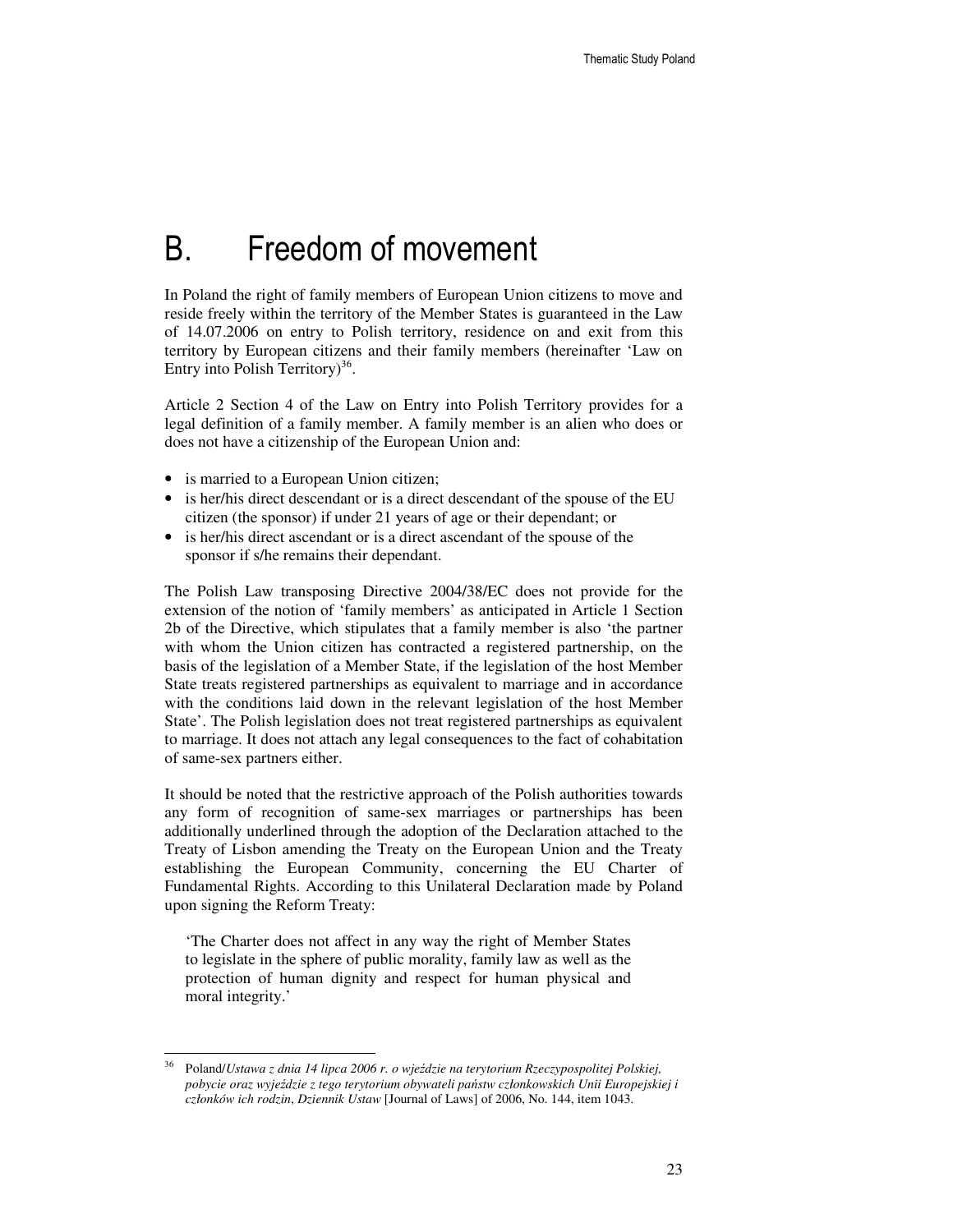According to the Law on Entry into Polish Territory, LGBT partners of EU citizens cannot derive any legal rights from their status as family members of EU citizens in other Member States unless they are legally married. There is no case law regarding this issue yet. However, it is possible that the explicit exclusion of same-sex married couples from the right to move and reside will be found incompatible with the Directive<sup>37</sup>. In the view of the authors of this report Article 18 of the Polish Constitution is likely to be used against recognition of same-sex marriages concluded abroad.

Article 3 Section 2 of Directive 2004/38/EC lays down a clear obligation for the host Member State to facilitate<sup>38</sup>, in accordance with its national legislation, entry and residence for:

- any other family members, irrespective of their nationality, not falling under the definition in point 2 of Article 2 who, in the country from which they have come, are dependants or members of the household of the EU citizen having the primary right of residence, or where serious health grounds strictly require the personal care of the family member by the EU citizen;
- the partner with whom the EU citizen has a durable relationship, duly attested.

The Law on Entry into Polish Territory does not envisage any mechanism facilitating the above-mentioned categories of family members not covered by the legal definition who request admission. Such administrative procedure is required by Directive 2004/38/EC.

Consequently, there is no set of criteria on the basis of which Polish authorities would examine and deny admission to such categories of people. It is doubtful whether the non-discrimination argument is valid in such a scenario – for the reason that Poland does not recognise the right of non-married partners of Polish citizens to move and reside, there is no discrimination in rejecting partners of EU citizens.

Up to date, there is no official or unofficial statistics illustrating the existing practice, in particular the way how the Law on Entry is interpreted and applied in relation to the LGBT people. Upon our written request for public information, the Ministry of Interior replied it was not in possession of any relevant data. We are not aware of any case law regarding freedom of movement of LGBT people.

<sup>37</sup> <sup>37</sup> Compare *Ustawa o cudzoziemcach* [Law on Aliens] Article 53 Section 2 -1, where it is explicitly stated that a marriage relationship must be recognised by Polish law, whereas the Law on Entry into Polish Territory uses the term 'married to an EU citizen' which implies legally married under the law of the respective Member State notwithstanding whether there is an equivalent of such a marriage in Poland. In any case, there is a risk that same-sex marriages contracted by an EU citizen will not be recognised as valid in Poland on public policy grounds.

<sup>38</sup> According to Directive 2004/38/EC, Member States are not obliged to treat other categories as family members eligible to be admitted under family reunification rules.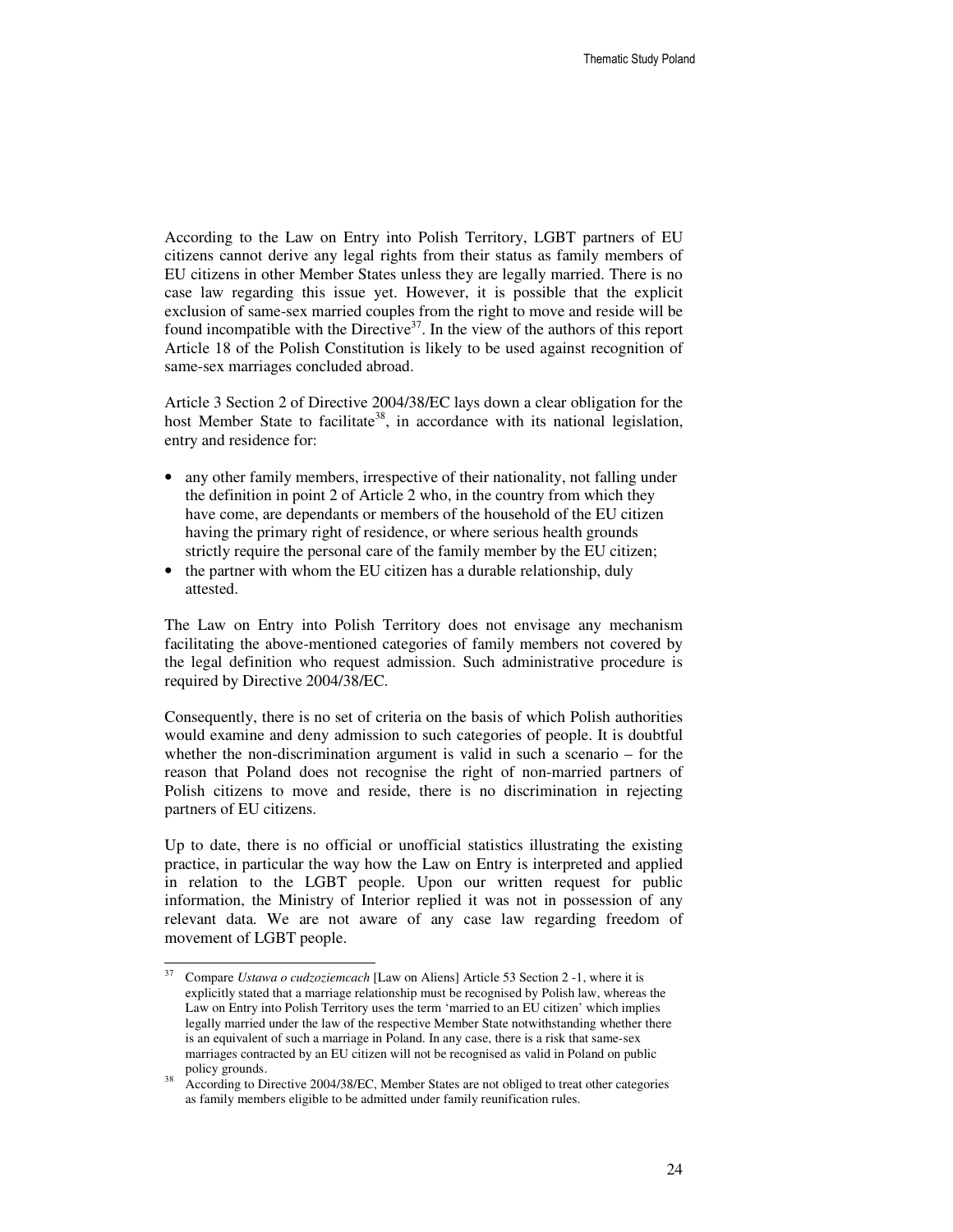Summing up, only persons belonging to the narrowly defined category of family members – spouses, direct dependant descendants or ascendants – can enter Polish territory and enjoy the benefits deriving from the right to move and reside freely foreseen in the Law on Entry into Polish Territory. This includes same-sex spouses validly married under the laws of another EU Member State. However, it is to be expected that same-sex marriages will not be recognized in Poland on the public policy ground.

On 02.04.2009 European Parliament adopted resolution on the application of Directive 2004/38/EC on the right of citizens of the Union and their family members to move and reside freely within the territory of the Member States. Resolution contains direct references to Poland: it indicates, as a "problematic issue", the fact that Poland does not recognise same sex marriages as a reason to grant free movement rights, does not recognise registered partnerships, even if certified in another Member States. It also states that information in this regard provided by the Commission, the FRA and NGOs further proves legal uncertainty on this issue. Resolution calls on Member States of the EU to:

> "... fully implement the rights granted under Article 2 and Article 3 of Directive 2004/38/EC not only to different sex spouses, but also to the registered partner, member of the household and the partner, including same-sex couples recognized by a Member State, irrespective of nationality and without prejudice to their non-recognition in civil law by another Member State, on the basis of the principles of mutual recognition, equality, non-discrimination, dignity, and private and family life; calls on Member States to bear in mind that the Directive imposes an obligation to recognize freedom of movement to all Union citizens (including same-sex partners) without imposing the recognition of same-sex marriages; in this regard, calls on the Commission to issue strict guidelines, drawing on the analysis and conclusions contained in the Fundamental Rights Agency report and to monitor these issues;".<sup>39</sup>

The adoption of the resolution was a result of the report on the application of Directive 2004/38/EC by Member States, prepared by the EP Committee on Civil Liberties, Justice and Home Affairs in March 2009. The report indicated Poland as one of the EU Member States which do not recognize same sexmarriages or partnerships whether they take place on their territory or abroad, what is regarded as misleading and giving rise to 'frustration and exclusion of some citizens of the Union'.<sup>40</sup>

<sup>39</sup> The text of the resolution is available at: http://www.europarl.europa.eu/sides/getDoc.do?pubRef=-//EP//TEXT+TA+P6-TA-2009- 0203+0+DOC+XML+V0//EN#ref\_1\_14

The text of the report is available at http://www.europarl.europa.eu/sides/getDoc.do?pubRef=-//EP//NONSGML+REPORT+A6- 2009-0186+0+DOC+PDF+V0//EN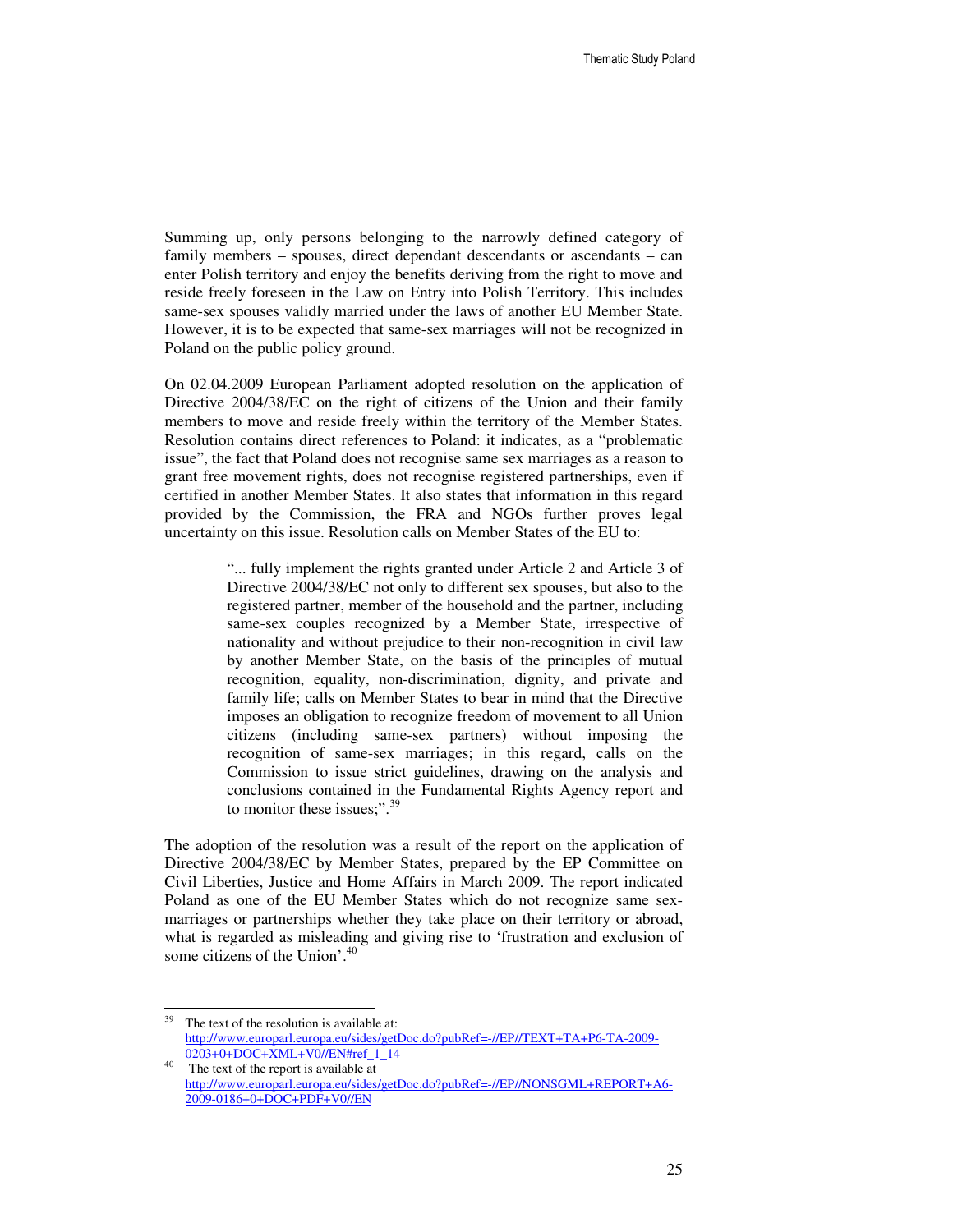# B.1. Situation of Polish citizens returning to Poland after moving to another EU Member State in order to enter into a civil partnership

It is also worth mentioning the situation of Polish citizens who take advantage of the right to move freely to the territory of another Member State where registered same-sex partnerships or marriage are legal. In order to register their partnership or marriage abroad, they usually need to present a certificate issued by the *Urz*ą*d Stanu Cywilnego* [the Civil Status Office] stating that the person concerned is unmarried. The position of the Ministry of Internal Affairs and Administration was that Polish law does not foresee the institution of such certificates. In case of refusal to issue the certificate, the person concerned has the right to appeal to a higher instance (governor of the *wojewoda* [voivodship]).

Upon a motion to disclose public information, the Campaign Against Homophobia was provided with a copy of the official instruction of the Deputy Director of *Departament Rozwoju Informatyki i Systemu Rejestrów Pa*ń*stwowych Ministerstwa Spraw Wewn*ę*trznych i Administracji* [Department of IT Development and State Registries of the Ministry of Interior] of 03.04.2002, addressed to all governors of voivodships.<sup>41</sup>

According to this instruction, a certificate stating that there are no obstacles to enter into marriage (as regulated in Article  $4<sup>1</sup>$  of the Family and Guardianship  $Code<sup>42</sup>$ , may only be issued to persons who wish to enter into heterosexual marriage, and not same-sex partnership, as the latter is not regulated or recognised by Polish law.

As a result of this situation, people wishing to enter into same-sex marriage or partnership must obtain special notary certificates, confirming that they are not married to anyone. Such notary certificates (and the well-established practice aimed at avoiding administrative difficulties, presented above) offer a practical solution to the problem, because they are recognised by the authorities of other countries. Nevertheless, the problem of the activities of the civil status offices still exists. Refusal to issue such certificates to homosexual persons constitutes a violation of the relevant administrative law provisions and means additional notary costs must be borne.

 $\ddot{ }$ Statement of 03.04.2002, No. DIR-V-6000-21-2731/2002.

<sup>42</sup> Poland/*Ustawa z dnia 25 lutego 1964 r. – Kodeks rodzinny i opieku*ń*czy*, *Dziennik Ustaw*  [Journal of Laws] of 1964, No. 9, item 59, as amended.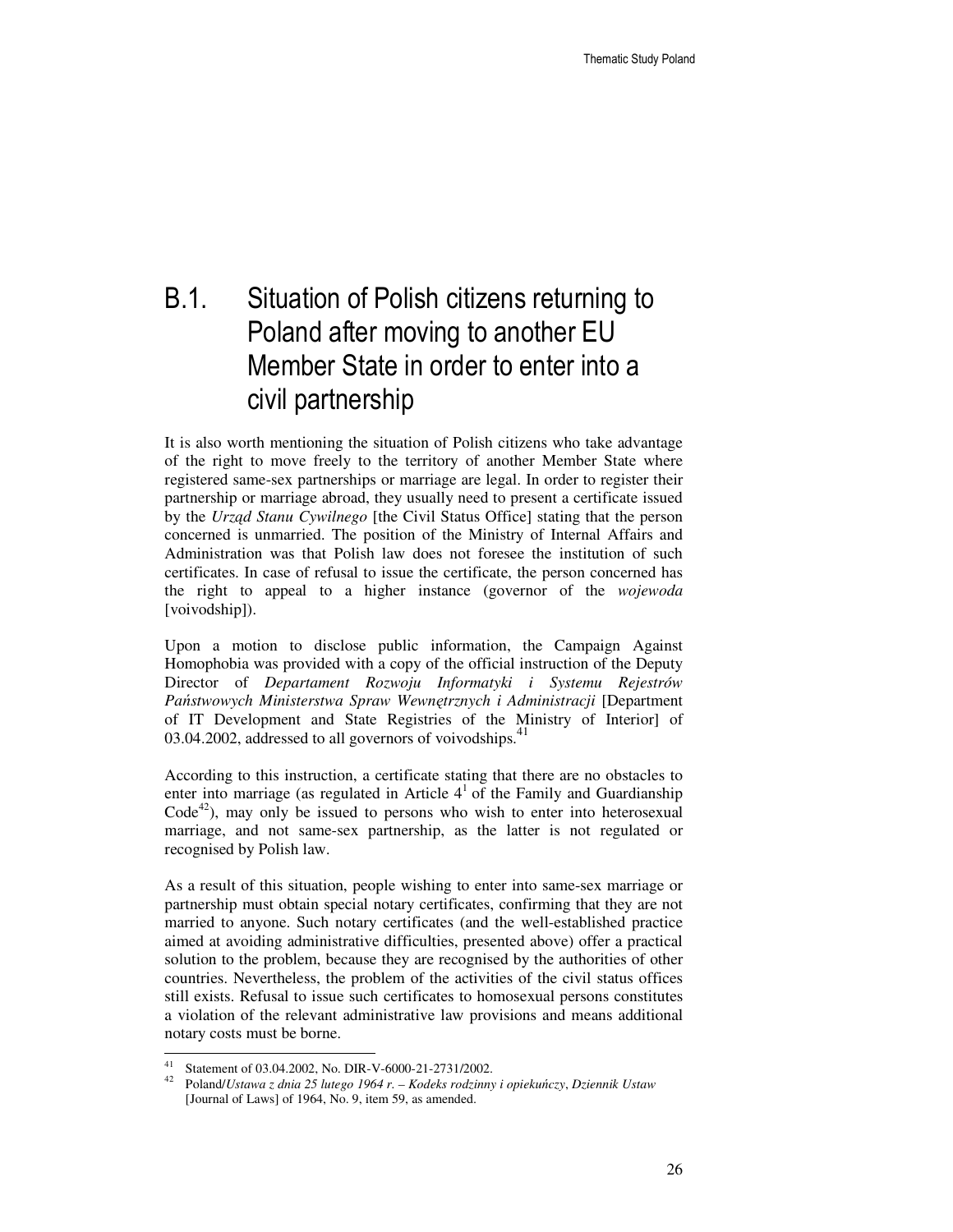Although there has been no individual complaint put forward to the Ombudsman, representatives of LGBT organisations $43$  drew the Ombudsman's attention (at a meeting in November 2007) to problems with obtaining notary certificates from the civil status offices by same-sex couples who plan to legalise their relationship in the form of civil partnership abroad. They claim that it is discrimination and that civil status offices are acting without a legal basis. The Ombudsman promised to take action only upon a complaint indicating a violation in a particular case.<sup>44</sup>

A landmark judgement concerning issuance of certificate stating that there are no obstacles to enter into marriage was issued by *Wojewódzki S*ą*d Administracyjny* [Regional Administrative Court] in Gdańsk in June 2008<sup>45</sup>. A case was lodged by a female citizen of Poland who wished to register a partnership with a female citizen of Germany under provisions of German law which recognize same-sex partnership. The woman was refused to receive a certificate by the Head of the Civil Status Office claiming that she did not have any legal interest to obtain such a certificate. She made an appeal to the Governor of the Voivodship which was also dismissed. Finally she lodged complaint to the Regional Administrative Court. The Court overruled the decisions of the first and the second instance as they were grossly contrary to the law. It stated that the law does not allow to examine if, with whom or where an applicant wishes to contract marriage or to test authenticity of her/his intentions. The only task of the body entitled to issue certificates is to examine if a person fulfil conditions stipulated by Polish law which are necessary to be fulfilled in order to get married. A citizen is entitled to receive such certificate without substantiating her/his request and in any case her/his intentions cannot be prerequisite for the refusal. The Court remarked also that the assumption that the lack of intention to get married makes it impossible to receive the certificate, would lead to peculiar conclusion that organs of administration are entitled to examine the most personal intentions of the citizens. Such entitlement would be contrary to the constitutional principle that the Republic of Poland shall be a democratic state ruled by law.The problem of issuing certificates to homosexual persons was broadly commented in media. It resulted in oral question to the European Commission addressed by Lidia Geringer de Oedenberg, Polish deputy of the European Parliament, who suggested that the refusal to issue the certificate breaches the basic human right to found a family and of a fundamental principle of the European Union, the free movement of persons and asked the Commission to clarify the matter<sup>46</sup>. The Commission announced that since there is not at present any Community instrument concerning the issue of civil status certificates, the

 $43\,$ The Campaign Against Homophobia has now been dealing with this problem for around four years. It receives several questions (complaints) every month from homosexual people in such situations.

<sup>44</sup> Letter of 29.01.2008 from Mirosław Wróblewski, Head of the Constitutional and International Law Team at the Office of the Ombudsman.

<sup>45</sup> Judgement of 6 August 2008, No. III SA/Gd 229/08.

<sup>46</sup> Oral question of 10 July 2008, No. H-0575/08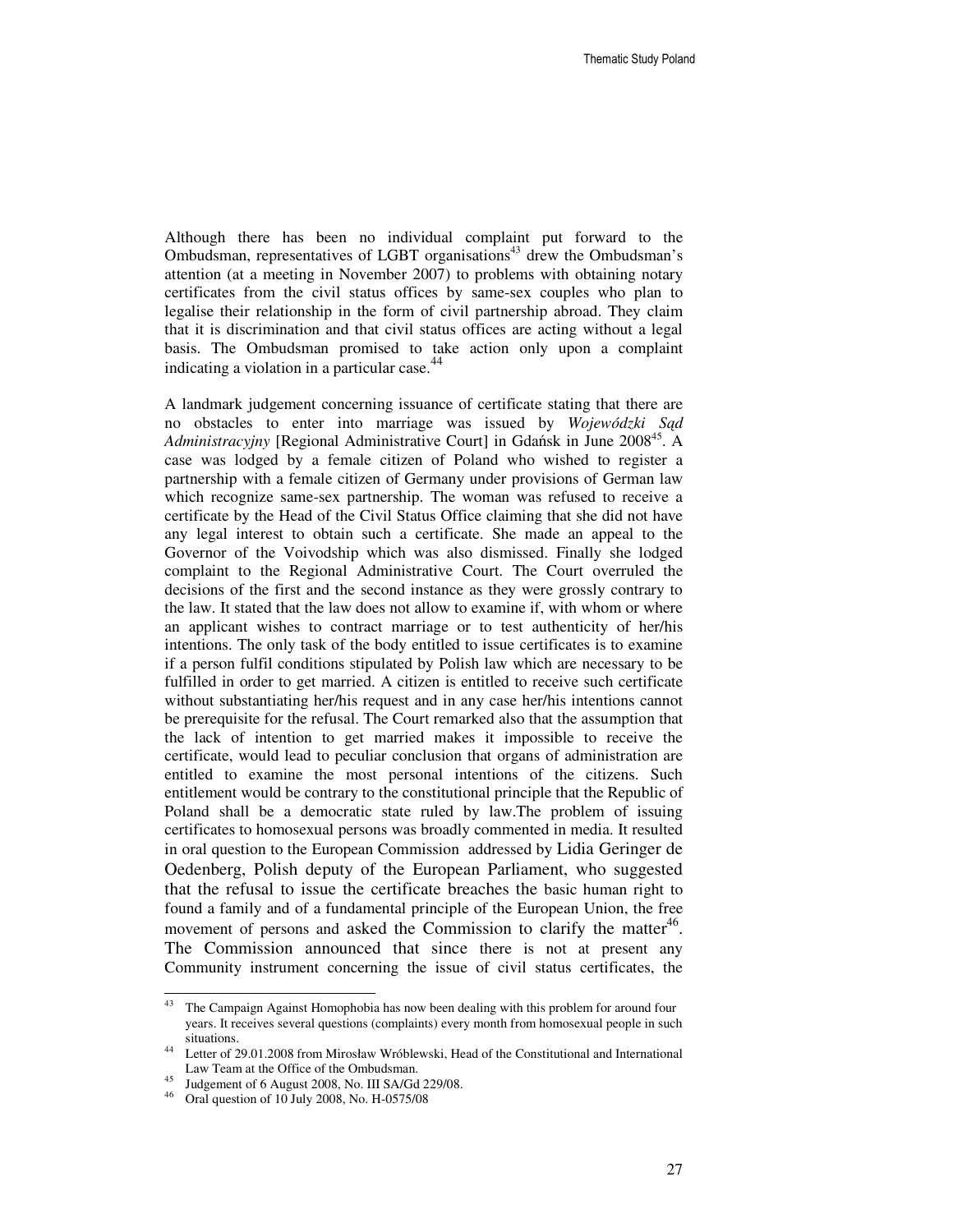Commission intends to begin work on the recognition of civil status acts and public acts legislation in the European Union, with a view in particular to enabling citizens' marriages and partnerships to be taken into consideration in countries other than the one where these marriages or partnerships were entered into. Similarly, a legal framework allowing for the recognition of the property consequences of marriages and partnerships will be proposed<sup>47</sup>.

The problem was also a subject of the complaint addressed in 2008 by *Kampania Przeciw Homofobii* [Campaign Against Homophobia] to the European Parliament. The organization reported about numerous cases of persons who face obstacles while applying to receive the certificate in order to register same-sex partnership abroad<sup>48</sup>.

It should be noted that after the individual's return to Poland, the registered partnership does not have any legal significance and such persons are treated as unmarried (single) under Polish law. In 2009 the European Parliament listed Poland in its report on the application of Directive 2004/38/EC as one of the countries that do not recognize same-sex marriages or partnerships whether they take place on their territory or abroad $49$ .

<sup>47</sup> <sup>47</sup> Written answer of 4 September 2008, No. H-0575/08

<sup>48</sup> http://www.kph.org.pl/pl/allnews/15-kph/98-parlament-europejski-zajmie-si-petycj-kph (access on 29 January 2010).

<sup>&</sup>lt;sup>49</sup> Report on the application of Directive 2004/38/EC on the right of citizens of the Union and their family members to move and reside freely within the territory of the Member States, 23 March 2009, A6-0186/2009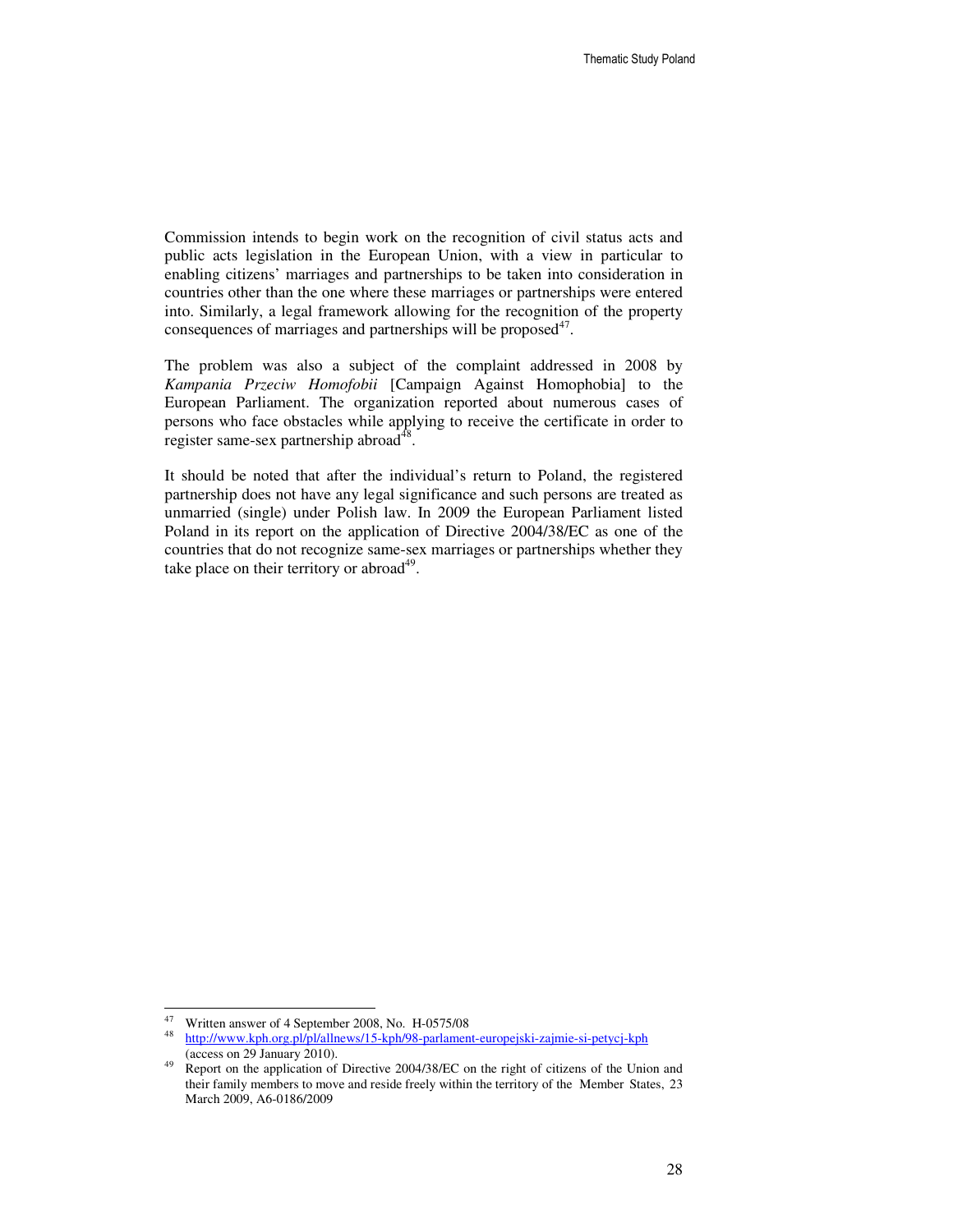# C. Asylum and subsidiary protection

Until 2008 the Law on Granting Protection to Aliens on the Territory of the Republic of Poland<sup>50</sup> which provides condition of granting refugee status did not explicitly protect people who were persecuted or harassed because of their sexual orientation or gender identity from the risk of being returned home  $51$ . The law was however significantly amended in March  $2008^{52}$  in order to implement the Council Directive 2004/83/EC of 29 April 2004 on minimum standards for the qualification and status of third country nationals or stateless persons as refugees or as persons who otherwise need international protection and the content of the protection granted. According to article 13 Section 1 "An alien is granted the refugee status if owing to well-founded fear of being persecuted in his/her country of origin for reasons of race, religion, nationality, political opinion or membership of a particular social group is unable or unwilling to avail himself/herself of the protection of that country". Article 13 Section 2 stipulates that refugee status is granted also to a minor child of a person who was granted refugee status if a child was born on Polish territory. While considering rights of homosexuals, Article 14 is the crucial one. This article lists factors that should be taken into account while the reasons for persecution are being assessed. According to Article 14 Section 2 "Depending on the circumstances in the country of origin, a particular social group might include a group based on a common characteristic of sexual orientation; sexual orientation cannot be however understood to include acts considered to be criminal in accordance with Polish law". Article 14 Section 3 stipulates that well-founded fear of being persecuted in the country of origin may exist even in someone does not possess particular features but these features are attributed to him/her by entities who commit persecutions. The law does not make any reference to persecutions caused due to gender identity, but it seems that Article 14 Section 1 may be applied in such a case. It stipulates that "a group shall be considered to form a particular social group where in particular that group has a distinct identity in the relevant country, because it is perceived as being different by the surrounding society and its members share an innate characteristic, or a common background that cannot be changed, or share a characteristic or belief that is so fundamental to identity or conscience that a person should not be forced to renounce it,". The Law on Granting Protection to Aliens on the Territory of the Republic of Poland offers three types of the protection: refugee status, permission for tolerated residence (*zgoda na pobyt tolerowany*) and subsidiary protection (*ochrona uzupełniaj*ą*ca*). Subsidiary protection was introduced by the amendment of March 2008. It is granted if a

<sup>50</sup> Poland/*Ustawa z dnia 13 czerwca 2003 o udzielaniu cudzoziemcom ochrony na terytorium Rzeczpospolitej Polskiej*, *Dziennik Ustaw* [Journal of Laws] of 2006, No 234, item 1695, as amended.

<sup>&</sup>lt;sup>51</sup> However, some of provisions gave the authorities a scope of appreciation that could be used to prevent such a risk. These provisions are outlined in the version of this report from 2008.

<sup>52</sup> *Dziennik Ustaw* [Journal of Laws] of 2008, No. 70, item 416. The amendment came into force on 29 May 2008.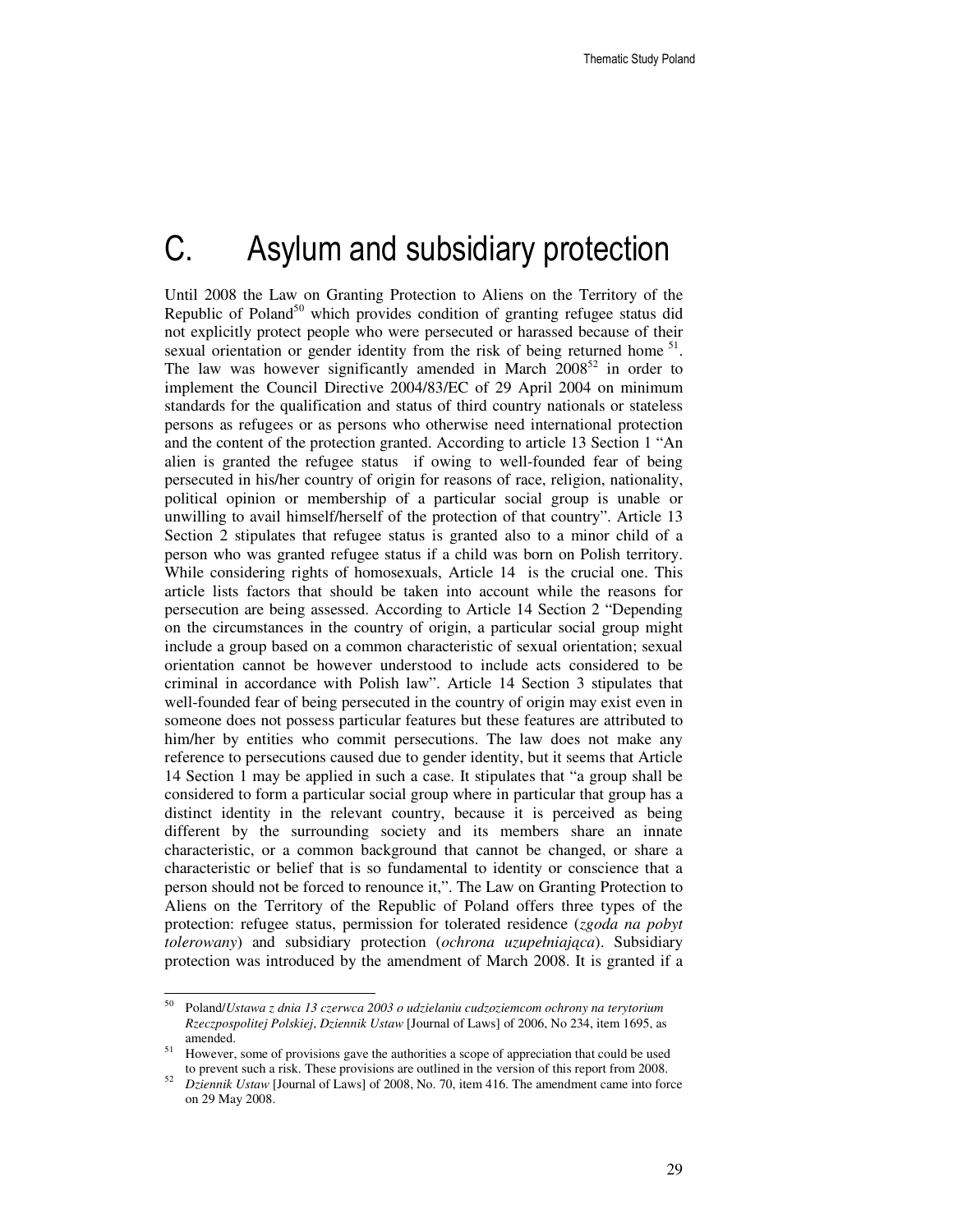person does not fulfil conditions prescribed for the refugee status but is under risk of death sentence, execution, tortures, inhuman or degrading treatment or his/her life would be in serious risk because of an armed conflict if such a person would be returned to his/her country of origin.

The Polish law does not contain any explicit provisions granting refugee status to LGTB partners as family members in the context of asylum and subsidiary protection.

There is a lack of data or any other information concerning sexual orientation of aliens or refugees and whether such information is taken into account when considering applications to remain on the territory of Poland or for granting refugee status.

There is also no statistics available showing social reality of the existing law for LGBT people in the area of asylum and migration.

In order to obtain information for the purposes of this report, the authors contacted several NGOs and other institutions which provide social and legal aid to aliens and refugees.

The authors also obtained information from the *Urz*ą*d do spraw Cudzoziemców* [the Office for Foreigners] that the scope of collected data does not include data on sexual orientation (which is regarded as so-called sensitive data under *Ustawa o ochronie danych osobowych* [Law on Protection of Personal Data] as regards foreigners and EU citizens residing on the territory of Poland who are subject to administrative proceedings. Accordingly, the Office for Foreigners could not provide data on the number of LGBT foreigners residing in Poland and the number of administrative proceedings concerning such persons.

The authors were informed by one NGO *Stowarzyszenie Interwencji Prawnej* [Association for Legal Intervention] that they were contacted by a Chechen refugee (from Ingushetia), who was not accepted in her locality and in the family due to problems with gender identity. The woman left the country afraid of losing her life. On 03.01.2007 she submitted an application for refugee status in Poland. Due to the complexity of the case, the proceedings took several months. On 01.10.2007 the President of the Office for Foreigners took a positive decision on granting refugee status. The individual is now living in one of the centres for refugees.

The authors were also informed by *Centrum Pomocy Prawnej im. Haliny Nie*ć [Halina Nieć Centre for Legal Aid] (hereinafter 'Halina Nieć Centre') about the case of a national of Moldova, Mr X., who claims that he was discriminated against in his country of origin due to his sexual orientation. He claims that ten years ago he participated in a religious demonstration and was arrested by the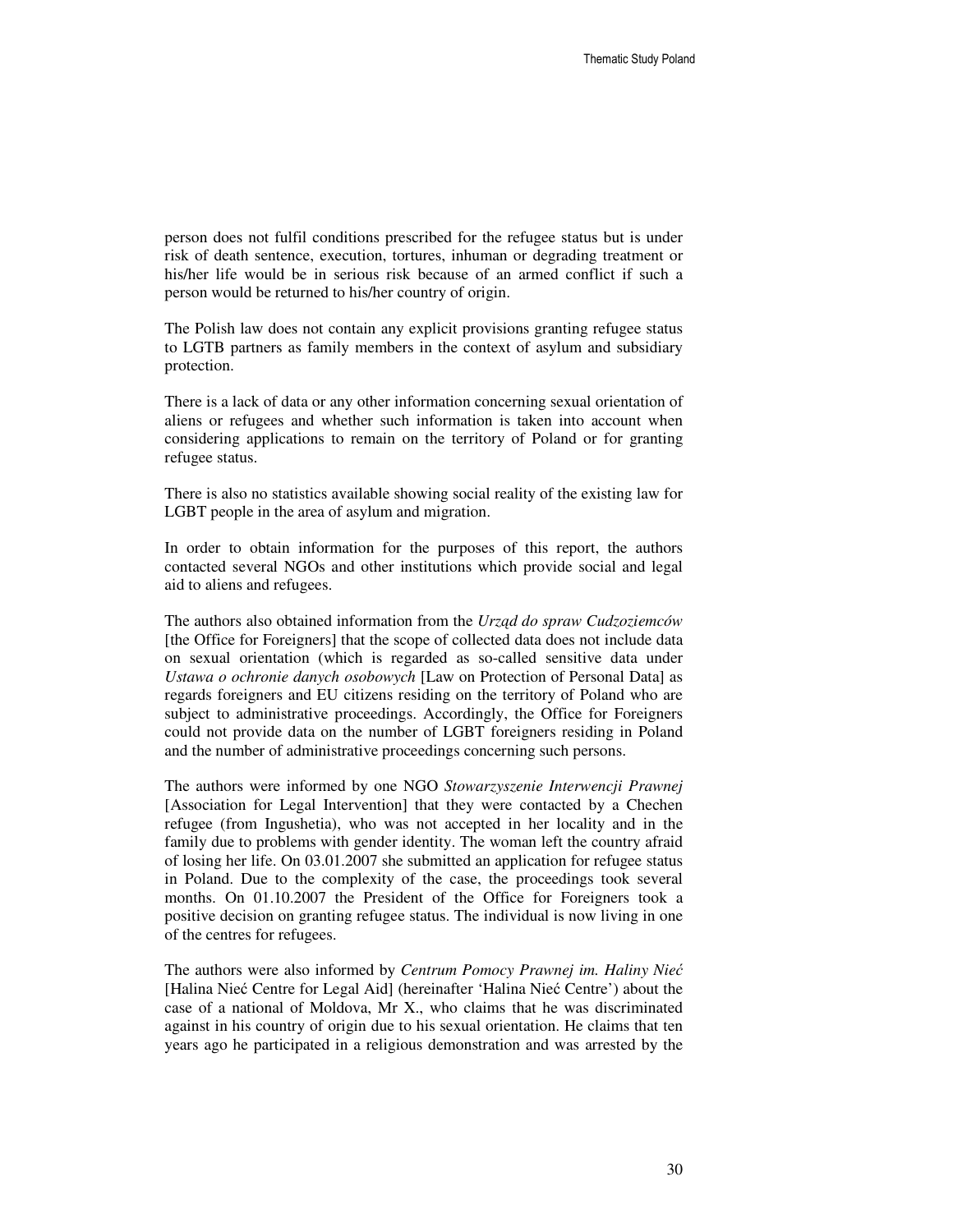police. At the police station he was raped and it was recorded on video tape. This video tape was then used to blackmail him. One of the officers wanted to compel him to go to Turkey in order to provide prostitute services. Therefore, there is a doubt that he was a victim of human trafficking.

Mr X left Moldova and went to France where he applied for refugee status in 2002. Before the end of procedure he went back to Moldova, where he claimed still to be subject of illegal pressure. Therefore he escaped to Poland where he submitted an application for refugee status. The Office for Aliens refused in December 2007 to grant such status. The case is now the subject of appeal before *Rada do spraw Uchod*ź*ców* [Council for Refugees]. According to lawyers from the Halina Nieć Centre, the Office for Aliens did not take the trauma of Mr X sufficiently into consideration. Furthermore, it stated that the situation of gays is relatively good in Moldova and that they are not subject to intimidation there. It should be noted that on 05.02.2008 the Campaign Against Homophobia submitted an opinion to the Council for Refugees about the situation of LGBT people in Moldova. For this purpose, the organisation relied on Article 31 Section 5 of the Code of Administrative Procedure<sup>54</sup>, which gives a possibility for NGOs to submit a view in a given case, even if the organisation does not participate in proceedings. It seemed to be the first case to be decided by the appeal body, the Council for Refugees, in which sexual orientation (and threat of intimidation due to this fact) are raised as a ground for refugee status.<sup>55</sup> The appeal was however dismissed by the Council for Refugees which maintained decision not to grant refugee status <sup>56</sup>.

The HFHR has been contacted four times in recent years by different people who raised the issue of their sexual orientation. These people were from Ukraine, Belarus and Russia. They contacted the HFHR in order to receive information on the possibility of obtaining refugee status in Poland. One of these people raised the fact that he was victimised in Ukraine due to his sexual orientation. Other people were rather considering to what extent they may try using this argument in order to obtain refugee status. All these cases ended up with an oral consultation and the HFHR was not involved in litigation of any such case. The authors are also not aware of whether such cases have been further pursued.

On the basis of information obtained from a number of institutions and nongovernmental organisations the authors can claim that the conclusions are quite positive. Secondly, only a few foreigners raise the issue of sexual orientation as a ground for refugee status. It seems to be a marginal problem. Only in one case has gender identity been a justified ground for granting refugee status.

<sup>54</sup> <sup>54</sup> Poland/*Ustawa z dnia 14 czerwca 1960 r. – Kodeks post*ę*powania administracyjnego*, unified text - *Dziennik Ustaw* [Journal of Laws] of 2000, No. 98, item 1081, as amended.

The official numbers of the cases before the Council for Refugees are RdU-178/S/07, and DP-II-732/SUB/2007.

Information received from the representative of the Campaign Against Homophobia.

<sup>58</sup> Biuletyn Monitoringu Dyskryminacji Osób LGBT w Polsce, Styczeń-Maj, 5/2009.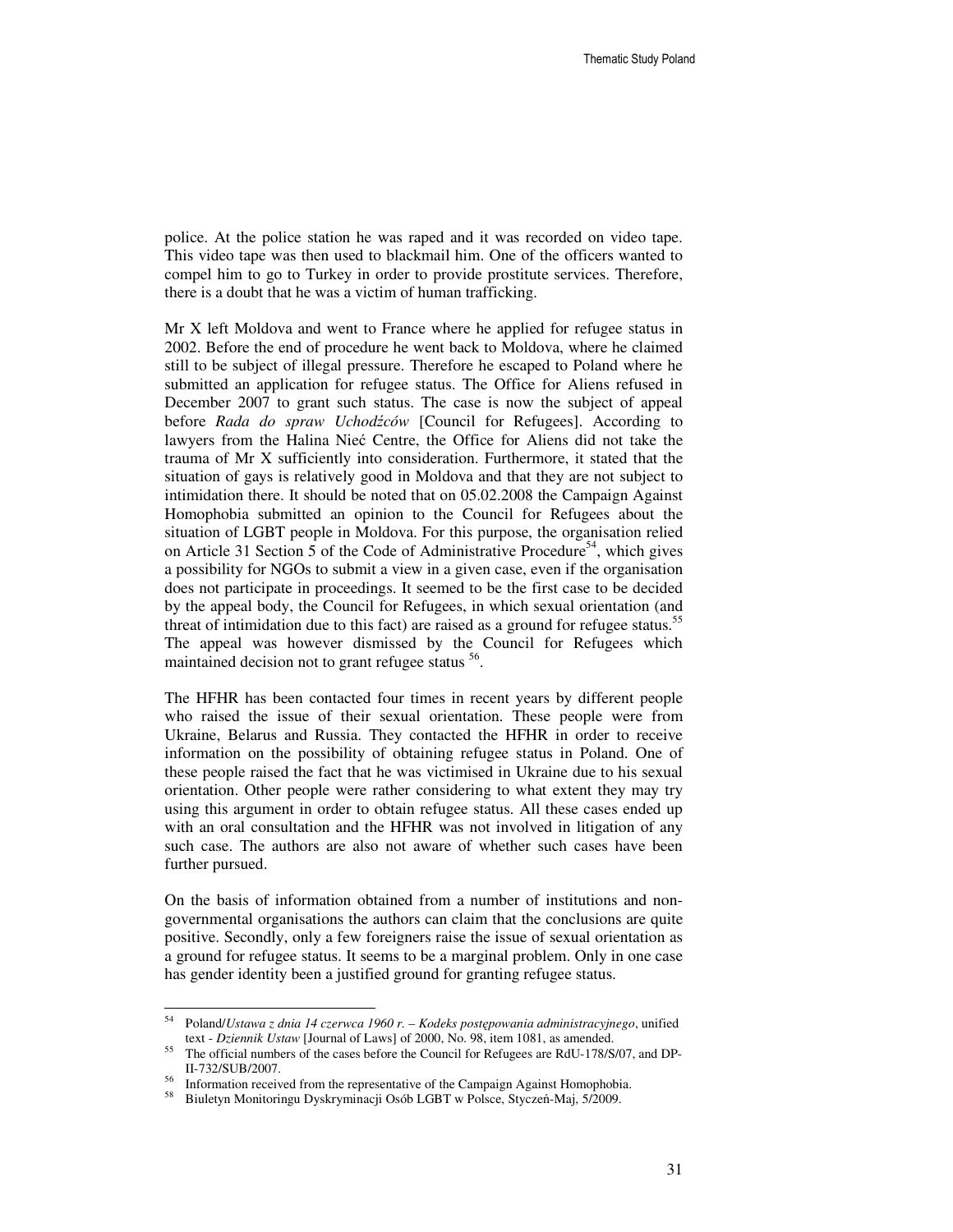In May 2009 the Campaign Against Homophobia reported about two cases of homosexuals searching for asylum in Poland in order to avoid persecutions caused by their sexual orientation<sup>58</sup>. One of cases concerned a citizen of Vietnam who arrived legally to Poland in 2005. In 2009 he applied for refugee status claiming that in his country of origin he was persecuted due to his sexual orientation. He substantiated his claims stating that due to his homosexuality he was unable to continue education and to find an employment. He was also refused to perform military service since the authorities made an inquiry concerning his sexual orientation in his school and surroundings. In decision of 2009 the President of the Office for Foreigners refused to grant refugee status to the applicant stating that there were no objective circumstances indicating that homosexuals were persecuted in Vietnam. It was also indicated that "manifestations of reluctance or discrimination are not identical to persecution". The applicant appealed to the Council for Refugees. He was supported by the Campaign Against Homophobia which submitted an opinion to the Council. The appeal was however dismissed by the Council in  $2009^{59}$ . Another case concerned a homosexual couple from Belarus. Both men felt persecuted in their country of origin due to their homosexuality. One of them was also a member of opposition movement what reinforced persecutions against him and his partner. Both men stated that they were arrested and interrogated because of their homosexuality, as well as experienced physical and mental violence. They were also notoriously called to serve in the army despite the fact that both of them performed obligatory military service in the past.. Both of them applied in Poland for refugee status. In decisions of September 2008 they were refused the status. The President of the Office for Foreigners found that "the situation of people of different sexual orientation in Belarus does not warrant to acknowledge that Belorussian authorities persecute this group". The Campaign Against Homophobia appealed on behalf of both applicants to the Council for Refugees. It questioned the estimation of the situation of homosexuals in Belarus made in the decisions as well as the fact that homosexuality was recognized to be "different sexual orientation" instead of "sexual orientation". Proceedings before the Council are still pending in both cases<sup>60</sup>.

There is no information of using in Poland phallometric testing during the asylum procedure.

Information received from the representative of the Campaign Against Homophobia.

Information received from the representative of the Campaign Against Homophobia.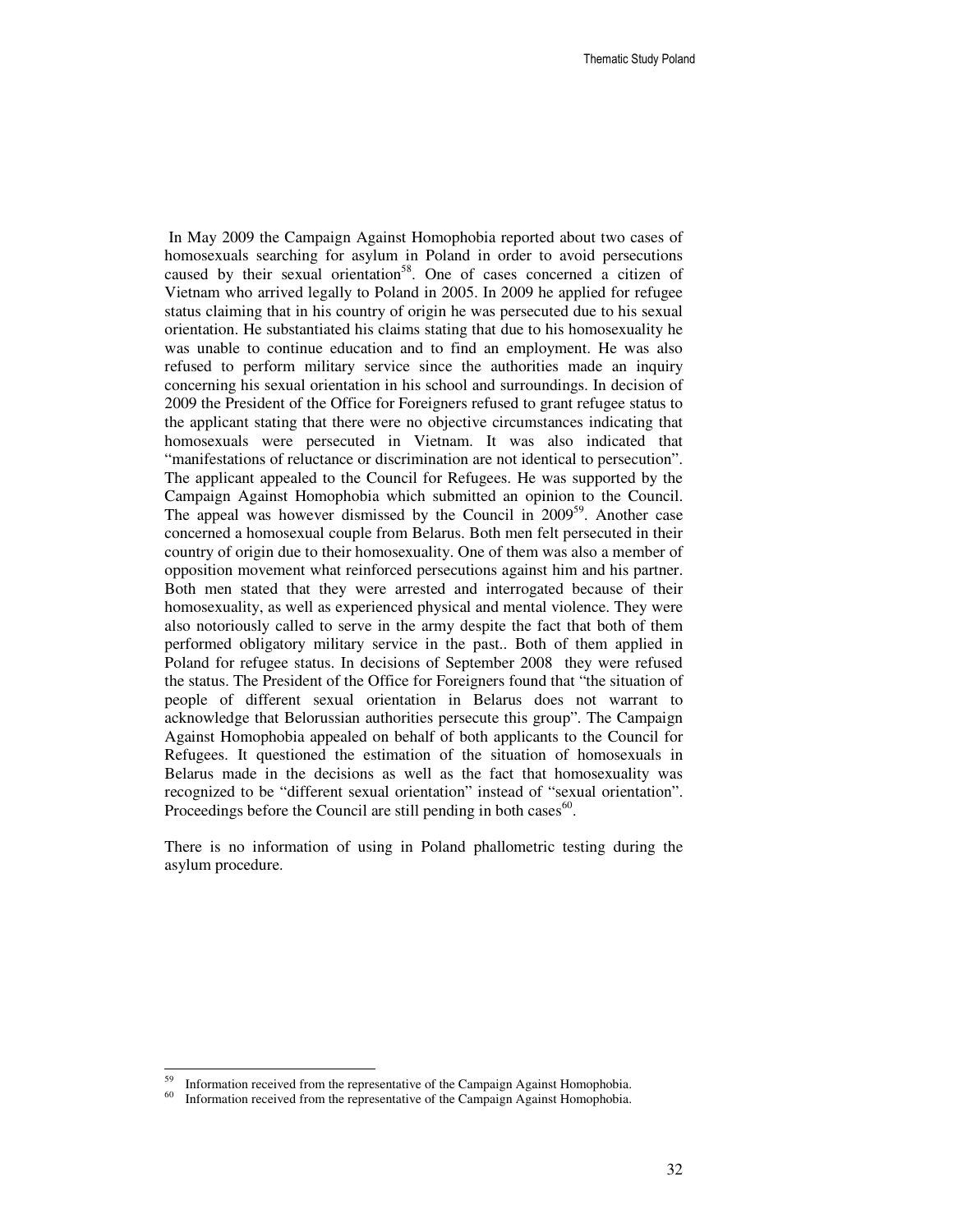# D. Family reunification

Article 4 Section 3 of Council Directive 2003/86/EC has been implemented by the Law of  $22.04.2005$  amending the Law on Aliens<sup>61</sup>. Article 53 Section 2 of the Law on Aliens provides that a family member is:

- a person in a marriage relationship *recognised by Polish law*;
- a minor child of the alien or of the person in a marriage relationship recognised by Polish law, as well as their adopted child;
- a minor child of the alien, as well as her/his adopted child, who is dependent on the alien and where the alien has real custody power;
- a minor child of the person defined in the first point, as well as her/his adopted child, who is dependent on that person and where the alien has real custody power.

Therefore there is no mention about the entry and residence of unmarried partners who are third country nationals and remain in a duly attested, stable, long-term relationship or in a registered partnership. Moreover, the Law on Aliens stresses that the marriage relationship must be recognised by Polish law. Such wording implies an even narrower interpretation of marriage than resulting from the Law implementing the Free Movement Directive (above). Nevertheless, the issue presented here could not be substantiated with any relevant statistics or unofficial data because they do not exist. Even LGBT organisations have not yet been informed about cases regarding family reunification of unmarried (cohabitating) partners or registered partners.

In consequence, there is no statistics available showing social reality of relevant legislation for LGBT people.

Upon our request, the Ministry of Labour and Social Policy informed us that it does not monitor or register the number of gays and lesbians (or members of their families) who exercise their right to free movement.

At the time of writing this report, there is no relevant case law in this area.

<sup>61</sup> Poland/*Ustawa z dnia 13 czerwca 2003 r. o cudzoziemcach*, unified text - *Dziennik Ustaw* [Journal of Laws] of 2006, No. 234, item 1694, as amended.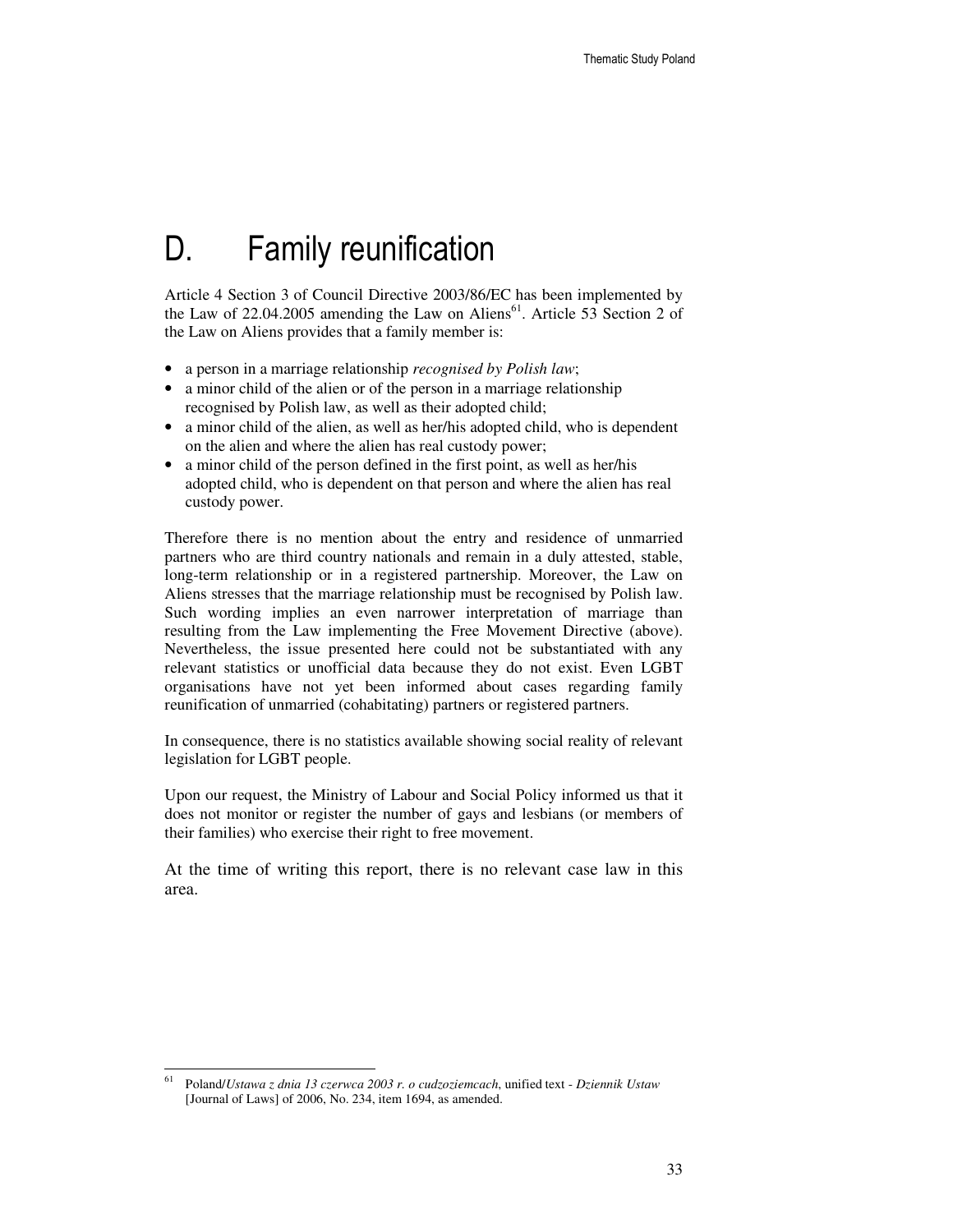# E. Freedom of assembly

Restrictions on the exercise of the freedom of peaceful assembly by the LGBT community has been a major problem in Poland in recent years, attracting the attention of foreign politicians and NGOs. As of the date of this study, this problem seems to have been resolved. However, it cannot be guaranteed that in some cities bans on gay prides (or equality marches) may not take place in the future.

Perhaps the most famous gay pride march to take place in Poland was *Parada Równo*ś*ci* [Equality Parade], due to the events of 2005 (described below). At the very beginning the Equality Parades were organised in 2001, 2002, and 2003 by *Mi*ę*dzynarodowe Stowarzyszenie Gejów i Lesbijek na Rzecz Kultury* [International Gay and Lesbian Association for Culture] in Poland. However, in these years these gay pride marches did not attract much attention, either from politicians or participants, and were organised without any significant problems. There were also no problems with registering these assemblies with the authorities.

### E.1. Equality Marches in 2004

On 07.05.2004, *Marsz Tolerancji* [March for Tolerance] was organised in Kraków, within the framework of an annual Kraków Festival of Gay and Lesbian Culture, *Fundacja 'Kultura dla Tolerancji'* [Foundation 'Culture for Tolerance']. Around 1,200 people participated in the peaceful demonstration. However, it was attacked by football hooligans and extreme right-wing and nationalistic groups with eggs, stones and other dangerous items. A number of people were injured. One police officer was also injured after fights with the police in the main square in Kraków. The events in Kraków were the subject of a documentary film by Diana Voxerbrant entitled 'Tolerance'.

In May 2004 there was also an attempt to organise an Equality Parade in Warsaw by the International Gay and Lesbian Association for Culture in Poland. However, due to the ban issued by the Mayor of Warsaw, the march did not take place. Instead, organisers held a spontaneous *Wiec Wolno*ś*ci*  [Assembly for Freedom]. However, they did not undertake any significant legal actions to protest against the ban on the exercise of the freedom of assembly.

The Equality March in Poznań was organised on 16.11.2004, within the framework of the Days of Tolerance and Equality. After 200 metres, the Equality March was blocked by counter-demonstrators, who threw eggs, bottles and other missiles. Counter-demonstrators had fights with the police and the participants in the Equality March had to walk back and have a stationary assembly.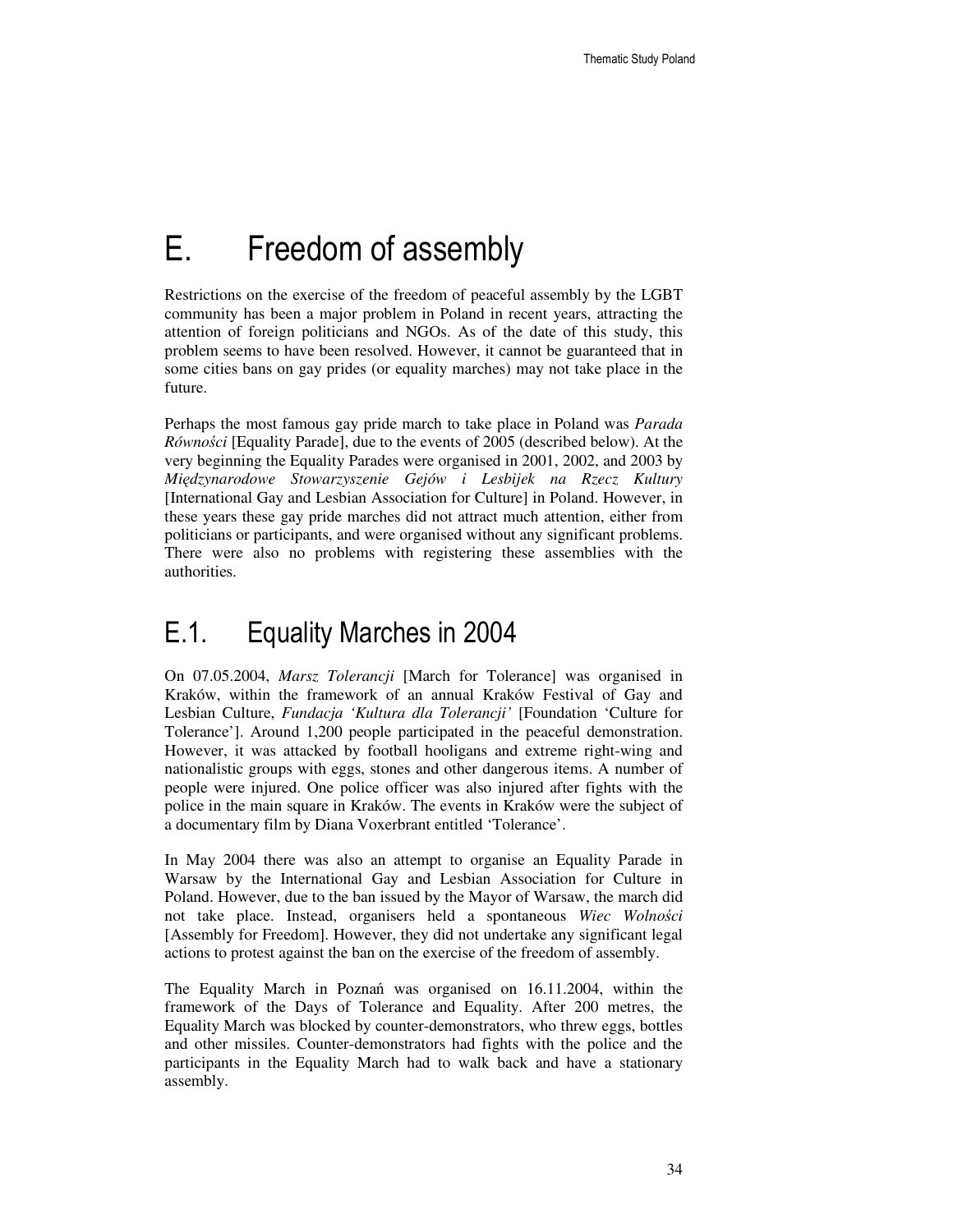# E.2. Equality Marches in 2005

#### E.2.1. General comments

In 2005, the March for Tolerance in Kraków was cancelled by the organisers due to the death of Pope John Paul II. However, two other equality marches (usually organised annually) formed a test in 2005 for the respect for liberal values in Poland.

#### E.2.2. Equality Parade in Warsaw 2005

The Equality Parade was to take place on 11.06.2005 in Warsaw. Organised for the fifth time, the goal of the Parade was to draw attention to legal and social prejudice against sexual minorities and other minorities, including national, ethnic and religious minorities, as well as against people with disabilities and women.

The Equality Parade was banned by a decision of the President of Warsaw on 03.06.2005, based on Article 65 of the Road Traffic Law. The main reason for the ban was that the *Fundacja Równo*ś*ci* [Equality Foundation] failed to present a 'traffic organisation scheme', although no official letter required such a document from the Foundation. Following the decision, people connected with the Equality Parade decided to organise eight 'stationary' rallies in various locations throughout Warsaw so that moving from one rally to another actually formed the Equality Parade. With its decisions of 09.06.2005, based on *Ustawa*   $P$ *- Prawo o Zgromadzeniach* [Law on Assemblies]<sup>62</sup>, the Mayor of Warsaw banned six of the eight planned rallies. In the end, the Equality Parade did take place. However, it had features of an illegal demonstration, an act of civil disobedience, with politicians and celebrities participating.

It was clear that the real motive for banning the Equality Parade was political and the presented legal arguments were instrumentally abused. Three weeks before the planned date of the event, the Mayor of Warsaw publicly declared his attitude towards sexual minorities and their exercise of the freedom of assembly. Answering the question on his decision regarding the Equality Parade application, he stated *inter alia:* 

'I will ban the demonstration regardless of what they have written. I am not for discrimination on the ground of sexual orientation, for example by ruining people's professional careers. But there will be no public propaganda of homosexuality.'

<sup>-</sup><sup>62</sup> *Dziennik Ustaw* [Journal of Laws] of 1990, No. 51, item 297, as amended.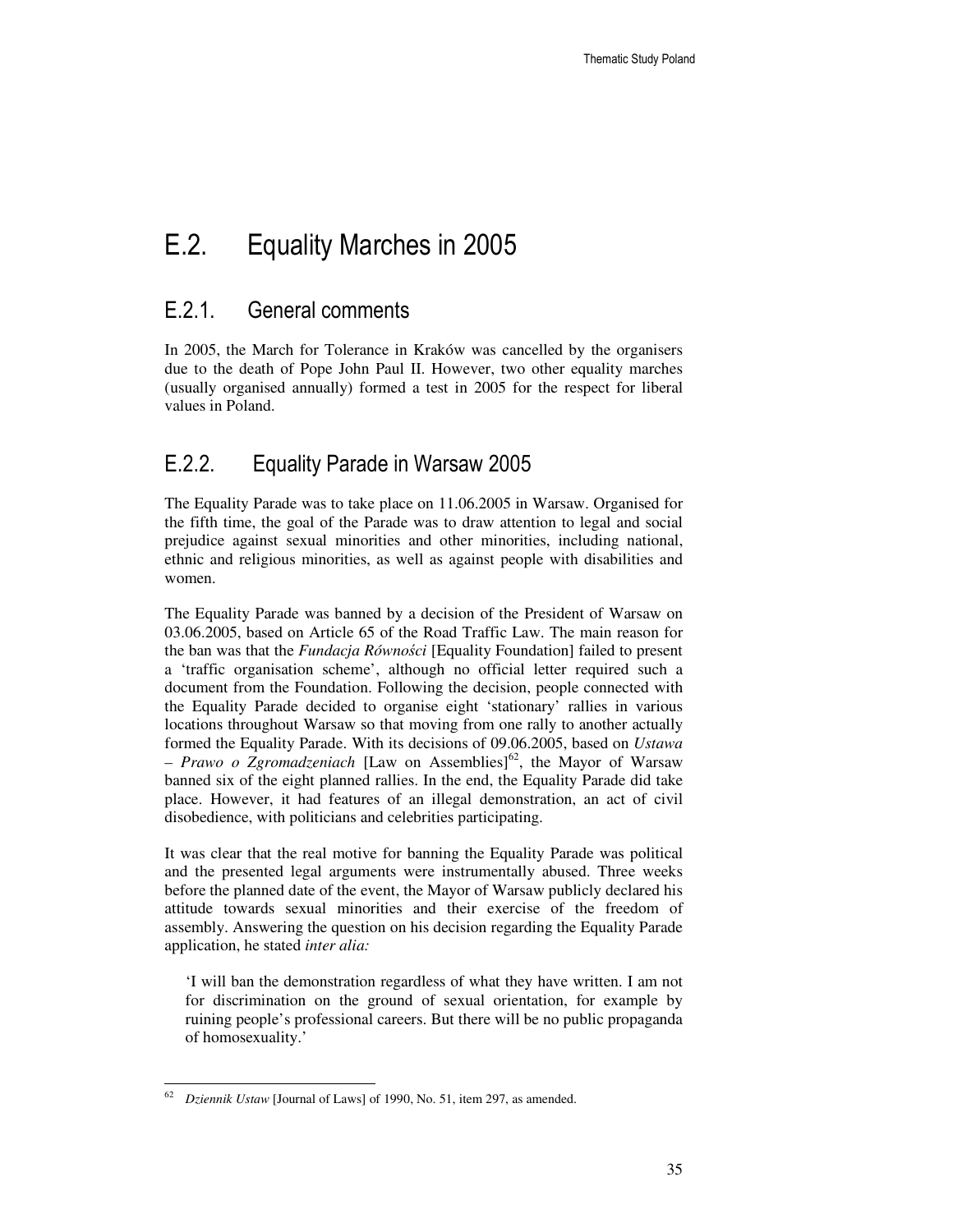After the illegal Equality Parade (an act of civil disobedience), the Equality Foundation filed an appeal to *Samorz*ą*dowe Kolegium Odwoławcze* [Self-Governmental Appeals Court] (regarding the ban on the Equality Parade). At the same time, the rally organisers filed an appeal with the Mazowieckie Voivodship governor. On 17.06.2005 the decisions of the President of Warsaw of 09.06.2005 on six rallies were repealed by the Mazowieckie Voivodship governor. Similarly, on 22.08.2005 the Self-Governmental Appeals Court repealed the decision on the Equality Parade based on the Road Traffic Law for formal reasons.

The ban on the Equality Parade resulted in different sets of legal proceedings. On the one hand, events in Warsaw were a cause for the Ombudsman to question provisions of the Road Traffic Law (I). On the other hand, organisers of the Equality Parade submitted an application to the ECtHR (II).

#### Judgment of the Constitutional Court of 18 January 2006 on the Road Traffic Law

Following the ban on the Equality Parade on the basis of the said provisions of *Ustawa – prawo o ruchu drogowym* [Road Traffic Law]<sup>63</sup>, and bearing in mind that similar problems had also arisen for other 'left-wing' organisers earlier in Warsaw, the Ombudsman decided to refer the case to the Polish Constitutional Court for abstract review. The Constitutional Court declared that the said provisions of the Road Traffic Law were unconstitutional for a number of reasons. One of the most important principles stemming from the judgment is, however, the analysis of the very essence of constitutional freedom of assembly in the context of power exercised by state authorities. $64$ 

The Constitutional Court, in its judgment dealing with the constitutionality of the Road Traffic Law provisions, reaffirmed the basic principles of the freedom of assembly. It stated that freedom of assembly may not be limited because of the lack of symmetry between the purposes of the freedom of assembly (or its potential results) and the functions, aims or intentions of the organisers and participants in a given assembly attributed to it by media, commentators or public officials.<sup>65</sup>

According to the Constitutional Court, the constitutional guarantee of the freedom of assembly contains a prohibition against denying freedom of assembly by the public authorities due to ideological differences or when the ideas expressed by the assembly are contrary to the system of values represented by the public officials. The Court underlined that the 'moral

 $\overline{a}$ 

<sup>63</sup> *Dziennik Ustaw* [Journal of Laws] of 2005, Nr. 108, item 908, as amended.

<sup>&</sup>lt;sup>64</sup> Judgment of the Polish Constitutional Court of 18.01.2006, No. K 21/05.

Judgment of the Polish Constitutional Court of 18.01.2006, No. K 21/05, English summary available at www.trybunal.gov.pl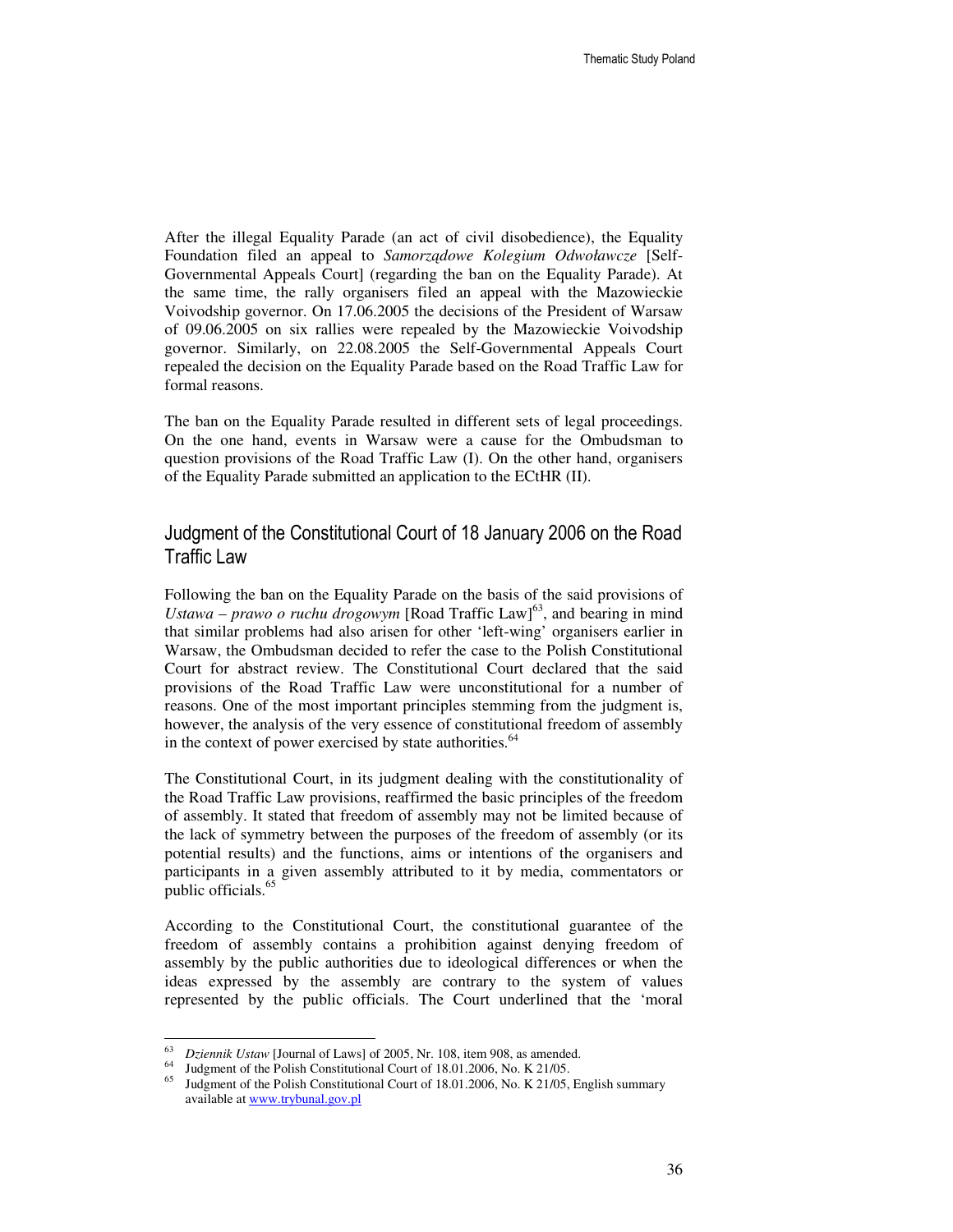convictions of the public officials are not a synonym for "public morality" as a limitation of the freedom of assembly'.<sup>66</sup>

The Constitutional Court considered that the special requirement in the Road Traffic Law in order to organise an assembly was unconstitutional. The Constitutional Court underlined that the exercise of any freedom may not be dependent upon the authorisation of the state authorities. According to the Court, only the model of notifications (as provided in the Law on Assemblies) is applicable.

#### Judgment of the European Court of Human Rights in Bączkowski and others v. Poland

The organisers of the Equality Parade 2005 in Warsaw submitted their application to the ECtHR claiming violation of Articles 11, 13 and 14 of the Convention. On 03.05.2007 the ECtHR issued a judgment in the case *B*ą*czkowski and others v. Poland*<sup>67</sup>. It was a long-awaited decision, especially in view of the bans of gay pride marches taking place in other capital cities in Europe, e.g. in Riga and Moscow.

The ECtHR did not state directly that sexual minorities, LGBT movements or those combating discrimination had a right to protest or that such views might be shared at the assembly. Taking into account the special context of the *B*ą*czkowski* case, the ECtHR considered this issue as self-explanatory, without any need to place any special emphasis on it. Instead, the ECtHR started its consideration of the case by underlining basic principles connected with the freedom of assembly.

Referring to its earlier case law, the ECtHR underlined the value of the European Convention on Human Rights in promoting the ideals and values of a democratic society.<sup>68</sup> It referred to the role played by political parties and associations for democracy and pluralism, which is built 'on the genuine recognition of, and respect for, diversity and the dynamics of cultural traditions, ethnic and cultural identities, religious beliefs, artistic, literary and socioeconomic ideas and concepts'.<sup>69</sup> According to the Court, 'the harmonious interaction of persons and groups with varied identities is essential for achieving social cohesion. It is only natural that, where a civil society functions in a healthy manner, the participation of citizens in the democratic process is to a

<sup>&</sup>lt;sup>66</sup> Judgment of the Constitutional Court of 18.01.2006, No. K 21/05.

<sup>67</sup> *B*ą*czkowski and others v. Poland*, application No. 1543/06, judgment of 03.05.2007 (IV Section).

<sup>68</sup> *B*ą*czkowski v. Poland*, § 61.

<sup>69</sup> *B*ą*czkowski v. Poland*, § 62.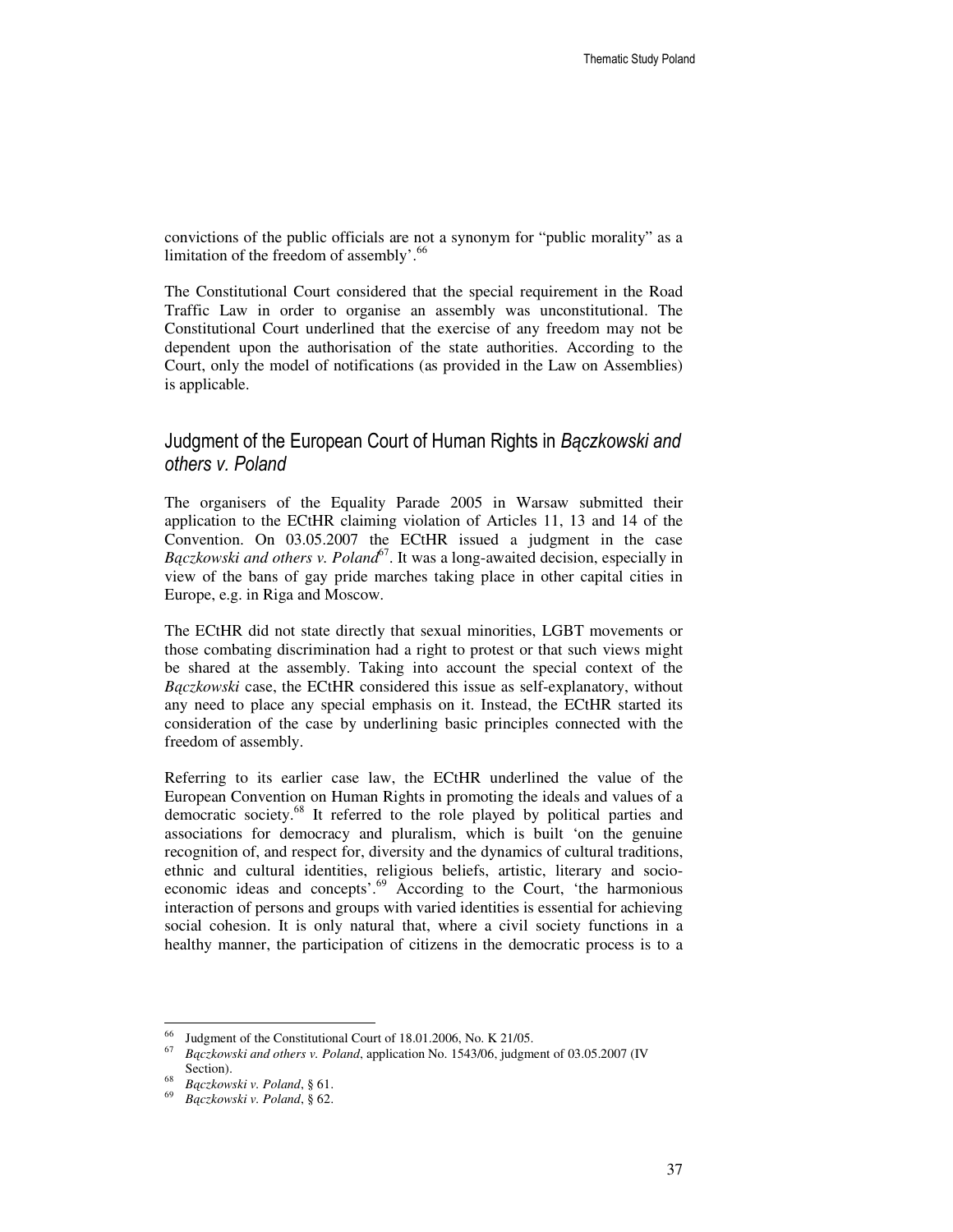large extent achieved through belonging to associations in which they may integrate with each other and pursue common objectives collectively'.<sup>70</sup>

In the opinion of the ECtHR, 'although individual interests must on occasion be subordinated to those of a group, democracy does not simply mean that the views of the majority must always prevail: a balance must be achieved which ensures the fair and proper treatment of minorities and avoids any abuse of a dominant position'.<sup>71</sup> Taking into account the above background, the ECtHR confirmed the positive obligation on the part of the state to secure the enjoyment of rights and freedoms for persons holding unpopular views or belonging to minorities.

The ECtHR indicated that in its previous case law it had pointed out that the state should be the ultimate guarantor of the principle of pluralism<sup>72</sup>. It reiterated that the freedom of assembly may not be reduced to a purely negative concept (mere duty of non-interference by the state), because it would not be compatible with the Convention and with the purpose of Article 11 of the Convention.

The judgment in *B*ą*czkowski* also confirmed that a violation of human rights may result from a situation where individuals are compelled to disobey the law (as in the Equality Parade) in order to test its compatibility with constitutional or international guarantees of human rights. Such a situation creates a chilling effect on the freedom of assembly and may deter persons from participating in demonstration due to the threat of legal sanctions ('chilling effect').

Secondly, the ECtHR established a new standard concerning the exercise of the freedom of speech by politicians who concurrently hold administrative office. The Court stated that politicians, 'when exercising their freedom of expression… may be required to show restraint, bearing in mind that their views can be regarded as instructions by civil servants, whose employment and careers depend on their approval<sup>7.73</sup> In this regard, the Court referred to statements made by the Mayor of Warsaw on his position towards gay pride marches, expressed well before the issuing of a formal decision in case of the Equality Parade.

Thirdly, the ECtHR established a standard according to which the procedural rules concerning organisation of the Equality Parade should be constructed in such a way as to exhaust all domestic remedies before the date of the assembly. Otherwise, freedom of assembly may be meaningless, because authorities may use procedural arguments in order to ban an assembly and before the date of such an assembly there is no possibility for a domestic court to review the

<sup>70</sup> *B*ą*czkowski v. Poland*, § 62.

<sup>71</sup> *B*ą*czkowski v. Poland*, § 63.

<sup>72</sup> *Informationsverein Lentia and Others v. Austria* (Judgment of 24.11.1993, Series A no. 276, p. 16, § 38.

<sup>73</sup> *B*ą*czkowski v. Poland*, § 98.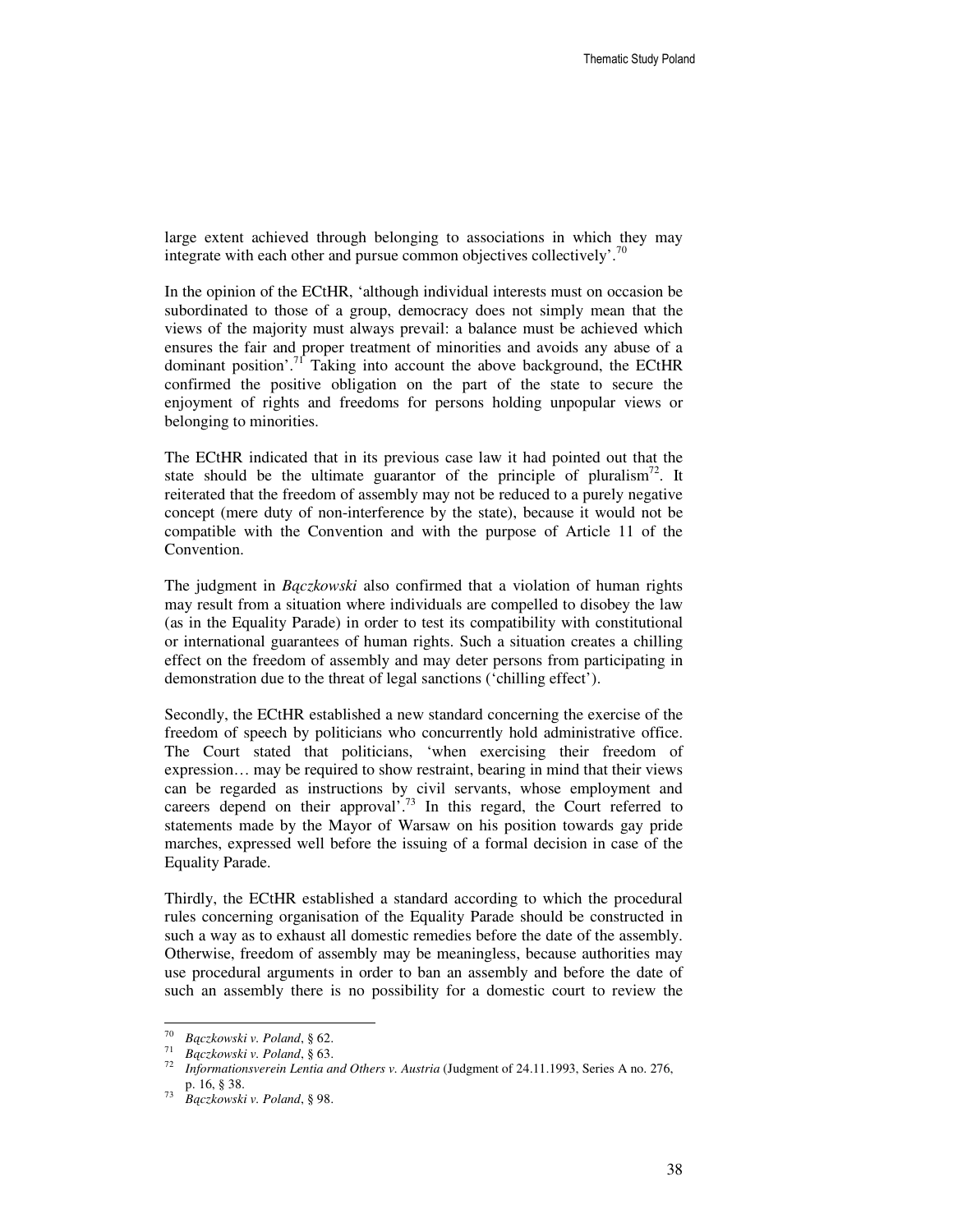decision. The Court underlined that the date of assembly has the essential meaning to exercise of this freedom.

In 2009, almost three years after the ECtHR issued a judgment in *B*ą*czkowski*  case, its ruling still has not been implemented into the Polish legal order. In April 2008 the Campaign Against Homophobia directed an official letter to the Minister of the Interior and Administration, asking for the actions undertaken in order to ensure the fulfilment of the ECtHR's judgment.<sup>74</sup> The Campaign Against Homophobia underlined that Polish regulations in regard to freedom of assembly still lack proper components which would be in compliance with the European Convention's standards established in *B*ą*czkowski* judgment.

In December 2009 draft amendments to *Ustawa prawo o zgromadzeniach* [Law on Assemblies] were presented.75 The draft includes amendments to Article 7 Section 1 and Article 9 of the Law, ensuring the implementation of the *B*ą*czkowski* judgment, as the substance of the project states. The amended provisions will thus guarantee that in case of banning a public assembly by the decision of the authorities, the exhaustion of all available domestic remedies of challenging such decision before the date of the planned assembly will be possible. The draft is currently being examined by the particular governmental departments.

#### E.2.3. Equality March in Poznań in 2005

In November 2005, LGBT groups in Poznań wanted to organise an Equality March. The Mayor of Poznań and the Wielkopolskie Voivodship governor banned the demonstration, despite massive protests by several nongovernmental organisations and politicians. The Mayor of Poznań banned the 2005 Equality March, arguing that because of the risk of counter-demonstrators attacking the March (taking into account events of the previous year), there was a danger to public property and the health and lives of the demonstrators. Accordingly, the very feature of the freedom of assembly (possibility of meeting aggressive opponents) was used in order to exclude the possibility of the assembly at all.

Despite the ban, the demonstration took place. Since it was illegal, constituting an act of civil disobedience, it was brutally dispersed by the police. The police used disproportionate force, but the then Minister of Internal Affairs and Administration, Ludwik Dorn, named this action as 'exemplary'. One week later, Poland witnessed a series of demonstrations under the title '*Reanimacja Demokracji – Marsz Równo*ś*ci idzie dalej'* ['Reanimation of Democracy – the

 $74$ The text of the letter is available on http://monitoring.kampania.org.pl/index.php?option=com\_content&view=article&id=18:wyr oku-europejskiego-trybunau-praw&catid=1:news

<sup>75</sup> The text of the project is available at www.bip.mswia.gov.pl/download.php?s=4&id=5817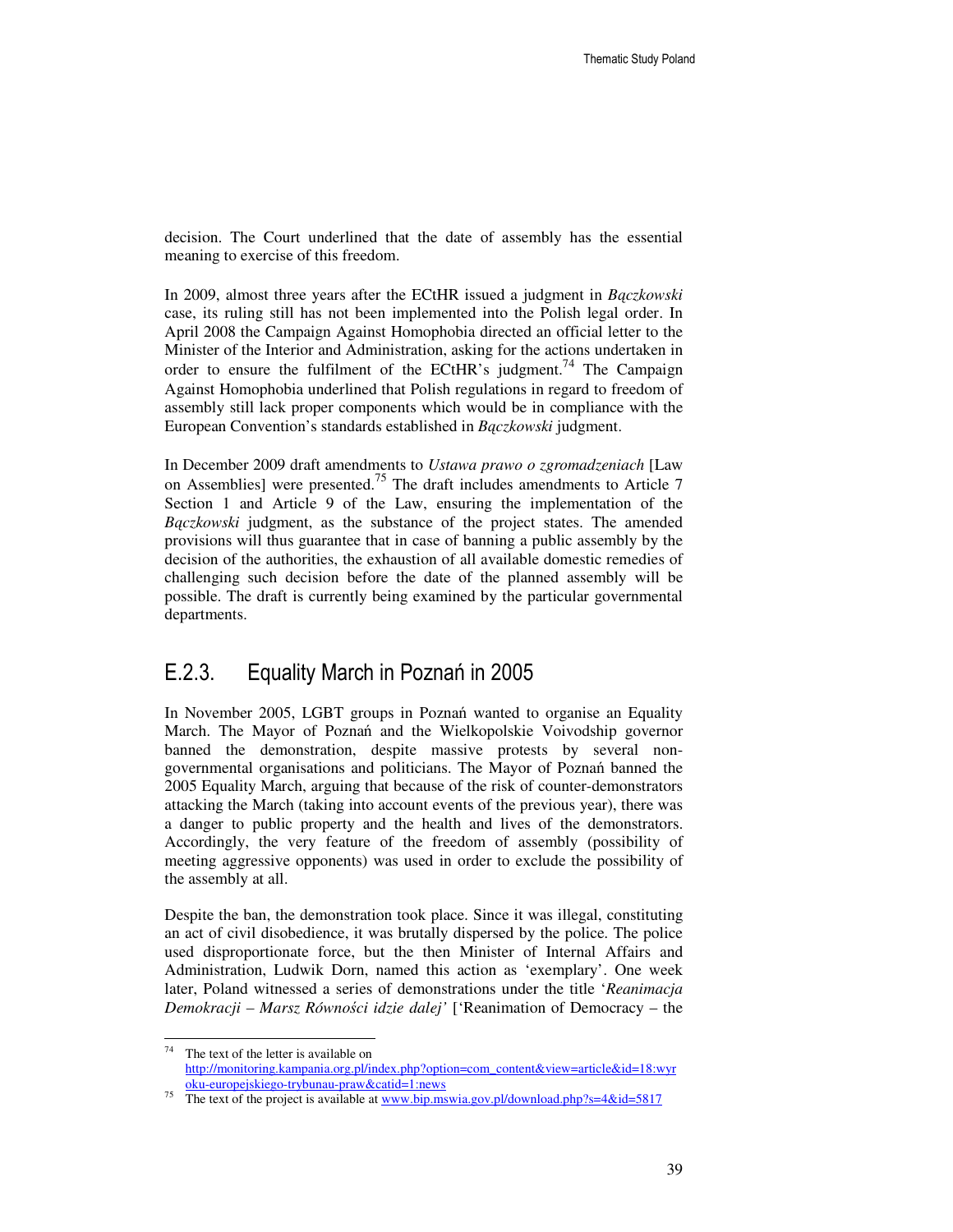Equality March Continues']. Civil society thus strongly expressed its refusal to accept violations of the freedom of assembly in Poland.

Decisions by the authorities in Poznań were quashed as ill-founded first by *Wojewódzki S*ą*d Administracyjny* [Regional Administrative Court] in Poznań 76 and then (upon cassation appeal by the Wielkopolskie Voivodship governor) by *Naczelny Sąd Administracyjny* [Supreme Administrative Court]<sup>77</sup>. In particular, the Supreme Administrative Court had to review whether the decisions of the authorities in Poznań were in compliance with the provisions of law. Once again, the Mayor of Poznań referred to ideologically neutral criteria when banning the assembly.

Nevertheless, the Supreme Administrative Court included in its *obiter dicta*  statements underlining the special value of the assembly. The Court said that, when assessing the notification of an assembly by the municipal authorities, the level of controversy of views expressed by participants in the assembly should not be taken into account, unless the purpose of the assembly is not contrary to law. According to the Supreme Administrative Court:

'It is the role of neither the public administration nor the administrative courts to analyse slogans, ideas and views shared at the assembly, which are not contrary to law, especially through the prism of the moral convictions of public officials or judges judging in the administrative court, or through the prism of the convictions of majority of society. Such analysis would thwart the constitutional freedom of peaceful assembly.<sup>78</sup>

With this statement the Supreme Administrative Court indirectly referred to the alleged practice by the authorities in Poznań of analysing slogans on banners held by demonstrators, following the submission of the notification of the assembly. The Court underlined that such practice would not be acceptable. However, this does not that the Court was authorising the expression of any statements during demonstrations, including those violating the dignity of other people. In such a case, criminal law rules should apply (see below, point F).

As regards the risk posed by counter-demonstrators, the Supreme Administrative Court without any hesitation referred to standards established in the jurisprudence of the ECtHR, i.e. that merely the intent or expected possibility of counter-demonstration may not deprive organisers of their freedom of assembly.<sup>79</sup>

The Supreme Administrative Court also referred to the cost of organising the public assembly, as it was one of the issues raised in the public debate. The

<sup>&</sup>lt;sup>76</sup> Judgment of the Regional Administrative Court in Poznań of 14.12.2005, IV SA/Po 983/05.<br><sup>77</sup> Judgment of the Suprame Administrative Court of 25.05.2006, No. J.OSK 220/06.

<sup>&</sup>lt;sup>77</sup> Judgment of the Supreme Administrative Court of 25.05.2006, No. I OSK 329/06.<br><sup>78</sup> Judgment of the Supreme Administrative Court of 25.05.2006, No. I OSK 320/06.

Judgment of the Supreme Administrative Court of 25.05.2006, No. I OSK 329/06.

<sup>79</sup> E.g. by referring to case *Platform Ärzte für das Leben v. Austria*, application No. 10126/82, DR 44/65.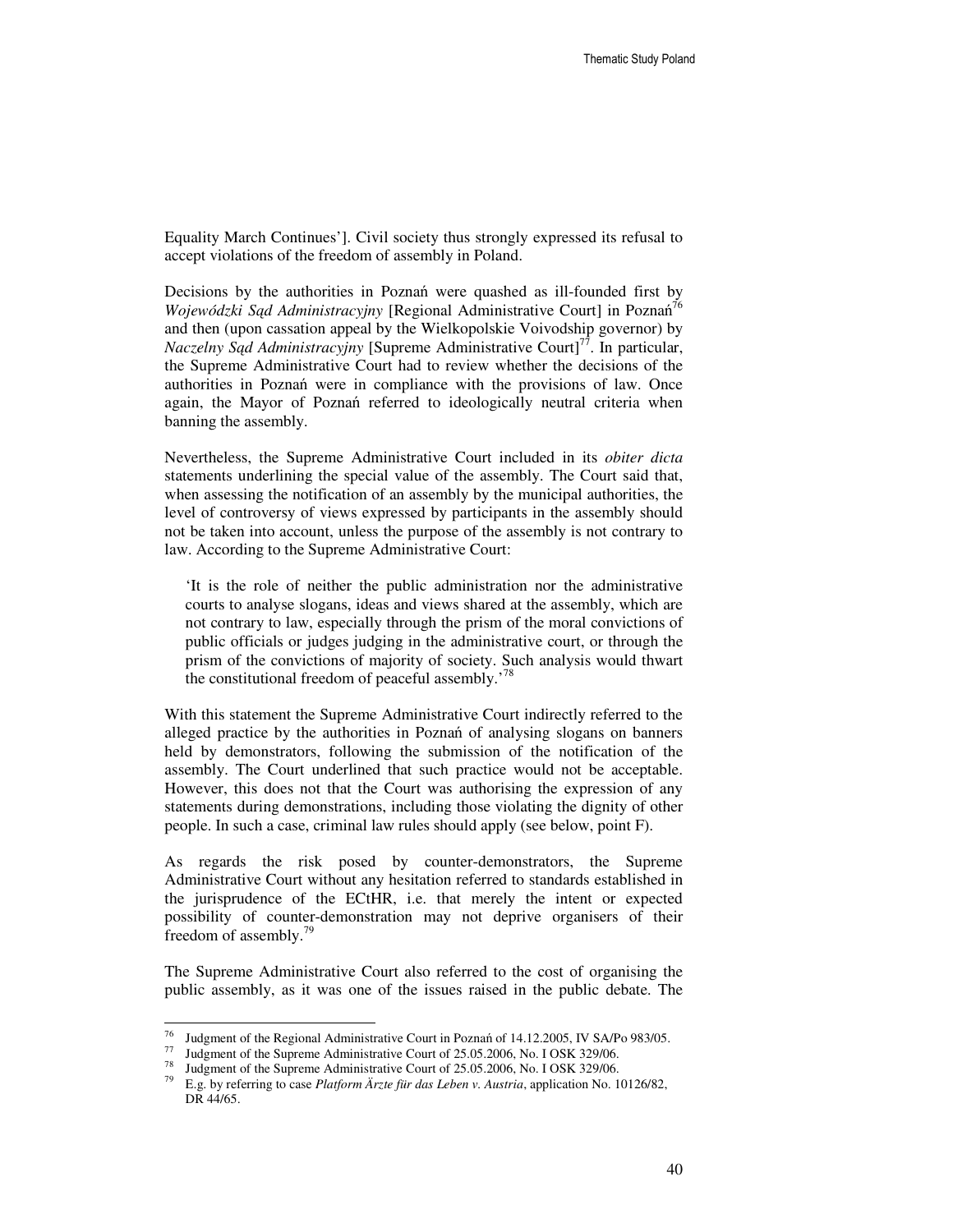Supreme Administrative Court compared the organisation of assemblies and respective state obligations with the approach towards a sporting event. The Supreme Administrative Court held that:

'If, with considerable use of different measures and forces, protection is provided for participants at various sporting events, including marches of 'fans', which usually end up with significant material damage and threats to health or life, then there is no special reason why there should be no protection for assemblies resulting from the exercise of constitutional freedom'. 80

The above argument is one of the best to counter the widely used thesis that public assemblies cost citizens too much money and time. Facilitating the organisation of such assemblies and the positive duty to protect them is a cost of democracy and it must be covered by the state authorities.

It can be claimed that judgments by the Constitutional Court issued on 18.01.2006 and by the Supreme Administrative Court issued on 25.05.2006 were a good lesson for the Polish local authorities that under the law there is no possibility of banning demonstrations by sexual minorities. The impact of these judgments, as well as of the subsequent judgment in the *B*ą*czkowski* case, is significant. Their most immediate consequence has been that, from their date of issue, there have been no particular problems for the LGBT community in organising assemblies. However, there have been certain problems with protecting participants in such assemblies, especially against the risk of attack by counter-demonstrators. This issue is, however, not a legal issue, but rather an issue of the effectiveness of the police in exercising its functions – the duty to protect legal demonstrations from the risk of violence.

## E.3. Equality Marches in 2006

The Equality Parade in Warsaw was held on 10.06.2006 and had around 3,000 participants. This time the Equality Parade was not banned. The Equality Parade attracted the attention of many politicians, including politicians from Germany, Sweden, Finland and the Netherlands. The massive participation in the 2006 Equality Parade was to some extent a reaction to events in previous years. The absence of significant legal problems with the Equality Parade was the result of the precedent judgment by the Constitutional Court.

The March for Tolerance in Kraków was held on 28.04.2006 and attracted around 2,000 participants. On the same day *Młodzie*ż *Wszechpolska* [All-Poland Youth] organised a counter-demonstration entitled the March for Tradition and Culture. As in previous years, the March for Tolerance was attacked by counterdemonstrators, but the attacks were blocked by the police. Nevertheless,

-

<sup>&</sup>lt;sup>80</sup> Judgment of the Supreme Administrative Court of 25.05.2006, No. I OSK 329/06.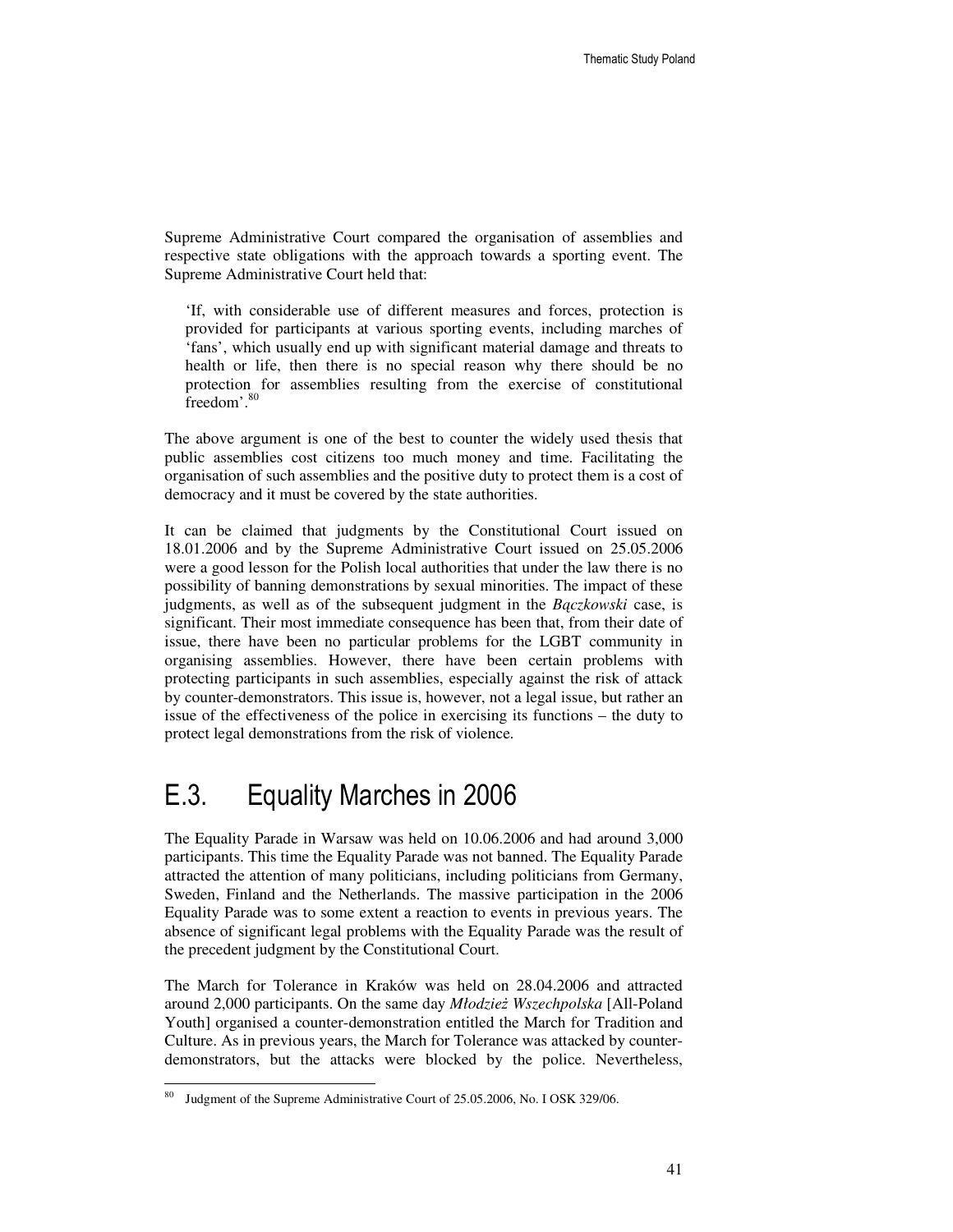counter-demonstrators insulted participants in the March for Tolerance and threw stones on them. One participant in the March for Tolerance was injured by a stone hitting her head. Eleven of the most aggressive hooligans were arrested by the police and several people were fined. Amnesty International in its report of 2007 considered this March for Tolerance and the events taking place during it as an example of intolerance towards sexual minorities.

Also in 2006 a March for Equality was held in Poznań, on 18.11.2006, entitled 'In solidarity against discrimination'. Contrary to the previous years the Mayor of Poznań did not object to the whole planned route of the March through the streets of Poznań. Participants were also able to march along the whole planned route. The March for Tolerance had around 500 participants.

## E.4. Equality Marches in 2007

In 2007, the equality marches were organised without problems from the administrative authorities.

On 21.04.2007, the 2007 March for Tolerance was held in Kraków. It was organised within the framework of the Kraków Festival of Gay and Lesbian Culture 'Culture for Tolerance'. The March for Tolerance had around 2,000 participants.<sup>81</sup>

At the same time a counter-demonstration took place, entitled 'March for Tradition and Culture', organised by far right groups (including skinheads) with participation by around 300 people. Participants in the counter-demonstration attempted to disturb the March of Tolerance many times, by throwing eggs, shouting homophobic slogans or by blocking the route of the March. However, thanks to the action of the police, there was no confrontation between the two demonstrations. The police were attacked by counter-demonstrators and had to use tear gas and stop 13 of the most aggressive participants in this demonstration, including five juvenile persons. Two of them had pyrotechnic materials.

The March for Tolerance 2007 was preceded by poster campaigns by two opposing groups. On the one hand, the organisers of the March for Tolerance invited the inhabitants of Kraków to participate in the March. On the other hand, far right groups placed posters with homophobic statements and inviting the inhabitants of Kraków to protest against the March for Tolerance.

On 19.05.2007, the Equality Parade organised by the Equality Foundation took place in Warsaw. Around 4,000 people took part along the route from *Sejm* [the Polish Parliament] to *Plac Bankowy* [the Bank Square]. Counter-demonstrations were organised in opposition to ideas expressed in the Equality Parade. Both

-

<sup>&</sup>lt;sup>81</sup> See http://pl.wikipedia.org/wiki/21 kwietnia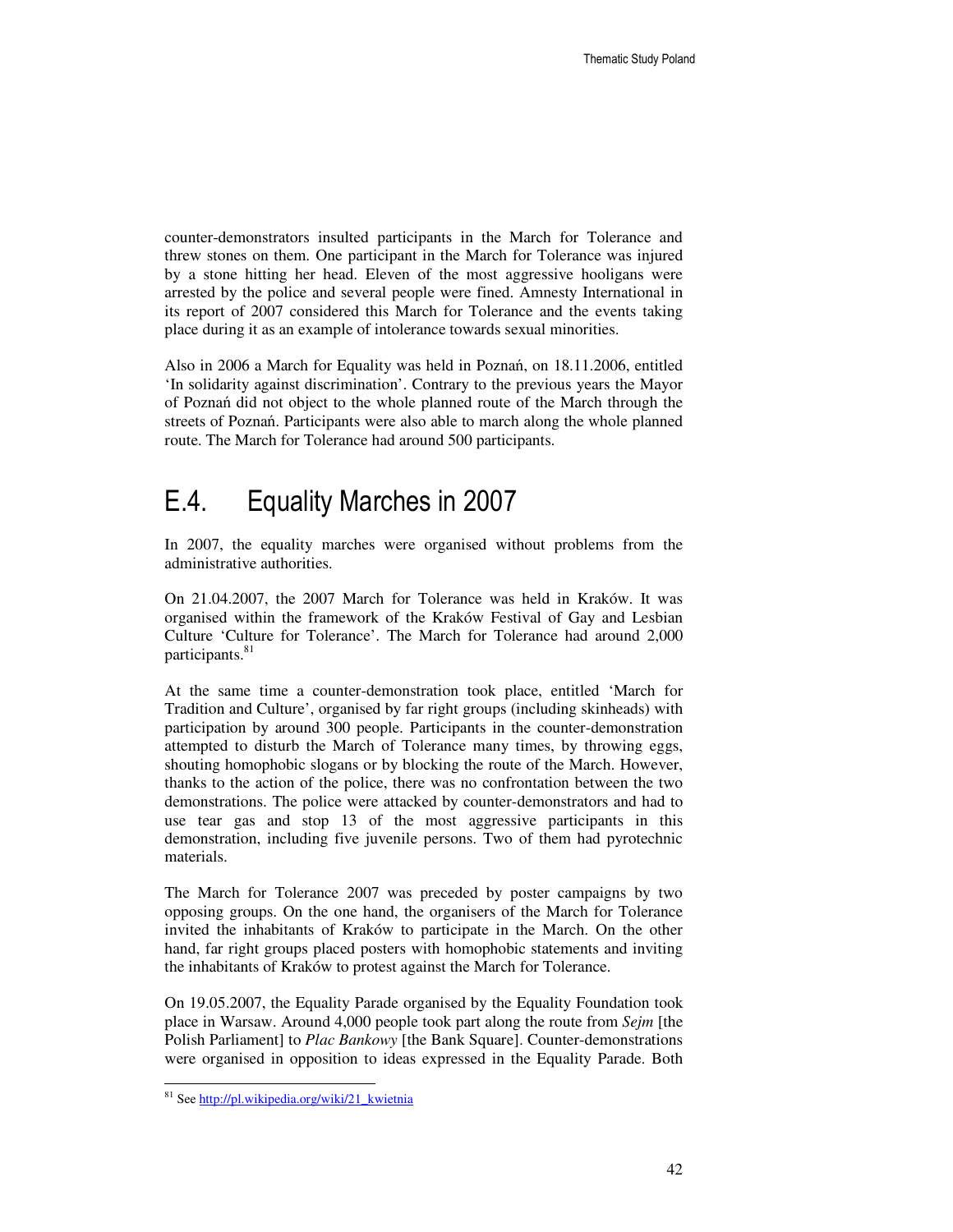demonstrations were kept separate by the police, thanks to which violence was avoided, despite attempts by counter-demonstrators to pass through the police cordon.

On 17.11.2007, an Equality March was held in Poznań, within the framework of the Days of Equality and Tolerance (08-17.11.2007). One of the most discussed issues in Poznań connected with the Equality March was the place of the start of the demonstration (see below). Ultimately, the march started as planned at the very beginning – at Pl. Mickiewicza. The Equality March attracted around 300 participants and was peaceful. As in previous years, the main theme of the march was protest against any forms of discrimination, including the fight against exclusion and the protection of employees' rights.

Over recent years, a demonstration by feminists, entitled 'Manifa', has taken place every year on a date close to International Women's Day (8 March). On 04.08.2007, the Manifa VIII took place. One of the co-organisers of this event is *Porozumienie Lesbijek* [the Association of Lesbians].

## E.5. Equality Marches in 2008

In 2008 equality marches were organised in biggest Polish cities. As in 2007, there were no reports about problems or obstacles from the administrative authorities which could obstruct the organisation of marches. However, as in previous years, the marches met with counter-demonstrations, trying to disturb them, sometimes in a violent, aggressive manner.

 The most aggressive and brutal behaviour of the opponents of Equality Marches was to be noted in Poznań, where on 15.11.2008 such march, within the framework of the 'Days of Equality and Tolerance', took place. However, the beating of some of March's participants, members of *Federacja Młodych Socjaldemokratów* [Young Social Democrats Federation], happened after the March, when they were coming back home. The Police immediately stopped perpetrators of this violent act. The Equality March was protected by over 400 policemen, who also intervened in cases of abusive shouts form the counterdemonstrators' side and didn't allow any physical confrontation between two opponent groups.<sup>82</sup>

On 17.05.2008, the first March of Equal Chances for Everyone, organised by the local division of the Campaign Against Homophobia, was held in Katowice. It gathered around 100 participants. Sparse representatives of far right groups placed posters with homophobic statements, protesting against the march. However, thanks to the presence of 300 policemen who effectively protected

 $\ddot{ }$ <sup>82</sup> Press information of 16.11.2008, http://wiadomosci.wp.pl/kat,1348,title,Pobito-kilkuuczestnikow-Marszu-Rownosci-w-Poznaniu,wid,10573305,wiadomosc.html?ticaid=171b6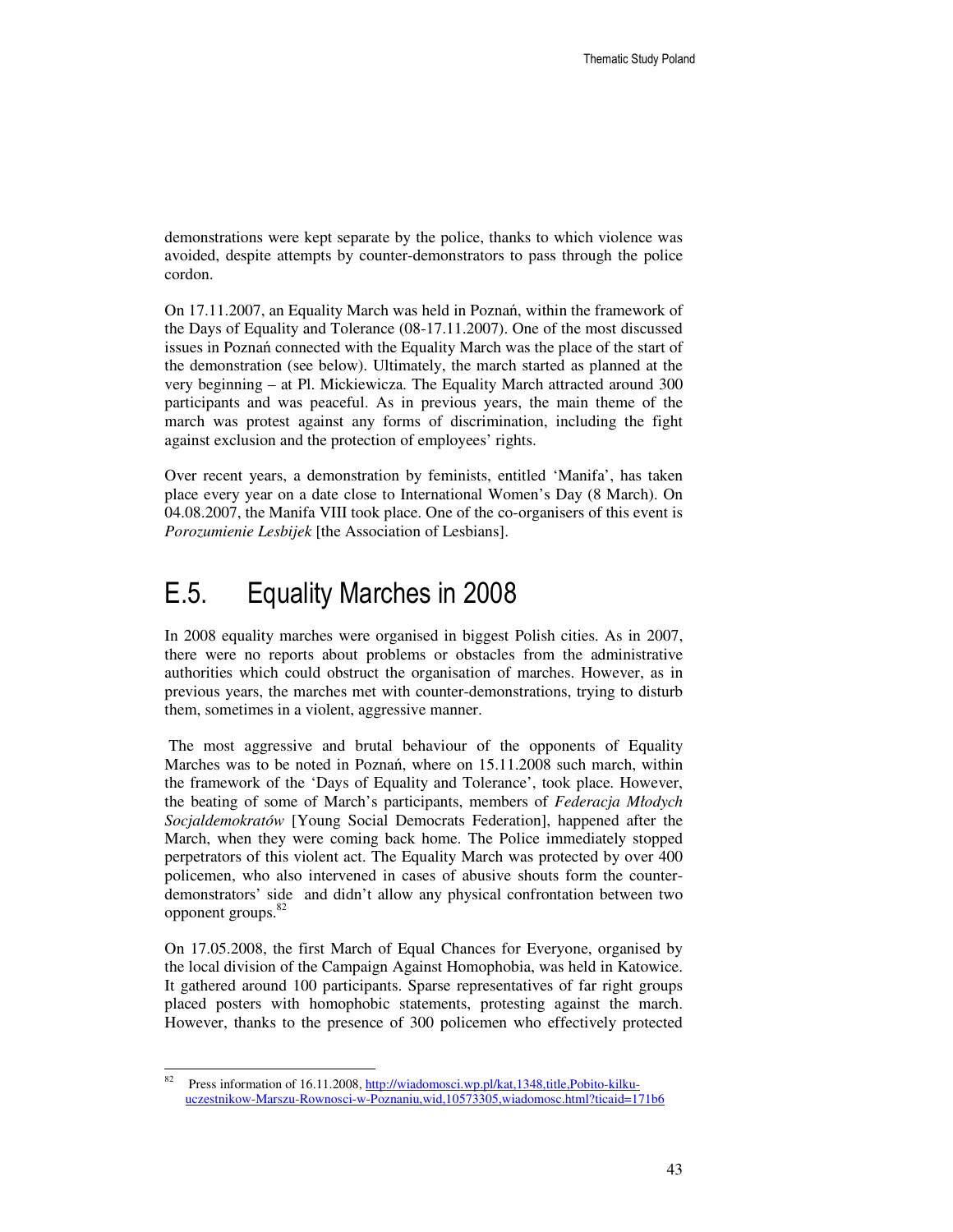the participants of the march, confrontation between the two groups was avoided.<sup>83</sup>

On 07.06.2008 next edition of Equality Parade organised by the Equality Foundation took place in Warsaw. According to the organisers, there were around 7 000 – 8 000 participants, while the Police informed about 2 000. As in previous years, Equality Parade promoted the idea of equal rights for LGBT people. Moreover, organisers and participants wanted to show to the public, that they form a significant part of Polish society. The attempts to disturb the March by the counter-demonstrators using homophobic slogans – mainly activists of Młodzież Wszechpolska [All-Poland Youth] and Obóz Narodowo – Radykalny [National – Radical Camp], were effectively restrained by the Police.<sup>84</sup>

The 2008 March for Tolerance, organised within the framework of the Kraków Festival of Gay and Lesbian Culture 'Culture for Tolerance', was held on 26.04.2008 in Kraków. Again the March was preceded by a poster campaign, organised by its opponents. The posters presented the pictures of the 2006 and 2007 March participants and a phrase 'Homosexual barbarity in Kraków'.<sup>85</sup> Furthermore, in 2008 the opponents of the March also launched an Internet campaign against the initiative, entitled 'The Campaign of Intolerance". On their website many vulgar, hateful and insulting to homosexuals contents were to be fund. The fact was notified to the Police. $86$  During the forth March, which gathered according to the Police records, around 600 participants, acts of physical and verbal agression from the part of far right organisation Narodowe Odrodzenie Polski [National Rebirth of Poland] members took place. The most aggressive individuals from the counter-demonstration who attempted to pass through the police cordon and attacked the policemen, were stopped. $87$ 

In March 2008, next 'Manifa' - a demonstration of feminists, was organised in Warsaw, in cooperation with *Porozumienie Lesbijek* [the Association of Lesbians].

 $83$ <sup>83</sup> Press information of 18.05.2008, http://katowice.gazeta.pl/katowice/1,35063,5224056.html

Press information of 07.06.2008, http://wiadomosci.gazeta.pl/Wiadomosci/1,80708,5288705,Parada\_Rownosci\_na\_ulicach\_W arszawy.html

Press information of 18.04.2008, http://www.mmkrakow.pl/297/2008/4/18/kontrowersyjneplakaty-przeciw-marszowi?category=news

<sup>86</sup> Press information of 24.04.2008, http://www.mmkrakow.pl/341/2008/4/24/dotarlismy-doautorow-kampanii-nietolerancji

Media information of 26.04.2008, http://www.tvn24.pl/0,1547574,0,1,polecialy-jajka-iwyzwiska-na-marszu-tolerancji-w-krakowie,wiadomosc.html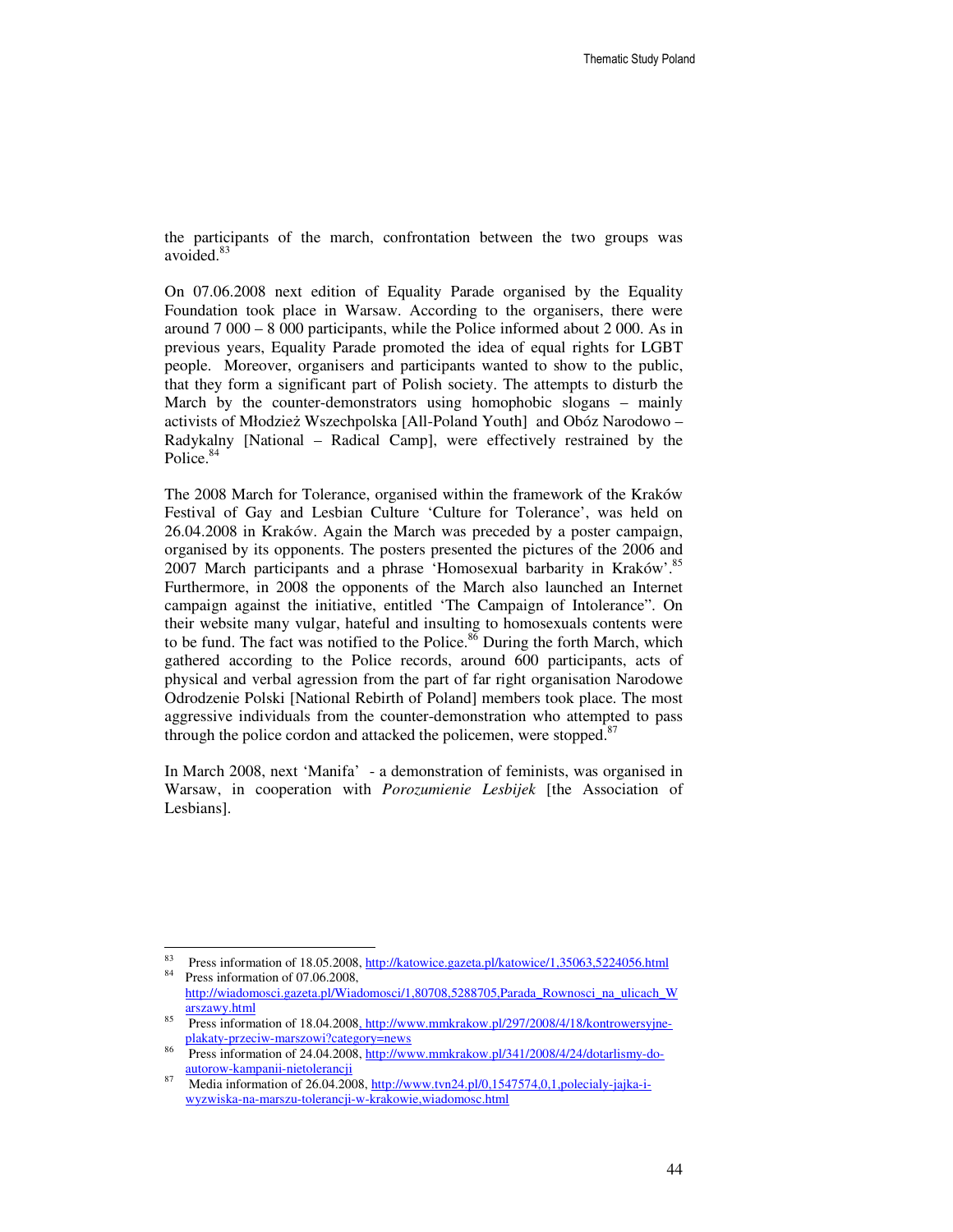# E.6. Equality Marches in 2009

According to the participants and media observers, the 2009 Equality March in Poznań was the most peaceful march since the beginning of this initiative in Poznań five years ago. The March, which took place on 14.11.2009, gathered around 300 participants and was secured by the Police. However, no intervention was needed as there was actually no counter-demonstration, except of single representatives of far right organisations. What is more, the March took the longer route than in previous years.<sup>88</sup>

The fifth March of Tolerance organised on 16.05.2009 in Kraków proceeded in almost the same way as all previous Marches in Kraków. The March was accompanied by the counter-demonstrations, trying to disturb the event, by throwing eggs and plastic bottles, shouting homophobic, hateful slogans or by attempting to block the route of the March. The Police had to intervene and stopped the most agressive counter-demonstrators.<sup>89</sup>

On 13.06.2009 Equality Parade marched in Warsaw. The slogans of 2009 Parade were i. a. : 'We demand the law on same-sex couples', 'My sex is my business', 'Love speech instead of hate speech', 'There is no freedom without equality', 'Democracy, freedom, equality'. Although also this year members of far right organisations tried to disturb the Parade, Police successfully blocked such attempts and no confrontation took place.<sup>90</sup>

As in previous years, in March 2009 a demonstration of feminists, 'Manifa' was organised in Warsaw, in cooperation with *Porozumienie Lesbijek* [the Association of Lesbians]. During this peaceful demonstration, the issues of equal rights for LGBT persons were also present.

Additionally, it is to be noted that in July 2010, Warsaw will host an annual Europride Parade - the premier gay and lesbian event in Europe, where thousands of LGBT representatives from many European countries will be present.

It has already been stated by the representative of the City Hall that the President of Warsaw, Hanna Gronkiewicz – Waltz, will not officially open the Europride. Moreover, Capital's authorities have no plans to support the initiative with financial resources of the city. However, he did not exclude the possibility of participation of the City Hall representatives in public debates

<sup>88</sup> Press information of 15.11.2009, http://poznan.gazeta.pl/poznan/1,36037,7255648,To\_byl\_najspokojniejszy\_Marsz\_Rownosci \_w\_Poznaniu.html

Press information of 16.05.2009, http://www.rp.pl/artykul/17,306445.html

<sup>90</sup> Press information of 13.06.2009, http://www.wprost.pl/ar/163878/Parada-Rownosci-w-Warszawie/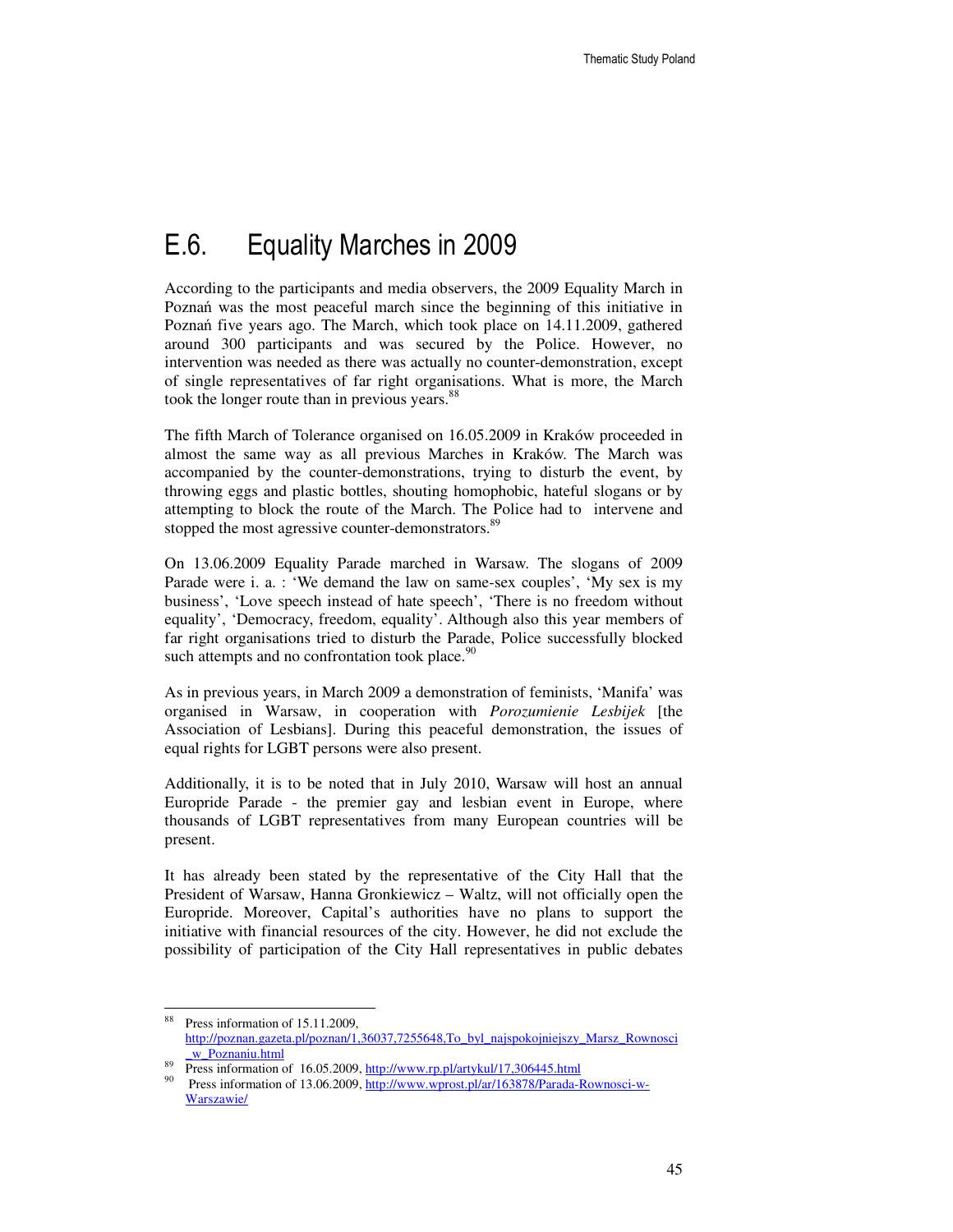accompanying the whole event and underlined that the authorities will provide all necessary logistic help to the organisers of the parade.<sup>91</sup>

Information about organisation of Europride 2010 in Warsaw caused the opposition of some organisations, i. a. Komitet Obrony Wiary i Tradycji 'Pro Polonia' [Defence Committee of Faith and Tradition 'Pro Polonia'], which issued a protest letter to the President of Warsaw, demanding the ban of the parade. The Spokesman of the City Hall stated however that there are currently no basis for issuing such a ban. $^{92}$ 

### E.7. Other issues

Another issue is the protection of sites of national remembrance. In 2007 the Equality March was to start in the Pl. Mickiewicza square. According to rightwing politicians, this is a site of national remembrance and demonstrations concerning LGBT issues should not take place there. Ultimately, the march was organised according to the originally planned route. This event relates to a larger problem, which may pose certain risks from the point of view of freedom of assembly. In May 2007 the Ministry of Culture and National Heritage discussed a new law on sites of national remembrance.<sup>93</sup> Under the draft law, a site of national remembrance was supposed to include cemeteries and war graves, monuments, buildings, chapels and other places of special importance to the Polish Nation or State, or recalling important persons in its history and heritage. The draft law provided that one of the methods of protecting these sites is a special rule as regards the exercise of the freedom of assembly in such places or in their direct vicinity. In particular, the organisation of an assembly in such a place or in its direct surroundings would require the consent of various administrative organs (depending upon the importance of a given site) and the assembly might be banned if its purpose endangers the solemnity or the symbolic meaning of the given site of national remembrance.

Due to the fact that sites of national remembrance, as they were defined by the draft law, are numerous in Poland, the law, if passed, could create a substantial opportunity for the state or municipal authorities to make freedom of assembly subject to prior authorisation.<sup>94</sup> Following public discussion on this draft law and raising the above concerns, the new government seems not to support this law any longer. However, the possibility of the issue re-emerging cannot be

http://wyborcza.pl/1,75478,7435104,Europride\_\_\_test\_dla\_warszawiakow.html 92 Press information of 29.09.2009, http://www.newsweek.pl/artykuly/sekcje/polska/parada-

<sup>91</sup> Press information of 09.01.2010,

homoseksualistow--w-centrum-warszawy,46563,1

The information provided in this study regarding the draft law on sites of national remembrance is based on the general rules of the law, as prepared by the Press Office of the Ministry of Culture and National Heritage.

<sup>94</sup> Cf E. Siedlecka, 'Cenzura zgromadzeń' ['Censorship of assemblies'], in: *Gazeta Wyborcza*, 31.05.2007.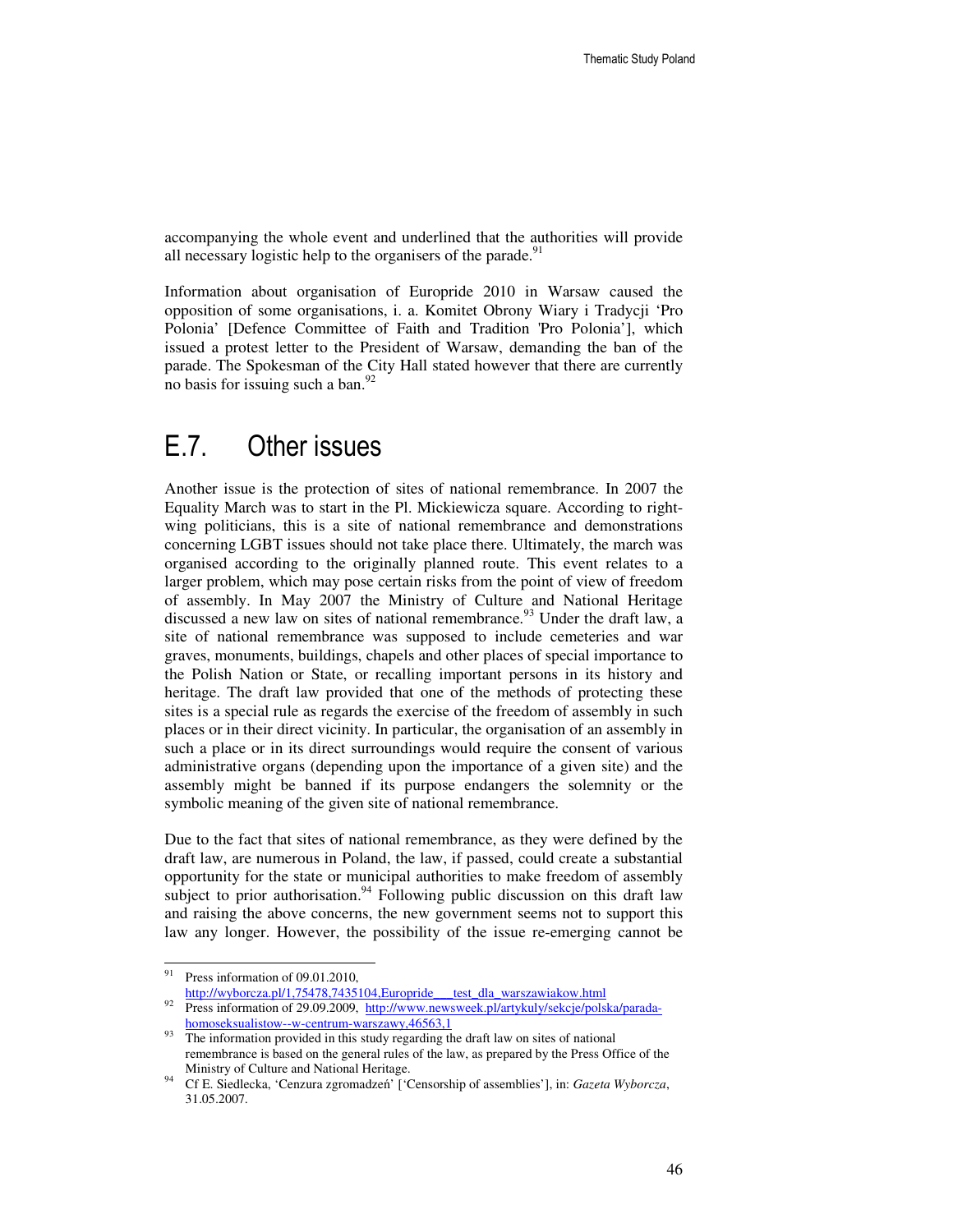ruled out, in particular following a change of attitude by the government. At present, there are no information concerning the future plans to implement such law.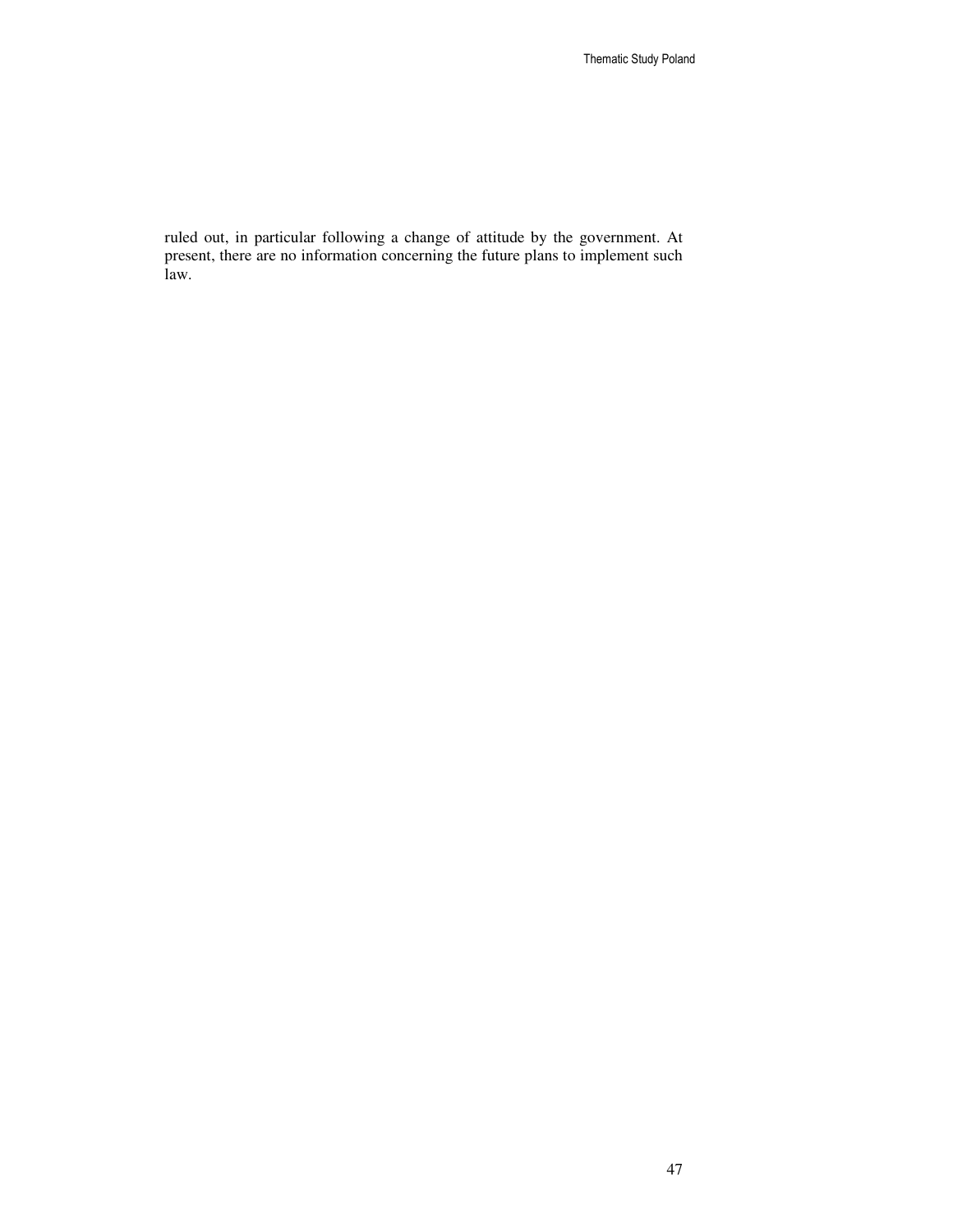# F. Criminal law

## F.1. Protection against hate speech

#### F.1.1. Is there a need for special protection for homosexuals against hate speech?

In Poland there are no separate criminal rules that would protect members of sexual minorities, although special protection is granted to members of other minorities.

Hate crimes law is regulated in Poland in the Penal Code of 6 June 1997 (Dz.U. [Journal of Laws] of 1997, No 88, item 553, as amended) in Chapter XXVII "Offences against honour and personal inviolability", but the protection offered concerns only those being victims of hatred based on national, ethnic, racial or religious differences or for reason of the absence of any religious belief. However, some effects may be achieved through litigation and reliance on general provisions protecting the individual's reputation and honour (e.g. criminal defamation or protection of personal rights under the Civil Code of 23 April 1964 (Dz.U. [Journal of Laws] of 1964, No 16, item 93, as amended).According to Article 256 of *Kodeks Karny* [Criminal Code], 'Whoever publicly promotes a fascist or other totalitarian system of state or incites hatred based on national, ethnic, racial or religious differences or for reason of the absence of any religious belief, shall be subject to a fine, a penalty of restriction of liberty or a penalty of deprivation of liberty for up to two years'.<sup>95</sup>

According to Article 257 of the Criminal Code, 'Whoever publicly insults a group within the population or a particular person because of his/her national, ethnic, racial or religious affiliation or because of the absence of any religious belief, or for these reasons breaches the personal inviolability of another individual, shall be subject to the penalty of deprivation of liberty for up to three years'.

The above-mentioned regulations protect only national, ethnic and religious minorities (possibly also individuals who do not belong to any religion). Sexual minorities are not protected, although they too are victims of hate speech

 $\ddot{ }$ <sup>95</sup> In accordance with the Supreme Court resolution dated 28.03.2002 (I KZP 5/02), OSNKW 2002/5-6/32, 'promoting, as mentioned in Article 256 of the Criminal Code, designates each misdemeanor that is a public presentation of a fascist or other totalitarian political system with the intention of converting people to it'.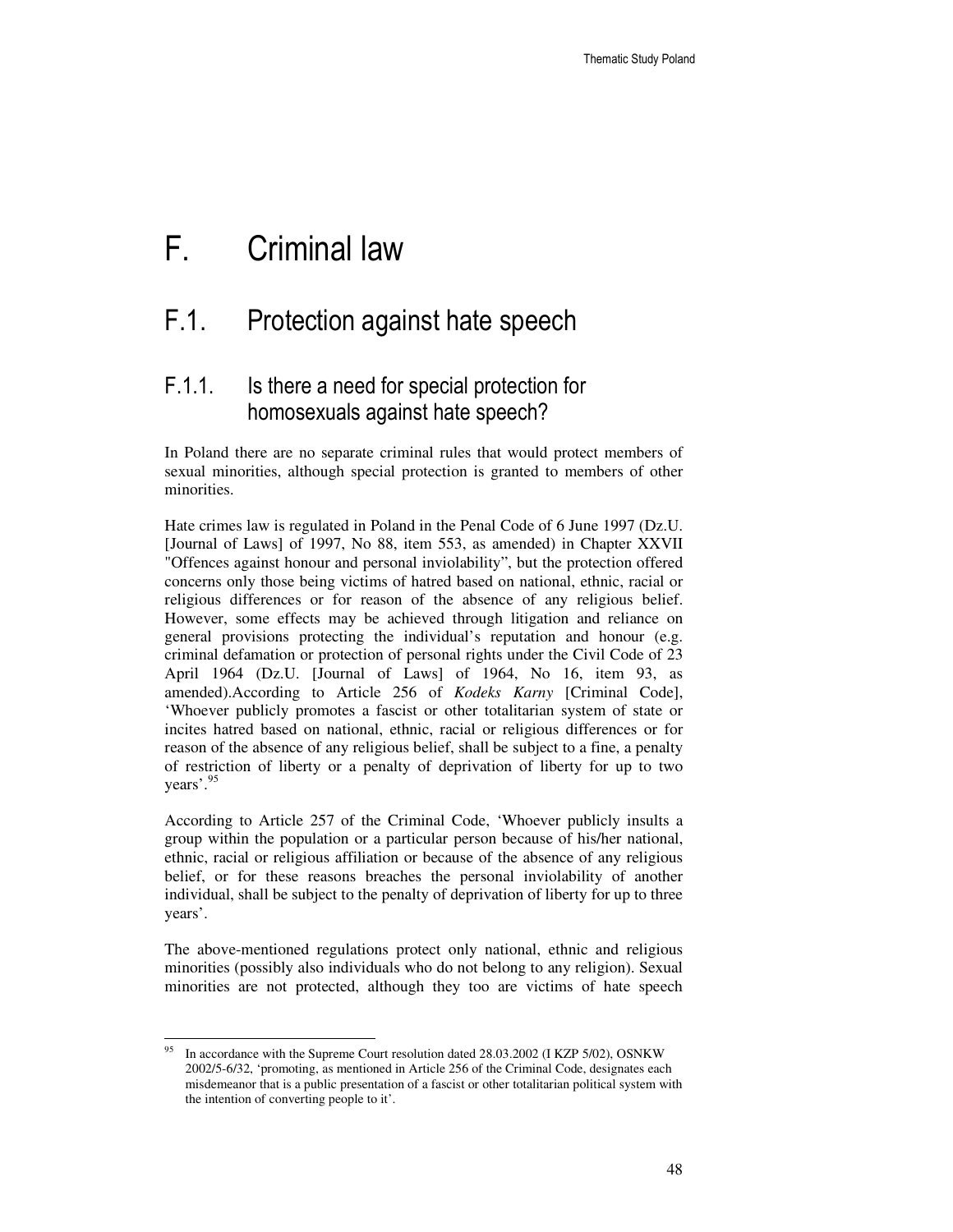crimes. They are protected against hate speech only by general rules of the Criminal Code and the Civil Code.

In particular, Article 212 of the Criminal Code is often applied, according to which: '§1. Whoever imputes to another person, a group of persons, institution, legal person, or organisational unit not having the status of a legal person, such conduct, or characteristics that may discredit them in the face of public opinion or result in a loss of trust necessary for a given position, occupation or type of activity, shall be subject to a fine, a penalty of restriction of liberty or a penalty of deprivation of liberty for up to one year. [...]'.

The rules which protect ethnic, national or religious minorities (that is Article 256 and 257 of the Criminal Code) constitute *sui generis* aggravated rules in comparison to Article 212 of the Criminal Code. While the sanctions under both sets of rules are comparable, the crimes mentioned in Article 256 and 257 of the Criminal Code are prosecuted *ex officio*, whereas defamation (Article 212 of the Criminal Code) is prosecuted only upon a private charge. It means that the indictment must be written and then supported in court by the injured person. This can discourage such person from claiming his rights. In contrast, in the case of offences prosecuted on the basis of Article 256 and 257 of the Criminal Code, it is enough for the injured person to inform the prosecutor of the offence and then the prosecutor takes the role of prosecuting attorney.

Irrespective of procedural matters, there are no reasons for the legislator to treat different minorities differently, by guaranteeing some of them stronger criminal protection. The only explanation for such a state of Polish law is the post-war period. At that time, similar regulations to those contained in Articles 256 and 257 of the Criminal Code were introduced into Polish law and since then they have been maintained in Polish law after the introduction of only slight changes. Since then, no efforts have been made to widen the list of minorities which would be granted a stronger degree of protection.

It is open to question whether the extension of the list of protected minorities under Article 256 and 257 of the Criminal Code would improve the social situation of sexual minorities today. There is no statistical information available showing social reality of the criminal law for LGBT people – one reason being unwillingness of the respondents to participate in the polls or disclosing their sexual orientation to others.

Strengthened protection of minorities by criminal law may be considered desirable because:

- Article 212 of the Criminal Code was intended to serve a different purpose from Articles 256 and 257 of the Criminal Code. Above all the aim of this provision is to protect reputation, not safety and public order;
- There are doubts concerning the compatibility of Article 212 of the Criminal Code with the Constitution. This article which aims only for the protection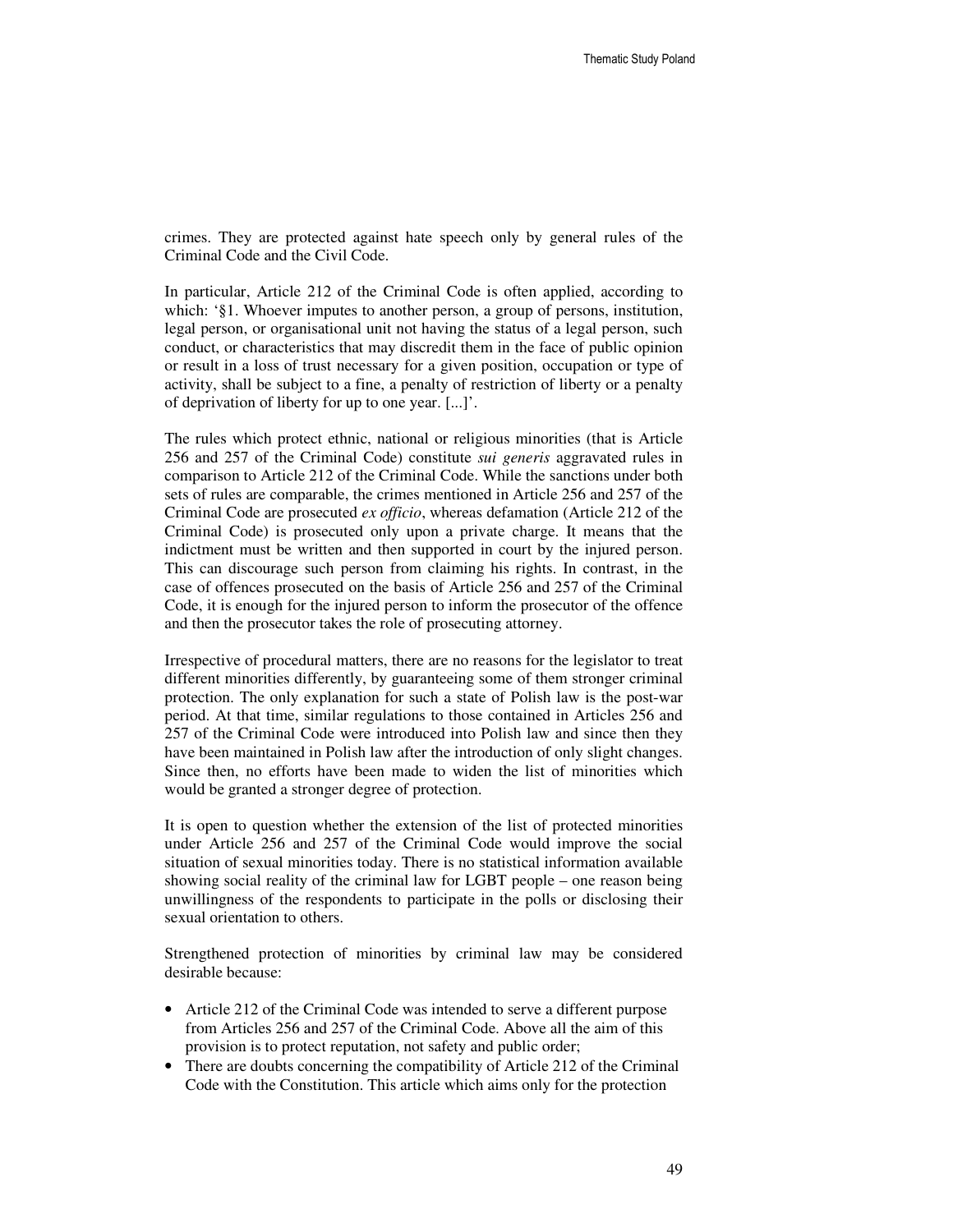of reputation might be recognised as being contrary to the Constitution, more particularly as existing norms in civil law constitute sufficient protection of the good name of the injured person. Therefore, there is no need to introduce an additional restriction of the freedom of speech by criminal law. However, if it remains unchanged, annulment of Article 212 of the Criminal Code would completely deprive sexual minorities of the protection granted by the criminal law against the hate speech. The compatibility of Article 212 of the Criminal Code with the Constitution is now being considered by the Constitutional Court.

Against the extension of criminal law protection to other minority groups, especially sexual minorities, the following arguments may be raised:

- The extension of criminal responsibility for the abuse of the freedom of speech may be considered contrary to the freedom of speech (Article 132a of the Criminal Code concerning public defamation of the Polish Nation has been already referred for review by the Ombudsman to the Constitutional Court);
- The restriction of freedom of religion the special prohibition of homophobic speech may be in conflict with expression of religious beliefs. For example, there are cases in which one may use homophobic language by relying on the text of the Bible. The example of this problem is the case of Pastor Ake Green, decided by the Supreme Court of Sweden;
- Protection against hate speech merely guarantees some groups special protection of their rights, but does not promote equality;
- There is no need to change rules of law since not many people would use them – Articles 256 and 257 of the Criminal Code are hardly ever used.

Statistics show that Articles 256 and 257 are the ones that are most seldom used among all Polish criminal law provisions. In 2005 (the last year for which full data are available on the websites of the Minister of Justice) there were 470,763 convictions in total, but not a single conviction under Article 256 of the Criminal Code (in previous years around five or six people were convicted of such a violation). Concerning Article 257 of the Criminal Code, 16 people were convicted. However, for the violation of the Article 212 of the Criminal Code 156 persons were convicted in 2005.

As can be seen, Articles 256 and 257 of the Criminal Code are not used in practice. However, it does not mean that offences to which these Articles could be applied do not happen. Analysis of the reports written by the organisations that supervise compliance with the rights of LGBT people lead to the conclusion that they are often subject to verbal or physical aggression, but in most cases they do not report it.

Please note that we were not provided with any governmental statistics concerning number of criminal cases in Poland in which sexual orientation was a motive for hate speech. Please note that as long as there is no special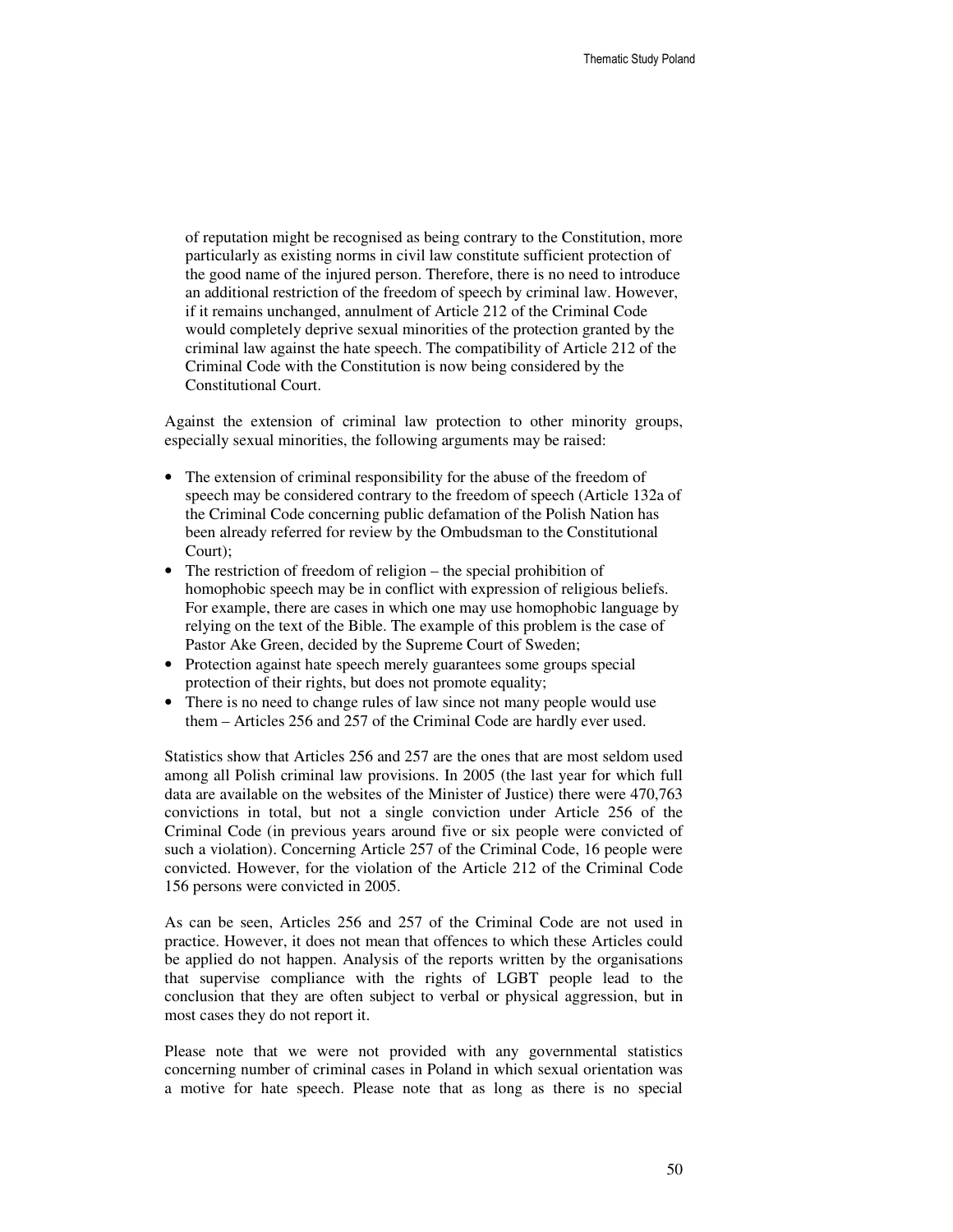provision dealing with homophobic hate speech, such cases will be incidental and will be based on use of general law provisions in individually selected cases (see below).

In September 2008 a group of LGBTQ NGOs introduced their project of amendments to the Polish Criminal Code, which would expand the scope of protection against hate speech and hate crimes, because at present, the regulations in force protect only national, ethnic and religious minorities and individuals who do not belong to any religion, omitting any references to sex, gender identity, age, disability or sexual orientation. As a result, following amendments have been proposed:

- Article 119 Section 1 of the Criminal Code should read: 'Whoever uses violence or makes unlawful threat towards a group of persons or a particular individual because of their national, ethnic, political or religious affiliation, or because of their lack of religious beliefs, **as well as because of his/her sex, gender identity, age, disability or sexual orientation**, shall be subject to the penalty of the deprivation of liberty for a term of between three months and five years'
- Article 256 of Criminal Code should read: 'Whoever publicly promotes a fascist or other totalitarian system of state or incites hatred based on national, ethnic, racial or religious differences or for reason of the absence of any religious belief **as well as because of sex, gender identity, age, disability or sexual orientation**, shall be subject to a fine, a penalty of restriction of liberty or a penalty of deprivation of liberty for up to two years'
- Article 257 of the Criminal Code should read: 'Whoever publicly insults a group within the population or a particular person because of his/her national, ethnic, racial or religious affiliation or because of the absence of any religious belief, **as well as because of his/her sex, gender identity, age, disability or sexual orientation**, or for these reasons breaches the personal inviolability of another individual, shall be subject to the penalty of deprivation of liberty for up to three years'.

The proposed amendments were presented in the publication of the Campaign Against Homophobia 'Report on the homophobic hate speech in Poland' in 2009.<sup>96</sup> It was completed by the legal opinion on the proposed changes mentioned above. The opinion stipulates, i. a. that:

- the terms "gender identity" and "sexual orientation" should be clearly defined in the written reasoning attached to the Project;
- there is a need of re-edition of the amendments in a way which would allow to include also a prohibition of discrimination by association (e. g. when hateful words are directed to the LGBT NGO's activist who is not himself/herself a homosexual), namely by omitting the words "his/her" in the changes proposed.

-

The Report is available at: http://monitoring.kampania.org.pl/images/mowa\_nienawisci.pdf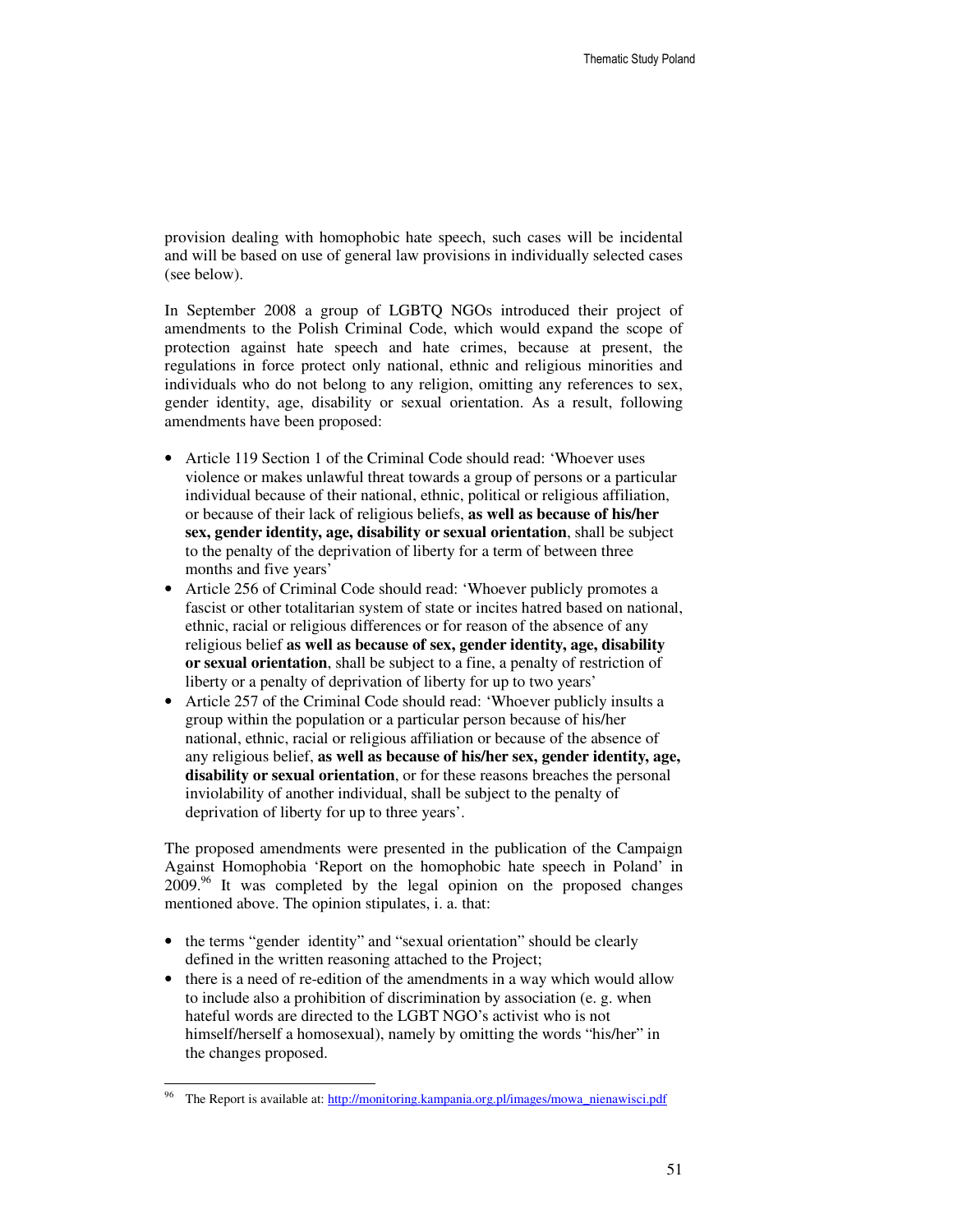The latest amendments to the Polish Criminal Code which were approved by *Sejm* in September 2009 and which include changes in Article 256 of the Criminal Code, do not, however, make any references to the criteria listed in the LGBTQ organisations' project. The amendments concern only the addition to Article 256 of Section 2 (penalization of i. a. producing, presenting, sending, buying and storage of written, pictorial or other material containing manifestations covered by Article 256) and Section 3, excluding legal responsibility, if the unlawful acts were committed within the framework of artistic, educational, collector or scientific activities.<sup>97</sup>

#### F.1.2. Case law

Of great importance for inclusion in the jurisdiction of the Polish courts on the protection of LGBT people's rights are cases lodged by private individuals. One such case was the comparison of homosexuality with paedophilia, necrophilia and zoophilia, which took place on 07.11.2004 by councillors, members of *Prawo i Sprawiedliwo*ść [the Law and Justice Party], during the public debate concerning the Equality Parade. The councillors, Przemysław Aleksandrowicz and Jacek Tomczak, used the following expressions: 'It may be about promoting such inclinations as paedophilia, necrophilia and zoophilia; promotion of promiscuity, even independently of so-called sexual orientation, is a glaring violation of the rules of society; we do not know whether paedophilia, necrophilia and zoophilia may at any moment simply just be considered as sexual orientations'. Such statements were considered to be offensive to homosexual people and resulted in the above-mentioned councillors being accused of defamation as defined in Article 212 of the Criminal Code.

A private bill of indictment was lodged by a group of four lesbian women. On 04.09.2006 the parties entered into settlement in the course of the trial before the District Court in Poznań. According to the settlement, the accused (who after the elections in 2005 became members of the Polish Parliament) expressed their sorrow that homosexual persons might have been offended by their statements during a conference on 11.09.2006. They claimed they did not mean to compare homosexuality with paedophilia, necrophilia and zoophilia.

As far as we are aware it is the first criminal case concerning hate speech against gays or lesbians which ended in victory, compelling the people expressing the offending statements to apologies.

Another interesting case concerns the abuse of the personal data of LGBT people by one of the main anti-gay politicians. One of the leaders of the rightwing party, *Liga Polskich Rodzin* [League of Polish Families], Wojciech

 $\ddot{ }$ The text of the amendments is available at http://www.senat.gov.pl/k7/dok/opinia/2009/042/o/668.pdf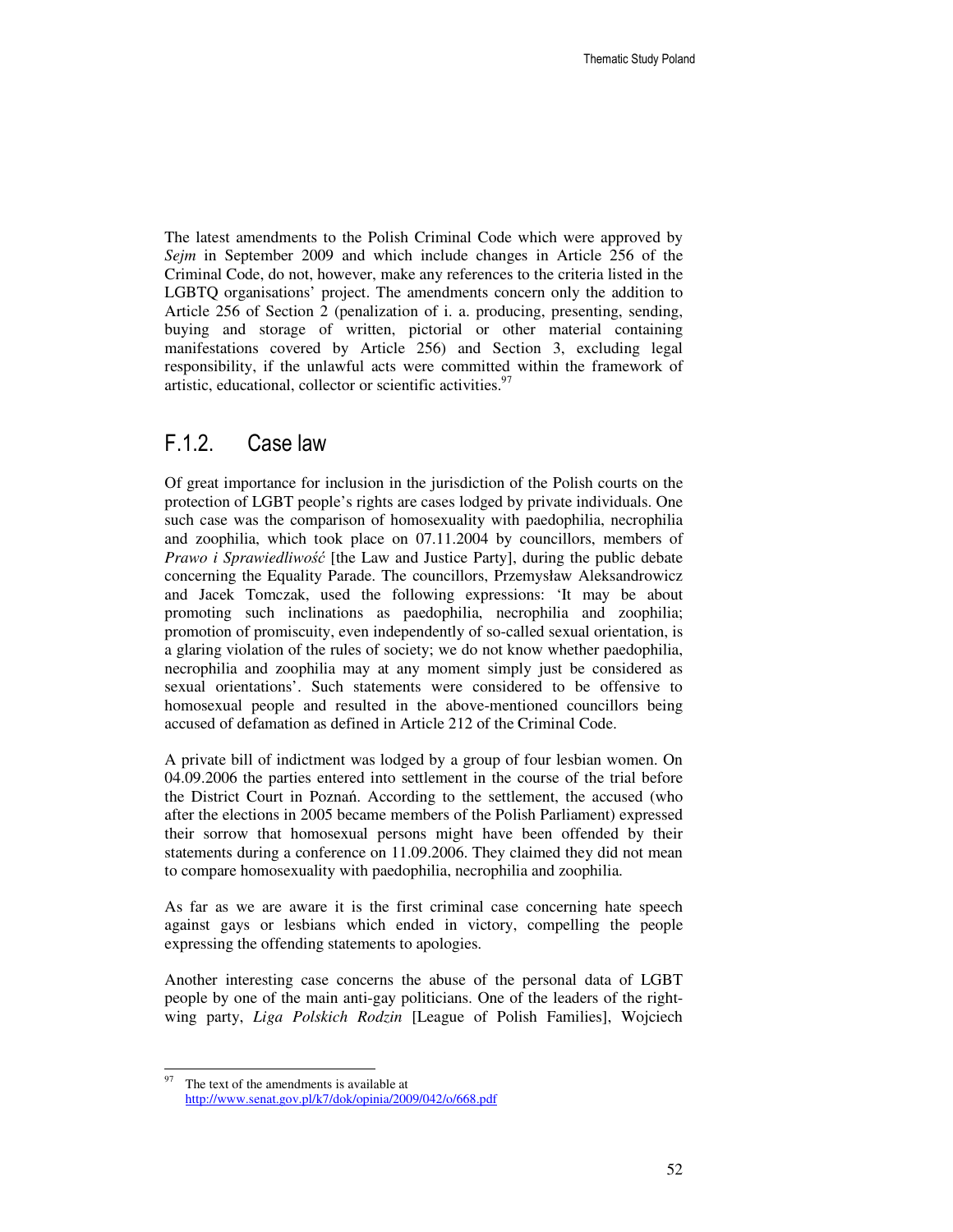Wierzejski, organised a protest in 2004 against equality marches. At that time he was Vice Marshall of the Mazowieckie Voivodship.

In response to this, a number of gays and lesbians sent him letters of protest. Wojciech Wierzejski prepared a list of these people and placed the names of 24 people on a website (together with their email addresses). These people claimed that it was a violation of their privacy and that Wojciech Wierzejski was breaching *Ustawa o ochronie danych osobowych* [Law on the Protection of Personal Data] and submitted official notification to Generalny Inspektor Danych Osobowych [the General Inspector for the Protection of Personal Data] (GIODO)]. Following the intervention of GIODO, the prosecutor's office started criminal proceedings against Wojciech Wierzejski, claiming that he used personal data illegally. In the period 2005-2007 the criminal investigation was suspended because Wojciech Wierzejski was a parliamentary deputy and was protected by immunity.

In August 2009 a landmark judgement was issued by the Regional Court in Szczecin<sup>98</sup>. It proved that apart from criminal proceedings, a civil action may be also used as a tool of protection against homophobic hate speech. Ryszard Giersz, young homosexual living in Wolin, small town (5000 inhabitants) in Western Poland, brought a lawsuit against his neighbour. The defendant, a woman who was in long-lasting conflict with plaintiff's family, was notoriously calling him publicly and in the presence of other people *pedał* [a faggot] and was using other offensive words concerning his sexual orientation. Her comments provoked also plaintiff's harassment by other inhabitants, specially by the group of youth. The Court found the infringement of the plaintiff's personal goods [*dobra osobiste*] protected by article 24 § 1 of the Civil Code. According to the Court, using the word "faggot" aimed to offend the plaintiff and this expression cannot be considered as a commonly accepted. In Court's opinion *"humiliation of a person while criticizing his/her sexual distinctness threatens one of the most sensitive aspects of human life*". Therefore the Court forbade the defendant to infringe plaintiff's personal goods, i.e. his liberty, dignity, honour, intimate life and good name and particularly to use the word "faggot" and other abusive words as well as to comment publicly plaintiff's intimate life and his sexual orientation. The defendant was to pay satisfaction in the amount of 15 000 PLN (around 3700 EUR). The judgment is final since in February 2010 the Appeal Court in Szczecin dismissed an appeal lodged by the defendant. The Appeal Court confirmed that '*using vulgar words to describe someone's sexuality always infringes personal goods*', it only decided to decrease satisfaction to 5000 PLN<sup>99</sup>. According to *Kampania Przeciw Homofobii* [Campaign Against Homophobia] this is the first case where a

Judgement of the Regional Court in Szczecin of 4 August 2009.

Press information of 5 February 2010, http://wyborcza.pl/1,75478,7529907,Slowo\_\_pedal\_\_obraza.html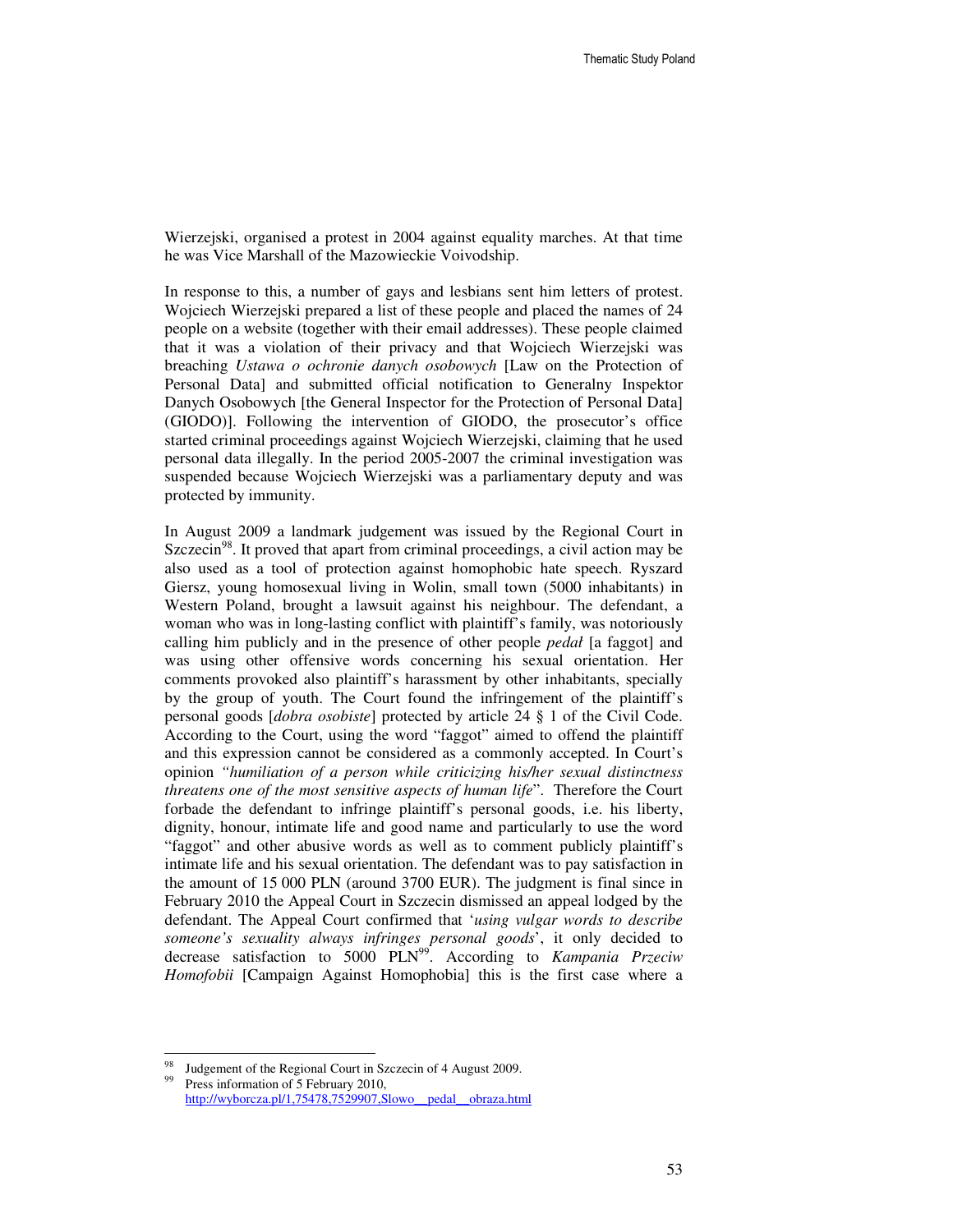homosexual decided to defend his rights so openly at the Court<sup>100</sup>. In November 2009 lesbian and homosexual, members of association *Otwarte Forum*, brought a civil lawsuit against two journalists, the editor-in-chief and the publisher of *Rzeczpospolita,* one of the leading Polish newspapers. In June 2009 *Rzeczpospolita* published an article concerning homosexual partnerships and a satirical picture. The picture was presenting a homosexual couple during a marriage ceremony. A man standing next to them was saying to a goat held on a string 'It's our turn as soon as these misters get married'. In the opinion of plaintiffs which reflects feelings of many homosexuals, this publication compares homosexuals to zoophiles and therefore infringe their dignity protected by article 24  $\S$  1 of the Civil Code<sup>101</sup>.

Case of Krystian Legierski, a LGBT activist, demonstrates another aspect of counteracting homophobic hate speech. In 2009 Legierski was a candidate in elections to the European Parliament. During the election campaign, three candidates of a right-wing party made statements that homosexuality is an illness caused probably by "brain damage" and that homosexuals are perverts who enrich thanks to international support. In Legierski's opinion these statements were offensive to him since he was a homosexual and that they had a negative impact on his electoral campaign. He lodged suits to the Regional Court in Warsaw under article 74 of *Ordynacja Wyborcza do Parlamentu Europejskiego* (Electoral law of the European Parliament). Despite the reference to the international standards and experts' opinions submitted by Legierski, The Court dismissed the suits arguing that the plaintiff did not prove that recently there is no dispute among medical professionals concerning homosexuality. The Court also indicated that the procedure of *tryb wyborczy* [electoral suit] requires the case to be examined in 24 hours and therefore does not permit to verify medical issues e.g. by ordering expert's opinion. In one case the Court refused to examine the suit since the electoral suit serves to straighten out untrue information and not to counteract controversial or offensive speech. Legierski's appeals to the Appeal Court were also dismissed. Despite of extensive opinion of *Polskie Towarzystwo Seksuologiczne* [Polish Sexologists' Association] stating clearly that any sexual orientation, including homosexuality, cannot be recognized as a disorder, the court of second instance stated that the dispute among medicals concerning the nature of homosexuality is a commonly known fact. It also stated, that the questioned statement was a view free from any assessments or offensive elements that referred to the electoral campaign. Legierski, supported by *Helsi*ń*ska Fundacja Praw Człowieka* [Helsinki Foundation for Human Rights] lodged a complaint to the European Court of Human Rights. He claims violation of art. 6 § 1 of the European Convention of Human Rights (right to fair trial), art. 8 of the Convention (right to privacy), art. 13 of the Convention (right to an effective

<sup>&</sup>lt;sup>100</sup> Press information of 4 August 2009, http://policyjni.gazeta.pl/Policyjni/1,103617,6892821,Precedensowy\_wyrok\_15\_tysiecy\_zl\_ za\_\_pedala\_.html

<sup>&</sup>lt;sup>101</sup> Plaintiffs report the case regularly on their blog http://www.naszasprawa2.pl/ (accessed on 28 January 2010).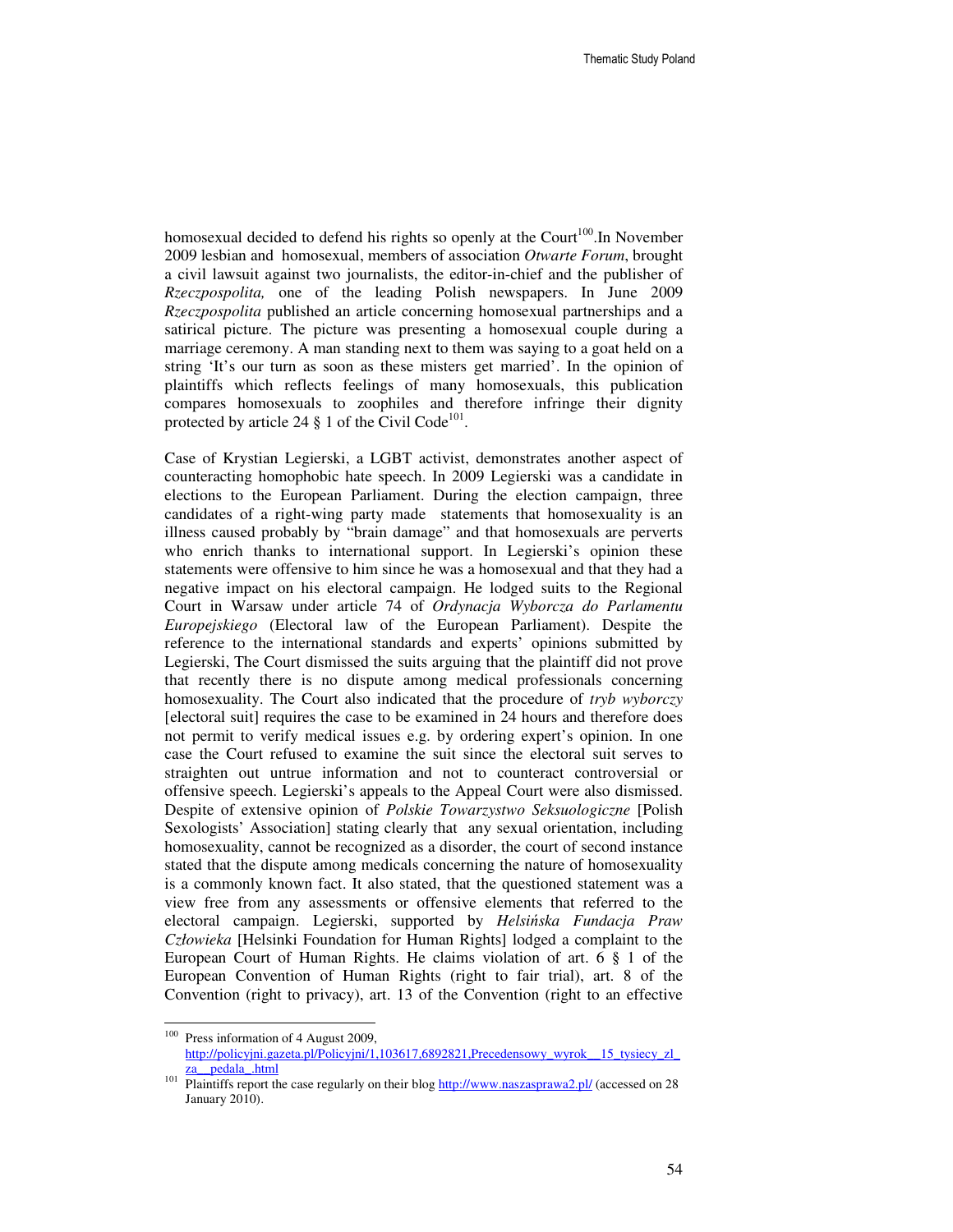remedy), art. 14 of the Convention (prohibition of discrimination) and art. 3 of Protocol No 1 to the Convention (right to free elections). His application was registered by the Court on 21 January  $2010^{102}$ .

### F.2. Physical violence against LGBT people

The HFHR has not been provided with any governmental statistics regarding physical violence on the grounds of sexual orientation. The only data available in this regard are those collected by LGBT organisations.

The report by Lambda, one of Poland's leading NGOs, concerning discrimination of sexual minorities $103$ , indicates that homosexual, bisexual and transsexual people unfortunately do not trust the institutions that should guarantee their safety. Thirty-five per cent of those surveyed (that is 148 people) experienced verbal or physical violence or both. 12.2 per cent of those questioned (52 people) experienced physical violence and 31.5 per cent (134 people) psychological violence. Only a small number of the injured persons reported their experiences to the police. In the case of physical violence, 25 per cent of injured people reported this fact to the police, in the case of psychological violence it was only 13.5 per cent. Among cases of psychological violence reported to the police, in 66.7 per cent of cases police did not intervene and in 5.6 per cent the reaction to the report was hostile. This shows that people who are victims of crimes because of their sexual orientation do not report them to the police because they do not believe that any effective measures would be taken or because of fears about the reaction of the police to a person with different sexual orientation.

According to the report of the Campaign Against Homophobia for years 2005- 2006, 14.6 per cent of people surveyed had recently been subject to physical violence. Most of them did not inform the police.

Reports by LGBT organisations104 show examples of numerous aggressive misdemeanours against homosexuals. However, most of the incidents or offences against homosexuals which lead to a complaint begin written to one of the NGOs are not followed by legal action. Victims usually do not want to undertake any legal action. The Campaign Against Homophobia was informed about a significant incident in a club in Toruń in 2007, where two people were beaten due to their sexual orientation. The beating took place almost immediately after two friends kissed each other. Offenders also called the victims 'faggots'. However, the victims decided not to submit official

<sup>102</sup> <sup>102</sup> Application No 341/10, http://www.hfhrpol.waw.pl/precedens/aktualnosci/tryb-wyborczyskarga-do-etpcz.html (access on 29 January 2009).

 $103$  Report of 2002, available at  $\frac{\text{www.lambda.org.pl}}{}$ 

<sup>104</sup> E.g. report by the Campaign Against Homophobia, *Social situation of bisexual and homosexual people in Poland – report for years 2005 and 2006*. (www.bezuprzedzen.org/doc/report\_dyskryminacja\_orientacja\_2005\_2006.pdf).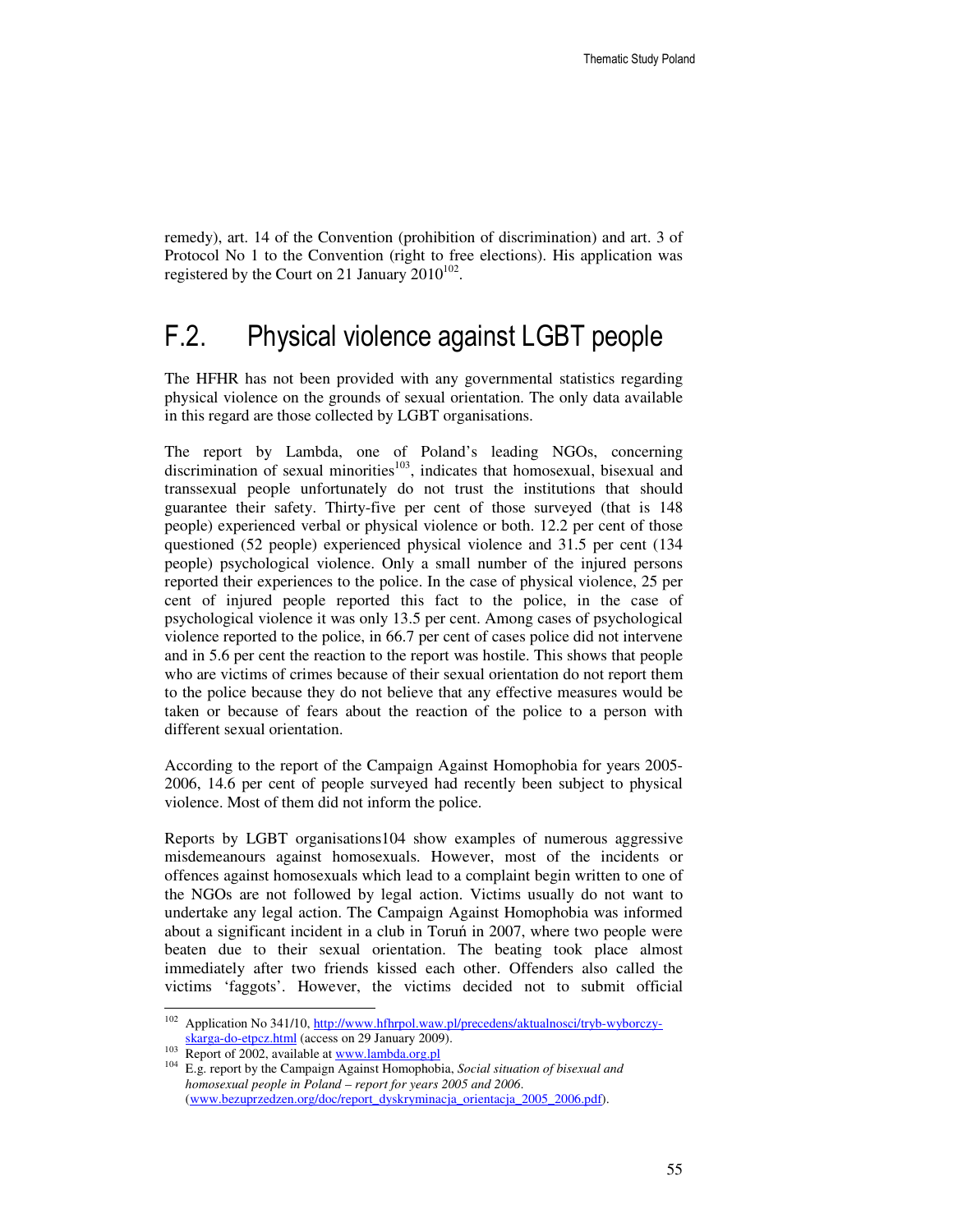notification to the police, fearing for their security and being unwilling to involve friends as witnesses in criminal proceedings.

On 17.04.2007, during a meeting with the Ombudsman, Polish LGBT organisations complained that physical violence due to the sexual orientation of the victim often occurs in the neighbourhood of clubs or other public places. The Ombudsman promised to undertake action if any individual notifies him of such an incident. $105$ 

The authors are also familiar with one case concerning violence against transsexuals. In December 2004, the Regional Court in Łódź issued a judgment in which it found that two men were guilty of beating a transvestite to death. They did not explain the motives for their brutal conduct. While they were drinking alcohol in a public park, they noticed a person searching through litter bins. When they realised it was a man dressed in women's clothes, they pushed him on to the ground, undressed him and started kicking him. The man died as a result of injuries caused by the men. Their only explanation was that they acted under the influence of alcohol. 27-year-old A.F. was sentenced to six years' imprisonment and 23-year-old D.R. was sentenced to six years and two months of imprisonment. In the opinion of the Regional Court in Łódź there was no doubt that the act of violence was motivated by stereotypical prejudice against transvestites.

In 2008 and 2009 the Campaign Against Homophobia still reported about numerous examples of aggressive behaviour towards LGBT people.<sup>106</sup> However, as in previous years, most of the incidents or offences against LGBT people are not being followed by any legal action, in most cases they are not even officially notified to the Police. In 2008 the Campaign Against Homophobia was also informed about incidents of physical violence against LGBT pupils at schools. Analysis of the situation in that regard clearly shows, according to the Campaign Against Homophobia, that Polish schools are not prepared to deal with the problem of homophobic aggression among pupils.

In September 2009 the Campaign Against Homophobia intervened in the case of verbal insulting and physical assaulting of a homosexual person by the City Guards in Warsaw, while his identity was being proved. In the letter to the *Komendant Warszawskiej Stra*ż*y Miejskiej* [Chief Commissioner of the City Guard in Warsaw], it has been underlined that the Campaign Against Homophobia has been previously informed about examples of similar,

<sup>&</sup>lt;sup>105</sup> Note from the meeting on 17.04.2007 and the preparatory note for the meeting with the Ombudsman, available at www.brpo.gov.pl

<sup>&</sup>lt;sup>106</sup> The reports are available at http://monitoring.kampania.org.pl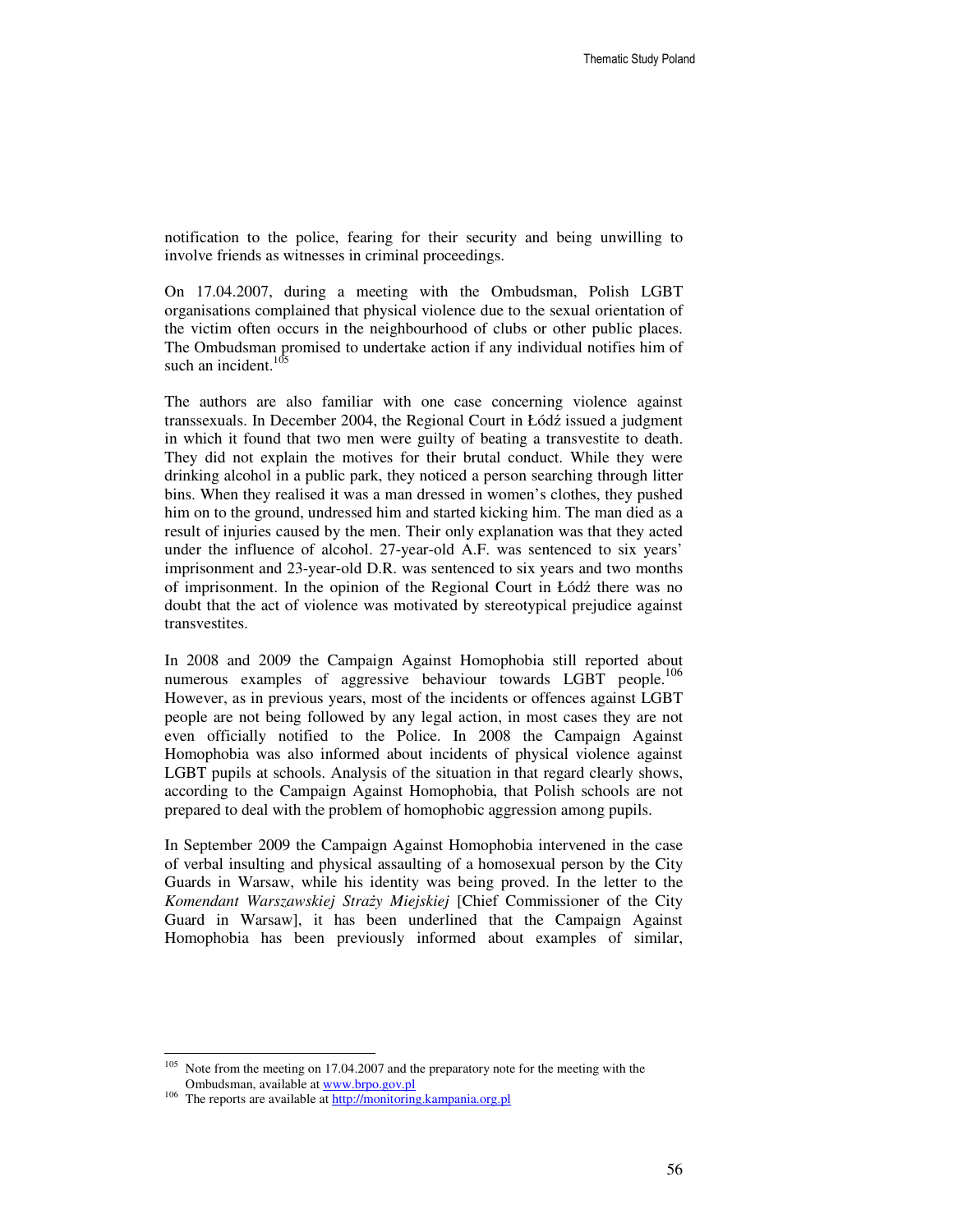unacceptable behaviour of the City Guards. The Commissioner was called to examine all such cases in detail.<sup>107</sup>

Another disturbing issue noted by the Campaign Against Homophobia refers to the newly observed method of identifying homosexual persons by the way of dating and social web portals.<sup>108</sup> After coming to the previously agreed in Internet place of a meeting/date, homosexual persons are being assaulted and beaten. The prosecution of perpetrators of such attacks is even more difficult, as the victims are unwilling to refer to the Police about the purpose of the meeting.

One case concerning aggression against LGBT persons gained special attention in Polish media. The victim of an assault was Rafalala - transvestite, poet and theatre performer, who became well known after Polish parliamentary elections in October 2007, when she was denied the right to vote. Rafalala was insulted, attacked with tear gas and almost beaten in the centre of Warsaw in October 2009.109 She asked for help *Stra*ż *Miejska* [City Guard], but they refused to take any action. However, no legal action has been initiated.

### F.3. Issue of the website www.redwatch.info

Another issue of a criminal nature which relates to homophobia concerns the website www.redwatch.info. It is a website which has been operating since January 2006 and which presents materials of a fascist and racist nature. In particular, the website lists a number of people who, in the opinion of the authors of the website, represent a threat to Polish society. Information on the website includes photos, addresses and even mobile phone numbers of a number of people, including leaders of the LGBT movement in Poland. The descriptions of people also contain information on political beliefs, social activities, and sometimes describe people using vulgar language. Furthermore, the website contains photos from gay pride marches and counter-demonstrations which have taken place in Poland. It seems that the people managing the website have connections with neo-fascist organisations from the United Kingdom, such as Blood&Honour.

Since the establishment of the website a few proceedings have been undertaken with the aim of identifying the website managers. All the cases pending before the prosecutor's office concern violation of the laws on the protection of

<sup>107</sup> The text of the letter is available at http://monitoring.kph.org.pl/index.php?option=com\_content&view=article&id=93:list-dostray-miejskiej-o-przemocy&catid=1:news

<sup>&</sup>lt;sup>108</sup> 'Report on the homophobic hate speech in Poland', Campaign Against Homophobia, Warsaw 2009, p.67-68.

Press information of 09.11.2009, http://www.wysokieobcasy.pl/wysokieobcasy/1,66725,7224415,Zaklinanie\_rzeczywistosci.html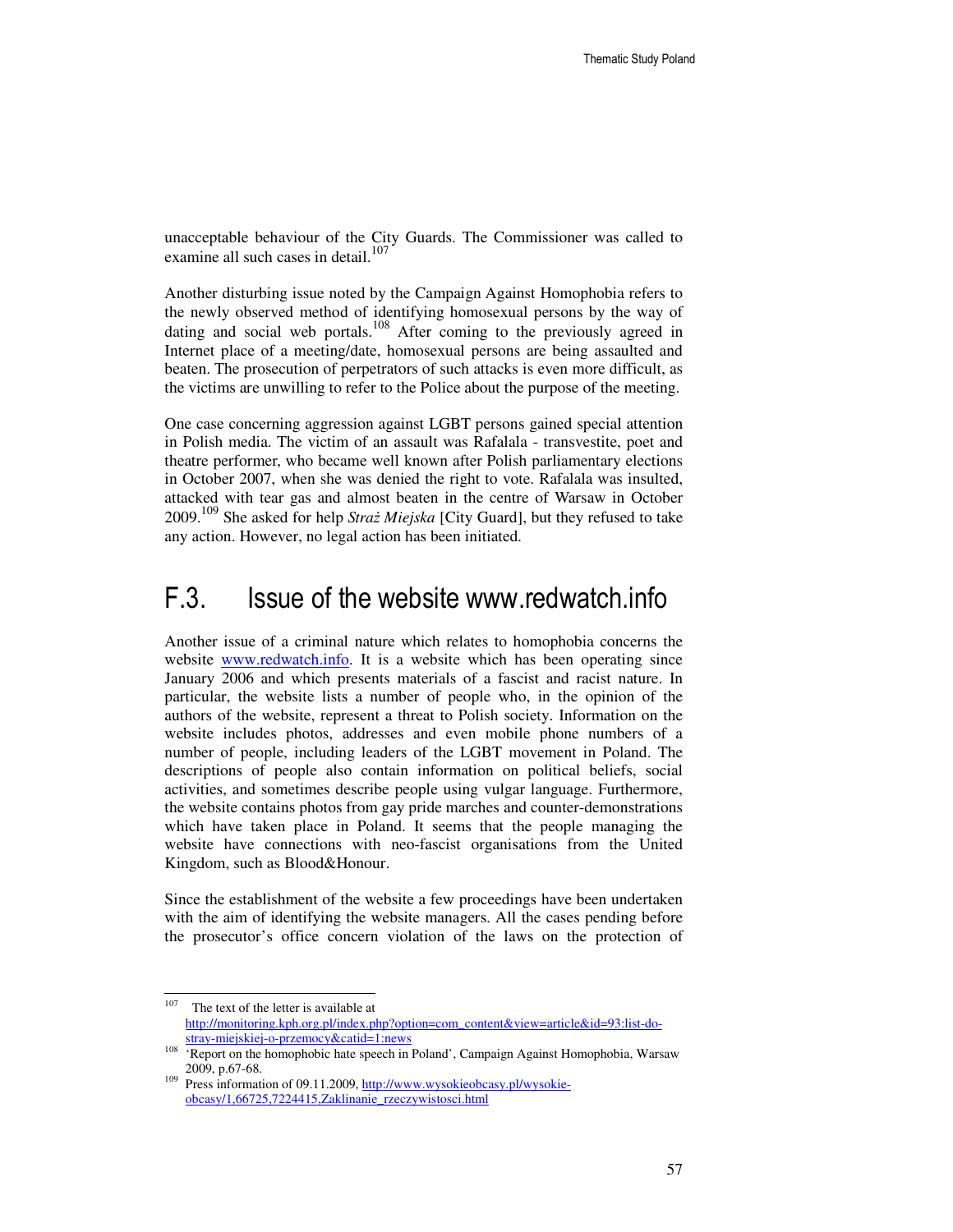personal data (placing names and pictures of people without their consent) or violation of their dignity.

As a result of the investigation three people, Andrzej P., Bartosz B. and Mariusz T., were detained. There is a suspicion that they were editors of the website. Thus they are accused of committing a crime of incitement to racial hatred and of other offences. On 17.05.2007, the prosecutor directed a bill of indictment to the court. Subsequently, the bill of indictment was remanded by the court to make additional clarifications. All three individuals were released from pre-trial detention, but pending trial they are prohibited from leaving the country.

Despite the arrest of three people connected with Redwatch, this website is still operating. The Polish government tried to intervene in this respect with the US authorities (where the servers are located). However, assistance has been refused. In consequence, the website is still operating and there is no real and effective measure which can change this situation. There are also new servers where the website also operates. It should be noted, however, that Polish internet users have recently started to use special programs which automatically load the content of the redwatch.info website on to hard disks. If such efforts are multiplied by a number of internet users, it may cause an effective blocking of this internet site.

In June 2009 HFHR submitted an official letter to *Prokurator Generalny*  [General Prosecutor], expressing concern about the way the proceeding is being continued, as all persons listed on the website were supposed to be interrogated.<sup>110</sup> It causes a real danger of exceeding the limitation period of punishability of crimes the three individuals were accused of. HFHR suggested that all persons listed on the website and described as 'enemies of the race' should be recognized as the victims of the crime. The idea was supported by the Ombudsman.

Finally, on 14.12.2009 the Regional Prosecutor's Office in Warsaw directed a bill of indictment to the Regional Court in Szczecin.<sup>111</sup> The accusation concerns committing a crime of incitement to hatred and violence against a group of people on the ground of their national origin and political beliefs, whose pictures, information about their political or philosophical beliefs and sexual orientation, as well as their personal data were listed on the website www.redwatch.info, edited by the accused individuals.

Since 2008 the website is still operating, although it is sometimes temporarily unavailable due to the effective blocking methods of Polish Internet users.

<sup>&</sup>lt;sup>110</sup> The text of the letter is available at

http://www.hfhrpol.waw.pl/interwencja/interwencje/interwencja-hfpc-w-sprawie-popelnieniaprzestepstwa-przez-autorow-strony-internetowej-red-watch.html

<sup>&</sup>lt;sup>111</sup> News release of the Regional Prosecutor's Office in Warsaw, http://www.warszawa.po.gov.pl/pl/main/komunikat/id/79/alias/akt\_oskarzenia\_przeciwko\_os obom\_redagujacym\_polskojezyczna\_strone\_internetowa\_organizacji\_blood\_honour.html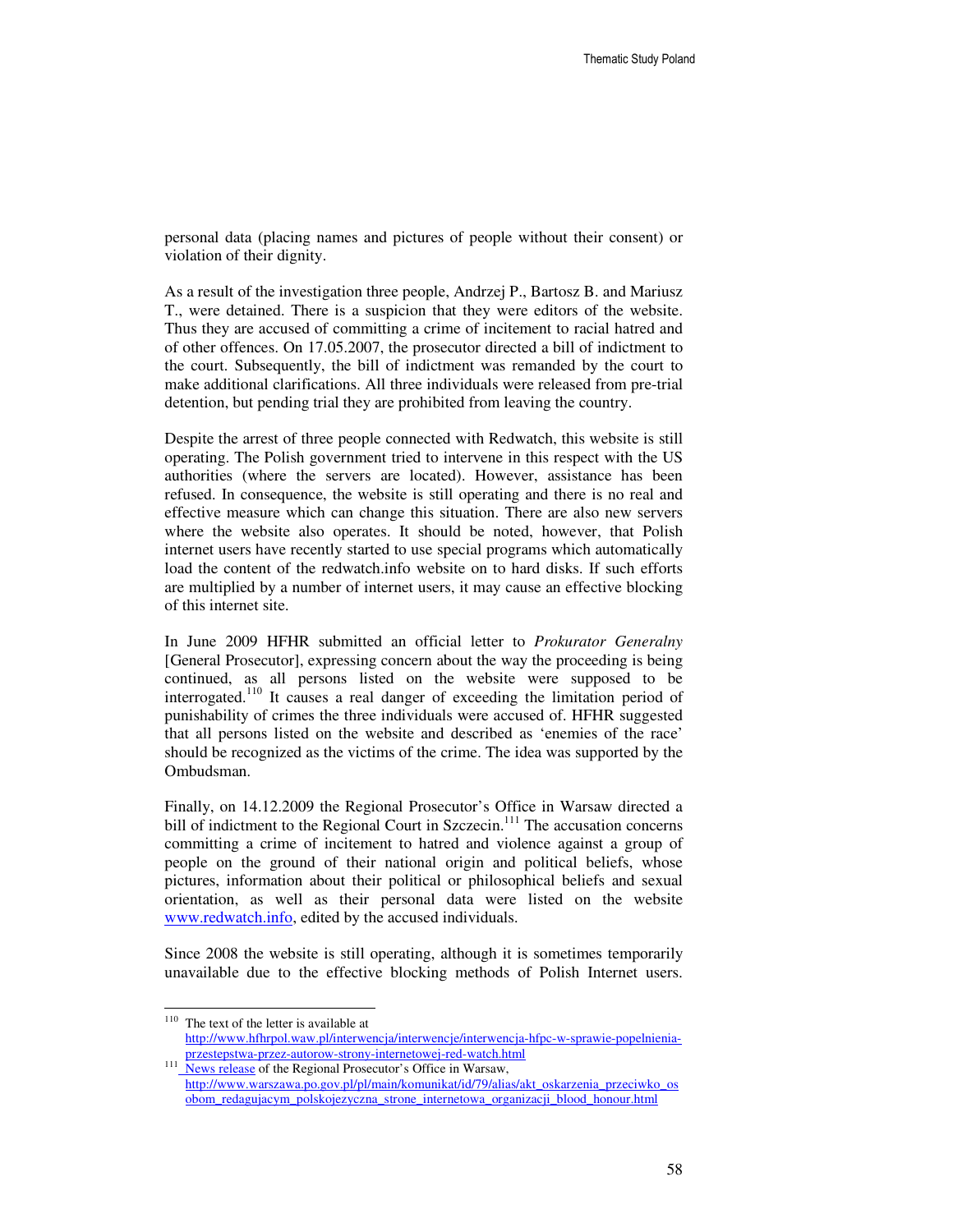However, the website also operates on new servers. In January 2008 personal data of Daniel Michalski form Szczecin, leader of a local branch of the Campaign Against Homophobia, were presented on the website. He was described as another person who should be "eliminated" because of his sexual orientation.<sup>112</sup> Michalski informed the Prosecutor's Office. However, no further legal action has been undertaken, as Mr. Michalski withdraw his complaint, discouraged by the lack of interest and ineffective reaction of the Police and the Prosecutor's Office.<sup>113</sup>

In June 2009 a very important court judgment became final, after the decision of the Supreme Court, dismissing the appeal of Marek B., who was sentenced to ten years' imprisonment for an attempt of homicide of a person – a left-wing activists, listed on the Redwatch website and described as a 'traitor of the white race'. The case and court proceedings were monitored by the HFHR.<sup>114</sup>

However, it has to be noted that apart from Redwatch, there are many other Polish websites with homophobic contents, which are often extremely vulgar, hateful and incite to violence against LGBT persons. These are mostly websites presenting also materials of a xenophobic, fascist and racist nature: *Krew i Honor Polska* [Blood&Honour Poland], *Obóz Narodowo-Radykalny* [National – Radical Camp].

<sup>&</sup>lt;sup>112</sup> Media information of 08.01.2008, http://www.tvn24.pl/0,1534690,wiadomosc.html

<sup>&</sup>lt;sup>113</sup> Information received from Mr. Michalski. <sup>114</sup> See the information of HFHR at

http://www.prawaczlowieka.edu.pl/pliki/138825ed8f4199d67f9ca400b795b65fec1158acp22.pdf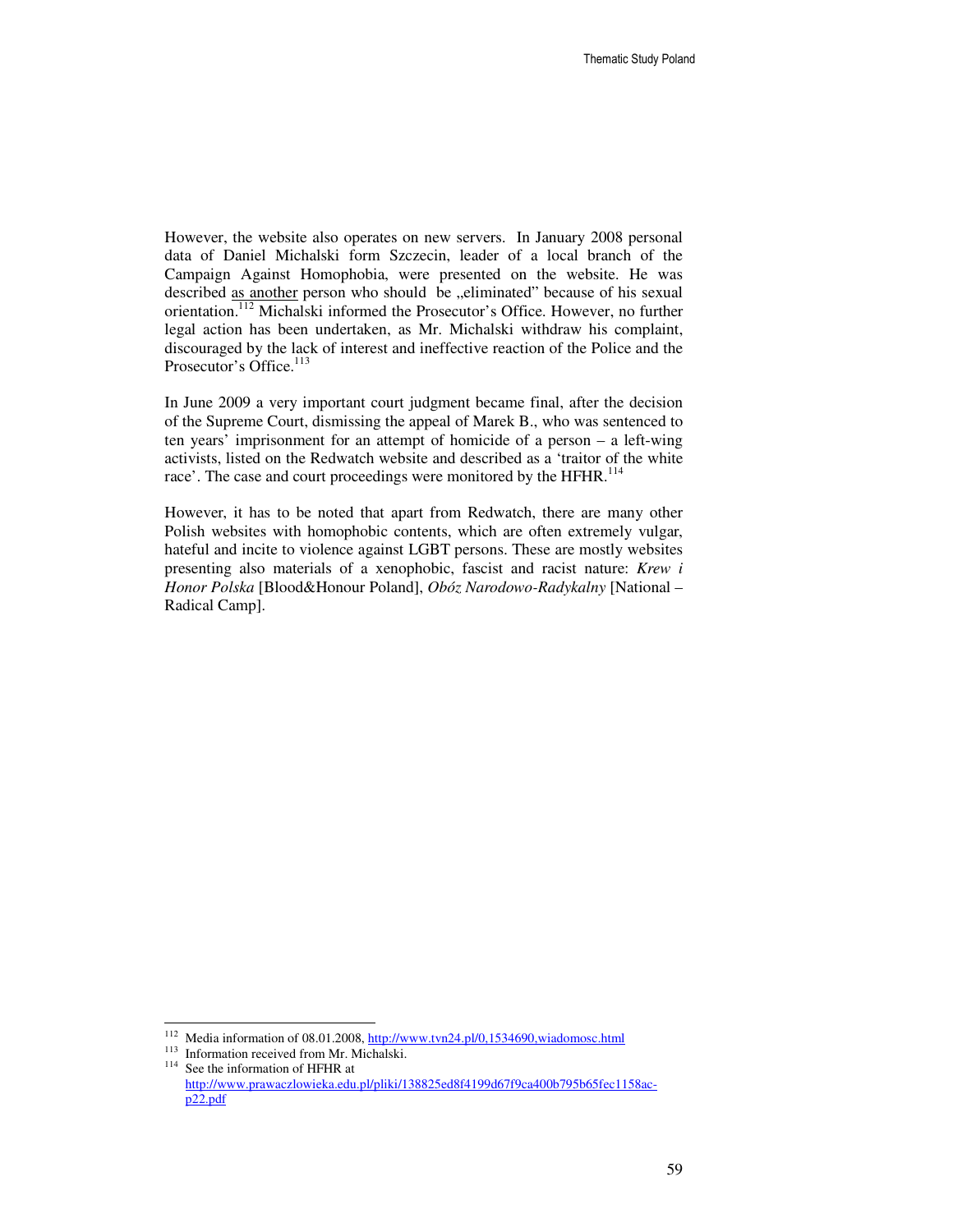# G. Transgender issues

Article 32 Section 2 of the Polish Constitution prohibits discrimination in political, social or economic life. Besides Article 11³ of the Labour Code, which proscribes direct or indirect discrimination in relation to employment on the ground of sex and sexual orientation, there are only a few explicit provisions banning discrimination against homosexual or transgender people<sup>115</sup>. The LGBT organisations in Poland are striving to amend the Criminal Code in order to make discrimination on the grounds of sex, sexual minority, age or disability a punishable offence. For the time being, the Code specifies a few acts aimed against members of national, ethnic, racial, political, religious or non-religious group as crimes (see Chapter F. above for detailed description).

In Poland discrimination of transgender people is dealt with as discrimination on the grounds of sex.

The main difference of treatment between transgender people and other LGBT people is not reflected in the legislation, but in the jurisprudence of the Supreme Court and legal writing. Namely, transsexualism is seen as a disease, gender dysphoria or gender identity disorder, which requires medical treatment, while homosexuality is not a disease. However, the medical costs associated with sex reassignment are not covered by the National Health Fund and are thus available only to the few. Nevertheless, a considerable part of society thinks of homosexuality as a curable deviation. Transsexualism (transgenderism) is widely considered as a taboo, there are no organisations dealing exclusively with transgender issues and no official or private statistics presenting the situation of transsexual people $^{116}$ . Moreover, the homosexual community often does not want to be associated with transsexuals, though media coverage often shows transgender people as representatives of the whole LGBT movement.

In Poland sexual identification is protected as a personal right. The concept of a personal right to self-determination about an individual's belonging to a particular sex was developed in the judgment of the Supreme Court in 1978<sup>117</sup>. It accepted that it is not only external physical features and organs which define an individual's sex, but also emotional association with the gender opposite to that assigned at birth. The Court found that no-one could be forced to be a man (or woman) if s/he internally denies it. Moreover, the Court stated that in

-

<sup>&</sup>lt;sup>115</sup> Moreover, in Polish law there is no provision banning discrimination in other areas, in particular in civil and administrative relations, beyond employment (such as access to goods and services, accommodation, private contracts, social insurance, health and education). Such legislation is not in place even if required by the Racial Equality Directive (2000/43/EC).

<sup>116</sup> I.e. the civil society organisation *Kampania przeciwko Homofobii (KPH)* [Campaign Against Homophobia] produced a report, 'The social situation of homosexual and bisexual people in Poland. Report for the year 2005 and 2006', which did not refer to the social situation of transsexual people because there were only six such people who agreed to participate in the poll.

<sup>&</sup>lt;sup>117</sup> Judgment of the Supreme Court of 02.02.1978, CZP 100/77.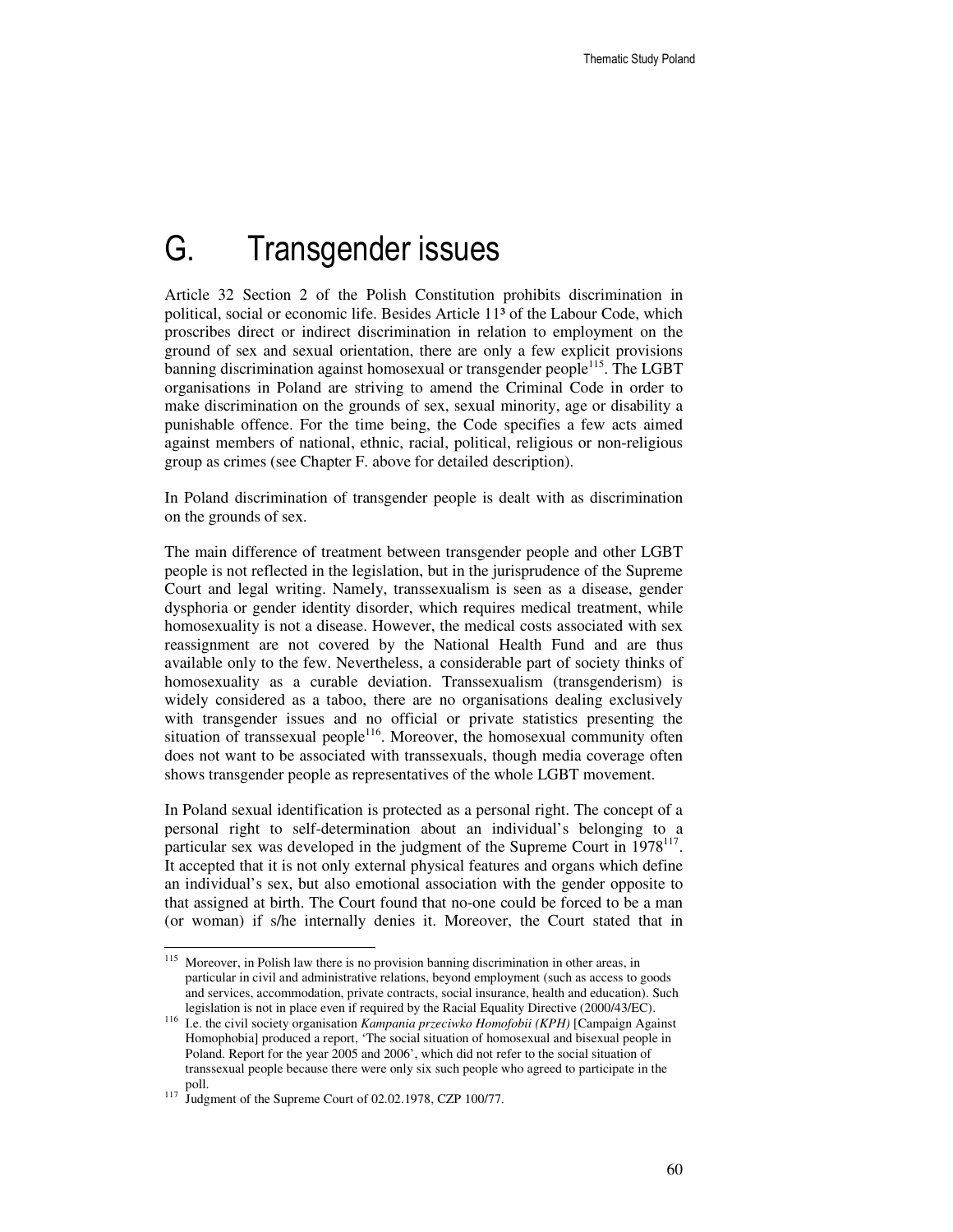exceptional circumstances courts can rectify acts of civil status before sex reassignment surgery takes place if the features of the new sex are predominant and changes are irreversible. In this regard it extended the scope of personal rights. Until 1989 the procedure of changing sex required:

- A positive opinion from *Centralny Zakład Seksuologii i Patologii Wi*ę*zi Ludzkich* [Central Institution of Sexology and Pathologies of Human Relations] in Warsaw;
- Two years of hormone therapy;
- Rectification of birth certificate and
- Sex reassignment surgery.

The Supreme Court in a later judgment withdrew from its earlier position and rejected the position that transsexualism justifies rectification of birth certificates in regard to sex as defined at  $\text{birth}^{118}$ . The new approach made it impossible to rectify acts of civil status. In order to modify this data included in the acts of civil status, Article 21 of *Ustawa o aktach stanu cywilnego* [Law on Acts of Civil Status] foresees the institution of additional inscription (note). Only on this basis can a transsexual person apply for a change of first name and, in most cases, the ending of the last name.

Subsequently, the Supreme Court recognised that determination of gender identity belongs to personal rights so that the interested person can file an action for a declaratory judgment (in accordance with Article 189 of the Civil Procedure Code)<sup>119</sup>. In this procedure the court determines the legal sex of the transsexual. It is worth noting that the parents of the concerned person are the defendant party (or, in their absence, the director of the civil status office). Such a solution can cause serious inconvenience for the person concerned whose parents may not receive her/his sexual identity problem with understanding, However, parents' objections do not count as a veto power because the court declares the current – meaning different from the one stated in the birth certificate – legal sex of the person concerned on the basis of an opinion of a medical doctor attached to the writ of summons and in some cases a testimony of a medical expert. Moreover, the parties in these proceedings can agree that the jurisdiction of the court will be in the place of residence of the plaintiff, not of the defendants.

It is noteworthy that the court declaration of legal sex is considered to create a new status and grants new rights, which follow from the fact of being a man or a woman. This is in line with the Supreme Court decision ruling that the declaration of a legal right (status or relation) can take place only when it

 $1\,18$ Decision of the Supreme Court of 22.06.1989, No. III CZP 37/89. The Court stated that acts of civil status only have a declaratory character and describe the legal status of a person resulting from acts of law and transsexualism could not be described as a change by acts of law, since it is a psychological transformation.

<sup>&</sup>lt;sup>119</sup> Judgment of the Supreme Court of 22.03.1991, No. III CRN 28/91.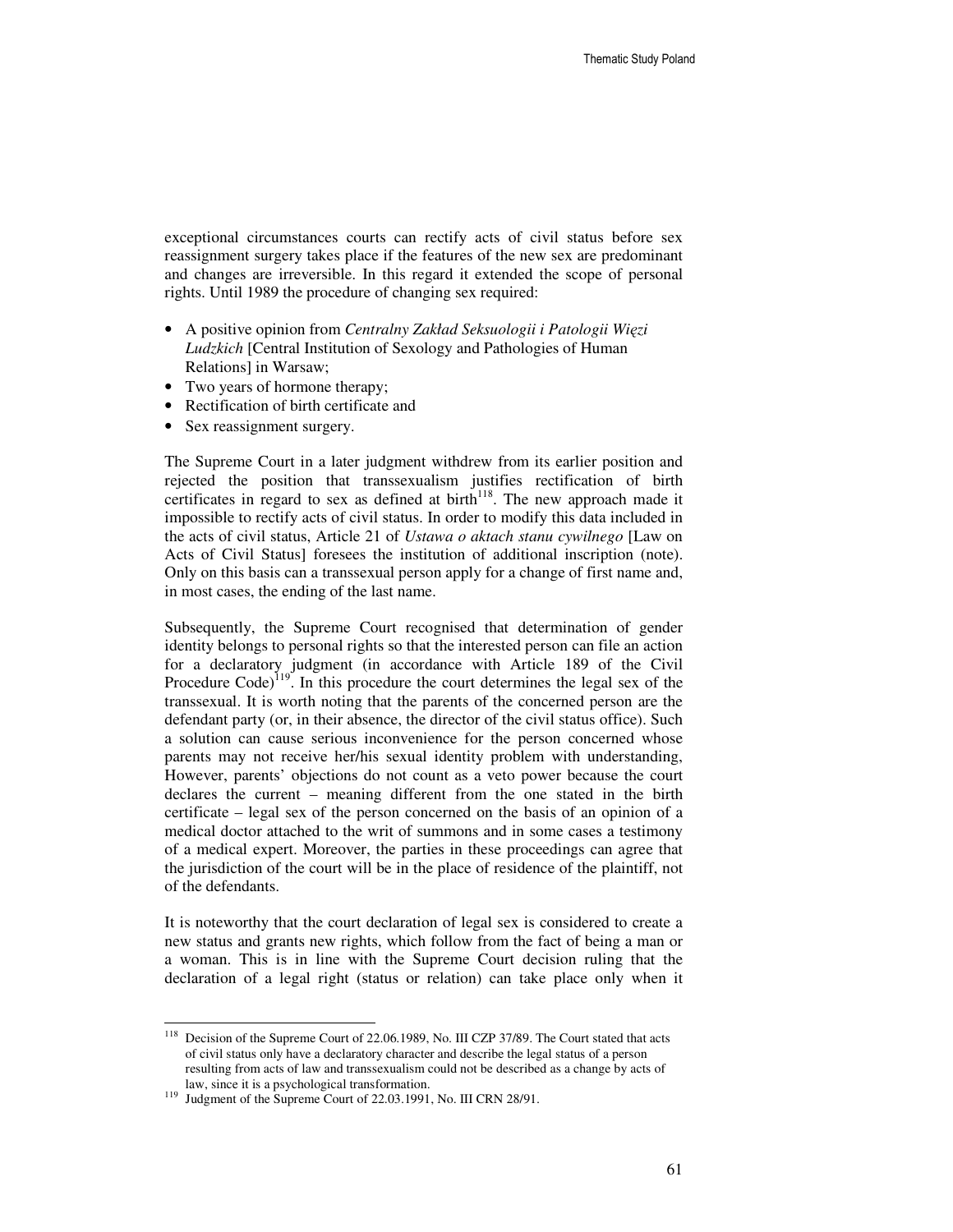actually exists<sup>120</sup>. Thus a declaratory judgment is available only when there have already been irrevocable changes towards the formation of the opposite sex or when a surgical intervention (mastectomy<sup>121</sup>) has taken place. A declaratory judgment cannot be based solely on the subjective feeling of the person concerned that s/he belongs to a particular sex<sup>122</sup>. Such an approach is supported in the legal literature in particular with regard to married transsexuals for the reason that the Polish Constitution proclaims marriage only as a union of a man and a woman (Article 18 of the Constitution). Following this provision, a transsexual person who is married must divorce and if s/he is the sole guardian of minor children, s/he must wait until they come of age. If there is another parent, the court will give him/her custody.

Sex reassignment surgery (SRS) is in practice possible only after a declaratory judgment has been delivered. There have been situations where surgeons denied reassignment fearing that criminal charges would be brought against them<sup>123</sup> in spite of the consent of the transsexual person<sup>124</sup>. For those reasons the SRS (involving removal of female or male genital organs, which results in depriving transsexual people of their reproductive capacity) is carried out on the basis of the declaratory judgment.

Currently, the procedure for changing sex is based on the jurisdiction of the Supreme Court. It is very long and  $\overline{\text{costly}}^{125}$ . Moreover, there may be substantial differences in its course depending on the health care institution<sup>126</sup>. The procedure includes obtaining basic medical blood and urine tests, electroencephalogram (EEG), tomography of the scull, karyotype, psychiatric, psychological and sexology opinions, hormone treatment, a declaratory judgment stating that a person is of the opposite sex to that declared in the birth certificate, change of name and personal documents and sex reassignment surgery. There is still a prevailing belief that hormone therapy should last two years in order to test the formation of the new sex, however, in practice the declaratory judgment may be obtained after three months of therapy.

It is important to underline that the most part of costs of medical therapy of transsexuals is not covered by *Narodowy Fundusz Zdrowia* (National Health Found, a body that manages health premiums). It means that a person who

-

<sup>&</sup>lt;sup>120</sup> Judgment of the Supreme Court of 22.09.1995, No. III CZP 118/95.

<sup>&</sup>lt;sup>121</sup> Mastectomy is the surgical removal of the breasts leading to the main sex reassignment surgery such as *feminising genitoplasty* and *masculinising genitoplasty*.

<sup>&</sup>lt;sup>122</sup> Judgment of the Appeal Court in Katowice of 30.04.2004, No. U I ACa 276/04.

<sup>&</sup>lt;sup>123</sup> Sex reassignment surgery may fall under the scope of Article 156 of the Penal Code that prohibits causing serious damage to health, as it results in total infertility.

<sup>&</sup>lt;sup>124</sup> Consent from the person concerned does not exclude the illegality of the act. In the legal doctrine there are voices arguing that sex reassignment surgery can be exculpated by the state by necessity, which constitutes circumstances excluding the illegality of the criminal act.

 $125$  Over 20,000 PLN (approx. 5,700 Euro) and takes on average two years. The medical costs are not covered by the National Health Fund, although statistically there are only 1:30,000 men and 1:100,000 women requiring SRS. At present there are approximately 2,000 transsexual people who have undergone SRS.

<sup>&</sup>lt;sup>126</sup> In some hospitals hormonal therapy is not required for a declaratory judgment.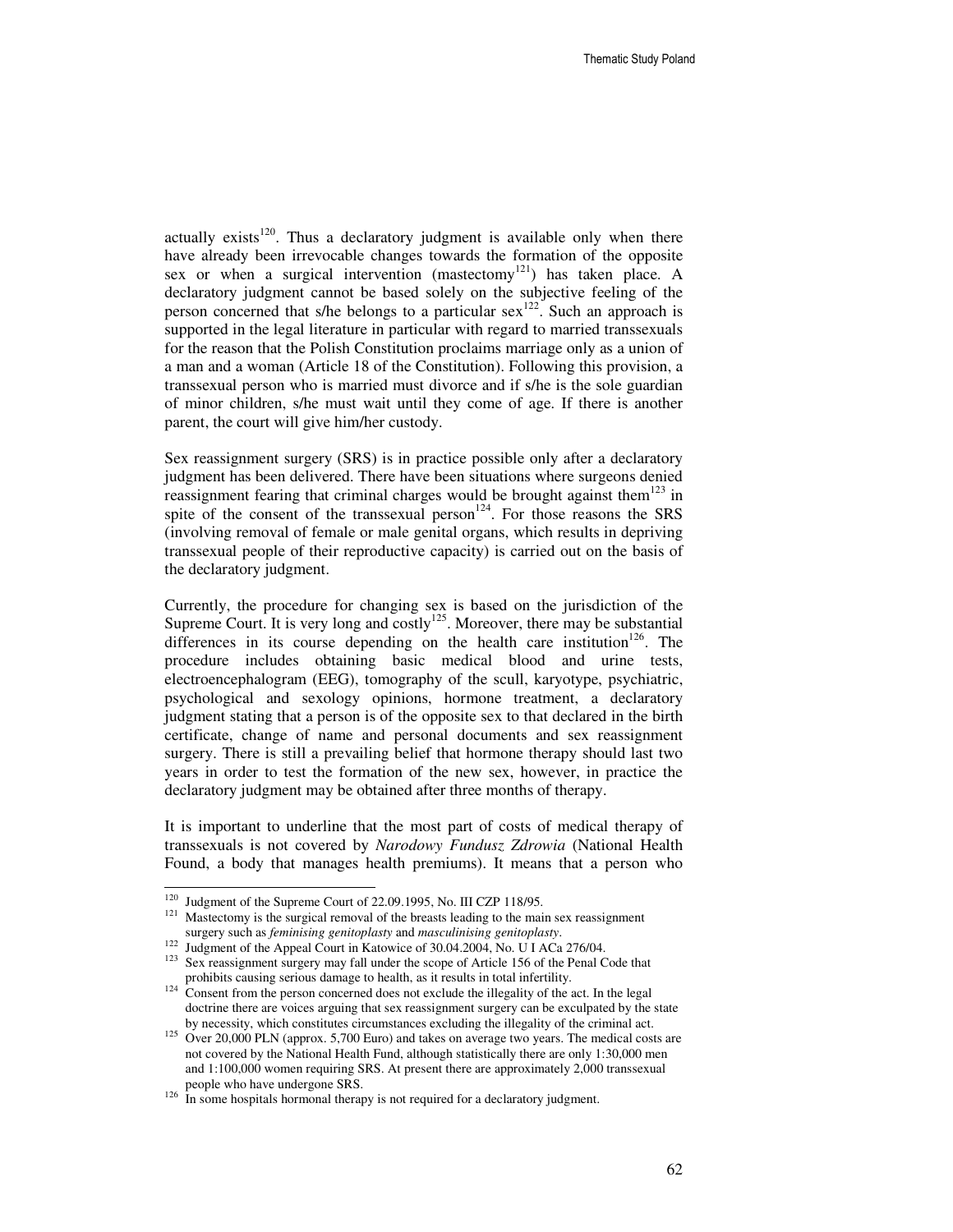requires to undergo the therapy of sex reassignment is forced to bear majority of costs on her/his own what significantly restricts access to such a treatment and enable many people to live in harmony with their own sex. The sex reassignment therapy was explicitly excluded by the Law on Health Services Financed from the Public Resources of 27 August 2004 (*Ustawa o*  ś*wiadczeniach opieki zdrowotnej finansowanych ze* ś*rodków publicznych*) 127 from being financed from the public resources. This provision was abolished by the amendment of 29 June  $2009^{128}$ . Sex reassignment therapy as such is not currently listed by the law as a treatment that is not financed from public resources. It does not mean however that this type of therapy is to be financed by the State. Only a very few specific medical services which are performed as elements of sex reassignment therapy (e.g. creation or amputation of penis) are classified on the list of hospital services that are financed from public resources<sup>129</sup>. Most of procedures of sex reassignment therapy is not on the list. Moreover, the law stipulates that plastic surgery procedures or cosmetic procedures are financed from the public resources only if they are used in a treatment of a congenital defect, an injury or an illness<sup>130</sup>. This provision excludes in case of transsexuals the plastic surgery procedures to be reimbursed by the State. It is worth to mention that the Law on Health Services Financed from the Public Resources contains a new provision which lists conditions that should be taken into account while qualifying if a treatment should be financed from public resources. One of them is an assessment if a treatment prevents from "chronic suffering" and from " reduction of quality of life". As it is indicated by transgender activists, transsexuality is an illness that causes chronic suffering and leads to reduction of quality of life what means that these factors should be taken into account by the State while qualifying a treatment to be financed from public resources $131$ . Future shows how the abovementioned provisions are interpreted by the relevant authorities and if there is any progress in this regard. Summing up, in Poland gender recognition is conditional on hormonal therapy. Due to the many inconveniences of the procedure, there is a considerable need for comprehensive legislation balancing the rights of transsexuals and doctors, as well as regulating the procedure of changing the name and acts of civil status.

Upon a request from, the authors, the Ministry of Internal Affairs provided the statistical information based on data about personal identification numbers of Polish citizens (PESEL), which show that in 2000-2007 152 people changed their names as a result of sex reassignment.

-

<sup>127</sup> *Dziennik Ustaw* [Journal of Laws] of 2004, No. 210, item 2135.

<sup>128</sup> *Dziennik Ustaw* [Journal of Laws] of 2009, No. 118, item 989.

<sup>129</sup> Ordinance of the Ministry of Health of 29 August 2009, *Dziennik Ustaw* [Journal of Laws] of 2009, No. 140, item 1143 (*Rozporz*ą*dzenie Ministra Zdrowia w sprawie* ś*wiadcze*ń *gwarantowanych z zakresu leczenia szpitalnego).* 

<sup>130</sup> Ibidem, § 3 Section 2.

<sup>&</sup>lt;sup>131</sup> A statement on the provisions on financing treatment of transsexuality made by Foundation Trans-Fuzja,

http://fundacja.transfuzja.org/pl/artykuly/oswiadczenia\_i\_komentarze/komentarz\_do\_zmiany \_prawa\_o\_finansowaniu\_leczenia\_transseksualizmu.htm (access on 10 February 2010).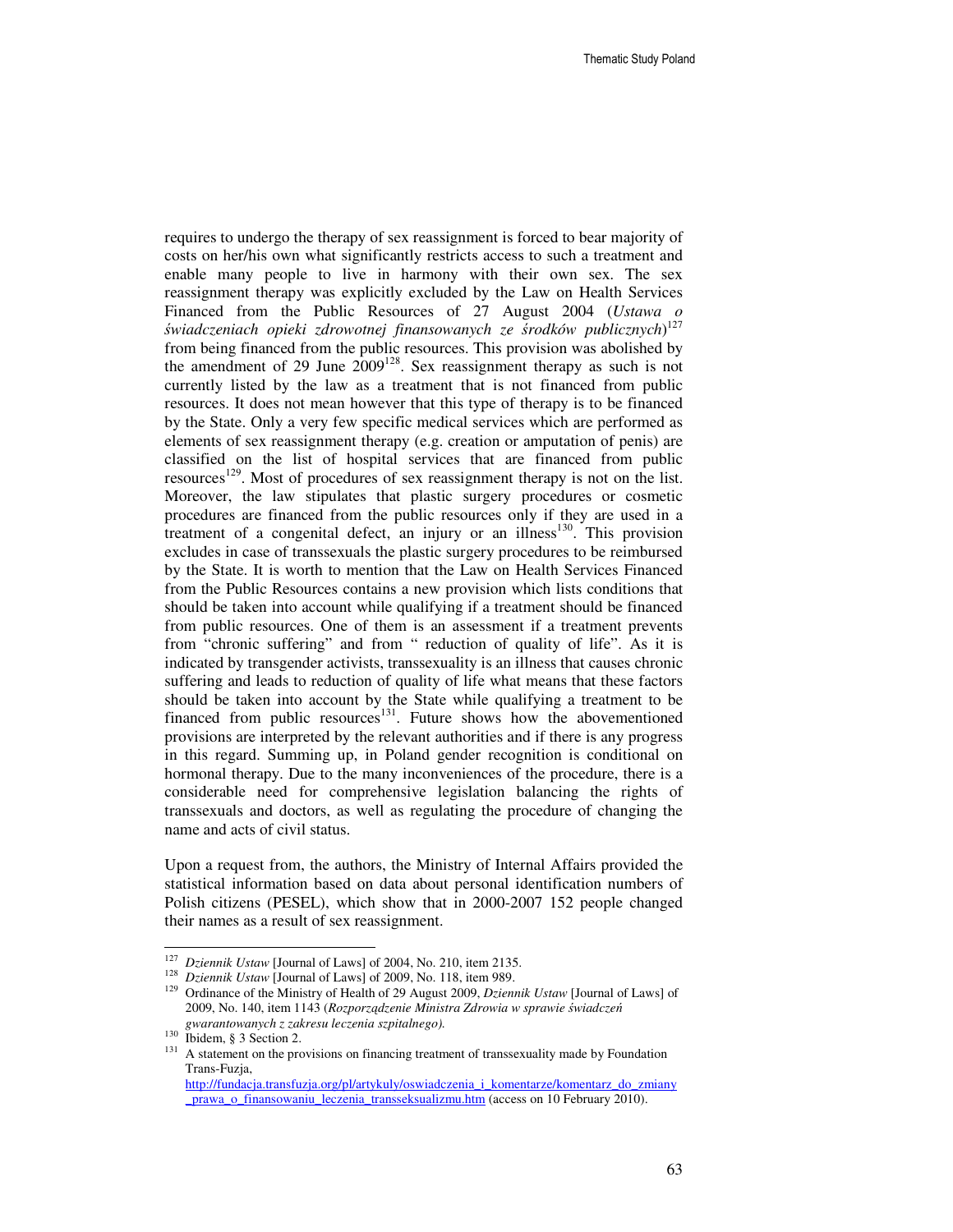Except that, there is no statistics available showing social reality of the law, or rather the judicial practice concerning transgender people. The above paragraphs were written mainly on the basis of information provided by the medical institutions dealing with SRS or private websites containing instructions for people who want to change their sex.

During the last parliamentary elections in October 2007, there was an incident which illustrates that the legislation does not respond fully to the rights of transsexuals.

Rafalala is the artistic pseudonym of a transvestite, poet and theatre performer. She appeared at the polling station dressed in a black dress and wearing a blond wig. Having shown her identity card with her picture as an 18-year-old man, she was dismissed because the electoral commission could not identify her with the person in the picture. It was suggested that she could vote if she put on trousers and removed her make-up. The electoral commission called the police who were also unable to take a decision as to whether Rafalala was the person in the picture, speculating that the man could have been her twin brother. She argued that many people have old pictures in their ID cards and lack of similarity is not a ground to deny them the right to vote. Nevertheless, she was not allowed to vote. The representative of *Pa*ń*stwowa Komisja Wyborcza* [National Electoral Office] stated that there had been no violation of the law in this case, as a voter should submit an identity card which allows for actual identification. Rafalala refused to do this and for this reason she was unable to exercise her right to vote. Nevertheless, this situation may be regarded as a sign that the legal provisions do not correspond with changing social attitudes and customs, including changes in the external appearance of transsexual people.

The case of Rafalala inspired the idea to introduce identity cards with two photos for transgender persons what could considerably improve quality of their everyday life. This proposal was made by *Fundacja Trans-Fuzja* (Foundation *Trans-Fuzja).* The Foundation was established in 2008 in order to support rights of transvestites, transsexual and transgender people and to counteract transphobia. The aim of the identity cards for transgender people was not to replace official IDs but to create some sort of a voluntary membership card which may be used together with official ID. This initiative was supported by the Ombudsman who issued a letter to the Ministry of Interior and Administration asking to consider this postulate<sup>132</sup>. Answering the letter, a representative of the Ministry stated that such documents would be contrary to the law and would permit to create arbitrary and unlawfully double personality of certain group of persons<sup>133</sup>. In letter addressed to the Foundation *Trans-Fuzja*, the Ombudsman stated that the argumentation presented by the Ministry

<sup>132</sup> <sup>132</sup> Letter by Janusz Kochanowski, *Rzecznik Praw Obywatelskich* [the Ombudsman] of 19 June 2009, No. RPO-615323-I/09/MK.

<sup>133</sup> Letter by Witold Drożdż, *Podsekretarz Stanu w Ministerstwie Spraw Wewn*ę*trznych i Administracji* [Undersecretary of State in Ministry of Internal Affairs and Administration] of 10 July 2009, No. BMP-079-5384/09/AK.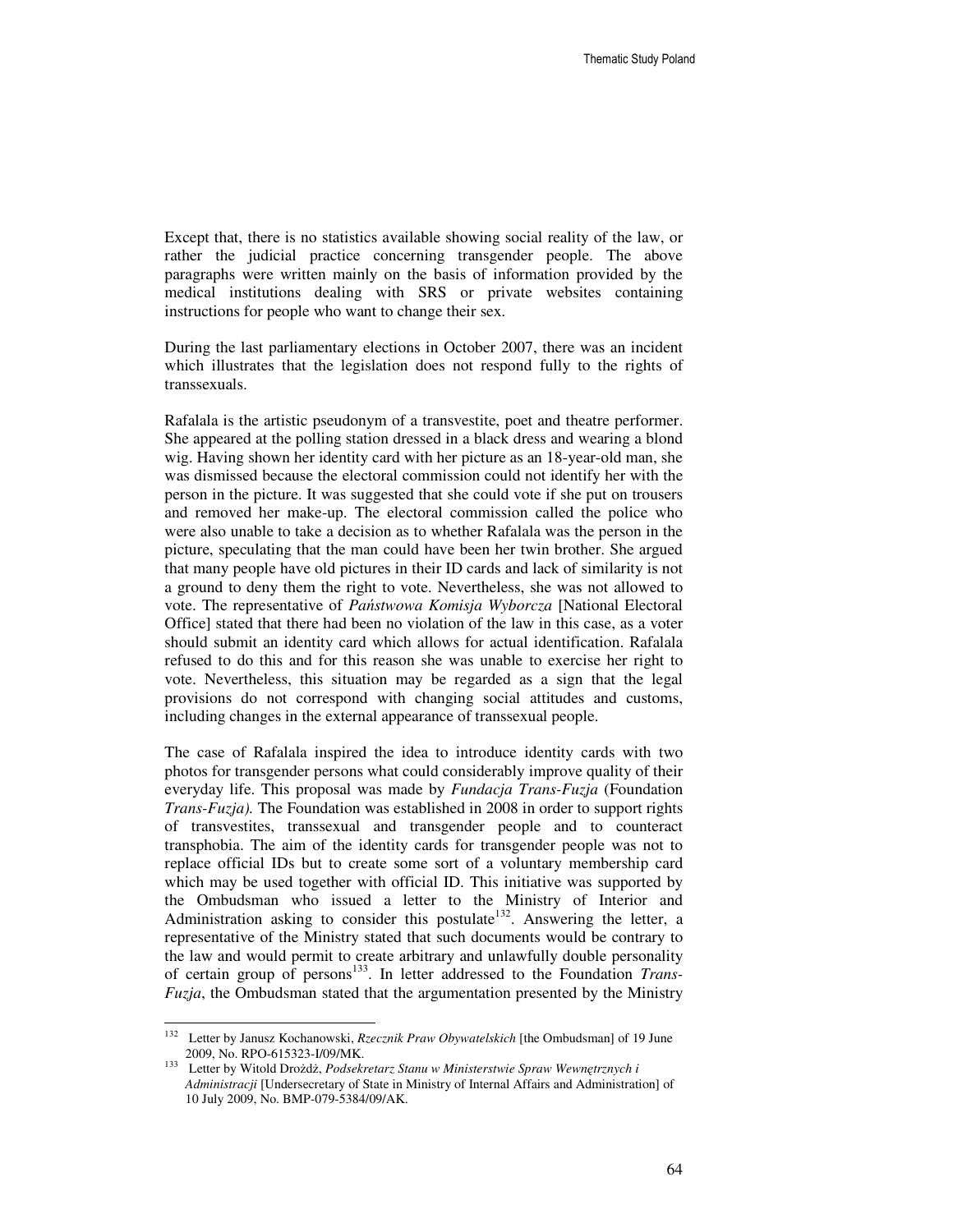was reasonable and therefore he would not undertake any other steps in this case<sup>134</sup>. It is worth to mention that this initiative reached significant media attention and is one of rare examples of public debate on situation of transgender people in Poland.

An incident that demonstrates hostility towards transgender persons took place in December 2009. The group of 20 young people disturbed the meeting concerning rights of transsexual persons organized by the periodical *Krytyka Polityczna* in a cafe in Warsaw. The group, consisted probably of members of *Młodzie*ż *Wszechpolska* [All-Poland Youth] entered the meeting and interrupted the discussion by shouting offensive slogans and addressing hate speech towards LGBT persons. Although the physical violence was not used and the organizers decided not to call the Police, the incident was recorded and commented in media<sup>135</sup>.

Rafalala, who was mentioned above, reported about an incident of attacking her with a gas and using against her the threats of physical violence by the group of men who assaulted her in a fast-food in the centre of Warsaw. The guard of the restaurant, as well as the city guard refused to help her<sup>136</sup>.

In 2003 an application against Poland was lodged to the European Court of Human Rights by a person who had applied the civil court for recognition of her new gender identity, since she was a male-to-female transsexual  $137$ . Proceedings before the Regional Court in Warsaw lasted almost two years, mainly because of difficulties in obtaining the expert opinion. The applicant submitted that in the view of the delay which had occurred, the Polish authorities had failed to show respect for her private life. She had been registered at birth as a male, she had undergone partial gender reassignment surgery and she lived in society as a female. Nonetheless, for a period of almost two years the applicant had remained, in the eyes of the law, a male. She had not been able to continue her medical treatment (a court decision was necessary) or change her personal data in the civil status register and on her official identity documents. The judgment was not finally issued by the European Court of Human Rights since the applicant decided to settle with the Government which paid her the amount of PLN 15,000. This case could be potentially the first one, precedent judgment concerning rights of transsexual people. It dealt not only with the right to fair

<sup>134</sup> Letter by Mirosław Wróblewski, Director of the Unit of the Constitutional and International Law in the Office of the Ombudsman of 10 August 2009 published on http://fundacja.transfuzja.org/pl/artykuly/oswiadczenia\_i\_komentarze/rzecznik\_praw\_obywat

elskich\_do\_fundacji\_transfuzja\_w\_sprawie\_legitymacji\_dla.htm <sup>135</sup> Press information of 8 December 2009, http://warszawa.gazeta.pl/warszawa/1,34889,7340792,Prawicowcy\_zaklocili\_debate\_o\_transs eksualistach.html

<sup>136</sup> Letter of Rafalala to magazine *Wysokie Obcasy* published on 9 November 2009, http://www.wysokieobcasy.pl/wysokieobcasy/1,66725,7224415,Zaklinanie\_rzeczywistosci.html

 $137$  Application No. 37850/03, decision to strike the application out of the list of cases of 4 January 2008.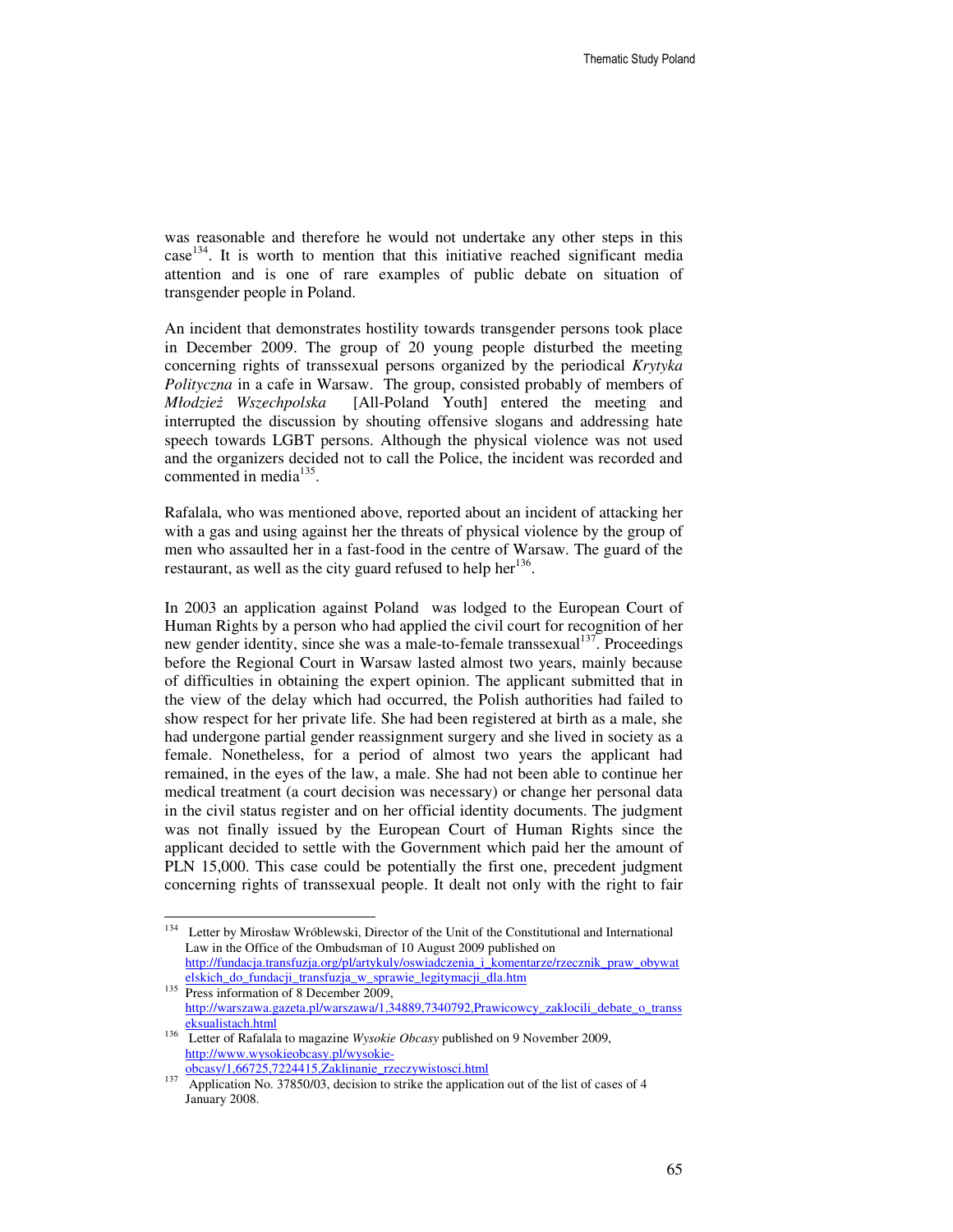trial without undue delay but also with the right to respect for private life during the time when a person, who triggered legal proceedings to change her/his sex is waiting for their final outcome.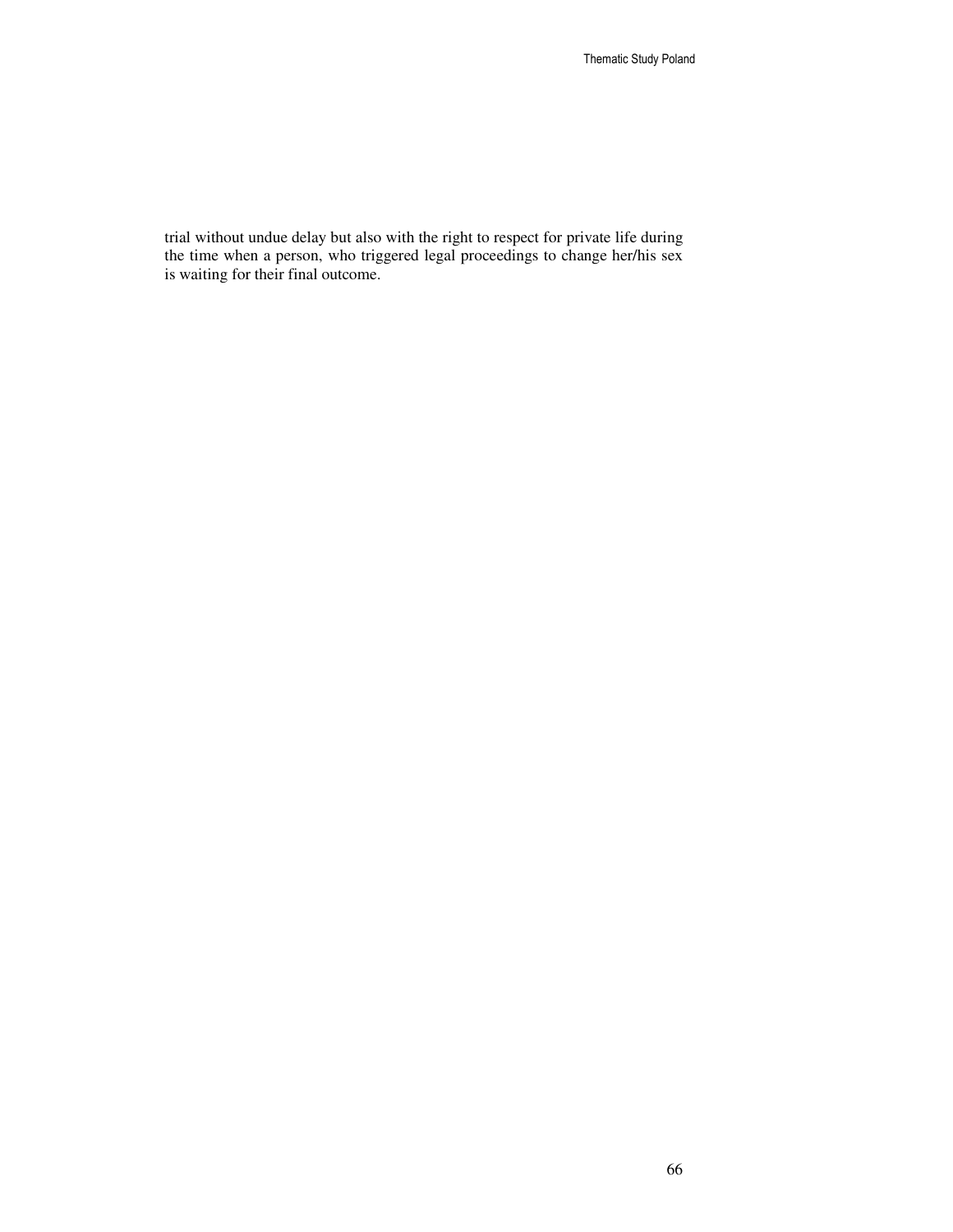# H. Miscellaneous

# H.1. Educating about homosexuality in schools

At the beginning of 2006 the Polish version of *Compass*, the guide for teachers on methods of educating young people about human rights, published by the Council of Europe, was withdrawn from circulation by the Ministry of Education. On 08.06.2006 the Minister of National Education dismissed the director of the National In-Service Teacher Training Centre (NTTC), Mirosław Sielatycki, for publishing the guide. The grounds for dismissal were the content of the chapter on homosexuality contrary to the general programme of education, as well as the charge that the publication promoted homosexuality in schools.<sup>138</sup> During a visit by the Commissioner for Human Rights of the Council of Europe to Poland, the Secretary of State at the Ministry of National Education, Mirosław Orzechowski, explained that, although the *Compass* guide contains many positive chapters, the chapter on homosexuality is not acceptable by the Polish government due to a lack of Polish values. According to the Minister, homosexuality is not a problem in Polish society and should not be discussed in schools. The officially accepted manual entitled *Wygrajmy Młodo*ść [*Let's win youth*] defined homosexuality as an unnatural tendency and homosexual people as people who require special care and help to fight this shameful deviation. The authors associate homosexuality with fear of responsibility, improper hierarchy of values, lack of an appropriate ideal of love and a hedonistic attitude, as well as prostitution.

The Commissioner for Human Rights of the Council of Europe found this depiction simply wrong, insulting and contrary to the principle of equality, diversity and respect for rights of every human being. The Polish authorities have full discretion in determining the content of school subjects and books, but the principles regarding human rights and non-discrimination are not optional. He also expressed his concern about the planned law prohibiting the promotion of homosexuality in schools. $140$ 

In May 2007 the former Minister of National Education, Roman Giertych, also prepared amendments to *Ustawa o systemie o*ś*wiaty* [Law on the Education

<sup>&</sup>lt;sup>138</sup> For considerations on the litigation initiated by Mirosław Sielatycki against the Minister of National Education, see Chapter A.

<sup>&</sup>lt;sup>140</sup> Memorandum to the Polish Government, Assessment of the progress made in implementing the 2002 recommendations of the Council of Europe Commissioner for Human Rights, 20.06.2007, CommDH(2007) 13.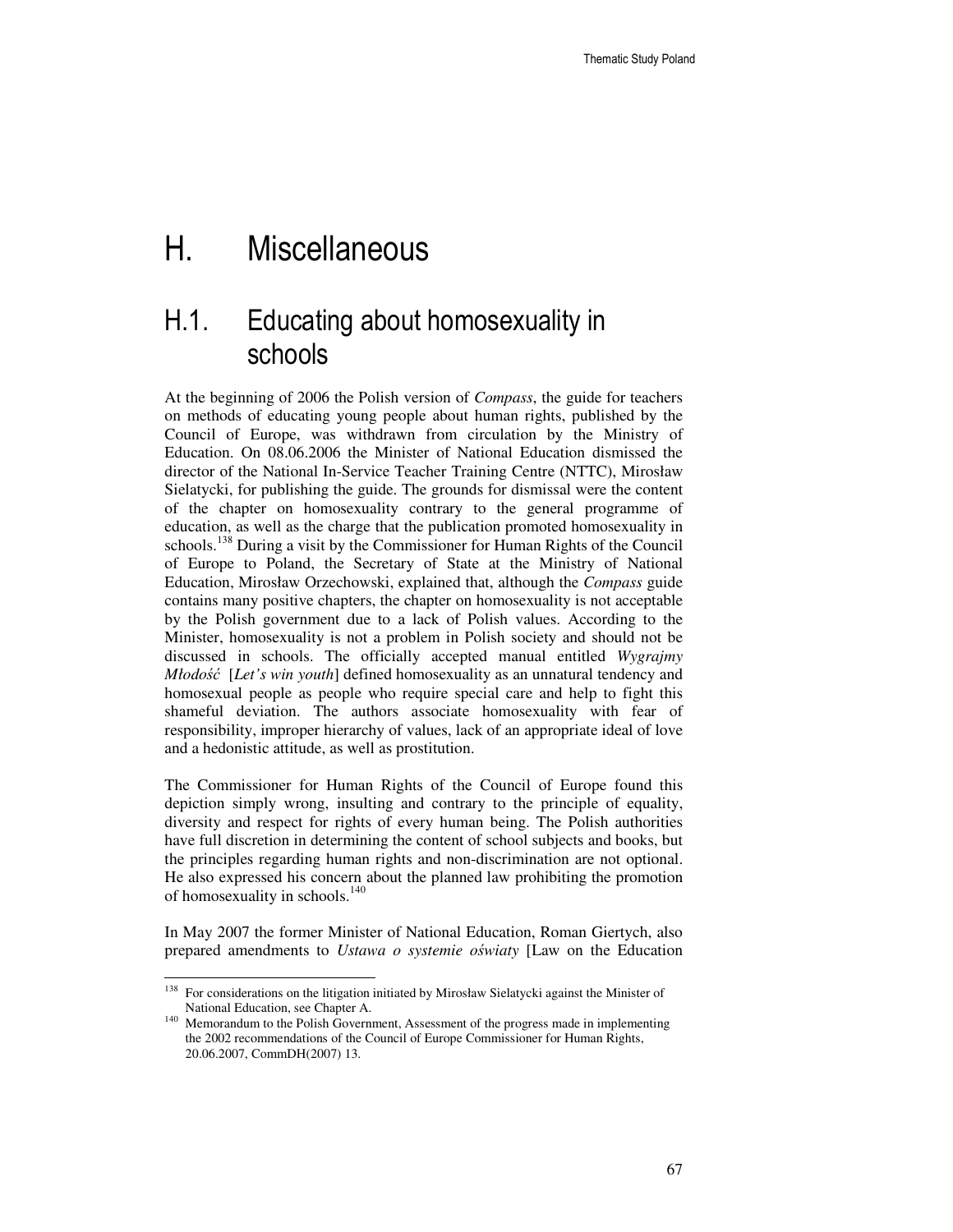System $]^{141}$ . The draft envisioned that any school or educational unit would be obliged to protect pupils from content threatening to their proper psychological and moral development, in particular content 'promoting brutality, violence, hatred and discrimination; pornography; promoting conduct contrary to moral standards; and incompatibility with the principle of the protection of marriage and family, including the promotion of homosexuality'<sup>142</sup>. In its justification the draft explained that does not aim to discriminate against homosexuals and does not prohibit describing this phenomenon in school (i.e. in biology classes) $^{143}$ .

However, presenting homosexuality as an alternative way of life and a social role is contrary to the constitutional protection of marriage understood only in terms of a union between a man and a woman. The draft law became a source of international criticism and controversy within the country<sup>144</sup>. The atmosphere in which the draft law was presented was full of rhetoric hostile to homosexual people (in particular in the public speeches of Minister of National Education Roman Giertych and the Secretary of State at this Ministry, Mirosław Orzechowski<sup>145</sup>). Finally, the amendments to the Law on the Education System were never passed due to the collapse of the former government.

Nevertheless, *Compass* never reached school libraries. The published edition has been deposited in an unknown place and only a few people involved in the preparation of the Polish version of the manual have it. There is also a group of teachers who underwent a special training course organised by NTTC who use *Compass* in their work with students in schools, though they keep secret the source of the ready-made templates for class scenarios. To date, the new Minister of Education, Katarzyna Hall, has not yet taken a decision as to whether the manual may be obtained and used by schools. Many school directors ordered not to include it in the educational programmes as they still fear the charge of promoting homosexuality in schools. The bottom line is that the spirit of intolerance has survived in the rules of the previous Minister and his cabinet who officially disapproved of homosexuality as 'a disgusting topic'.

<sup>141</sup> <sup>141</sup> Poland/*Ustawa z dnia 7 wrze*ś*nia 1991 r. o systemie o*ś*wiaty*, unified text – *Dziennik Ustaw*  [Journal of Laws] of 2004, No. 256, item 2572, as amended.

<sup>&</sup>lt;sup>142</sup> The initial draft foresaw that school directors who allow such content would be subject to disciplinary dismissal and anyone who promotes homosexuality would be subject to sanctions (restriction of liberty and a fine). Moreover, on one occasion (on the Radio Tok FM, on 15.03.2007) the Secretary of State at the Ministry of Education announced that all teachers who reveal their homosexuality would be dismissed as well. On the next day he withdrew from this position.

<sup>&</sup>lt;sup>143</sup> The main counter argument against the rationale of the draft law was that homosexuality is innate and immutable, so it could not be acquired as a result of 'homosexual propaganda'.

<sup>&</sup>lt;sup>144</sup> Teachers' trade union (ZNP); Ombudsman, the organisations Lambda and KPH, the political party SLD, Amnesty International, Human Rights Watch, the European Parliament, the Council of Europe Commissioner for Human Rights, etc. It was expected that the law would become a tool to discriminate against homosexual teachers and pupils.

<sup>&</sup>lt;sup>145</sup> Homosexuality has been referred to as 'deviation', 'devil's work', 'pathology' and compared to fascism and communism. Allegedly the draft law was to stop LGBT organisations from invading schools with their campaigns.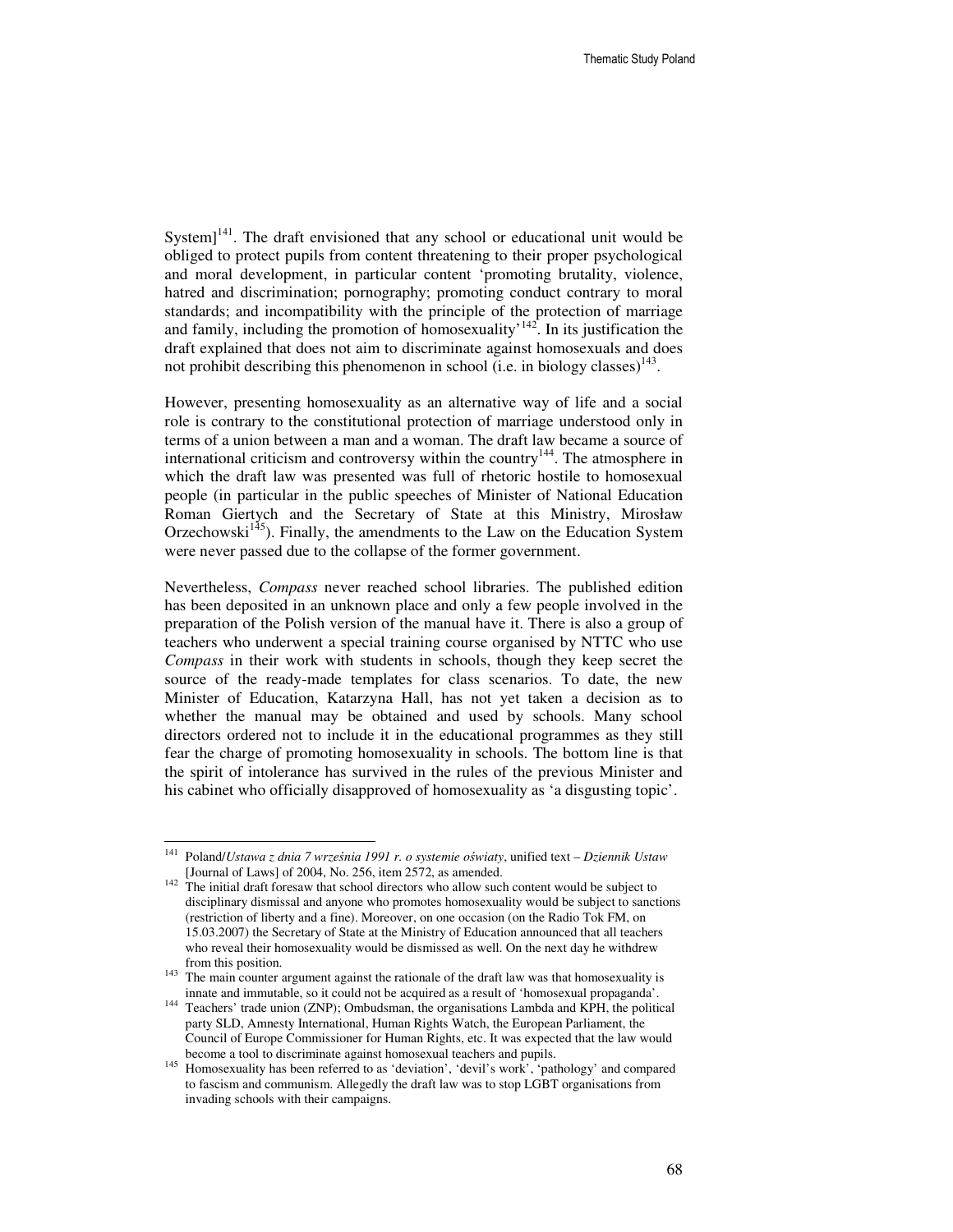A positive signal in this regard is a statement made by the current Minister of National Education, Katarzyna Hall. On 14.02.2008 at the meeting of ministers of education of the EU Member States, she stressed that education in Poland should be based on the principle of tolerance. As she stated, 'Tolerance for any minorities and the respect for the world of values of other people are obvious things for me'. This statement is a signal that there will be no continuation of the policies of the former Minister in the field of education. However, *Compass*  still in 2009 has not been officially used in Polish schools. At the same time, in 2009, the National In-Service Teacher Training Centre together with Stowarzyszenie dla Dzieci i Młodzieży Szansa [Association for Children and Youth "the Chance"], published the first European translation of the Council of Europe book *Compasito* [Kompasik], the equivalent of *Compass*, dedicated to teachers of younger children from elementary schools.<sup>146</sup>For the reason of the age of children the book is designed for, it presumably does not include direct references to sexual orientation and sexual minorities rights.

In October 2009, the local division of the Campaign Against Homophobia in Gdańsk, organized the first Polish promotion of a book for children entitled *'Z Tango jest nas troje'* ['And Tango Makes Three'], written by Peter Parnell and Justin Richardson to help parents teach children about same-sex parents families. The meeting took place in the Centre of Creative Play. As a result, local politicians of the Law and Justice party organized a 'Campaign against demoralization', expressing their protest against 'promotion' of demoralization and deviation.147 They were joined by the activists of *Młodzie*ż *Wszechpolska*  [All-Poland Youth].

In February 2010 it has been reported about the forthcoming publication of the next children's book concerning the issue of homosexual couples, translated into Polish. The fairy tale written by Linda de Haan and Stern Nijland tells the story of two Princes who fall in love and became the King and the King.<sup>148</sup>

# H.2. The draft law on same-sex couples (registered partnerships)

In August 2003 Senator Maria Szyszkowska presented a draft law that would give same-sex couples legal partnership rights. The draft law, except for the right to register in the civil status office, provided for mostly economic rights of the partners – establishing contractual community of goods, the right to inherit and the right to social security after one partner dies, the right to maintenance

<sup>146</sup> <sup>146</sup> Information available at  $\frac{http://www.bezuprzedzen.org/warsztaty/art.php?art=323}{http://www.bezuprzedzen.org/warsztaty/art.php?art=323}$ The statement of Law and Justice party is available at

http://www.pis.org.pl/article.php?id=15919

<sup>&</sup>lt;sup>148</sup> Press information of  $26.01.2010$ , http://pl.wikinews.org/wiki/Kr%C3%B3l\_i\_kr%C3%B3l:\_bajka\_dla\_dzieci\_ucz%C4%85ca tolerancji b%C4%99dzie wydana w Polsce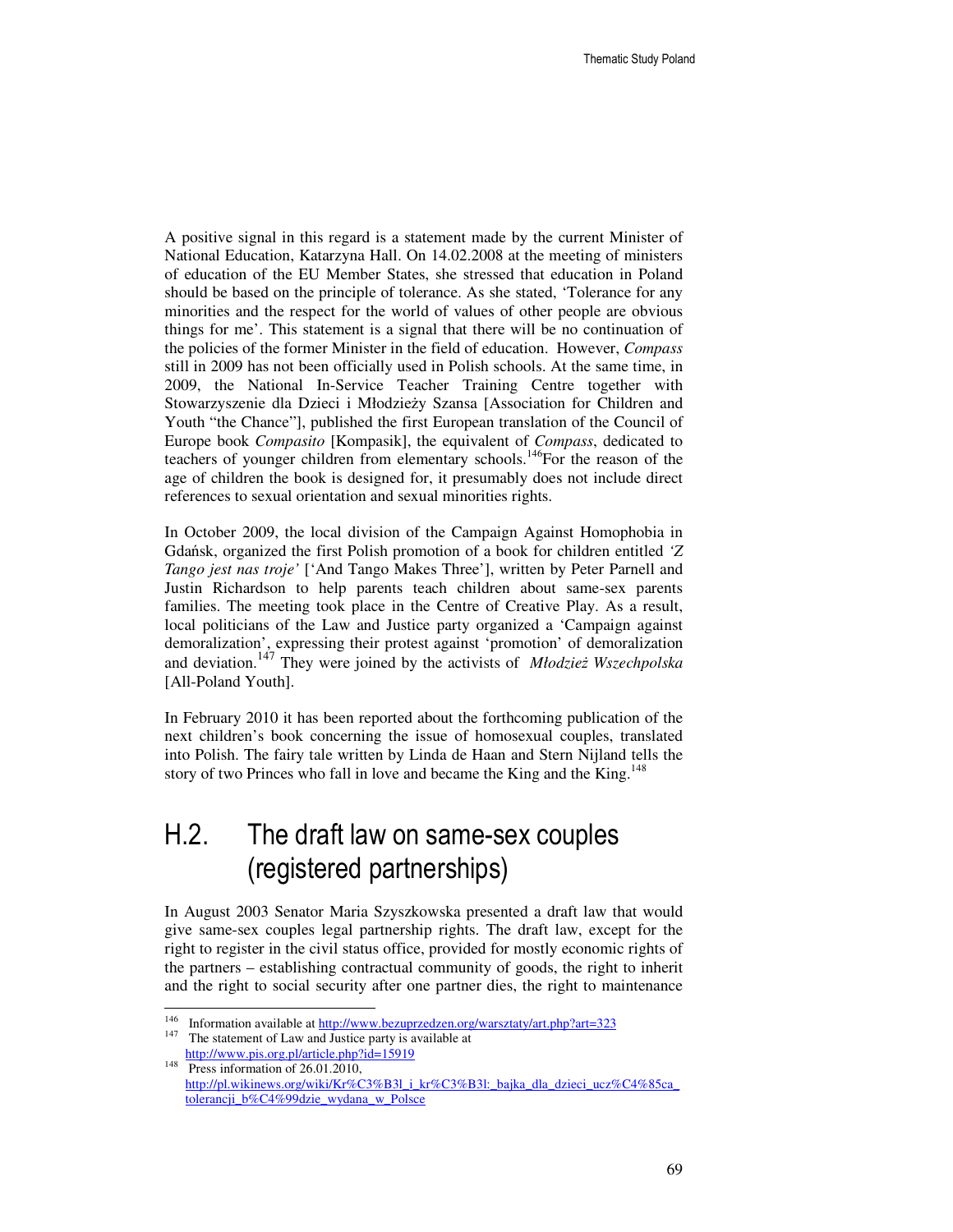payments after one of the partners becomes impoverished, pecuniary rights following from the labour relationship, the right to visit the partner in closed institutions, to take decisions instead of her/him in case of her/his incompetence, to receive correspondence or medical information about the partner's health, and to refuse attestation as a witness (due to recognition of partners as the nearest persons for the purpose of civil, criminal and administrative law).

Although the original version of the draft law foresaw common taxation, statutory community of goods and the right to represent the child of another partner, these entitlements were eventually abandoned. Joint adoption by samesex couples was rejected as well. Partnerships could be dissolved within six months after a consistent declaration of will by the partners. The fact that a person remained in a registered partnership would constitute an impediment to marriage.

The draft law was approved by the Senate on 03.12.2004 and reached the *Sejm*  (lower house of Parliament) on 23.12.2004. However, the act never took its course during the fourth term of the Sejm and, due to the principle of discontinuation, it was never reintroduced.

In December 2007 NGOs representing the LGBT community in Poland submitted a draft law on same-sex partnerships to the Prime Minister, asking for the adoption of the law. However, the government opposed such a law. The government declared that it has not dealt and will not deal with this issue.<sup>149</sup>

In the end of March 2008, Sojusz Lewicy Demokratycznej [Alliance of Democratic Left], major left-wing party, decided to make a significant shift in its policies. Among other new ideas, leader of this party, Mr. Wojciech Olejniczak, has announced that his party will prepare a new law on same-sex partnerships. He declared that partners in same-sex couples are restricted in exercise of certain rights, e.g. they cannot be automatically heirs to each other. Even if the Alliance of Democratic Left prepares such draft law, there are no significant chances of passing it, due to opposition in this area of two major political parties – *Platforma Obywatelska* [Civic Platform] and *Prawo i Sprawiedliwość* [Law and Justice].<sup>150</sup>

The representatives of LGBT community have been continuing their campaign for introduction of the law on same-sex partnerships. In June 2009 they issued a petition to *Marszałek Sejmu* [Marshall of the Sejm] Bronisław Komorowski requesting for the law to be passed. About 200 persons demonstrated their

<sup>149</sup> Statement by Agnieszka Liszka, Press Officer of the Government of Poland, Wirtualna Polska, http://wiadomosci.wp.pl/kat,1329,wid,9659925,wiadomosc.html (access on 15 February 2008).

<sup>&</sup>lt;sup>150</sup> Press information of 31 March 2008, http://wiadomosci.gazeta.pl/Wiadomosci/1,80708,5072279.html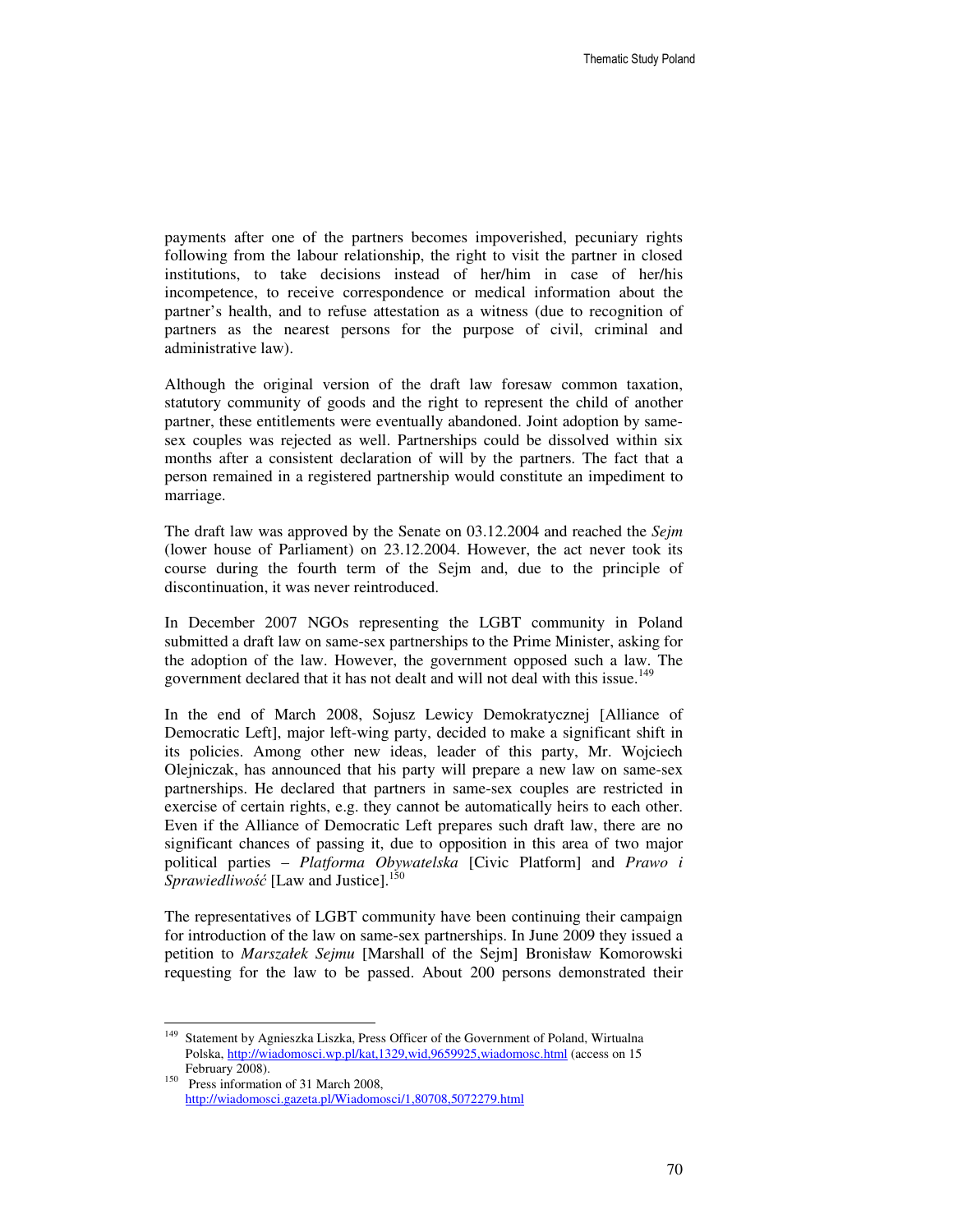support for the petition during the picket organized in Warsaw in July  $2009^{151}$ . The petition has been published in Internet and till the end of January 2010 gained  $6500$  signatures<sup>152</sup>. In recent months, the public debates on same-sex partnerships took place in numerous Polish cities<sup>153</sup> .

 The request for support and cooperation was addressed also to Polish Prime Minister, Donald Tusk<sup>154</sup>. Elżbieta Radziszewska, a Governmental Plenipotentiary for Equal Status maintained however previous position of the Government and stated that there was no need to pass such a  $law<sup>155</sup>$ . Interviewed on this issue in November 2009, she seemed not to see any difference between "same-sex partnerships" and "same-sex marriages"<sup>156</sup>.

The Ombudsman, Janusz Kochanowski, expressed opinion that the registered partnerships, including same-sex partnerships, should be introduced into Polish legal order<sup>157</sup> but opposed to child adoption by such couples<sup>158</sup>. Similarly Jerzy Buzek admitted in an interview preceding his election for the President of the European Parliament that the same-sex partnerships should be recognized by Polish law first and foremost in order to secure inheritance interests of the same-sex partners but definitely without opportunity to adopt children<sup>159</sup>.

In January 2010 *Sojusz Lewicy Demokratycznej* declared once more its willingness to prepare new draft of the law. It is to be based on the draft presented by Senator Maria Szyszkowska in 2004. The party invited to cooperation leading NGOs dealing with LGBT rights<sup>160</sup>.

Practice illustrates a need to secure rights of the same-sex couples. A case communicated to the Polish Government in 2007 by the European Court of Human Rights is one of the examples. The applicant, Mr. Piotr Kozak,

<sup>151</sup> Press information of 14 July 2009, http://warszawa.gazeta.pl/warszawa/1,34889,6820231,Pikieta\_\_zalegalizujcie\_zwiazki\_partn erskie\_.html

<sup>152</sup> http://www.petycje.pl/petycjePodglad.php?petycjeid=4117 (access on 25 January 2010).

<sup>153</sup> Press information of 9 January 2010, http://wiadomosci.gazeta.pl/Wiadomosci/1,81048,7436526,Srodowiska\_antyhomofobiczne\_d ebatuja\_nad\_ustawa\_o.html

<sup>&</sup>lt;sup>154</sup> http://zwiazkipartnerskie.blogspot.com/2009/12/list-do-donalda-tuska-premiera.html (access on 25 January 2010).

<sup>&</sup>lt;sup>155</sup> Press information of 15 July,  $\frac{http://www.rp.pl/artykul/334265.html}{http://www.rp.pl/artykul/334265.html}$ <sup>156</sup> Interview for RMF radio station, 21 November 2009, available at

http://fakty.interia.pl/fakty\_dnia/news/radziszewska-nie-dla-legalizacji-zwiazkowpartnerskich,1400267 <sup>157</sup> Interview for Radio Zet radio station, 17 July 2009, <u>http://www.radiozet.pl/Programy/Gosc-</u>

Radia-ZET/Dr-Janusz-Kochanowski

<sup>158</sup> Interview for Tok Fm rado station, 12 November 2009, http://www.tok.fm/TOKFM/0,89513.html

<sup>&</sup>lt;sup>159</sup> Interview for TVN24 TV station, 15 June 2009, http://www.tvn24.pl/6725,1,kropka\_nad\_i.html

 $160$  Press information of 5 January 2010, http://wiadomosci.gazeta.pl/Wiadomosci/1,81048,7421967,Lewica\_bedzie\_pracowac\_nad\_pr ojektem\_ustawy\_o\_zwiazkach.html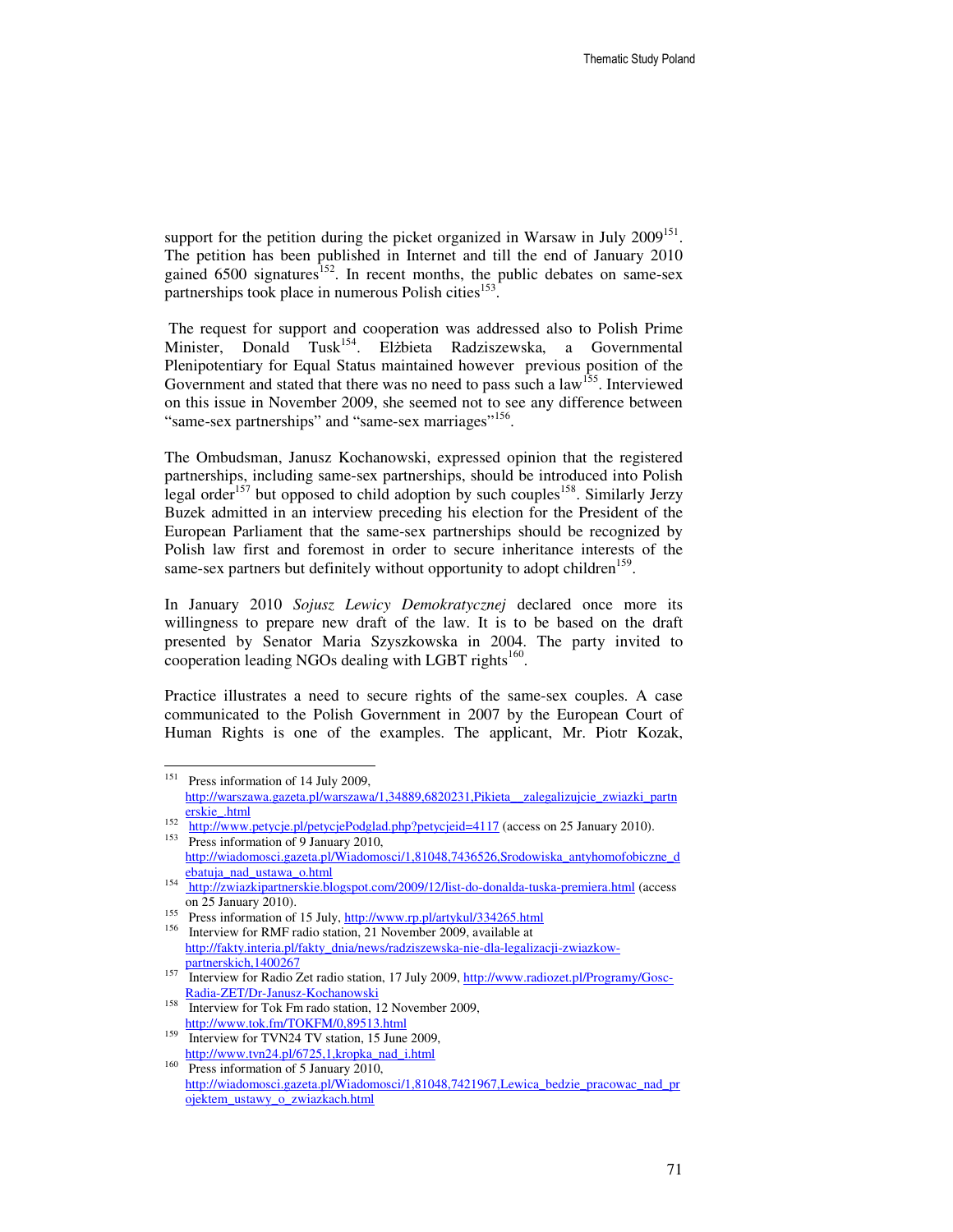complained that he was discriminated against on the ground of his homosexual orientation in that he was denied the right to succeed to a tenancy after the death of his partner<sup>161</sup>. Mr. Kozak and his partner  $(T.B.)$ had been living together in a council flat since 1989. The flat was formally rented by Mr. T.B. and Mr. Kozak was registered as a permanent resident of the flat in the residents' register kept by the Szczecin Municipality. After death of T.B. in 1998 he applied to the Mayor of Szczecin in order to enter a new contract on his own. He was refused because in the opinion of authorities he moved in the apartment just a couple months before his partner's death. Consequently in 2000 Mr. Kozak sued the Szczecin Municipality before the Szczecin District Court (*S*ą*d Rejonowy*), seeking a declaration that he had succeeded to the tenancy after T.B.'s death. The applicant stated that the claim was based on section 8(1) of the Lease of Dwellings and Housing Allowances Act of 2 July 1994 (*ustawa o najmie lokali mieszkalnych i dodatkach mieszkaniowych)* ("the 1994 Act") and that on this basis he had a right to succeed to the tenancy as T.B.'s life-partner (*konkubent*), with whom he had cohabited for many years and with whom he had run a common household. The court dismissed the claim reasoning that there was no *de facto* marital relationship (*konkubinat*) between T.B. and Mr. Kozak since pursuant to Family and Custody Code, a marriage can be contracted only between a woman and a man. Consequently, [the law] recognises only *de facto* relationships of different-sex persons. The applicant appealed to the Szczecin Regional Court (*S*ą*d Okr*ę*gowy*). In his appeal he asked the Court to refer to the Supreme Court or the Constitutional Court in order to clarify the interpretation of the notion of "*de facto* marital cohabitation". In 2001 the Court dismissed the appeal. It stated *inter alia* that "*the District Court properly interpreted the above-mentioned term. This court shares the opinion stated in the reasoning of the impugned judgment that the legal regulation in section 8(1) of the 1994 Act concerns persons remaining in a de facto marital relationship, i.e. an actual relationship of different sex persons with stable physical, emotional and economic ties, imitating a marriage. The appellant is not right in saying that the scope of the above-mentioned provision encompasses also homosexual relationships. According to an opinion commonly accepted in our legal writing and case-law [...], de facto marital cohabitation takes place only if a woman and a man cohabit together*". Since a cassation appeal to the Supreme Court was not available in this case, Mr. Kozak decided to apply to the European Court of Human Rights. He claims violation of article 8 of the Convention (right to respect private and family life) and article 14 of the Convention (prohibition of discrimination) as well as article 6 (right to fair trial). The case was communicated to the Polish Government in 2007. The proceedings before the Court are still pending.

<sup>161</sup> Kozak v. Poland, application No. 13102/02 lodged on 23 August 2001.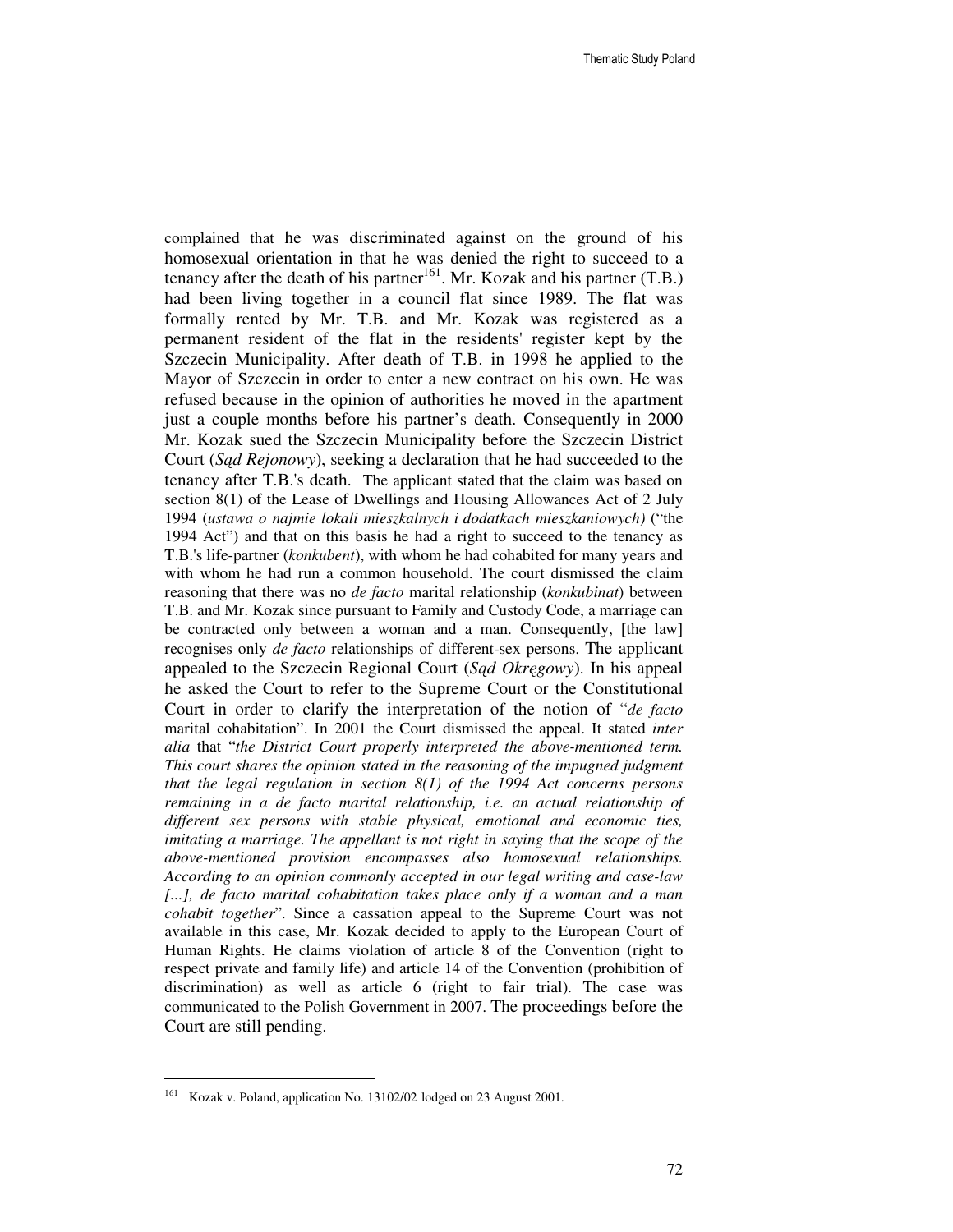# H.3. Limited access to advertising agencies

Homophobic attitudes in Polish society are also visible in the approach of advertising and outdoor advertising campaigns prepared by the leading LGBT non-governmental organisation in Poland, the Campaign Against Homophobia. At the end of 2007, the Campaign Against Homophobia prepared a campaign entitled 'You are not alone'. The main idea of the campaign was to put up posters in different public places presenting homosexual 'everymen', thus indicating the general problem of discrimination. Every poster included a slogan indicating a profession and the fact that somebody exercising this profession is a homosexual (e.g. 'I am a dentist. I am a lesbian'). This slogan was followed by a name (e.g. Anna) and the place of residence. In the middle of the poster there was a picture of the given person exercising this profession, where the face was not recognisable. At the bottom of the poster, there was another slogan e.g. 'We are more than 6,000 in Toruń' (different numbers in different cities).

However, the organisers were unable to implement this campaign with full effectiveness. In Toruń, the public transport company informally let them know that it would not work with the campaign. Furthermore, one of the outdoor advertising firms also refused to place posters on their pillars and billboards. This situation was reported in media with great criticism of such refusal. Following this, the outdoor advertising company tried to change its position, but by that time the advocacy campaign had already ended.

It should also be noted that Robert Biedroń, leader of the Campaign Against Homophobia, was refused the right to promote his book *T*ę*czowy elementarz* [*Rainbow Elementary*], describing basic issues on homosexuality in Poland, in Empik, one of the largest chains of bookstores in Poland. He was not able to have meetings with readers as an author. In the official reply, the PR manager of the network claimed that 'the strategy of communication of the firm includes supporting only such titles which do not violate somebody's reputation or religious beliefs', and that 'such meetings may also result in objections by customers who are in the bookstore at that time, and the topic of discussion may shock or offend somebody's feelings'.

In 2008 and 2009 another cases of limiting the access to goods and services for LGBT organisations were reported. The Campaign Against Homophobia was unable to implement the action of promoting their activities as an NGO because of the refusal of the private company in Wrocław to print their posters. Furthermore, the organisers of the Festival 'Culture for Tolerance' in Kraków were informed by the employee of a private printing house, that the pictures for the exhibition devoted to the Argentinian lesbians, will not be printed as they violate his religious beliefs and his worldview. The owner of the printing house stated that he respects the refusal of his employee although he personally would accept such order. Finally the owner refunded the organisers the costs of the order. It is worth to note, that the pictures did not contain any shocking or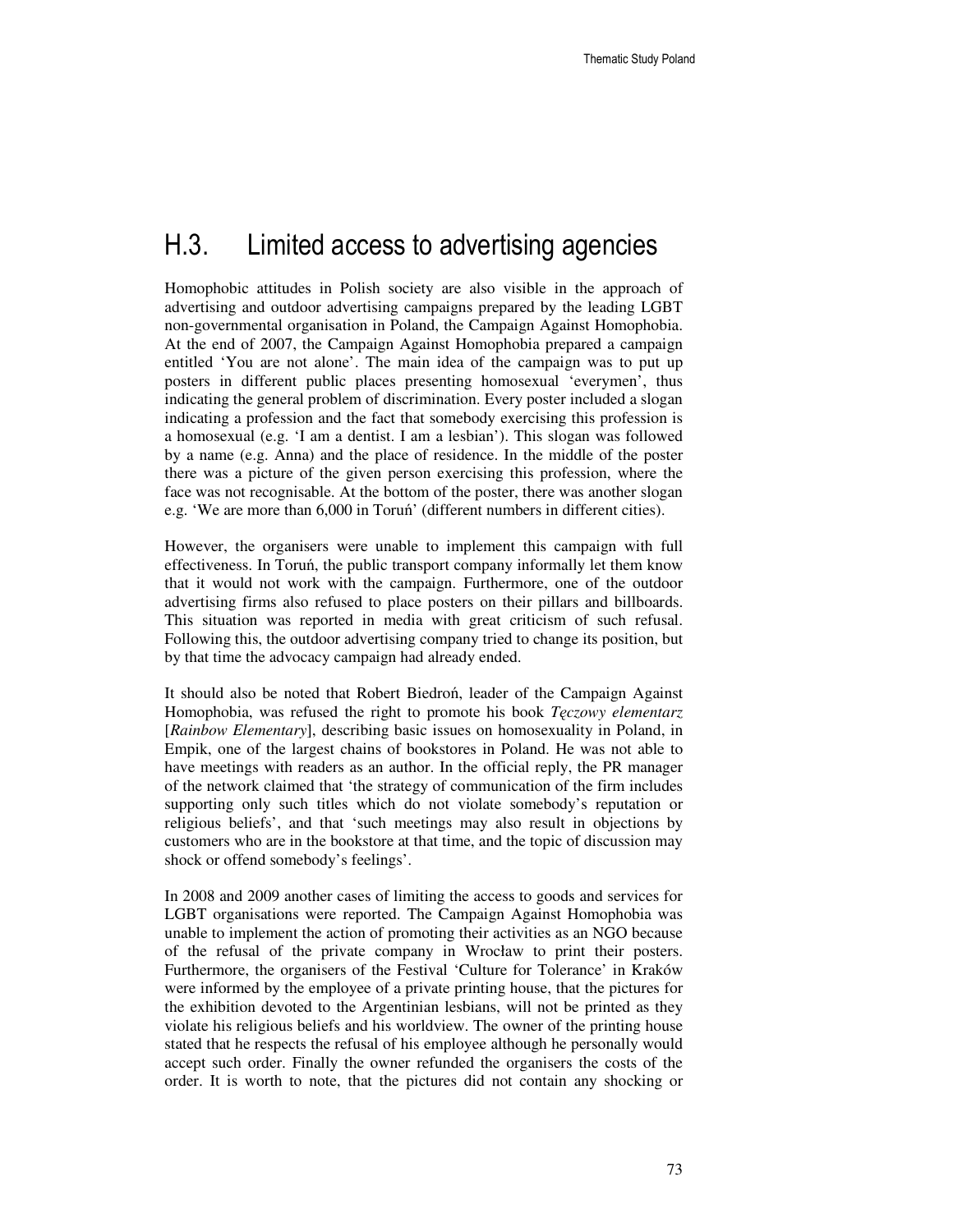controversial symbols or contents, they only presented graffiti found by the author on the walls in Argentinian cities, with the slogans such as 'Heterosexuality is not obligatory'.<sup>162</sup>

Another example of denying the access to advertisement took place in Rzeszów, where the public transport company refused to place the posters of Radio 'Eska Rock', as they showed two male popular TV and Radio presenters laying together in bed. The company stated that the content of the advertisement may promote homosexuality. The Director of the public transport company in Rzeszów stated that he has no prejudice towards homosexuals but a public company is not allowed to promote them as it may harm public morals and company's reputation. Finally the posters were placed on the public buses in a censored version.<sup>163</sup>

As to the legal possibilities of enforcing the prohibition of discrimination in access to goods and services, especially in regard to private companies and enterprisers in Poland, experts indicate, i. a. Article 32 Section 2 of the Polish Constitution, prohibiting discrimination in political, social or economic life and the regulations of *Ustawa o przeciwdziałaniu nieuczciwym praktykom rynkowym* [Countering the Unfair Market Practices Act], adopted in 2007. The Act stipulates that the 'unfair market practices' are to be understood as 'practices contradictory to good customs'. This definition seems thus sufficiently general to cover also the prohibition of discrimination.<sup>164</sup>

## H.4. Collection of personal data by the police

The Law on the collection, processing and transmission of criminal information of  $06.07.2001<sup>165</sup>$  grants the police power to gather sensitive personal data about suspects, minors committing indictable criminal offences, people without a confirmed identity or who try to conceal their identity, and fugitives, including without their knowledge and consent. Article 20 Section 18 of the Law on the Police<sup>166</sup> provides that all data concerning racial or ethnic origin, political opinions, religious or philosophical convictions, religious, party or trade union membership, data about the state of health, addictions or sexual life of persons under suspicion of indictable criminal acts who are acquitted are subject to

<sup>162</sup> Press information of 04.04.2009, http://cjg.gazeta.pl/cjg\_krakow/1,91645,6465568,Lesbijki\_\_Tego\_wam\_nie\_wydrukujemy.ht ml

<sup>&</sup>lt;sup>163</sup> Press information of 12.06.2008,

http://miasta.gazeta.pl/rzeszow/1,34962,5307554,Cenzura\_wedlug\_MPK.html?skad <sup>164</sup> E. Siedlecka, 'Homofobia zakazana w usługach' ['Homophoby banned in services'], an interview with dr Adam Bodnar, in: *Gazeta Wyborcza*, available at

http://wyborcza.pl/1,75478,6279705,Homofobia\_zakazana\_w\_uslugach.html

<sup>165</sup> Poland/*Ustawa z dnia 6 lipca 2001 r. o gromadzeniu, przetwarzaniu i przekazywaniu informacji kryminalnych*, *Dziennik Ustaw* [Journal of Laws] of 2001, No. 110, item 1189.

<sup>166</sup> Poland/*Ustawa z dnia 6 kwietnia 1990 r. o Policji*, unified text – *Dziennik Ustaw* [Journal of Laws] of 2007, No. 57, item 390.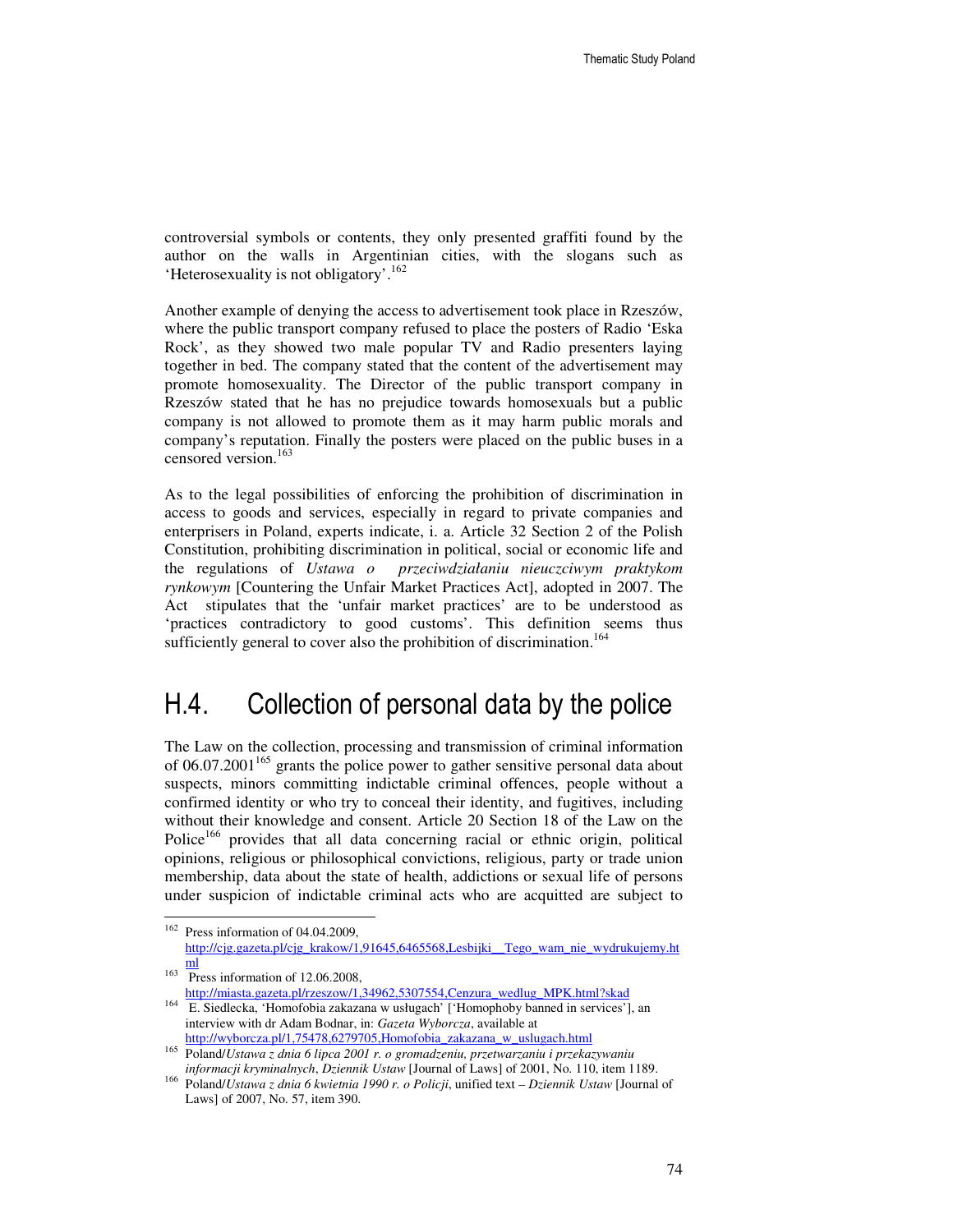immediate destruction by the commission after the judgment becomes final. However, there is no parallel provision protecting sensitive data of witnesses or victims as parties in such proceedings.

Thus, the regulation regarding the processing of personal data by the police is inadequate, since it leaves these categories of persons unprotected, even if all of them individually have the right to have their personal data removed from the police registers. The clear consequence of this shortcoming is that homosexual people are unwilling to report any criminal acts against them, fearing that their sensitive data will be collected by the investigative bodies or might be used by unauthorised third parties.

It is also worth noting that the *Instytut Pami*ę*ci Narodowej (IPN)* [Institute for National Remembrance], Commission for the Prosecution of Crimes against the Polish Nation, decided not to investigate a case concerning activities undertaken by *Milicja Obywatelska* [Citizens' Militia] against homosexuals in 1985-  $1987<sup>167</sup>$ . This case was brought by Szymon Niemiec and Jacek Adler on 25.09.2007. The Institute found that the so-called Action Hyacinth did not fulfil the criteria of a communist crime as it was within the statutory duties of the Citizens' Militia (regarding crime prevention and the fight against crime).

In December 2009 a group of 29 deputies of *Prawo i Sprawiedliwo*ść[Law and Justice] addressed to the Ministry of Interior and Administration an interpellation calling to "set up within the Ministry of Internal Affairs a unit dealing with counteraction against sexual crimes committed against children by paedophiles including paedophiles-homosexuals"<sup>168</sup>. As Stanisław Pięta, the initiator of the interpellation, stated on his website, they requested *inter alia* for increased monitoring of Internet, including "websites with homosexual pornography, blogs of homosexuals, websites of homosexual activists and websites of propagators of homoideology" as well as for "identification and monitoring of nightspots, clubs and dens visited by the homosexuals" and for "trainings for the police indicating how to disclose paedophiles among homosexual individuals"<sup>169</sup>.

# H.5. Use of same-sex marriage celebration in the official address of the President

• The President of Poland used in an official address transmitted on national television on 17 March 2008, seen by approximately 8 million viewers, the video capture of a same-sex couple celebrating their marriage in Canada.

<sup>167</sup> <sup>167</sup> These activities are known under the cryptonym of *Akcja Hiacynt* (Action Hyacinth). They were intended to collect sensitive data about the LGBT community, however, they could also be used for blackmail and the recruitment of new secret agents or informants.

<sup>168</sup> Interpellation No. 13696 lodged on 21 December 2009, http://orka2.sejm.gov.pl/IZ6.nsf

<sup>169</sup> http://www.spieta.com.pl/ (access on 26 January 2010).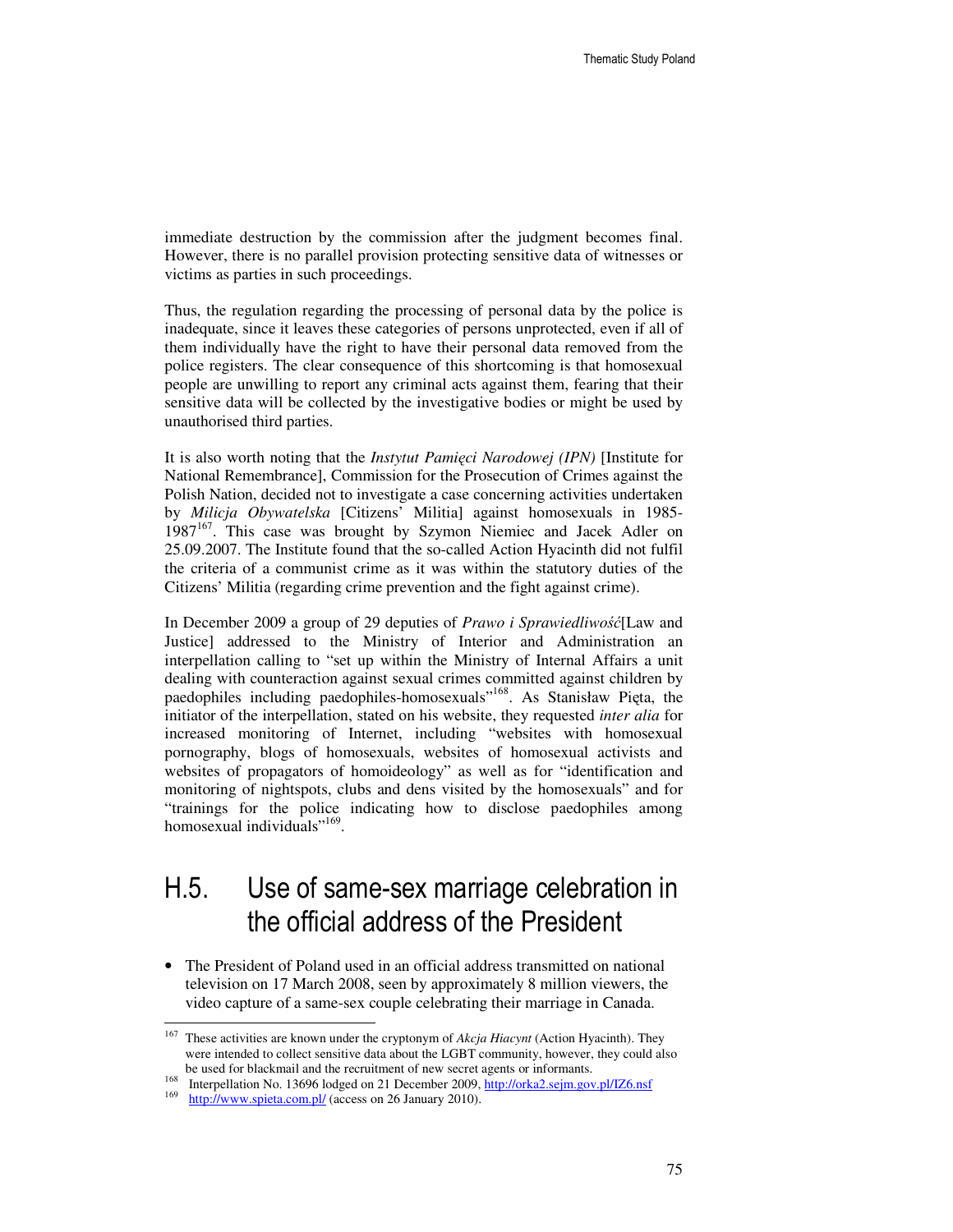This video was shown to underline the President's concerns on the full applicability of the EU Charter of Fundamental Rights in Poland. In his opinion, applicability of the Charter would mean that one day same-sex marriages would be "imposed on Poland".

- The gay couple in the official presidential address were Brendan Fay and Timothy Moulton from New York, known for their involvement in the field of LGBT rights. The Chancellary of the President of Poland [*Kancelaria Prezydenta RP*] did not obtain the couple's consent for using the video capture. Representatives of the Chancellary claimed that there was no need for this, since the video has been available on a website open to the public and Fay and Moulton invited journalists and wanted this video to be publicly available.
- Having heard about the President's address, Fay and Moulton submitted an official letter to the President of Poland through the Polish Consul General in New York. Fay and Moulton felt defamed with such a use of their marriage celebration video. They expressed concern that the video was used in order to create a fear against same-sex couples. Their letter stated: "We are frustrated to hear that images from such a joyous day are used to spread intolerance".
- The Polish Consul General apologized to the couple. He stated specificalaly that he would like to "express [his] gratitude for your conciliatory approach and the empathy you have demonstrated from the first moment this pitiful incident surfaced."<sup>170</sup>
- In another letter to the President Fay and Moulton asked for a private meeting during which they wanted to explain him different issues connected with life of same-sex couples and discrimination of LGBT people. On 30, 31 March and 1 April 2008 they visited Poland and meet different persons active in the field of anti-discrimination, including Mr. Ryszard Kalisz, head of the Parliamentary Commission on Justice and Human Rights, representatives of LGBT organizations and the Helsinki Foundation for Human Rights. They were also interviewed by one of the major TV stations in Poland – TVN – on a very popular talk show "Teraz My".
- The President did not accept the proposal of a meeting. Among Polish politicians there were different opinions whether President should apologize to Fay and Moulton for the use of the video capture in his official address. According to E. Radziszewska, a new Governmental Plenipotentiary for Equal Status, the President should apologize to them. However, in the opinion of Stefan Niesiołowski, parliamentary deputy from *Platforma Obywatelska* [Civic Platform] and *Wicemarszałek Sejmu* [Vice-Marshall of the Sejm], the President does not have such an obligation. He said that their marriage was not a real marriage but a parody of marriage. In his opinion by requesting a meeting they only tried to advertise for themselves.<sup>171</sup>

 $\ddot{ }$ 

Sewell Chan, A New York Activist, a Wedding Photo and the Future of Poland, New York Times, 19 March 2008, available at http://cityroom.blogs.nytimes.com/2008/03/19/a-queensactivist-a-wedding-photo-and-the-future-of-poland/#more-2342

Dziennik, Niesiołowski: Niech geje się nie pieklą, 26. March 2008, available at http://www.dziennik.pl/polityka/article142722/Niesiolowski\_Niech\_geje\_sie\_nie\_piekla.html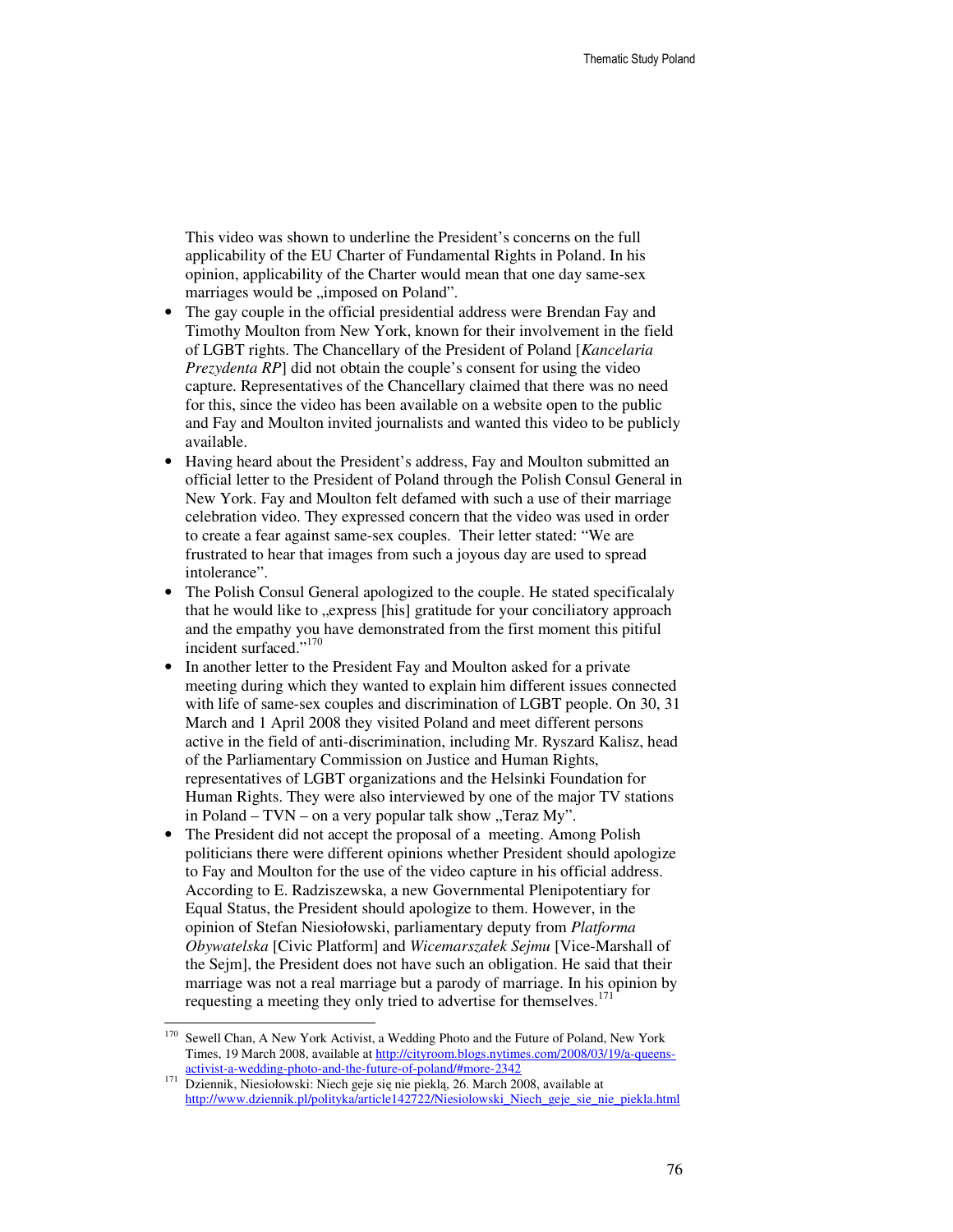- Fay and Moulton are now considering to start legal proceedings for reasons of violation of their personal rights due to the official address of the President. Their visit – apart from the question whether the President should apologize or not - once again ignited the discussion on the introduction of same-sex marriages or partnerships in Poland.
- In December 2008 Fay and Moulton sent another letter to President Lech Kaczyński, requesting again a meeting. The letter contained Christmas wishes for President and his family. The Chancellery of the President of Poland replied to the letter, encouraging the couple to visit Poland during their trip to Europe in 2009 and to attend the Music Festival of Ludwig van Beethoven. The response was described by the Chancellery as a "courtesy reply", including no official invitation for Fay and Moulton. $172$

# H.6. Public statements by politicians

In 2008 and 2009 two significant cases of homophobic attitude, presented publicly by the members of the Polish biggest political parties, were recorded. First case concerns *Wicemarszałek Sejmu* [Vice-Marshall of the Sejm] Stefan Niesiołowski, member of the ruling party *Platforma Obywatelska* [Civic Platform]. Vice-Marshall Niesiołowski stated that he supports the idea of establishing in law obligatory separation of children from a homosexual parent if such parent 'brings home' another homosexual. This statement was followed by the strong reaction of LGBT organisations.<sup>173</sup>

Another member of the Polish Parliament, Deputy Artur Górski form *Prawo i Sprawiedliwo*ść [Law and Justice], stated during a parliamentary debate, that 'homosexuality should not be regarded as ordinary inclination to sin, because it exceeds all such inclinations in its vileness'. Again, the Campaigned-Against Homophobia protested against this homophobic attitude of the member of the Polish Parliament. The statement was also strongly criticised by Ms. Elżbieta Radziszewska, the Plenipotentiary for the Equal Treatment.<sup>174</sup>

In January 2010 Janusz Palikot, a prominent politician of the ruling party *Platforma Obywatelska* [Civic Platform] and a deputy of *Sejm*, stated in the press interview, that he was 'searching for" the evidences of the homosexuality of Zbigniew Ziobro, former Minister of Justice in the Government of *Prawo i Sprawiedliwo*ść party [Law and Justice] and his political opponent. Palikot

<sup>172</sup> <sup>172</sup> Media information of 17.03.2009, http://www.tvn24.pl/12690,1591178,0,1,jak-kancelariaprezydenta-koresponduje-znbspgejami,wiadomosc.html

<sup>&</sup>lt;sup>173</sup> The text of the official statement of LGBT organisations available at http://monitoring.kph.org.pl/index.php?option=com\_content&view=article&id=34:kphinterweniuje-w-sprawie-homofobicznych-wypowiedzi-wicemarszakaniesioowskiego&catid=1:news

 $174$  Press information of 05.02.2009. http://wiadomosci.gazeta.pl/Wiadomosci/1,80708,6241108,Radziszewska\_bedzie\_interwenio wac\_ws\_wypowiedzi\_Gorskiego.html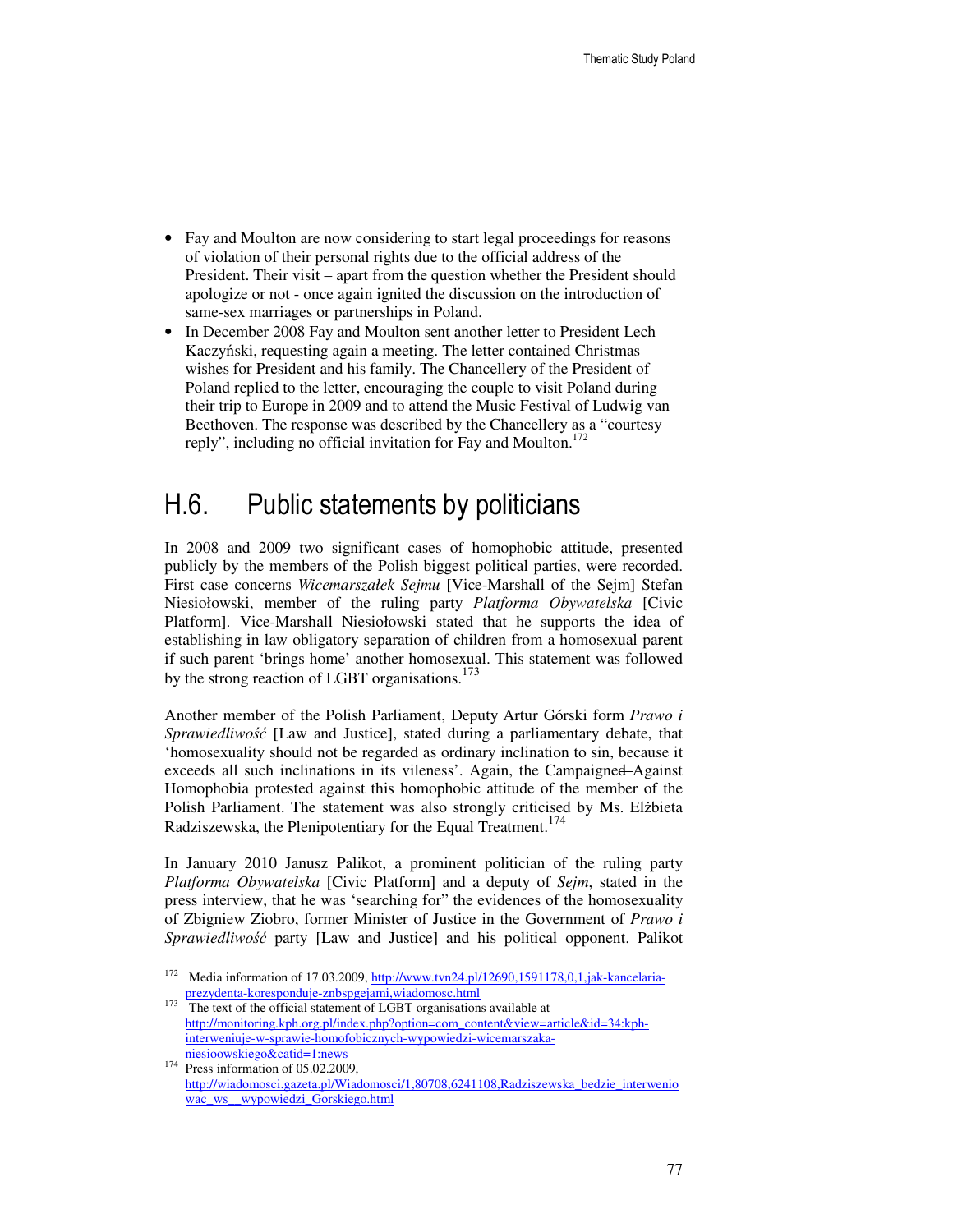claimed that he did so in order to expose the hypocrisy of Law and Justice which he considers to be a homophobic organisation.<sup>175</sup> In fact the statement of Janusz Palikot was commonly perceived as an example of a homophobic prejudice.

In February 2010 Polish media reported about another example of homophobic statements of the member of Civic Platform – one of the town councilliors of Tomaszów Mazowiecki. In the dispute with a local media representatives Tadeusz Adamus stated i. a. that the journalist Agnieszka Łuczak, who officially admitted that she is a lesbian, has no chances ever to become a town councillior as she is a 'member of the sexual minority'. He added that it is necessary to 'think with the head, not with the ovaries'.<sup>176</sup> That statements of Mr. Adamus were strongly criticised by other town councilliors, representatives of town's authorities and the Plenipotentiary Elżbieta Radziszewska. The case is going to be further discussed during the meeting of the town council.

# H.7. Eurobarometer Survey 'Discrimination in the EU 2009' – Poland

The overall estimation of the situation in Poland in regard to homophobia and discrimination on grounds of sexual orientation should also include the results of the Eurobarometer's survey, entitled 'Discrimination in the EU 2009'.<sup>177</sup> The results show that a half of Polish respondents consider sexual orientation to be a source of discrimination in their country. Answering the question: '.. when a company wants to hire someone and has the choice between two candidates with equal skills and qualifications, which of the following criteria may, in your opinion, put one candidate at a disadvantage?', 25 per cent of respondents answered that in Poland this criteria would be sexual orientation. At the same time Polish respondents would be less satisfied than respondents from other EU Member States generally, with the appointment of a homosexual person to a senior political post in Poland.

 $\ddot{ }$  $175$  The full text of the interview is available at http://www.polskatimes.pl/stronaglowna/206990,palikot-tusk-wychowuje-teraz-schetyne-anowak-dostal-w-zeby,id,t.html#material\_2

 $176$  Press information of 02.02.2010, http://www.tokfm.pl/Tokfm/1,103454,7518494,Radny\_PO\_dyskryminuje\_dziennikarke\_z\_po wodu\_orientacji.html

The results of the whole survey available at http://ec.europa.eu/public\_opinion/archives/ebs/ebs\_317\_fact\_pl\_en.pdf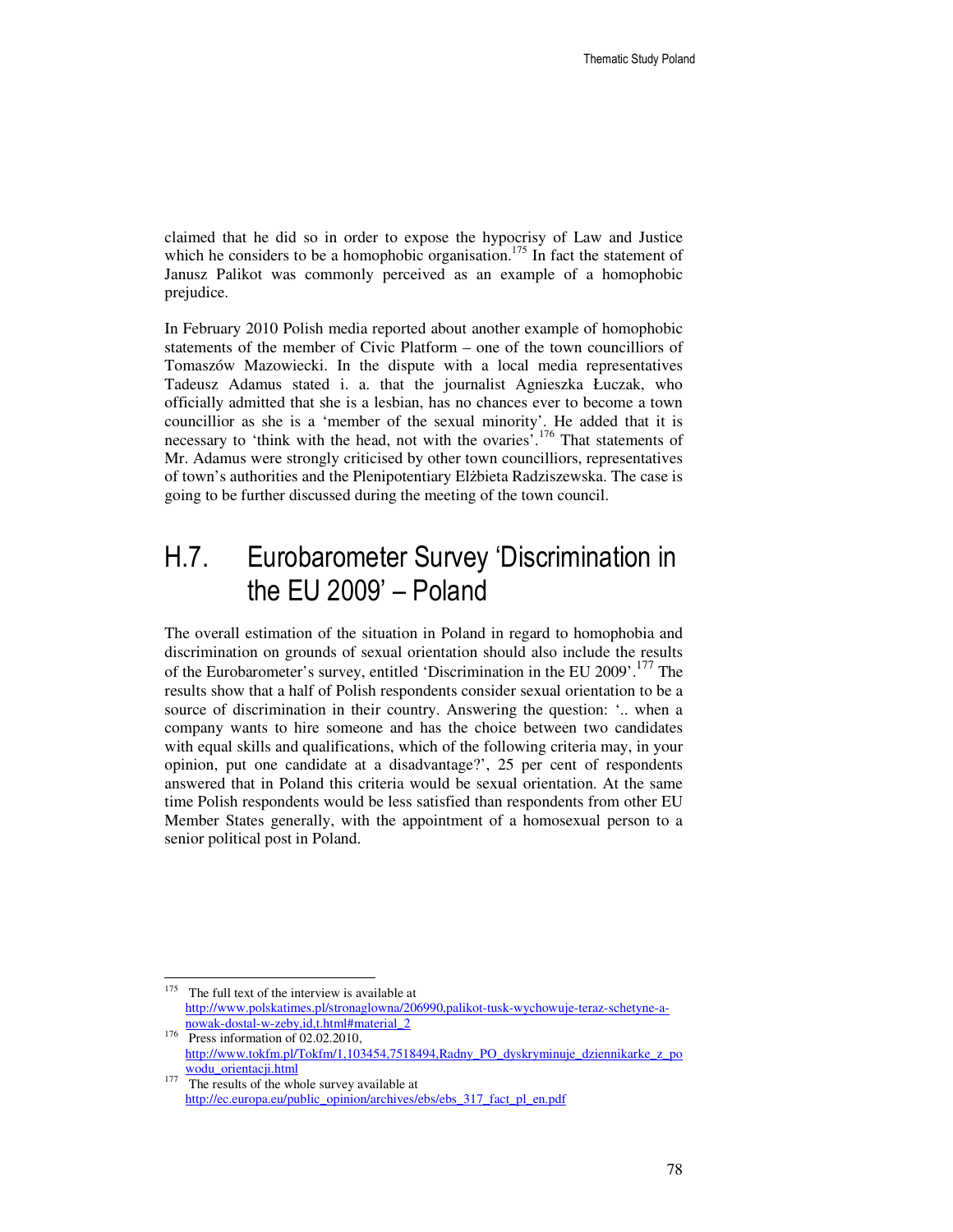# H.8. The promotion of 'Yogyakarta Principles' and knowledge on the legal issues in regard to LGBT rights.

In 2008 and 2009, as a result of the efforts undertaken jointly by the Poznań Human Rights Centre Institute of Legal Studies of the Polish Academy of Sciences, Human Rights Institute, Faculty of Law and Administration of the Warsaw University and HFHR, significant initiatives were to be noted. Their aim was to introduce different issues in regard to LGBT persons' rights to the representatives of academia, NGOs and public authorities. On 27.10.2008 a nationwide Conference 'Sexual Orientation and Sex Identity - Legal and Social Issues' took place in Poznań, gathering the most prominent legal experts, LGBT activists and many other representatives of academic world and civil society. The part of the Conference was devoted to the promotion of the 'Yogyakarta Principles', a document concerning the application of international human rights law in relation to LGBT persons. This unique Conference, held under the chair of Prof. Roman Wieruszewski, Director of the Poznań Human Rights Centre and one of the co-signatories of the 'Yogyakarta Principles', touched upon the crucial and most interesting issues of the LGBT human rights protection and was accompanied by a vivid and fruitful discussion.

The most important outcome of the Conference was a book containing the presented papers, discussion record and Polish translation of the 'Yogyakarta Principles' (prepared by the Poznań Human Rights Centre, Human Rights Institute - Faculty of Law and Administration of the Warsaw University and HFHR), published in 2009. The publication is undoubtedly the next significant step on the way to strengthen and promote legal standards regarding the rights of LGBT individuals in Poland.

H.9. Parliamentary debate on the governmental draft amendments to Ustawa o organizacjach pożytku publicznego i o wolontariacie [Public Benefit Organisations and Voluntary Services Act]

During the parliamentary debate which took place on 17.12.2009 in Polish *Sejm*, Deputy Sylwester Pawłowski, member of *Klub Poselski Lewica* [Parliamentary Club of the Left], proposed an amendment to the governmental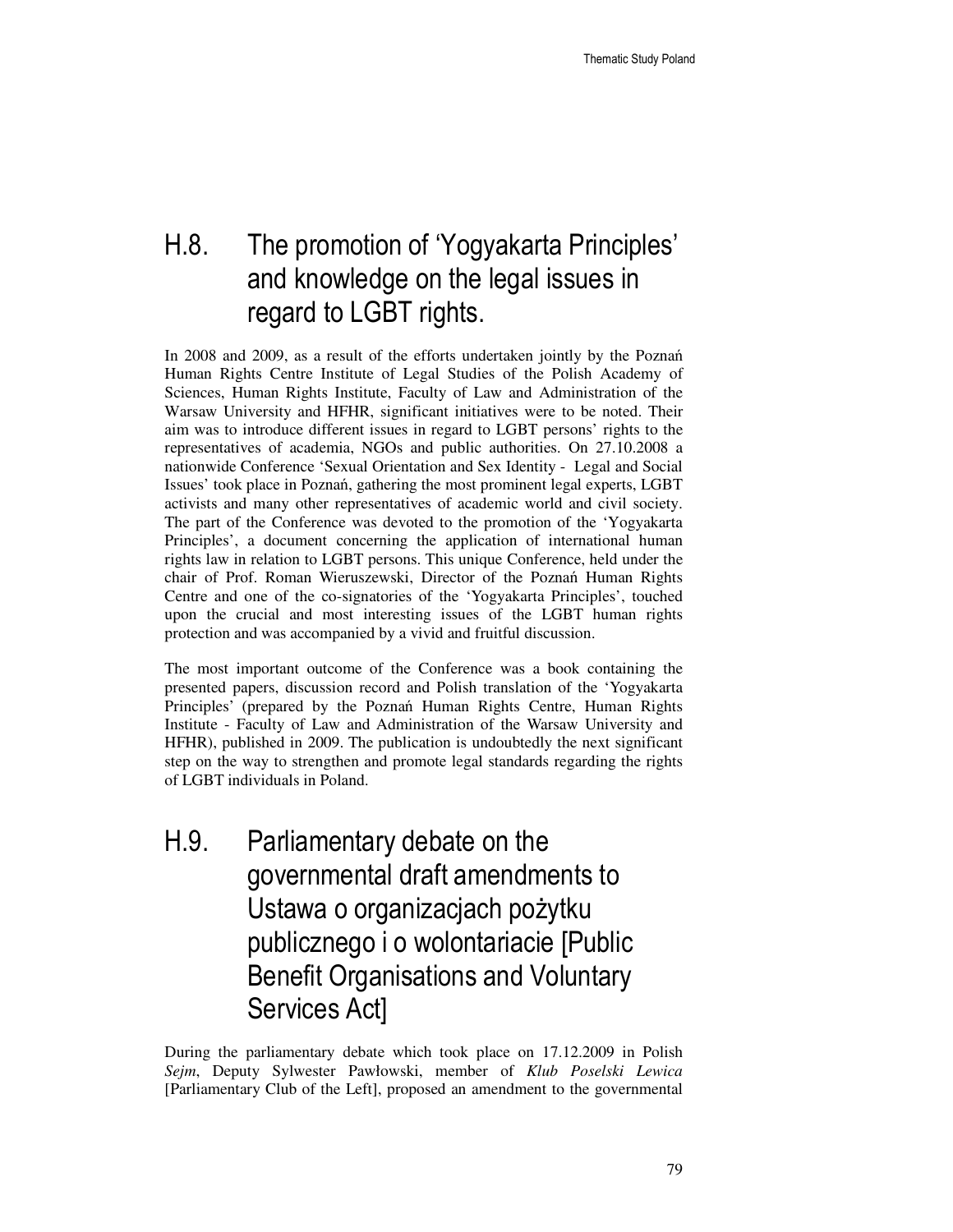draft, which would add countering sexual orientation to the catalogue of 'public tasks'.<sup>178</sup> Previously, the government issued a negative opinion in that regard. Deputy Pawłowski asked representative of the Ministry of Labour and Social Policy why in a democratic state with a long tradition of tolerance, organisations active in the field of, i. a. discrimination of sexual minorities, are being deprived of the possibility to benefit from the regulations of the Public Benefit Organisations and Voluntary Services Act. The representative of the Ministry answered that the areas of discrimination mentioned by Deputy Pawłowski are covered by different fields of different regulations, giving actually no answer to the question stated. During the vote on the amendment 32 deputies were for its adoption, while a vast majority (380 deputies) voted against it.

During the same debate another amendment was proposed. It concerned inclusion of the activities undertaken to the advantage of the maternity and parenthood in the catalogue of 'public tasks' mentioned above. This amendment was supported and adopted by 400 deputies (7 deputies were against it, 1 abstained).

# H.10. Reactions on the Lithuanian law on the protection of minors against the detrimental effects of public information

Polish NGOs were strongly alarmed by the draft of the Lithuannian law. The Campaign Against Homophobia addressed the President of Lithuania asking him to place a veto on the  $law^{179}$ . Association Lambda and Amnesty International called the public to sign a letter addressed to the Speaker of the Lithuanian Parliament<sup>180</sup>. When the law was passed, the numerous protests were organized including picket in front of the Lithuanian Embassy in Warsaw<sup>181</sup>The Lithuanian regulation was also condemned by the group of 31 Polish deputies, mainly from the left-wing parties, who issued a letter to the Speaker of the Lithuanian Parliament stating that this law "excludes Lithuania from the community of democratic and modern European countries<sup>"182</sup>. In turn, the deputies from *Prawo i Sprawiedliwo*ść. declared intention to prepare a draft of law that would be inspired by Lithuanian regulation. In this regard, in August

<sup>178</sup> The text of the record from the debate available at http://orka2.sejm.gov.pl/Debata6.nsf/main/2D226ACA#168

<sup>179</sup> http://www.kph.org.pl/pl/allnews/15-kph/177-kph-przeciwko-dyskryminujcej-ustawie (access on 26 January 2010).

 $\frac{180}{180}$  http://www.lambdawarszawa.org/content/view/352/1/ (access on 26 January 2010).

http://www.kph.org.pl/pl/allnews/15-kph/194-protesty-pod-ambasadami-litewskimi-weuropie-sprzeciw-kph-wobec-dyskryminujcego-prawa-na-litwie- (access on 26 January 2010). <sup>182</sup> Press information of 21 July 2009,

http://dziennik.pl/wydarzenia/article418688/Polscy\_poslowie\_bronia\_gejow\_i\_lesbijek.html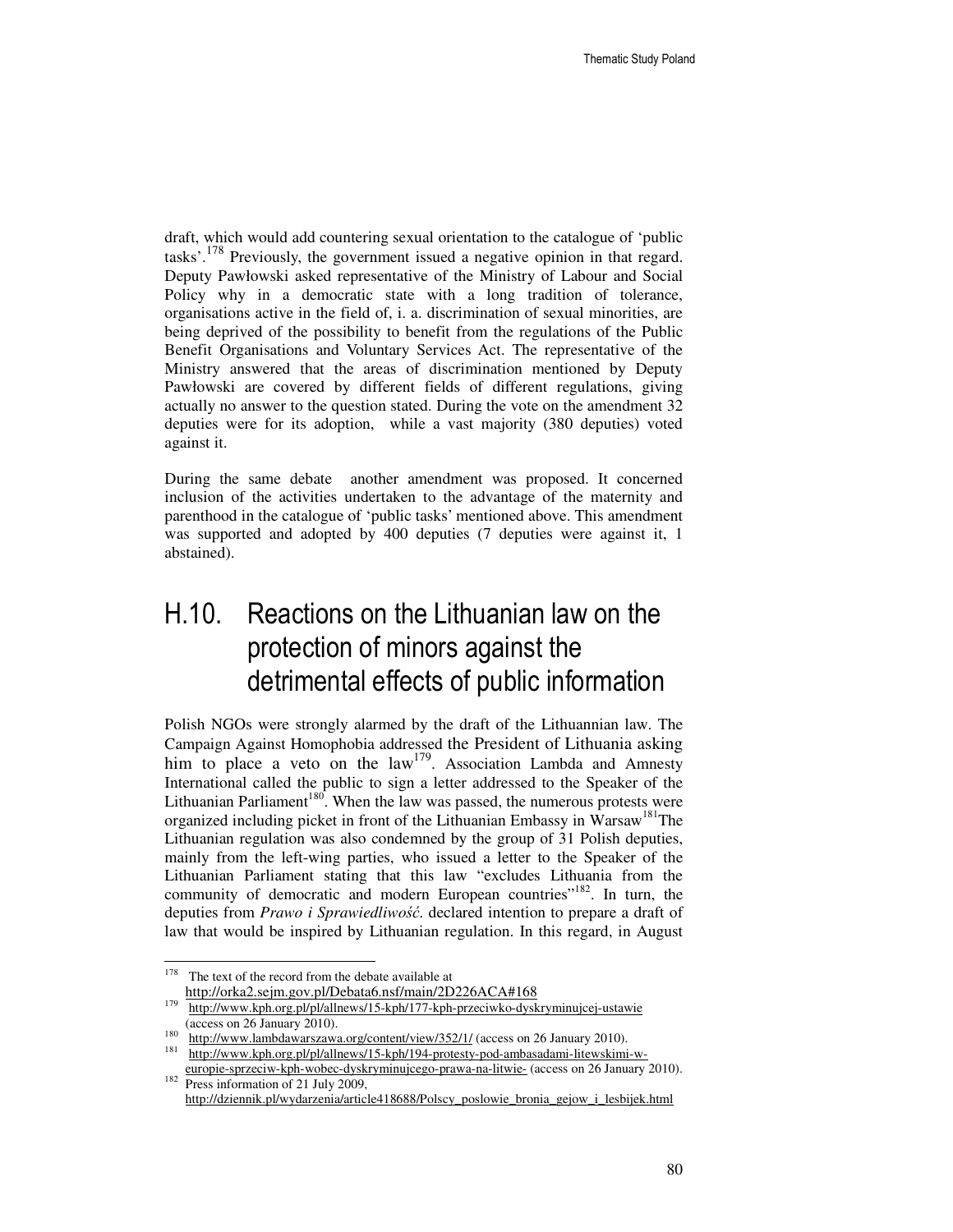2009 the head of the parliamentary club of this party ordered the translation of the Lithuanian  $law^{183}$ . It is important to mention that this is not a first initiative of this kind in Poland since in 2007 a draft of the law banning "homosexual propaganda" in schools was presented by Roman Giertych from *Liga Polskich*  Rodzin [League of Polish Families], the Ministry of Education at that time<sup>184</sup>.

## H.11. Blood donation

The controversy concerning honorary blood donation by homosexuals has been existing since the eighties of the last century when the homosexuals had been treated as an AIDS risk group what eliminated them as donors. Since 2005 the questionnaire filled by the donors has not inquired anymore about homosexual contacts but about risk-taking sexual behaviors, regardless personal sexual orientation. The problem revived in 2008 when media informed that *Narodowe Centrum Krwi* [National Blood Centre] which acts under supervision of Ministry of Health, intended to change the questionnaire and introduce question on homosexual contacts<sup>185</sup>. This change was not introduced and *Narodowe Centrum Krwi* stated that it aimed to specify which sexual behaviors can exclude potential donors. In the same time the statement underlined that there was no intention to prevent homosexuals from drewing blood<sup>186</sup>. Even though it is evident from legal perspective that homosexuals can be blood donors, the prejudices and stereotypes still exist. For instance in 2008 the Campaign Against Homophobia reported that *Niezale*ż*ne Zrzeszenie Studentów na UMK w Toruniu* [Independent Students' Association of Toruń University] who organized the action of blood donation informed on its website that homosexuality, which was listed together with alcoholism and drug addiction, was one of the direct contraindications for blood donation<sup>187</sup>, In February 2010 a daily *Dziennik* informed that blood donation by homosexuals is still questionable. By instance some local blood donation points still inform on their websites that homosexual orientation is a serious obstacle to be blood donor<sup>188</sup>.

 183 http://www.pis.org.pl/article.php?id=15686 (access on 26 January 2010).

<sup>184</sup> http://www.monitor.edu.pl/newsy/projekt-projektu-juz.html (access on 26 January 2010). 185 *Nie pobior*ą *krwi od geja* [They won't draw blood from gay],in: Dziennik Polska-Europa-Świat, 9 May 2008.

<sup>186</sup> http://www.nck.gov.pl/index.php?page=komentarz-do-artykulu-z-09-05-2008 (Access on 26 January 2010). 187

http://monitoring.kampania.org.pl/index.php?option=com\_content&view=article&id=25:dysk ryminacja-na-umk-w-toruniu-kph-interweniuje&catid=1:news (access on 26 January 2010).

<sup>&</sup>lt;sup>188</sup> Press information of 5 February 2010, http://www.dziennik.pl/wydarzenia/article542627/Nie\_chca\_krwi\_od\_gejow.html?service=pr int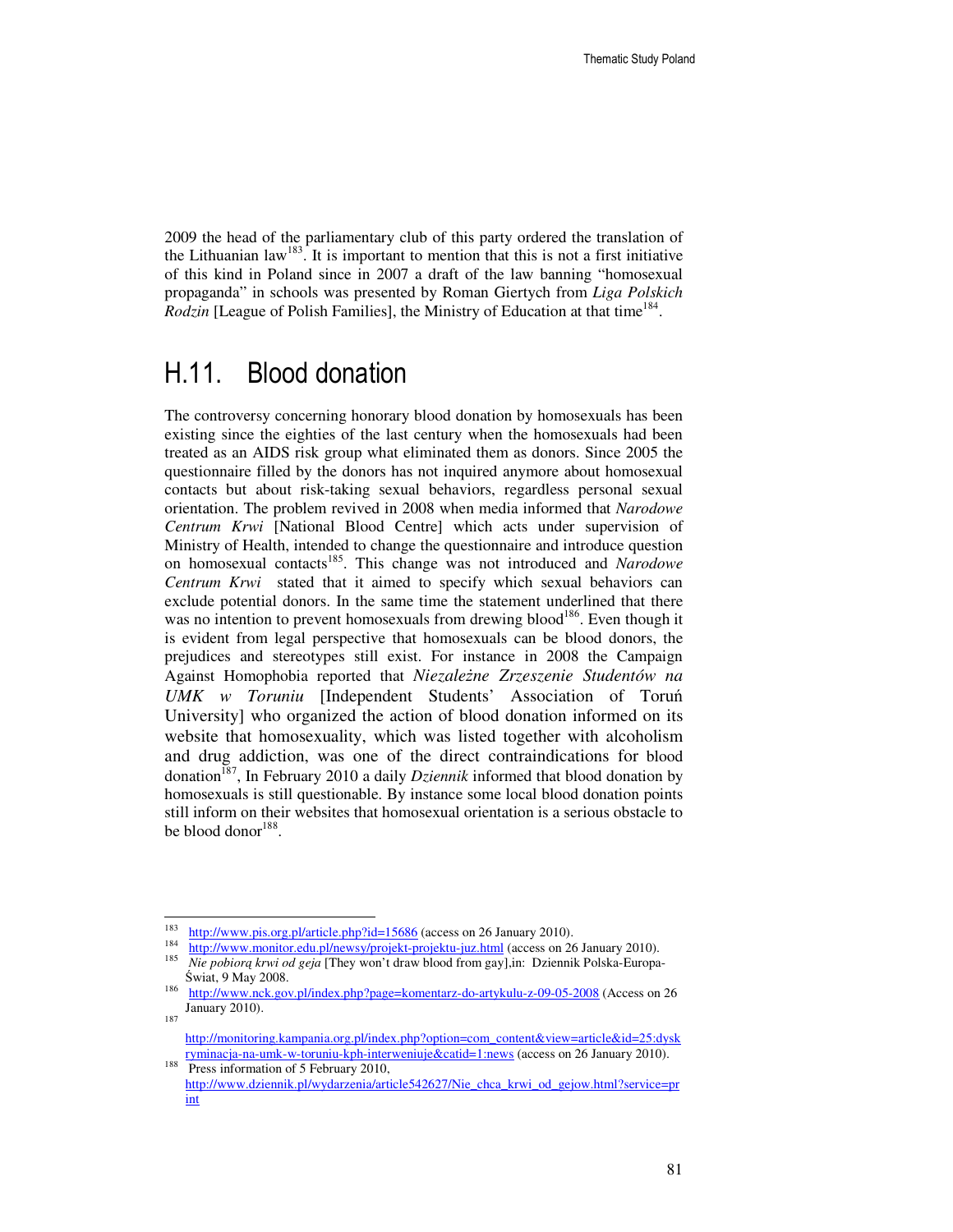# H.12. Access to culture

In 2009 there were several alarming incidents concerning participation of LGBT persons in cultural life.

In October 2009 deputy Stanisław Pięta, member of *Prawo i Sprawiedliwo*ść [Law and Justice Party], interpellated to the Minister of Culture and National Heritage on the issue of the National Museum's plans to organize an exhibition of objects connected to homosexuality. The interpellation included extremely offensive statements in regard to homosexual persons, equating homosexuality with zoophilia, pedophilia and necrophilia and accusing the Director of the National Museum of promoting deviation and demoralization.

Deputy S. Pięta asked the Minister of Culture and National Heritage if he intends to stop this discredit of the National Museum, one of Poland's most import cultural institutions<sup>189</sup>. Answering the interpellation, the Ministry explained that the exhibition the exhibition is 'the element of the discussion on the contemporary meaning of symbols existing in the art since ages' and that the task of the Museum is to stimulate the process of social development and to form democracy<sup>190</sup>.

In November 2009 the Vice-President of Opole refused the project of Ż*ywa biblioteka (*Living library) to be organized in *Miejski O*ś*rodek Kultury* (City Cultural Centre). Ż*ywa biblioteka* is an undertaking aimed to break stereotypes and prejudices concerning different social groups. It permits to meet with representatives of these groups and share their experiences. The organizers of Ż*ywa biblioteka* in Opole made a paid lease contract with *Miejski O*ś*rodek Kultury* managed by City Hall in order to place the event in its premises. Arkadiusz Karbowiak, the Vice-President of the city ordered to break a contract when he got to know that a homosexual was to be one of the "living books"<sup>191</sup>. Interviewed, he stated that homosexuality is a deviation and "a dissidence that cannot be tolerated in the public sphere"<sup>192</sup> The event finally took place in premises of Opole University<sup>193</sup>. A few days later also in Rzeszów, another city where the event was to be hosted, the Regional Cultural Centre withdrew its consent to let its premises<sup>194</sup> .

In November 2009 the festival *Bez Tabu* [No Taboo] took place in the City Cultural Centre in Olsztyn. The festival aimed to present problems of different

<sup>189</sup> Interpellation No 12370 lodged on 20 October 2009, http://orka2.sejm.gov.pl/IZ6.nsf/main/161CCD77 190

 $\frac{190}{h} \frac{http://orka2.sejm.gov.pl/IZ6.nsf}{h}$  (access on 27 January 2010).

<sup>&</sup>lt;sup>191</sup> Press information of 20 November 2009, <u>http://opole.gazeta.pl/opole/1,35086,5971960.html</u><br><sup>192</sup> Integration: for Gazeta Witherage of 20 November 2000. Interview for Gazeta Wyborcza of 20 November 2009;

http://opole.gazeta.pl/opole/1,35086,5971964.html

<sup>&</sup>lt;sup>193</sup> Press information of 21 November 2009; http://opole.gazeta.pl/opole/1,35086,5976830.html<br><sup>194</sup> Press information of 26 November 2000;

Press information of 26 November 2009; http://rzeszow.gazeta.pl/rzeszow/1,34962,5994629.html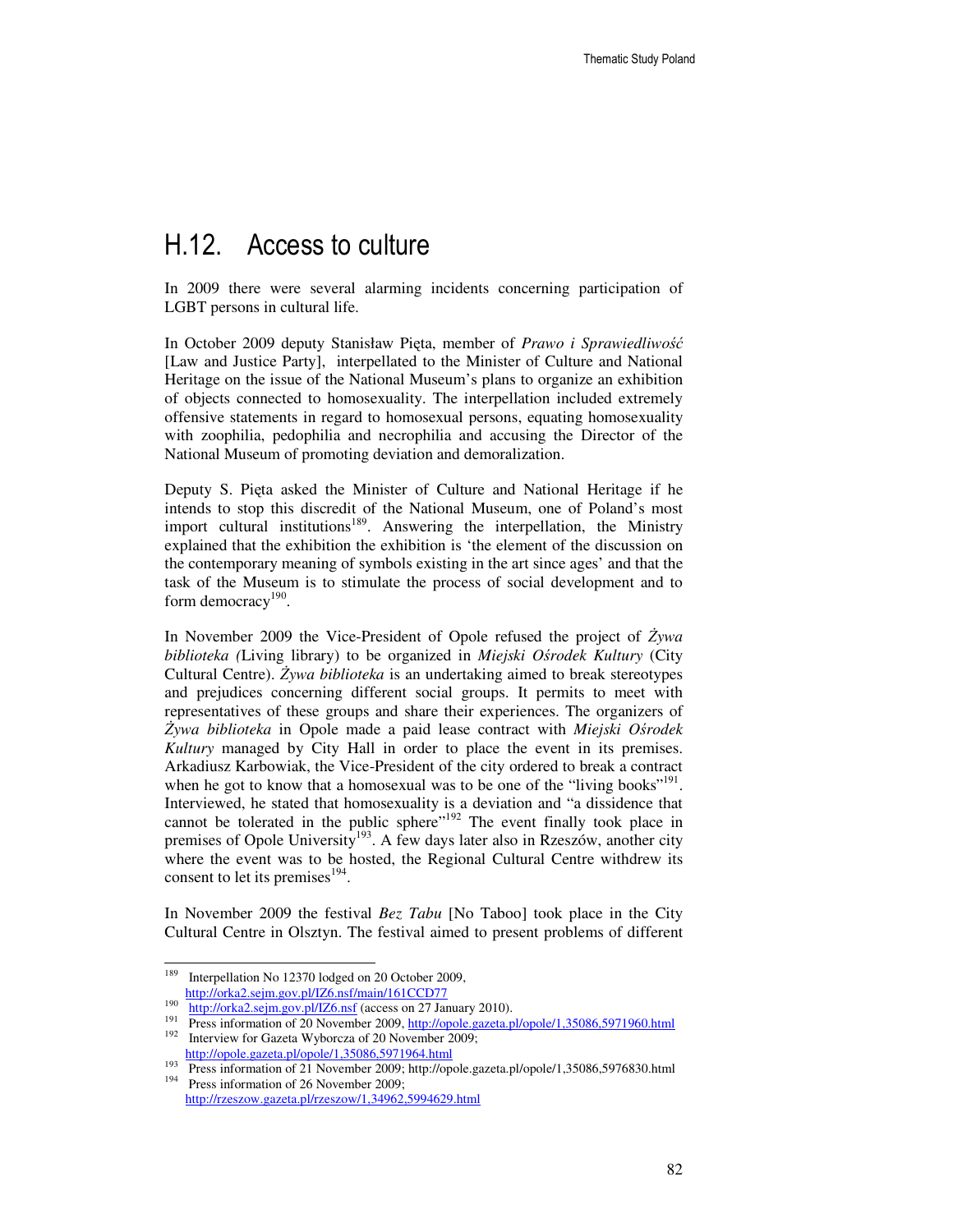groups facing social exclusions, including homosexuals. One of the events during the festival was also a concert of the drag queens. A few days after the festival Jerzy Szmit, the Vice-President of the city, announced that "the city space is not a proper place to propagate gay ideology. There is no moral consent for such things". He argued that the festival indignated inhabitants and was strongly criticized by local catholic association<sup>195</sup>.

In this context it is worth to recall an incident from 2005. *Krajowa Rada Radiofonii i Telewizji* (The National Council of Radio Broadcasting and Television) who shall safeguard the freedom of speech, the right to information as well as safeguard the public interest regarding radio broadcasting and television, issued a rebuke to the Director of the Channel 2 of Public Television who emitted a video clip of the band *Pudelsi*. The video clip portrayed subtly two women dancing together and contained a very short scene of their kiss. The Council decided to intervene after receiving complaint from a private person. The Council did not accept explanations provided by the Director of the Channel 2 and urged to "select carefully and prudently the content of the broadcasts emitted in time when they may be watched also by children"<sup>196</sup>.

Another example illustrating attitude to homosexuals in media is linked to the annual contest for the "Most beautiful couple" organized by *Gala*, one of the most popular magazines. In 2008 the readers of *Gala* awarded this prize to a gay couple – T Raczek and M. Szczygielski who are media personalities. The ceremony was broadcasted as usually by Channel 2 of Public Television. After the ceremony *Nasz Dziennik,* a conservative and catholic daily presented vivid reactions towards this event claiming that the Public Television was used to promote "indecent attitudes". A few days later the Board of Public Television decided that the ceremony of *Gala* awards and other events of this kind will not be transmitted in future by Public Television. Although no clear reason for this decision was presented, it was widely commented in media that the direct cause was the prize for Raczek and Szczygielski<sup>197</sup>.

 $\ddot{ }$ 

<sup>&</sup>lt;sup>195</sup> Press information of 4 December 2009, http://olsztyn.gazeta.pl/olsztyn/1,48726,7333154,Jerzy\_Szmit\_\_wiceprezydent\_Olsztyna\_\_\_ Nie\_\_dla\_gejow.html

<sup>196</sup> Annual Report of *Krajowa Rada Radiofonii i Telewizji ,* March 2005, available at www.krrit.gov.pl/bip/Portals/0/sprawozdania/spr2005/spr2005.pdf

<sup>197</sup> E.g. press information of 2 December 2008, http://wiadomosci.gazeta.pl/Wiadomosci/1,80708,6017789,Raczek\_i\_Szczygielski\_\_najpiekn iejsza\_para\_\_\_\_TVP.html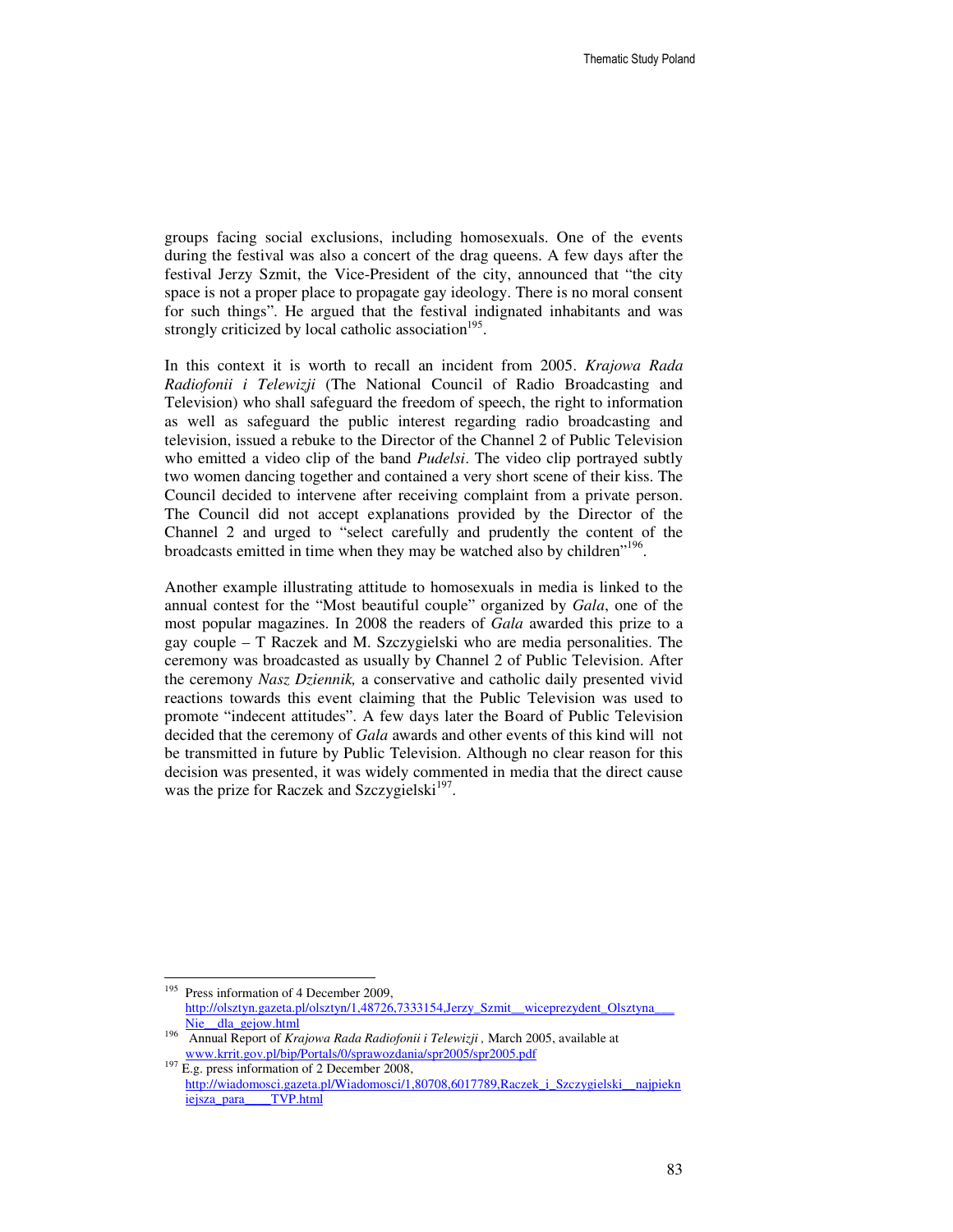# I. Good practices

In the overall assessment, the judicial approach towards the exercise of freedom of assembly by LGBT people is an example of good practices. Judgments concerning Equality Marches are meaningful due to protection of basic values in a democratic society. Some of the statements included in these judgments may reverberate in other EU countries, especially new Member States.

Another example of good practices is the positive cooperation between the Polish ordinary courts and administrative courts and NGOs in litigation of precedent cases. Polish courts accept public interest litigation, especially if an organisation is presenting an *amicus curiae* brief or legal opinion, and may take advantage of views expressed therein.<sup>198</sup> It is of great help in advancing the rights of the LGBT community and may have good effects if the legislator or the executive is not responding correctly to the needs and problems of the given minority.

An awareness campaign carried out by the Polish Ministry of Labour and Social Policy within the framework of own activities of 2007 European Union's "European Year of Equal Opportunities for All" brought many positive effects. The realization and coordination of the campaign planned was inducted to the Department for Women, Family and Counteracting Discrimination of the Polish Ministry of Labour and Social Policy. Additionally, for the time of the campaign, the advisory body to the Department – the Advisory Committee -was established. It included group of experts on the issue of discrimination on the grounds of sexual orientation (ex. experts of the Campaign against Homophobia).<sup>199</sup> One of the most important outcomes of the "European Year of Equal Opportunities for All" was the research study *Situation of Sexual Minorities in Poland in the Light of Empirical Studies*, conducted under the supervision of Professor Ireneusz Krzemiński form the Sociology Institute of the Warsaw University, published in March 2008.<sup>200</sup> The study delivered many information on the actual situation of the LGBT persons in Poland. Another project fulfilled within the framework of the campaign in Poland was the launching of the internet portal *Multikulti*, devoted to the issue of all grounds for discrimination and realized by the Campaign against Homophobia.<sup>201</sup> All activities, projects and actions, (along with their results) which took place in Poland within the "European Year of Equal Opportunities for All" are described

<sup>198</sup> <sup>198</sup> Please see e.g. amicus curiae brief submitted by Polskie Stowarzyszenie Edukacji Prawnej [Polish Association of Legal Education] in case of accused P. Aleksandrowicz and J. Tomczask on homophobic hate speech. Available at www.psep.pl/pliki/news/obr/uwagi\_wstepne.pdf

<sup>&</sup>lt;sup>199</sup> The full list of the memebers of the Advisory Committee is to be fund at: http://www.kobieta.gov.pl/?7,12,135,

<sup>200</sup> Report from the Study available at: http://www.kph.org.pl/images/stories/raporty/PostawyWobecOsobHomoseksualnychKrzemin ski.pdf

<sup>201</sup> *Multikulti* project web page: http://www.multikulti.org.pl/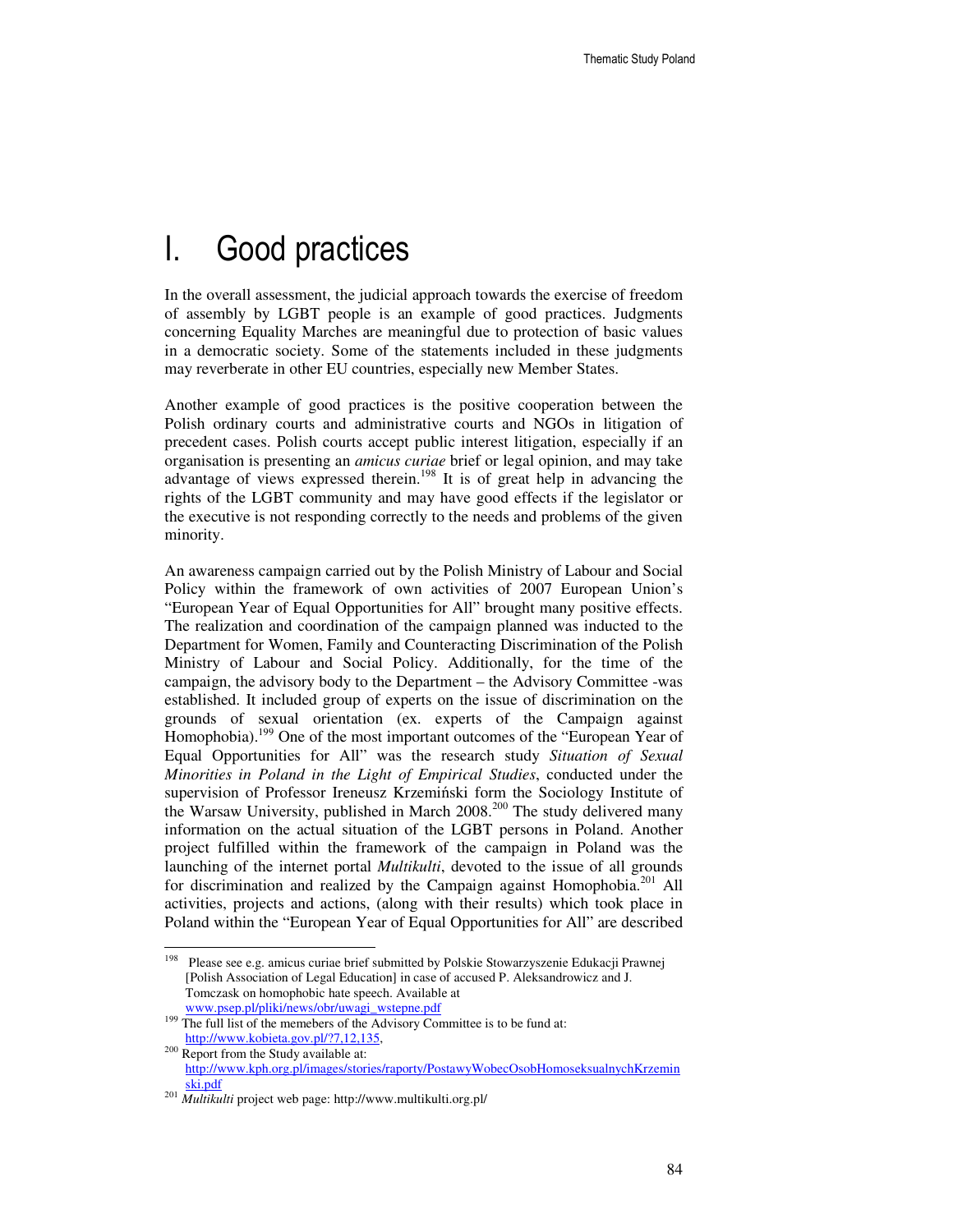at the web page of the Department for Women, Family and Counteracting Discrimination of the Polish Ministry of Labour and Social Policy.<sup>202</sup> It is also worth to mention that this Department organized in 2006-2008 contests for non - governmental organisations under which funds were provided for activities relating to counteract diverse forms of discrimination including discrimination based on sexual orientation. The abovementioned project *Multikulti* was one of beneficiaries of this program. Unfortunately the Department for Women, Family and Counteracting Discrimination of the Polish Ministry of Labour and Social Policy was dissolved in the beginning of 2010.

The appointment of special bodies dealing with the problem of discrimination of LGBT people can certainly be described as a positive development. In 2009 the Plenipotentiary of the President of Warsaw for the discrimination on grounds of ethnic and national origin, sex, age, sexual orientation and disability and the Plenipotentiary for gays and lesbians of Ogólnopolskie Porozumienie Związków Zawodowych [All Poland Alliance of Trade Unions], were appointed.<sup>203</sup>

Another example of good practices concerns the pilot training for the Police in Gdańsk, carried out i. a. by the representatives of the Campaign Against Homophobia.<sup>204</sup> The training included the issues of discrimination of sexual minorities and the proper reaction and behaviour during the contact with LGBT persons. Furthermore, special, free of charge courses are offered by the Polish Ministry of Labour and Social Policy to the employees of the public sector (policemen, teachers, administrative officers). The courses are devoted to the problem of countering discrimination, i. a. discrimination of sexual minorities.

Many positive developments are also to be noted in the field of LGBT organisations activities. Among number of examples of such activities, two may be seen as particularly important. 'Queer studies', an initiative of the Campaign Against Homophobia, offers a possibility of the interdisciplinary studies in the research areas of sexual orientation and identity, sexual prejudice and stereotypes, social perception of LGBT people. The studies are directed by the best Polish scholars and experts in the field. Another interesting action, entitled Festival Tęczowych Rodzin [Festival of Rainbow Families], is being organised in order to educate about different types of family models and familiarise Polish society with that issue.

In April 2009, Professor Zbigniew Hołda, a prominent Polish lawyer, Board member and Vice-President of HFHR, received a highly prestigious price of

 $\ddot{ }$ 

<sup>&</sup>lt;sup>202</sup> http://www.kobieta.gov.pl/?7,12,308,

<sup>203</sup> Information available at

http://www.queercafe.pl/index.php?option=com\_content&view=article&id=577:pitbull-oddyskryminacji-w-warszawskim-ratuszu&catid=81:kraj&Itemid=458; http://opzz.org.pl/aktualnosci/glowna.html/id/668

<sup>&</sup>lt;sup>204</sup> News release of the Campaign Against Homophobia available at http://monitoring.kampania.org.pl/images/biuletyn6pl.pdf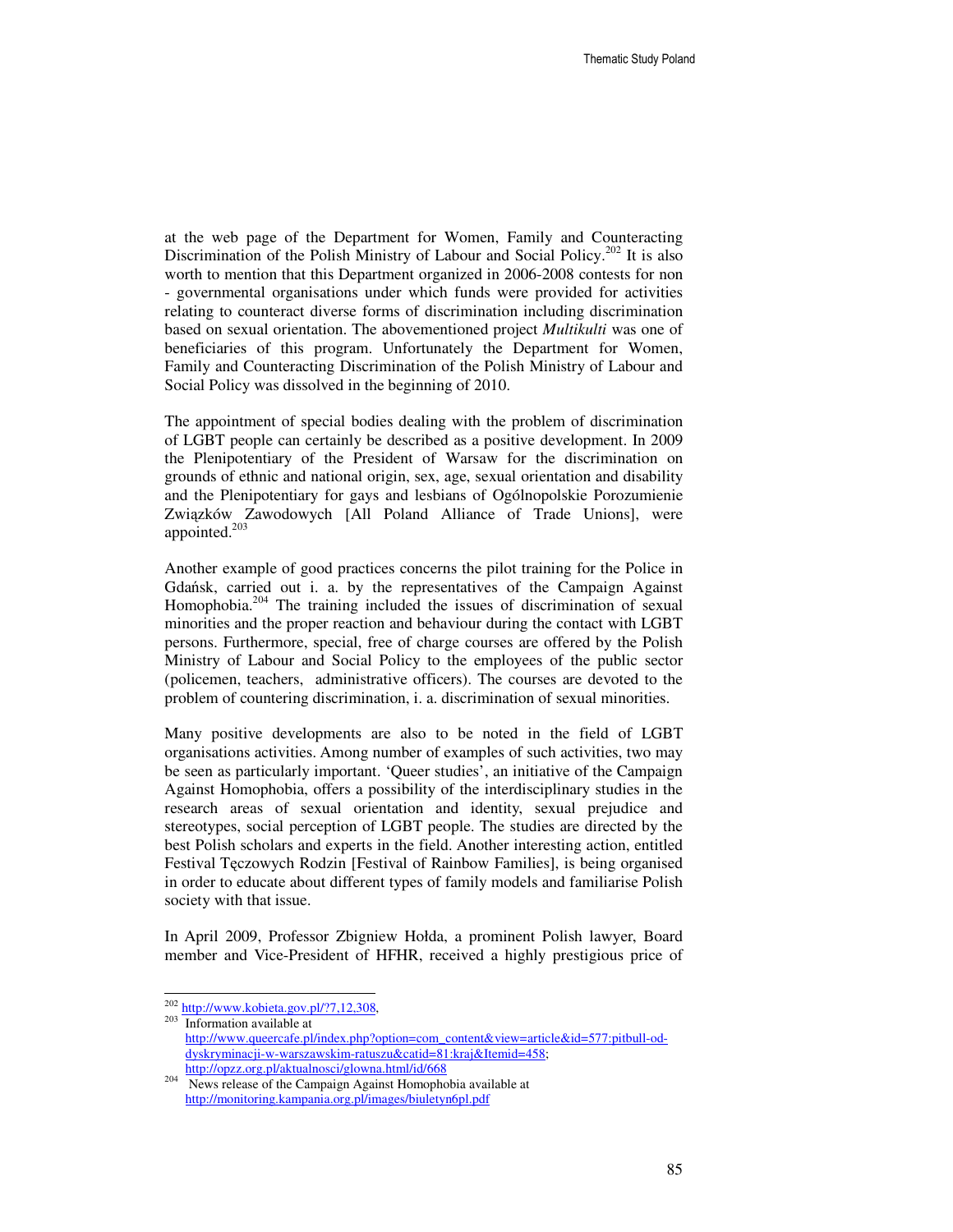"Pro Bono Lawyer". Professor Hołda represented before the European Court of Human Rights i. a. the applicants in the famous case of banning in 2005 the Equality Parade by the President of Warsaw. Professor Hołda was also granted the 'Tolerance Award', the prize of European LGBT organisations, in recognition of his great services in the fight for the LGBT rights in Poland. Professor Zbigniew Hołda passed away in May 2009.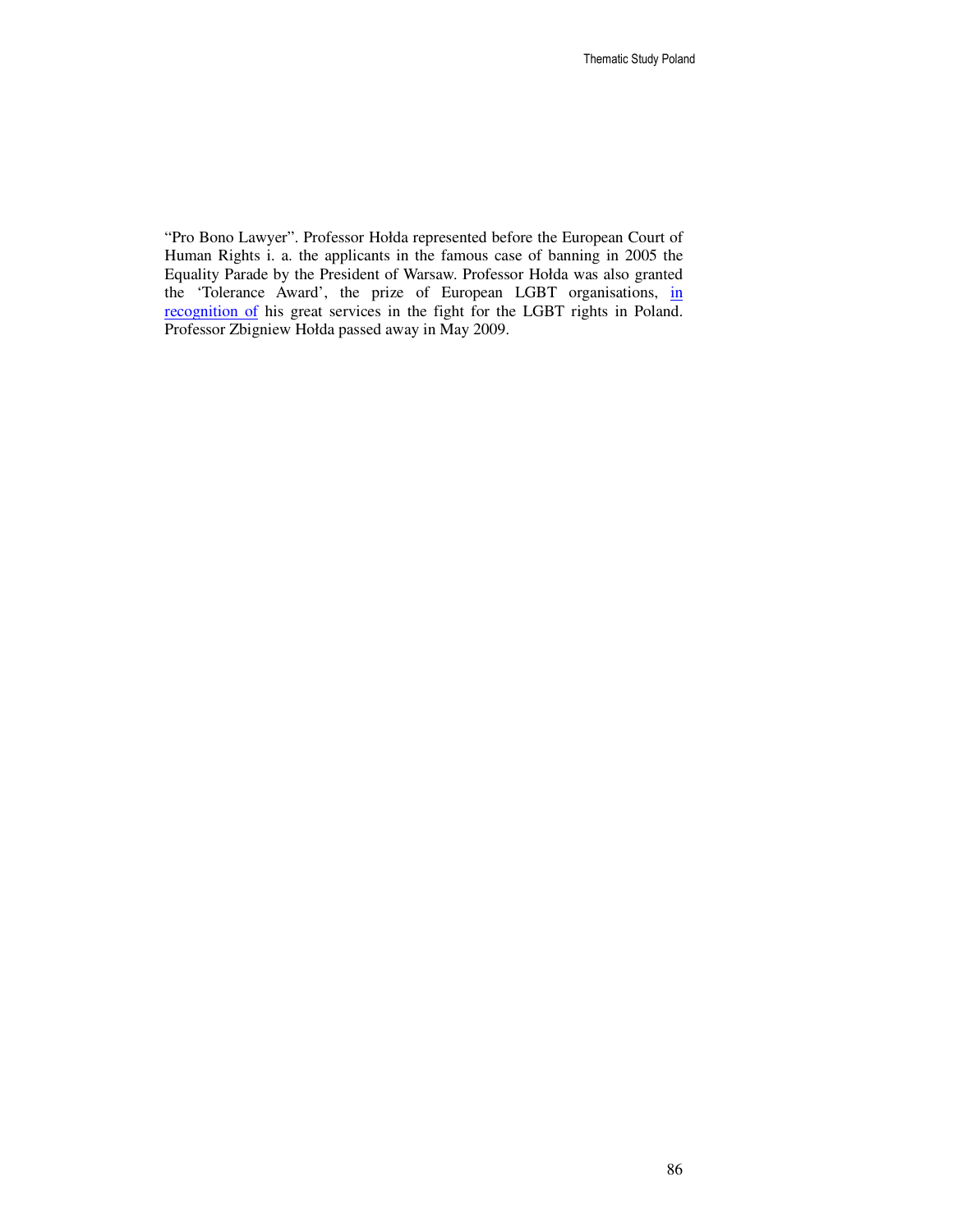# Annex 1 – Case law

| Case title                                                                                                                       | B. K. versus CZA-TA                                                                                                                                                                                                                            |
|----------------------------------------------------------------------------------------------------------------------------------|------------------------------------------------------------------------------------------------------------------------------------------------------------------------------------------------------------------------------------------------|
| Decision date                                                                                                                    | 16 March 2006                                                                                                                                                                                                                                  |
| Reference details (type and<br>title of court/body; in original<br>language and English [official<br>translation, if available]) | District Court in Płock (Sąd Rejonowy w Płocku)                                                                                                                                                                                                |
| Key facts of the case<br>$(max. 500 \text{ chars})$                                                                              | The plaintiff claimed compensation (30.000 PLZ) for harassment and intimidation on the basis of his sexual<br>orientation at work. Due to this situation, he terminated his employment.                                                        |
| Main<br>reasoning/argumentation<br>$(max. 500 \text{ chars})$                                                                    | In accordance with Directive 2000/78/EC the burden of proof is on the respondent, while the person who claimed<br>to be wronged has to establish facts, from which the court may presume that direct or indirect discrimination took<br>place. |
| Key issues (concepts,<br>interpretations) clarified by<br>the case (max. 500 chars)                                              | Direct or indirect discrimination does not occur in a situation when the management and colleagues treat a person<br>less favourably due to objective reasons - non-fulfilment or improper fulfilment of his duties.                           |
| Results (sanctions) and key<br>consequences or implications<br>of the case (max. 500 chars)                                      | No discriminatory treatment has been found in this case since major proofs could be interpreted in favour of both<br>parties to the proceedings. Due to procedural failures, the appeal has been dismissed.                                    |

#### Chapter A, the interpretation and/or implementation of Employment Equality Directive 2000/78/EC, case 1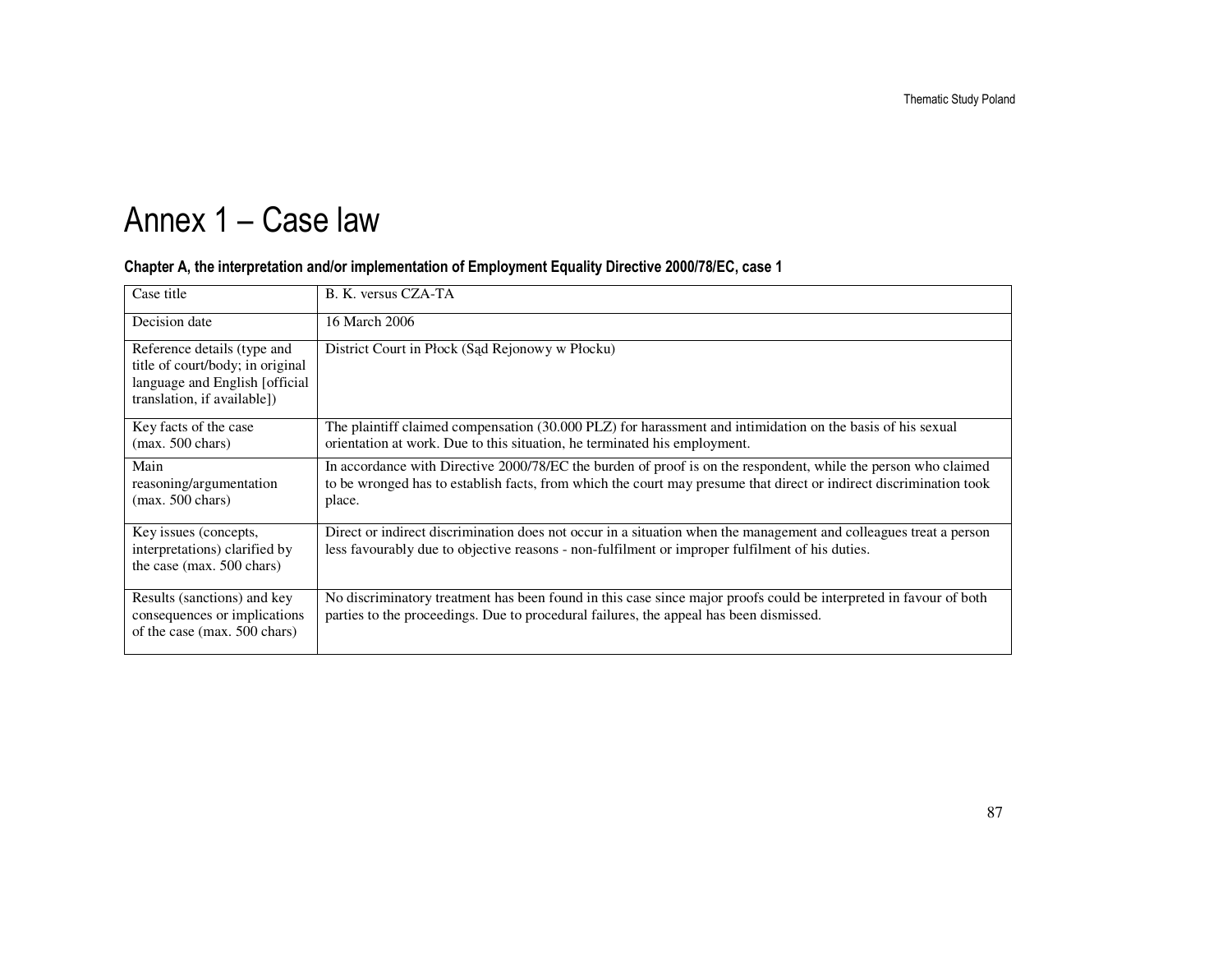## Chapter A, interpretation and/or implementation of Employment Equality Directive 2000/78/EC, case 2

| Case title                                                                                                                       | Mirosław Sielatycki versus the Minister of National Education [Centralny Ośrodek Doskonalenia Nauczycieli -<br>(National In-Service Teacher Training Centre (NTTC)].                                                                                                                                                                                                                                                                                                                                                                                                                                                                                     |
|----------------------------------------------------------------------------------------------------------------------------------|----------------------------------------------------------------------------------------------------------------------------------------------------------------------------------------------------------------------------------------------------------------------------------------------------------------------------------------------------------------------------------------------------------------------------------------------------------------------------------------------------------------------------------------------------------------------------------------------------------------------------------------------------------|
| Decision date                                                                                                                    | 5 June 2007<br>31 March 2008                                                                                                                                                                                                                                                                                                                                                                                                                                                                                                                                                                                                                             |
| Reference details (type and<br>title of court/body; in original<br>language and English [official<br>translation, if available]) | District Court in Warsaw (Sąd Rejonowy w Warszwie)<br>Regional Court in Warsaw (Sad Apelacyjny w Warszawie)                                                                                                                                                                                                                                                                                                                                                                                                                                                                                                                                              |
| Key facts of the case<br>$(max. 500 \text{ chars})$                                                                              | The plaintiff claimed compensation (19.000 PLN) for discrimination in employment and unfair dismissal from<br>office as the director of the National In-Service Teacher Training Centre. The dismissal followed his decision to<br>publish a training manual, which allegedly promoted homosexuality.                                                                                                                                                                                                                                                                                                                                                    |
| Main<br>reasoning/argumentation<br>$(max. 500 \text{ chars})$                                                                    | The case was decided on the basis of the Labour Code provisions prohibiting discrimination in employment on the<br>ground of political views (not sexual orientation). Sexual orientation was at stake in this case but only to the extent<br>the parties disagreed on this issue within the work context. The court found that the Minister of Education, Roman<br>Giertych, and Mr. Mirosław Sielatycki differed in their view on the role of schools.                                                                                                                                                                                                 |
| Key issues (concepts,<br>interpretations) clarified by<br>the case (max. 500 chars)                                              | Discrimination on the basis of sexual orientation does not take place where neither of the parties is of different<br>sexual orientation, but just of different opinion about the type of education regarding this matter.                                                                                                                                                                                                                                                                                                                                                                                                                               |
| Results (sanctions) and key<br>consequences or implications<br>of the case (max. 500 chars)                                      | The District Court found discrimination and unfair dismissal and awarded almost the exact sum required by the<br>plaintiff - 19.000 PLN compensation (16.000 PLN for discriminatory treatment on the basis of political views and<br>3.000 for unfair dismissal). In result of the appeal brought by the NTTC, the Regional Court affirmed the judgment<br>of the District Court as to its finding (discriminatory treatment and unfair dismissal), but rejected as to the amount<br>of compensation awarded for discriminatory treatment (reducing it from 16.000 to 5 300 PLN). The amount of<br>compensation awarded for unfair dismissal was upheld. |

No more case law data are available.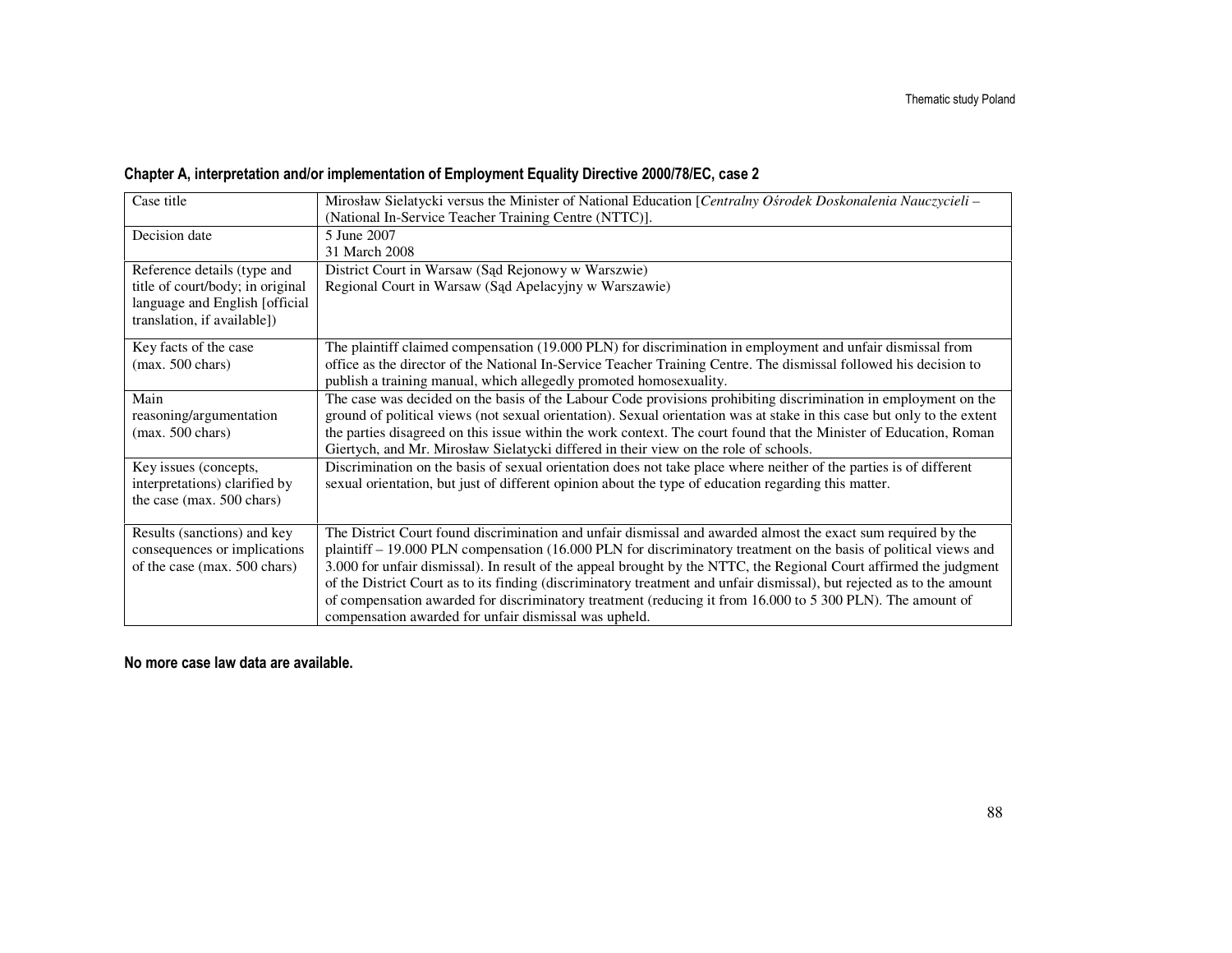## Chapter B, Freedom of movement, case law relevant to Directive 2004/38/EC, case 1

| Case title                                                                                                                       | <b>III SA/Gd 229/08</b>                                                                                                                                                                                                                                                                                                                                                                                                                                                                                                                                                                                                              |
|----------------------------------------------------------------------------------------------------------------------------------|--------------------------------------------------------------------------------------------------------------------------------------------------------------------------------------------------------------------------------------------------------------------------------------------------------------------------------------------------------------------------------------------------------------------------------------------------------------------------------------------------------------------------------------------------------------------------------------------------------------------------------------|
| Decision date                                                                                                                    | 6 August 2008                                                                                                                                                                                                                                                                                                                                                                                                                                                                                                                                                                                                                        |
| Reference details (type and<br>title of court/body; in original<br>language and English [official<br>translation, if available]) | Regional Administrative Court in Gdańsk [Wojewódzki Sąd Administracyjny w Gdańsku]                                                                                                                                                                                                                                                                                                                                                                                                                                                                                                                                                   |
| Key facts of the case<br>$(max. 500 \text{ chars})$                                                                              | A case was lodged by a female citizen of Poland who wished to register a partnership with a female citizen of<br>Germany under provisions of German law which recognize same-sex partnership. The woman was refused to by<br>Kierownik Urzędu Stanu Cywilnego [the Head of the Civil Status Office] to receive a certificate stating that she is<br>not married to anyone else who claimed that she did not have any legal interest to obtain such a certificate. She<br>made an appeal to the Governor of the Voivodship [Wojewoda] which was also dismissed. Finally she lodged<br>complaint to the Regional Administrative Court. |
| Main<br>reasoning/argumentation<br>$(max. 500 \text{ chars})$                                                                    | Law does not allow to examine if, with whom or where an applicant wishes to contract marriage or to test<br>authenticity of her/his intentions. The only task of the body entitled to issue certificates is to examine if a person<br>fulfill conditions stipulated by Polish law which are necessary to be fulfilled in order to get married. A citizen is<br>entitled to receive such certificate without substantiating her/his request and in any case her/his intentions cannot be<br>prerequisite for the refusal.                                                                                                             |
| Key issues (concepts,<br>interpretations) clarified by<br>the case (max. 500 chars)                                              | This is the first judgement clearly confirming that a homosexuals who wish to enter abroad in the same-sex<br>partnerships cannot meet any obstacles while applying in the Civil Status Office in order to receive the certificate<br>stating that she/he is not married to anyone else.                                                                                                                                                                                                                                                                                                                                             |
|                                                                                                                                  |                                                                                                                                                                                                                                                                                                                                                                                                                                                                                                                                                                                                                                      |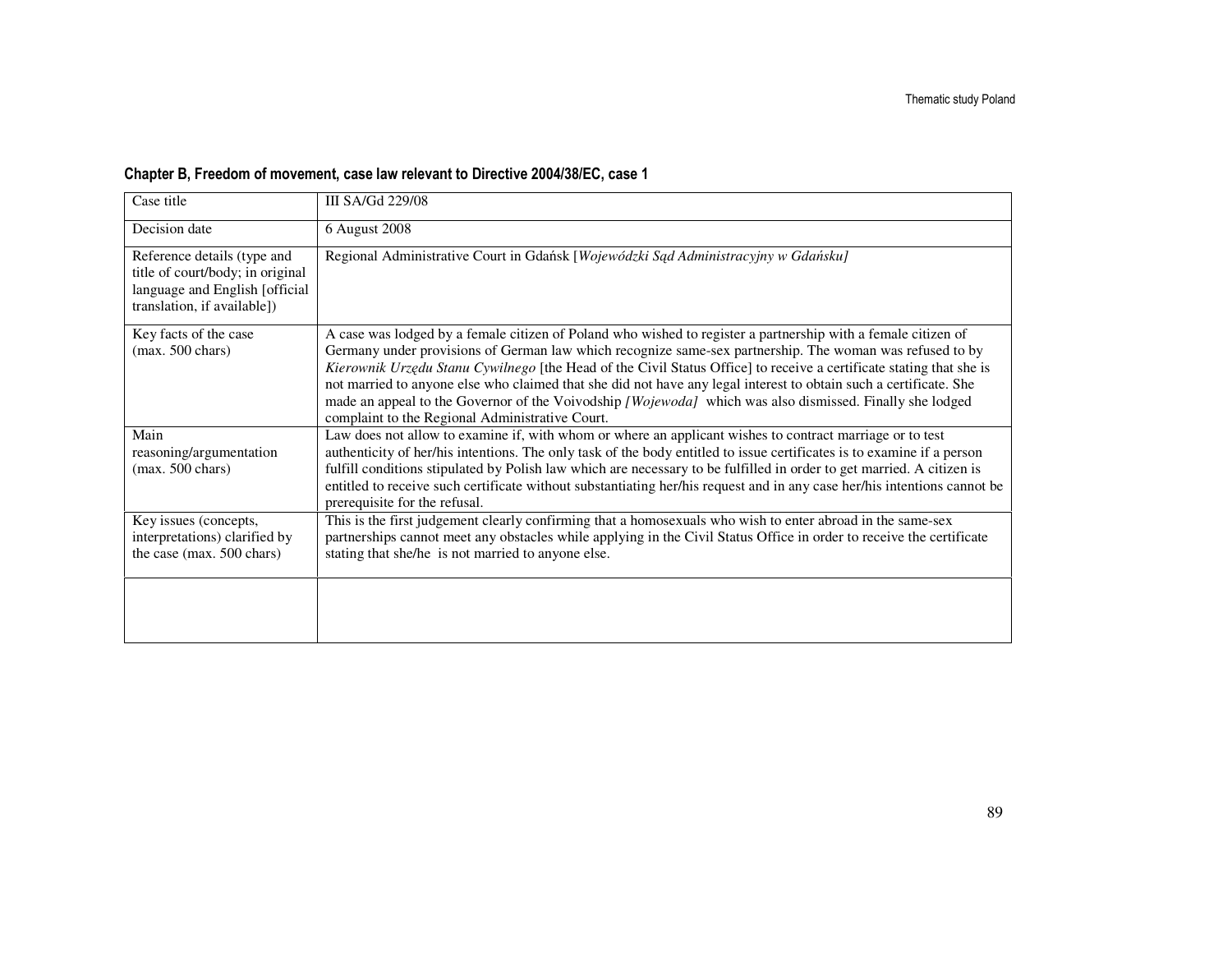Thematic study Poland

No case law data on freedom of movement are available.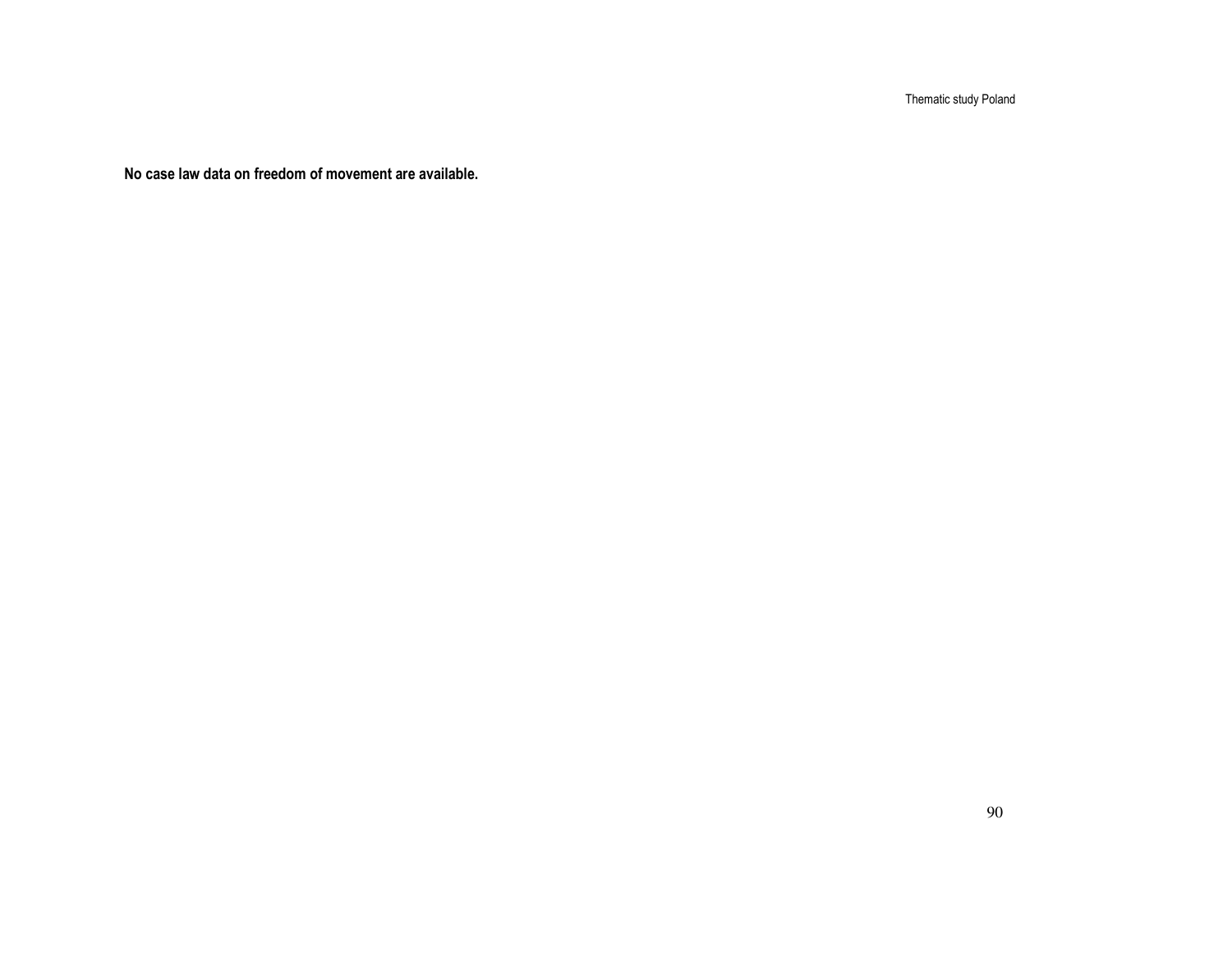| Case title                                                                                                                       | Application for the refugee status of a Chechen national                                                                                                                      |
|----------------------------------------------------------------------------------------------------------------------------------|-------------------------------------------------------------------------------------------------------------------------------------------------------------------------------|
| Decision date                                                                                                                    | 1 October 2007                                                                                                                                                                |
| Reference details (type and<br>title of court/body; in original<br>language and English [official<br>translation, if available]) | Chief of the Office for Foreigners (Szef Urzędu ds Cudzoziemców)                                                                                                              |
| Key facts of the case<br>$(max. 500 \text{ chars})$                                                                              | A Chechen woman was not accepted in her locality and family due to her problems with gender self-identification.<br>She feared persecution on this ground and fled to Poland. |
| Main<br>reasoning/argumentation<br>$(max. 500 \text{ chars})$                                                                    | The applicant fear of persecution and serious harm or even loss of her life in the country of origin was well-<br>founded.                                                    |
| Key issues (concepts,<br>interpretations) clarified by<br>the case (max. 500 chars)                                              | The applicant feared persecution on the basis of belonging to a particular social group (or rather non-belonging to<br>any sex (female or male) group.                        |
| Results (sanctions) and key<br>consequences or implications<br>of the case (max. 500 chars)                                      | The Chief of the Office for Foreigners granted the applicant the refugee status.                                                                                              |

## Chapter C, Asylum and subsidiary protection, case law relevant to art 2/h of Council Directive 2004/83/EC, case 1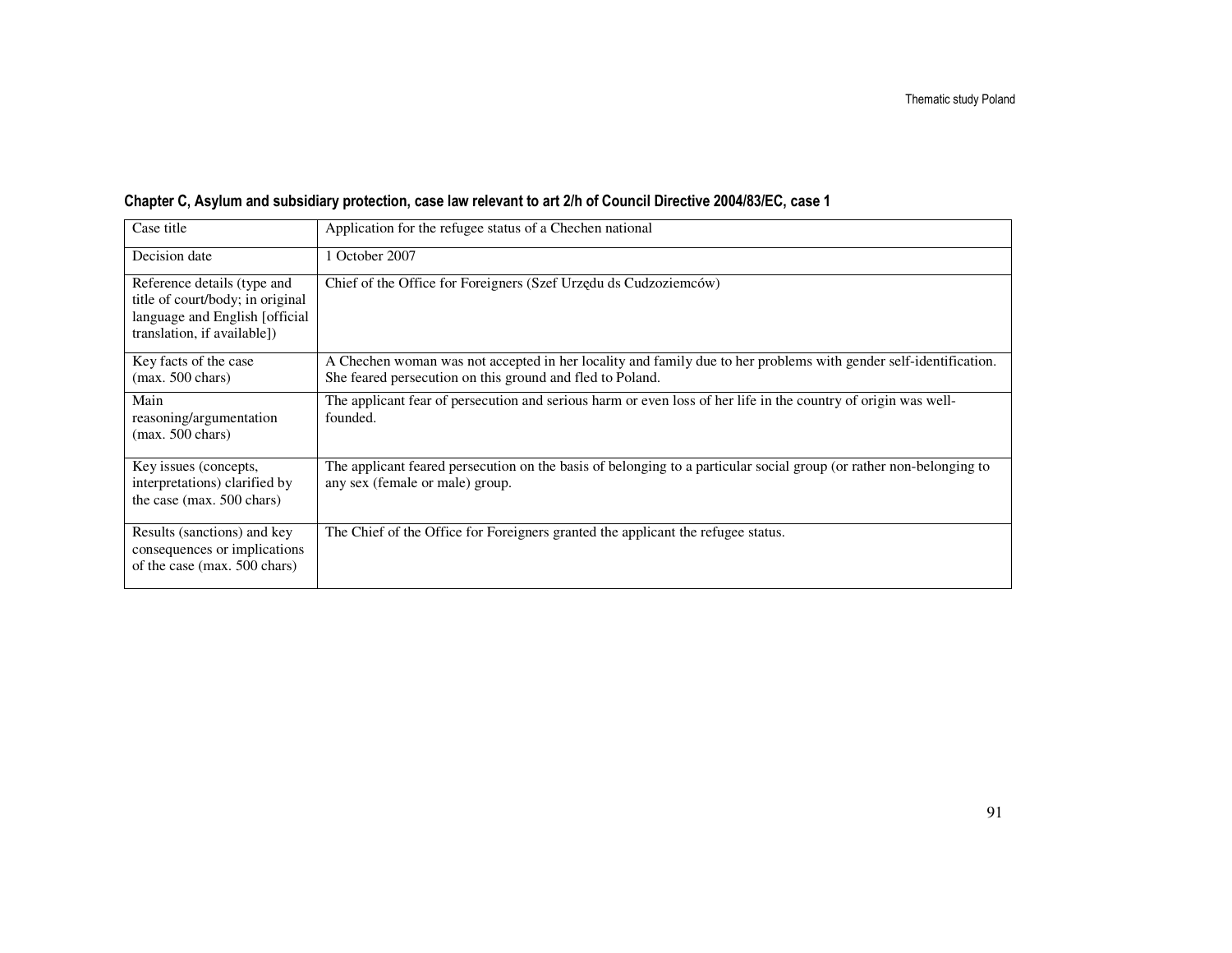|  |  |  |  |  |  | Chapter C, Asylum and subsidiary protection, case law relevant to art 2/h of Council Directive 2004/83/EC, case 2 |  |
|--|--|--|--|--|--|-------------------------------------------------------------------------------------------------------------------|--|
|  |  |  |  |  |  |                                                                                                                   |  |

| Case title                                                                                                                       | Application for the refugee status of a Moldovan national                                                                                                                                                                                                                                                                                                                                                                                              |
|----------------------------------------------------------------------------------------------------------------------------------|--------------------------------------------------------------------------------------------------------------------------------------------------------------------------------------------------------------------------------------------------------------------------------------------------------------------------------------------------------------------------------------------------------------------------------------------------------|
| Decision date                                                                                                                    | December 2007                                                                                                                                                                                                                                                                                                                                                                                                                                          |
| Reference details (type and<br>title of court/body; in original<br>language and English [official<br>translation, if available]) | Chief of the Office for Foreigners (Szef Urzędu ds Cudzoziemców) as the first instance<br>Council for Refugees (Rada ds Uchodźców) as the appeal instance                                                                                                                                                                                                                                                                                              |
| Key facts of the case<br>$(max. 500 \text{ chars})$                                                                              | A Moldovan man was subject to persecution due to his sexual orientation. He was arrested for taking part in a<br>religious demonstration and raped at the police station. The video tape of this incident was later used to blackmail<br>him. He fled to France, where he applied for the refugee status. Then he returned to Moldova, where he was still<br>subject to persecution. His application for the refugee status in Poland has been denied. |
| Main<br>reasoning/argumentation<br>$(max. 500 \text{ chars})$                                                                    | The situation of homosexuals in Moldova is relatively good and there are not subject to intimidation.                                                                                                                                                                                                                                                                                                                                                  |
| Key issues (concepts,<br>interpretations) clarified by<br>the case (max. 500 chars)                                              | For the first time, the Council for Refugees will review a case where the applicant's sexual orientation was raised<br>as the ground for granting him the refugee status.                                                                                                                                                                                                                                                                              |
|                                                                                                                                  |                                                                                                                                                                                                                                                                                                                                                                                                                                                        |

No more case law data are available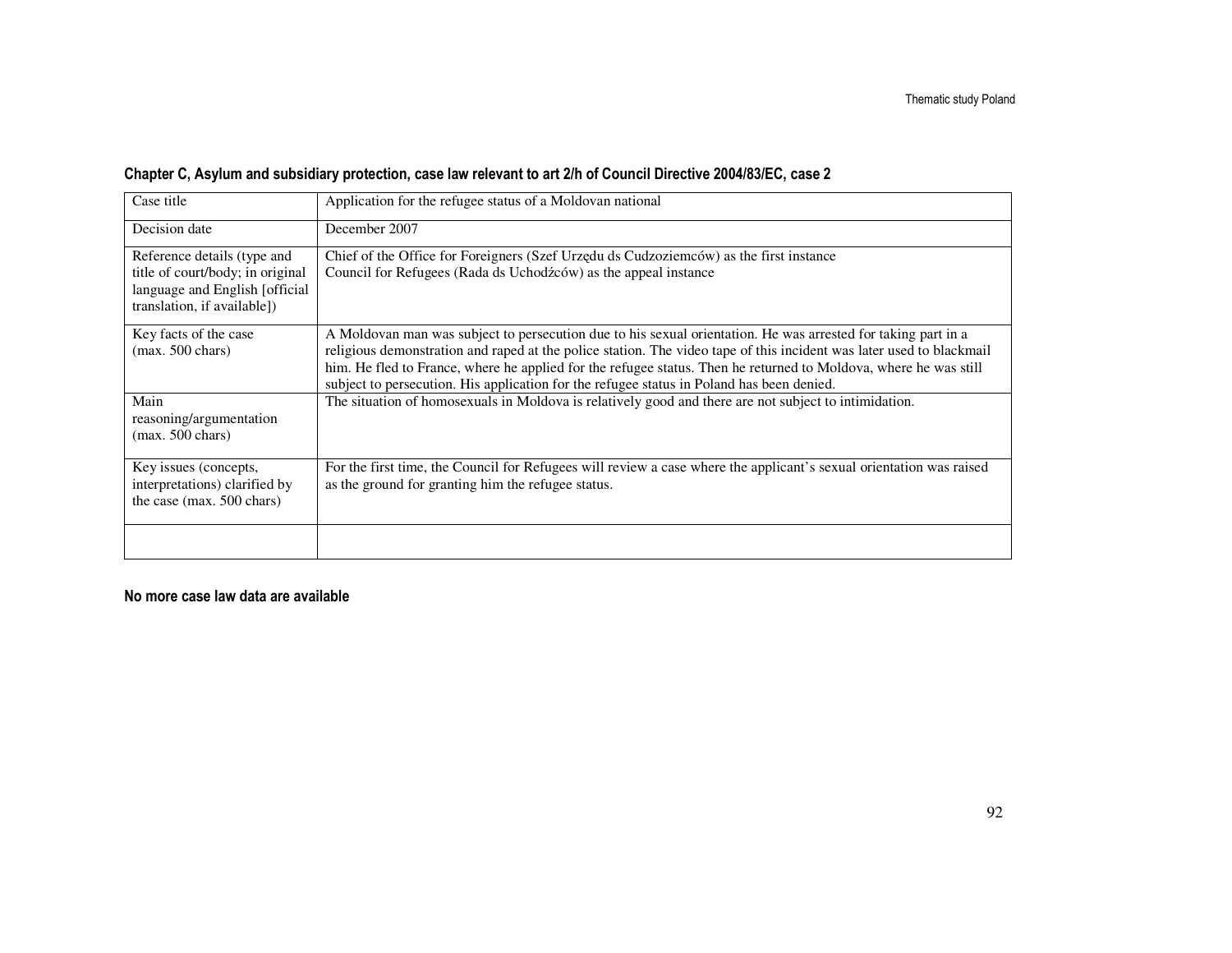| Case title                                                                                                                       |  |
|----------------------------------------------------------------------------------------------------------------------------------|--|
| Decision date                                                                                                                    |  |
| Reference details (type and<br>title of court/body; in original<br>language and English [official<br>translation, if available]) |  |
| Key facts of the case<br>$(max. 500 \text{ chars})$                                                                              |  |
| Main<br>reasoning/argumentation<br>$(max. 500 \text{ chars})$                                                                    |  |
| Key issues (concepts,<br>interpretations) clarified by<br>the case (max. 500 chars)                                              |  |
| Results (sanctions) and key<br>consequences or implications<br>of the case (max. 500 chars)                                      |  |

## Chapter D, Family reunification, case law relevant to art 4/3 of the Council Directive 2003/86/EC, case 1

No case law data on family reunification are available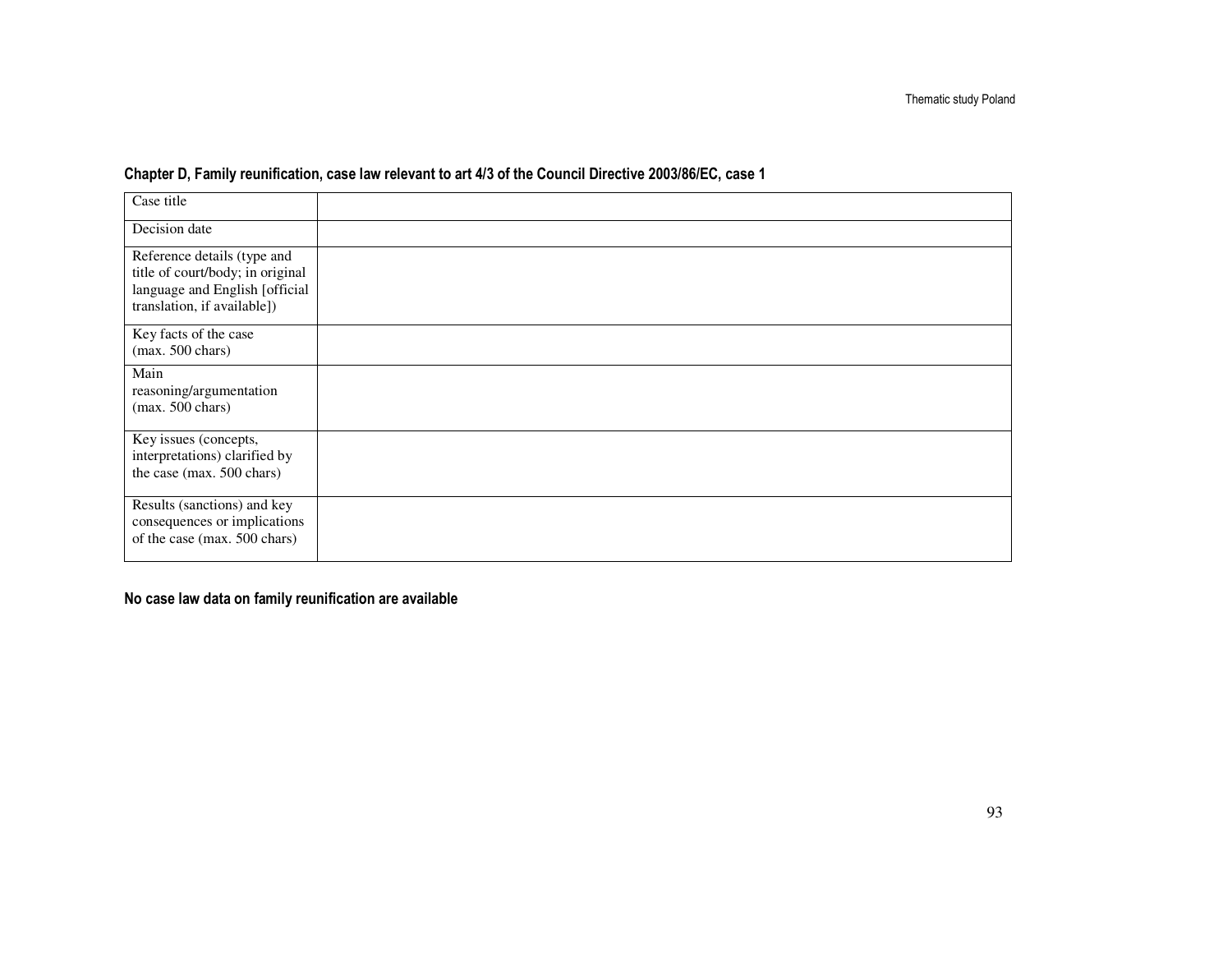## Chapter E, Freedom of assembly, case 1

| Case title                                                                                                                       | No. K 21/05                                                                                                                                                                                                                                                                                                                                                                                                                                                                                                                                                                    |
|----------------------------------------------------------------------------------------------------------------------------------|--------------------------------------------------------------------------------------------------------------------------------------------------------------------------------------------------------------------------------------------------------------------------------------------------------------------------------------------------------------------------------------------------------------------------------------------------------------------------------------------------------------------------------------------------------------------------------|
|                                                                                                                                  | Road Traffic Act                                                                                                                                                                                                                                                                                                                                                                                                                                                                                                                                                               |
| Decision date                                                                                                                    | 18 January 2006                                                                                                                                                                                                                                                                                                                                                                                                                                                                                                                                                                |
| Reference details (type and<br>title of court/body; in original<br>language and English [official<br>translation, if available]) | Constitutional Court (Trybunal Konstytucyjny) in abstract review of constitutionality of the Road Traffic Act                                                                                                                                                                                                                                                                                                                                                                                                                                                                  |
| Key facts of the case<br>$(max. 500 \text{ chars})$                                                                              | In result of series of instances when the Equality Parades were banned, the Ombudsman referred the Road Traffic<br>Act to the Constitutional Court.                                                                                                                                                                                                                                                                                                                                                                                                                            |
| Main<br>reasoning/argumentation<br>$(max. 500 \text{ chars})$                                                                    | Freedom of assembly may not be limited because of the lack of symmetry between its purposes and the intentions<br>of the organisers and participants attributed to it by media, commentators or public officials. "Moral convictions of<br>the public officials are not a synonym for 'public morality' as a limitation of the freedom of assembly". Assemblies<br>hindering traffic should not be subject to the same administrative burden like commercial events, which are not<br>essential for democracy and as such not within the scope of protected political freedoms |
| Key issues (concepts,<br>interpretations) clarified by<br>the case (max. 500 chars)                                              | Freedom of assembly is the constitutional and fundamental right, thus it should not fall in the same regime of<br>administrative concessions like commercial events. Only the system of prior notifications suits the fundamental<br>nature of this right.                                                                                                                                                                                                                                                                                                                     |
| Results (sanctions) and key<br>consequences or implications<br>of the case (max. 500 chars)                                      | The Road Traffic Act submitting assemblies to the same administrative procedures as other commercial events was<br>found unconstitutional.                                                                                                                                                                                                                                                                                                                                                                                                                                     |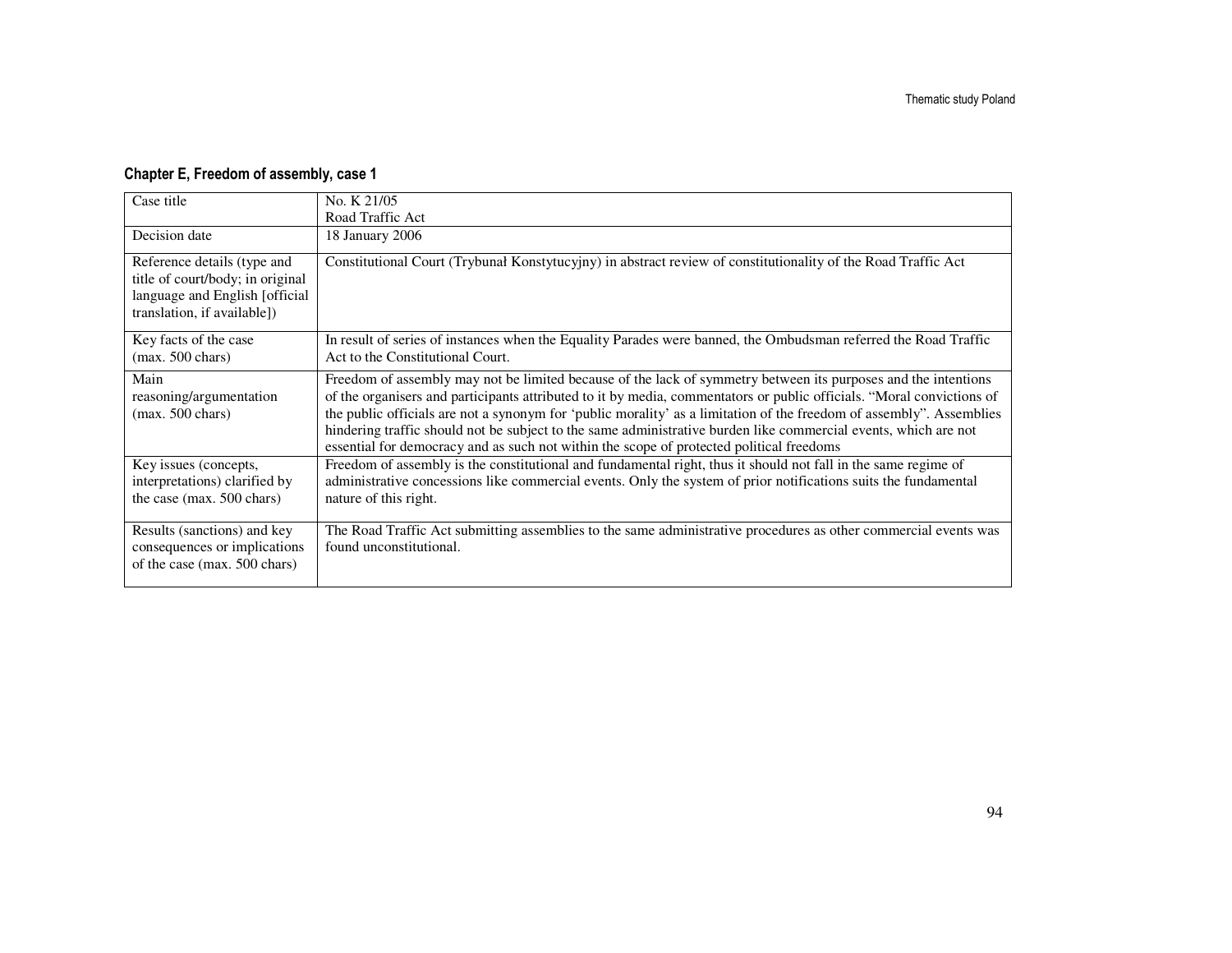## Chapter E, Freedom of assembly, case 2

| Case title                       | IV SA/Po 983/05                                                                                                       |
|----------------------------------|-----------------------------------------------------------------------------------------------------------------------|
|                                  | I OSK 329/06                                                                                                          |
| Decision date                    | Judgment of the Regional Administrative Court (Wojewódzki Sąd Administracyjny) in Poznań of 14 December               |
|                                  | 2005                                                                                                                  |
|                                  | Judgment of the Supreme Administrative Court (Naczelny Sąd Administracyjny) of 25 May 2006                            |
| Reference details (type and      | Mayor of Poznań (Prezydent Miasta Poznania) as the administrative organ who banned the assembly                       |
| title of court/body; in original | Wielkopolskie Voivodship governor as the appeal administrative organ who upheld the ban                               |
| language and English [official   | Regional Administrative Court (Wojewódzki Sąd Administracyjny) as the first instance administrative court which       |
| translation, if available])      | quashed the decision                                                                                                  |
|                                  | Supreme Administrative Court (Naczelny Sąd Administracyjny) as the appeal administrative court which upheld           |
|                                  | the ruling of the Regional Administrative Court                                                                       |
| Key facts of the case            | The Mayor of Poznań banned the Equality March 2005 arguing that because of risk of counter-demonstrators              |
| $(max. 500 \text{ chars})$       | attacking the March (taking into account events from the previous year), there is a danger to public property, health |
|                                  | and life of demonstrators. The decision was quashed in the Regional Administrative Court and the cassation appeal     |
|                                  | against this ruling dismissed by the Supreme Administrative Court.                                                    |
| Main                             | It is the role of neither public administration nor administrative courts to analyse slogans, ideas and views shared  |
| reasoning/argumentation          | at the assembly, being not contrary to law, especially by prism of own moral convictions of public officials or       |
| $(max. 500 \text{ chars})$       | judges judging in administrative court, or by prism of convictions of the dominant part of the society. Such analysis |
|                                  | would thwart the constitutional freedom of peaceful assembly'.                                                        |
| Key issues (concepts,            | The risk of clashes between the notified assembly and any expected counter-demonstrations should not justify a        |
| interpretations) clarified by    | ban on the assembly which has a lawful purpose.                                                                       |
| the case (max. 500 chars)        |                                                                                                                       |
|                                  |                                                                                                                       |
| Results (sanctions) and key      | The ban has been declared ill-founded on May 25, 2006, whereas the assembly took place in November 2005 under         |
| consequences or implications     | presumption of illegality and was brutally dispersed by the Police. There is lack of prompt procedures that would     |
| of the case (max. 500 chars)     | enable to review the administrative decisions before the planned date of the notified assembly.                       |
|                                  |                                                                                                                       |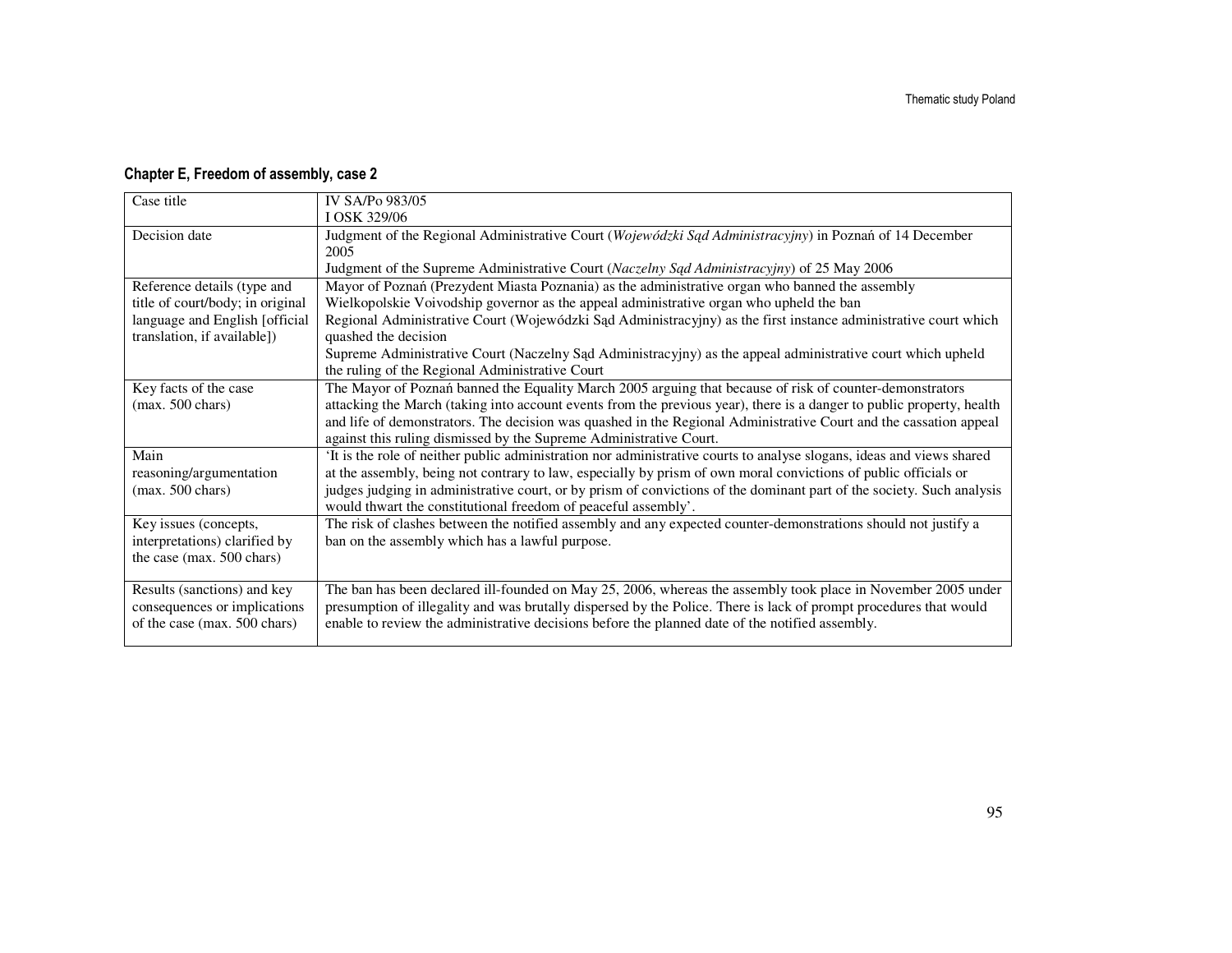## No more case law data on freedom of assembly are available

#### Chapter F, Hate speech, case 1

| Case title                                                                                                                       | Lesbian Women versus Przemysław Aleksandrowicz and Jacek Tomczak                                                                                                                                                                                                                                                                                                                                                                                                                                                                                                                                                                                                                                |
|----------------------------------------------------------------------------------------------------------------------------------|-------------------------------------------------------------------------------------------------------------------------------------------------------------------------------------------------------------------------------------------------------------------------------------------------------------------------------------------------------------------------------------------------------------------------------------------------------------------------------------------------------------------------------------------------------------------------------------------------------------------------------------------------------------------------------------------------|
| Decision date                                                                                                                    | 4 September 2004                                                                                                                                                                                                                                                                                                                                                                                                                                                                                                                                                                                                                                                                                |
| Reference details (type and<br>title of court/body; in original<br>language and English [official<br>translation, if available]) | District Court in Poznań (Sąd Rejonowy w Poznaniu)                                                                                                                                                                                                                                                                                                                                                                                                                                                                                                                                                                                                                                              |
| Key facts of the case<br>$(max. 500 \text{ chars})$                                                                              | The councillors of the Law and Justice Party expressed publicly that Equality Parades "may be about promoting<br>such inclinations as paedophilia, necrophilia and zoophilia; promotion of the promiscuity, even independently from<br>the so called sexual orientation, is glaring violation of the social cohabitation rules; we do not know if in a moment<br>paedophilia, necrophilia and zoophilia won't be just considered as one of the sexual orientations". Such statements<br>were considered to be offensive for homosexual persons. The group of lesbian women in a private indictment<br>charged the councillors with defamation on the basis of Article 212 of the Criminal Code. |
| Main<br>reasoning/argumentation<br>$(max. 500 \text{ chars})$                                                                    | The case ended with a settlement.                                                                                                                                                                                                                                                                                                                                                                                                                                                                                                                                                                                                                                                               |
| Key issues (concepts,<br>interpretations) clarified by<br>the case (max. 500 chars)                                              | It was the first case of this type in Poland. The case showed that it is possible to claim for violation of dignity of<br>homosexuals in case of homophobic hate speech.                                                                                                                                                                                                                                                                                                                                                                                                                                                                                                                        |
| Results (sanctions) and key<br>consequences or implications<br>of the case (max. 500 chars)                                      | The case ended with a settlement between the parties, according to which the councillors had to apologize for this<br>unfortunate comparison (at that time they were already elected as members of the Parliament).                                                                                                                                                                                                                                                                                                                                                                                                                                                                             |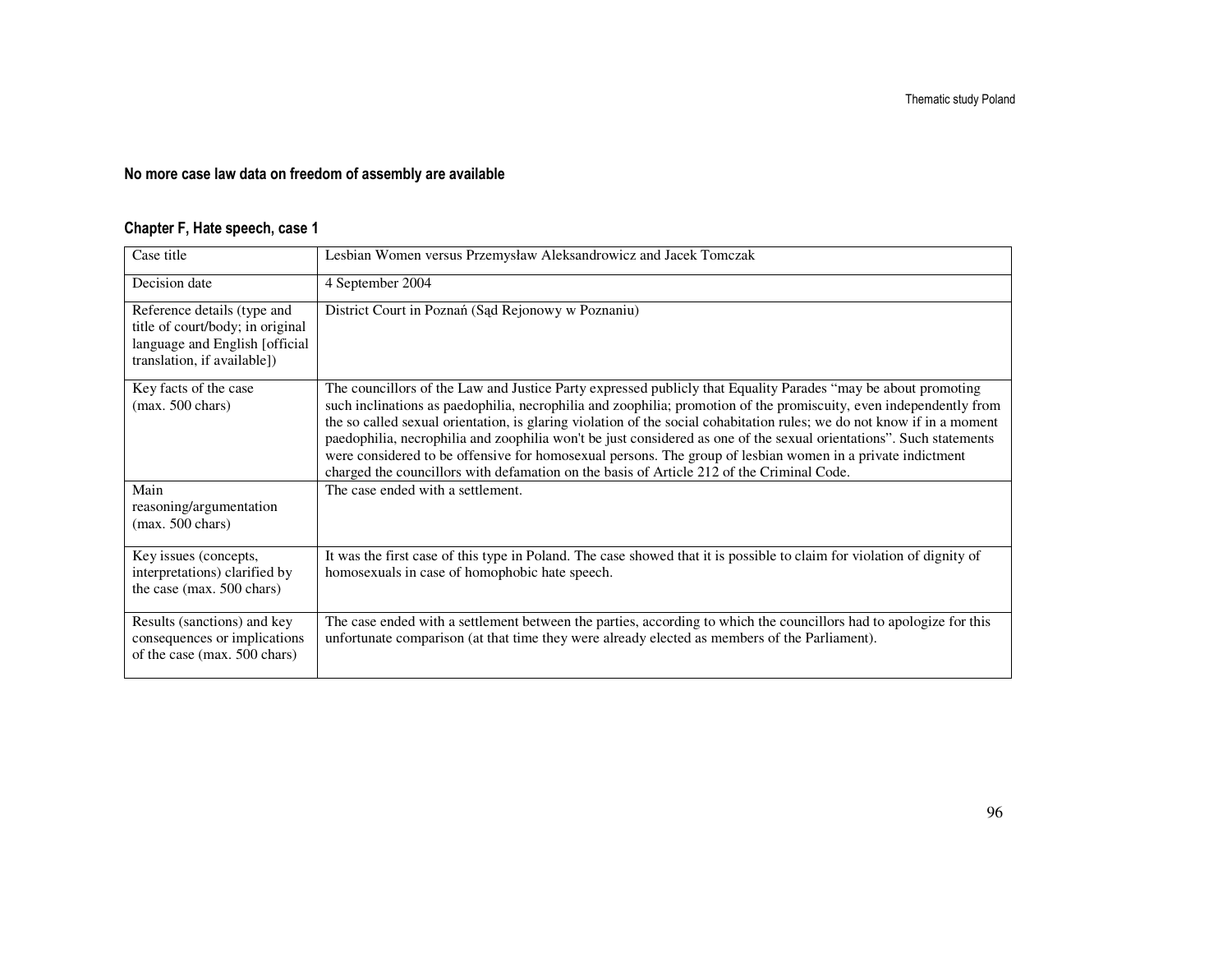## Chapter F, Hate speech, case 2

| Case title                                                                                                                       | Ryszard Giersz versus Anna Sz.                                                                                                                                                                                                                                                                                                                                                                                                                                                                                                  |
|----------------------------------------------------------------------------------------------------------------------------------|---------------------------------------------------------------------------------------------------------------------------------------------------------------------------------------------------------------------------------------------------------------------------------------------------------------------------------------------------------------------------------------------------------------------------------------------------------------------------------------------------------------------------------|
| Decision date                                                                                                                    | 4 August 2009                                                                                                                                                                                                                                                                                                                                                                                                                                                                                                                   |
| Reference details (type and<br>title of court/body; in original<br>language and English [official<br>translation, if available]) | Regional Court in Szczecin (Sąd Okręgowy w Szczecinie)                                                                                                                                                                                                                                                                                                                                                                                                                                                                          |
| Key facts of the case<br>$(max. 500 \text{ chars})$                                                                              | Ryszard Giersz, young homosexual living in Wolin, small town (5000 inhabitants) in Western Poland, brought a<br>civil lawsuit against his neighbour. The defendant, a woman who was in long-lasting conflict with plaintiff's<br>family, was notoriously calling him publicly and in the presence of other people <i>pedal</i> [a faggot] and was using<br>other offensive words concerning his sexual orientation. Her comments provoked also plaintiff's harassment by<br>other inhabitants, specially by the group of youth. |
| Main<br>reasoning/argumentation<br>$(max. 500 \text{ chars})$                                                                    | The Court found the infringement of the plaintiff's personal goods [dobra osobiste] protected by article 24 § 1 of<br>the Civil Code. According to the Court, using the word "faggot" aimed to offend the plaintiff and this expression<br>cannot be considered as a commonly accepted. In Court's opinion "humiliation of a person while criticizing his/her<br>sexual distinctness threatens one of the most sensitive aspects of human life".                                                                                |
| Key issues (concepts,<br>interpretations) clarified by<br>the case (max. 500 chars)                                              | It seems to be the first case where a homosexual decided to defend his rights so openly at the Court which reveals<br>that apart from criminal proceedings, a civil action may be also used as a tool of protection against homophobic<br>hate speech.                                                                                                                                                                                                                                                                          |
| Results (sanctions) and key<br>consequences or implications<br>of the case (max. 500 chars)                                      | The Court forbade the defendant to infringe plaintiff's personal goods, i.e. his liberty, dignity, honour, intimate life<br>and good name and particularly to use the word "faggot" and other abusive words as well as to comment publicly<br>plaintiff's intimate life and his sexual orientation. The defendant was to pay satisfaction in the amount of 15 000<br>PLN (around 3700 EUR).                                                                                                                                     |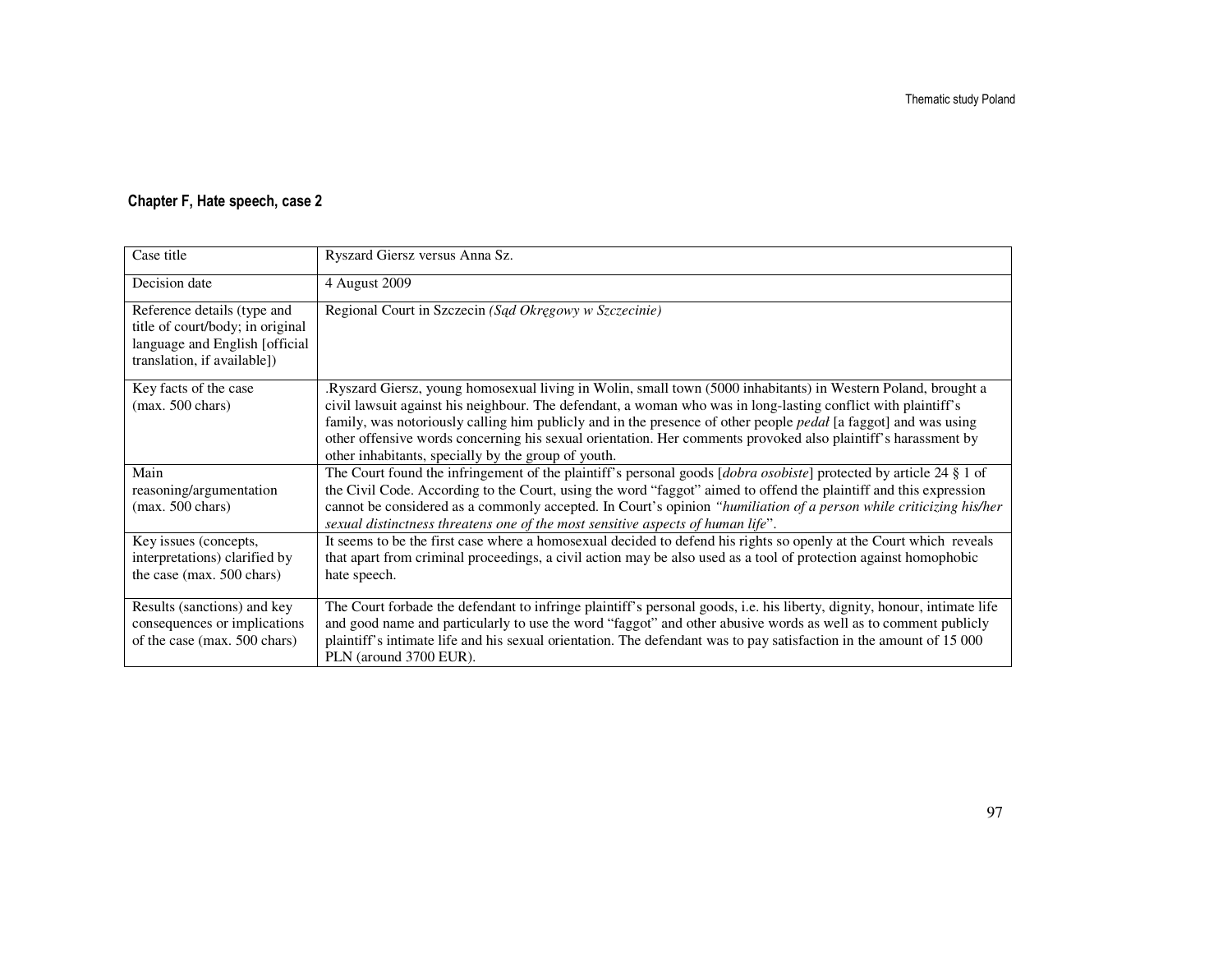| Case title                                                                                                                       | Case against Wojciech Wierzejski                                                                                                                                                                                                                                                                                                                                                                                                                                                                               |
|----------------------------------------------------------------------------------------------------------------------------------|----------------------------------------------------------------------------------------------------------------------------------------------------------------------------------------------------------------------------------------------------------------------------------------------------------------------------------------------------------------------------------------------------------------------------------------------------------------------------------------------------------------|
| Decision date                                                                                                                    | Criminal investigations suspended for the period of term served in the European Parliament (2005-2007)                                                                                                                                                                                                                                                                                                                                                                                                         |
| Reference details (type and<br>title of court/body; in original<br>language and English [official<br>translation, if available]) | General Inspector for Personal Data Protection (Generalny Inspektor Ochrony Danych Osobowych)<br>Criminal Investigators                                                                                                                                                                                                                                                                                                                                                                                        |
| Key facts of the case<br>$(max. 500 \text{ chars})$                                                                              | One of the leaders of the League of the Polish Families Party and at the material time the Vice-Marshall of the<br>Mazowieckie Voivodship organised a protest against LGBT demonstrations, in result of which he received letters<br>from the LGBT activists disapproving of his action. The case concerned posting the names and email addresses of<br>24 signatories of the letter on the website abusing their personal data. They complained to GIODO who referred the<br>case for criminal investigation. |
| Main<br>reasoning/argumentation<br>$(max. 500 \text{ chars})$                                                                    |                                                                                                                                                                                                                                                                                                                                                                                                                                                                                                                |
| Key issues (concepts,<br>interpretations) clarified by<br>the case (max. 500 chars)                                              |                                                                                                                                                                                                                                                                                                                                                                                                                                                                                                                |
| Results (sanctions) and key<br>consequences or implications<br>of the case (max. 500 chars)                                      | There is no official information whether criminal investigations against Wojciech Wierzejski have been resumed.                                                                                                                                                                                                                                                                                                                                                                                                |

#### Chapter F, Hate crimes, case 2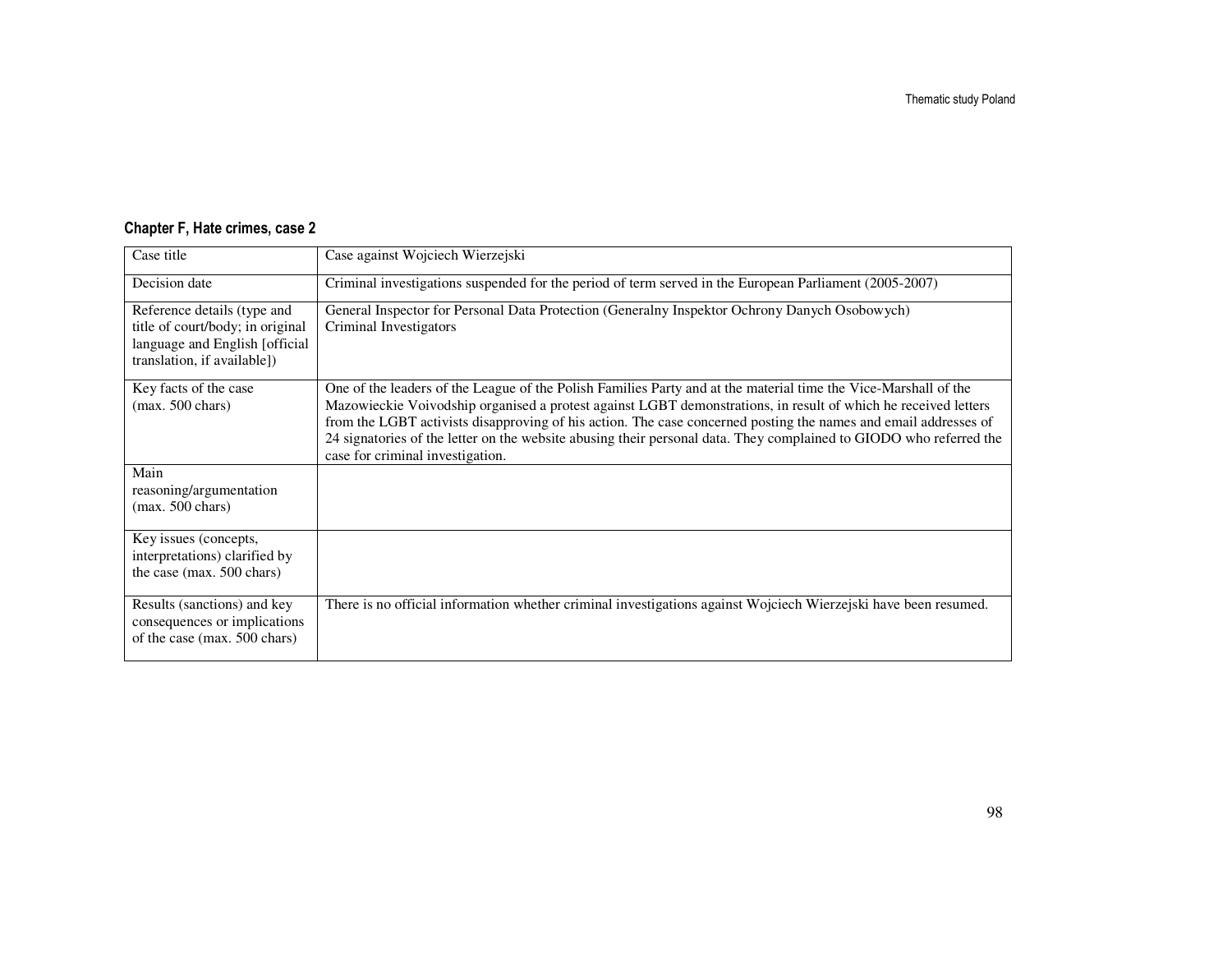## Chapter F, Hate crimes, case 3

| Case title                                                                                                                       | Case against A.F. and D.A.                                                                                                                                                                                                                                                                                                                  |
|----------------------------------------------------------------------------------------------------------------------------------|---------------------------------------------------------------------------------------------------------------------------------------------------------------------------------------------------------------------------------------------------------------------------------------------------------------------------------------------|
| Decision date                                                                                                                    | December 2004                                                                                                                                                                                                                                                                                                                               |
| Reference details (type and<br>title of court/body; in original<br>language and English [official<br>translation, if available]) | Regional Court in Łódź (Sąd Rejonowy w Łodzi)                                                                                                                                                                                                                                                                                               |
| Key facts of the case<br>$(max. 500 \text{ chars})$                                                                              | Two drunk young men beat a transvestite to death. They met the victim in a public park, realized it was a man<br>dressed in women's clothes; pushed him to the ground, undressed and started kicking. The man died in result of<br>serious injuries.                                                                                        |
| Main<br>reasoning/argumentation<br>$(max. 500 \text{ chars})$                                                                    | In the opinion of the court there was no doubt that the act of violence was motivated by stereotypical prejudice<br>against transvestites.                                                                                                                                                                                                  |
| Key issues (concepts,<br>interpretations) clarified by<br>the case (max. 500 chars)                                              | In this case a man would have not died, if he had been different. He died only because the accused did not like<br>him. They put the equal sign between a queer, a transvestite and a deviant. He was beaten only because he was<br>different, since he did not do anything to the accused. He died in such a cruel way - kicked to death'. |
| Results (sanctions) and key<br>consequences or implications<br>of the case (max. 500 chars)                                      | Both aggressors were found guilty. 27-year-old A.F. was sentenced to six years' imprisonment and 23-year-old<br>D.R. was sentenced to six years and two months of imprisonment.                                                                                                                                                             |

No more case law data on criminal law are available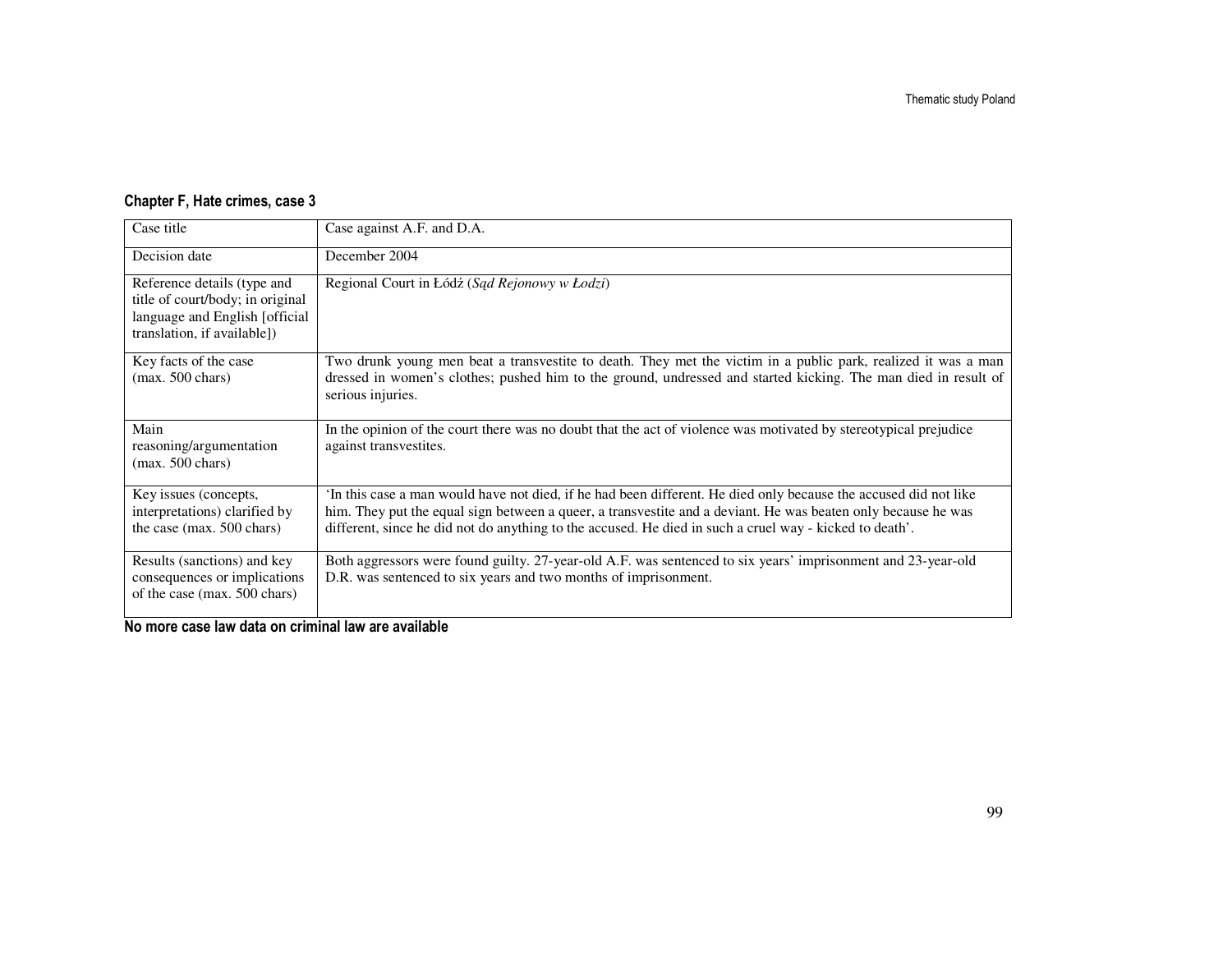## Chapter G, Applicability of legislation on trans gender issues, case 1

| Case title                                                                                                                       | I ACa 276/04                                                                                                                                                                                                                                                                                                                                                                                                                                                                                                                 |
|----------------------------------------------------------------------------------------------------------------------------------|------------------------------------------------------------------------------------------------------------------------------------------------------------------------------------------------------------------------------------------------------------------------------------------------------------------------------------------------------------------------------------------------------------------------------------------------------------------------------------------------------------------------------|
| Decision date                                                                                                                    | 30 April 2004                                                                                                                                                                                                                                                                                                                                                                                                                                                                                                                |
| Reference details (type and<br>title of court/body; in original<br>language and English [official<br>translation, if available]) | Appellate Court in Katowice (Sad Apelacyjny w Katowicach)                                                                                                                                                                                                                                                                                                                                                                                                                                                                    |
| Key facts of the case<br>$(max. 500 \text{ chars})$                                                                              | The Regional Court (Sad Okregowy) dismissed the suit for a declaratory judgment establishing the sex of a<br>transsexual person on the ground that in the Polish law there is no legal basis for such an action. This judgment has<br>been consecutively dismissed by the Appellate Court                                                                                                                                                                                                                                    |
| Main<br>reasoning/argumentation<br>$(max. 500 \text{ chars})$                                                                    | Sex of a human being belongs to personal goods protected by law. Determination of sex can take the course<br>through a declaratory judgment. Declaratory judgment regarding sex of a transsexual person cannot be solely based<br>on the state of mind of this person, or her sense of belonging to a particular sex. Self-identification and its<br>importance in the multilevel system of sex identification can be evaluated from the medical perspective as primary<br>for the legal evaluation of sex of a human being. |
| Key issues (concepts,<br>interpretations) clarified by<br>the case (max. 500 chars)                                              | The court confirmed the possibility of judicial change of sex in case of transsexuals through a declaratory<br>judgment.                                                                                                                                                                                                                                                                                                                                                                                                     |
| Results (sanctions) and key<br>consequences or implications<br>of the case (max. 500 chars)                                      | The court confirmed the earlier position of the jurisprudence that transsexualism can justify insertion of an<br>additional note about the judicial change of sex in the birth certificate.                                                                                                                                                                                                                                                                                                                                  |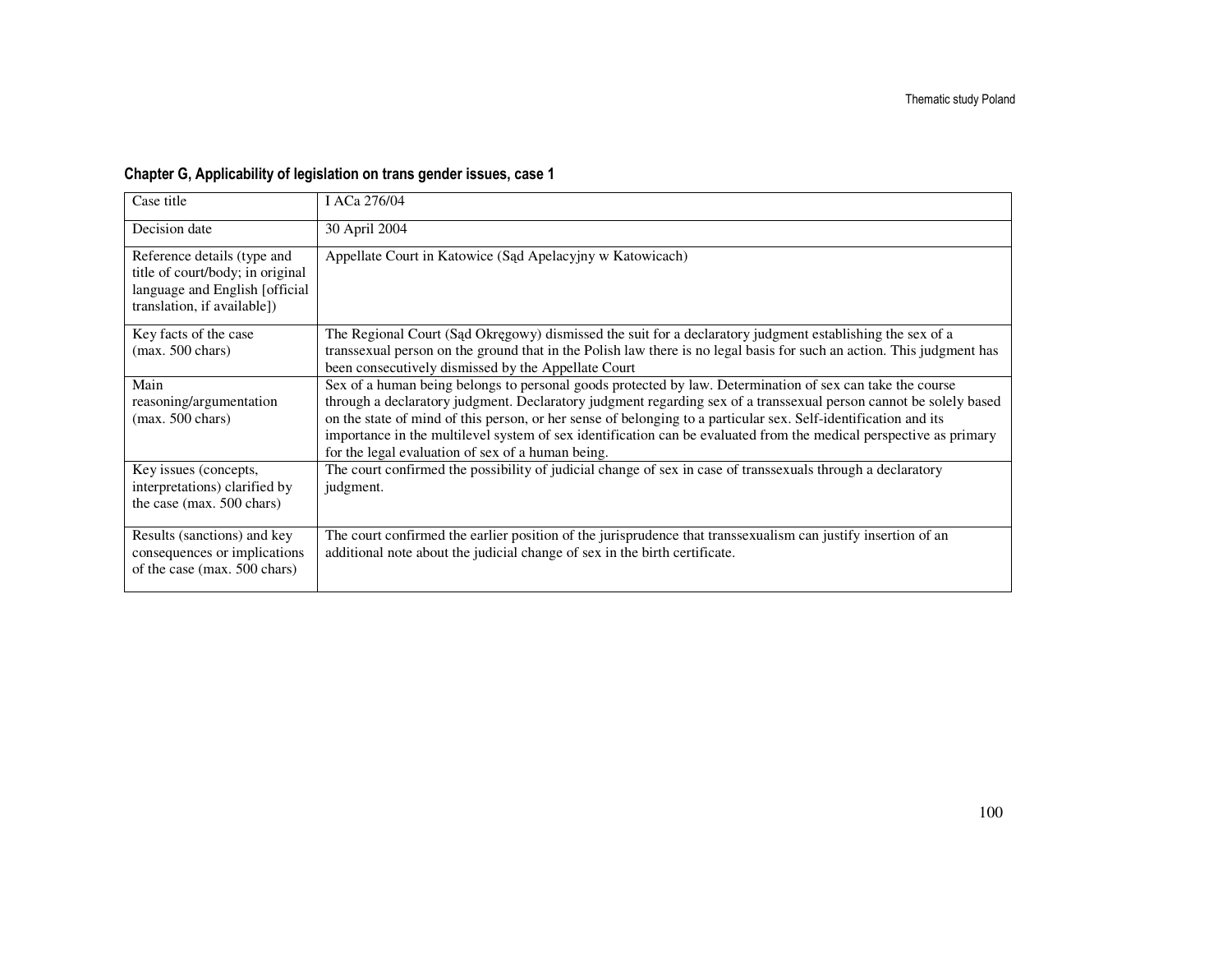## Chapter G, Name change and/or sex change of trans gender people, relevant case law, case 1

| Case title                                                                                                                       | I CZP 100/77.                                                                                                                                                                                 |
|----------------------------------------------------------------------------------------------------------------------------------|-----------------------------------------------------------------------------------------------------------------------------------------------------------------------------------------------|
| Decision date                                                                                                                    | 02 February 1978                                                                                                                                                                              |
| Reference details (type and<br>title of court/body; in original<br>language and English [official<br>translation, if available]) | Supreme Court                                                                                                                                                                                 |
| Key facts of the case<br>$(max. 500 \text{ chars})$                                                                              |                                                                                                                                                                                               |
| Main<br>reasoning/argumentation<br>$(max. 500 \text{ chars})$                                                                    | Not only external physical features and organs define an individual's sex, but also emotional association with the<br>gender opposite to that assigned at birth.                              |
| Key issues (concepts,<br>interpretations) clarified by<br>the case (max. 500 chars)                                              | Self-determination of one's sex is a personal right.                                                                                                                                          |
| Results (sanctions) and key<br>consequences or implications<br>of the case (max. 500 chars)                                      | In exceptional situations courts can rectify acts of civil status before sex reassignment surgery takes place if the<br>features of the new sex are predominant and changes are irreversible. |

#### Chapter G, Name change and/or sex change of trans gender people, relevant case law, case 2

| $\sim$<br>title<br>. '00'<br>. | 37/89<br><b>TT</b><br>ш<br>$\cdot$ . |
|--------------------------------|--------------------------------------|
| $\sqrt{ }$                     | 1989                                 |
| date                           | $\sim$                               |
| 1001c                          | $\sim$                               |
| $\alpha r$                     | $\angle 2$ June $\parallel$          |
| .                              | .                                    |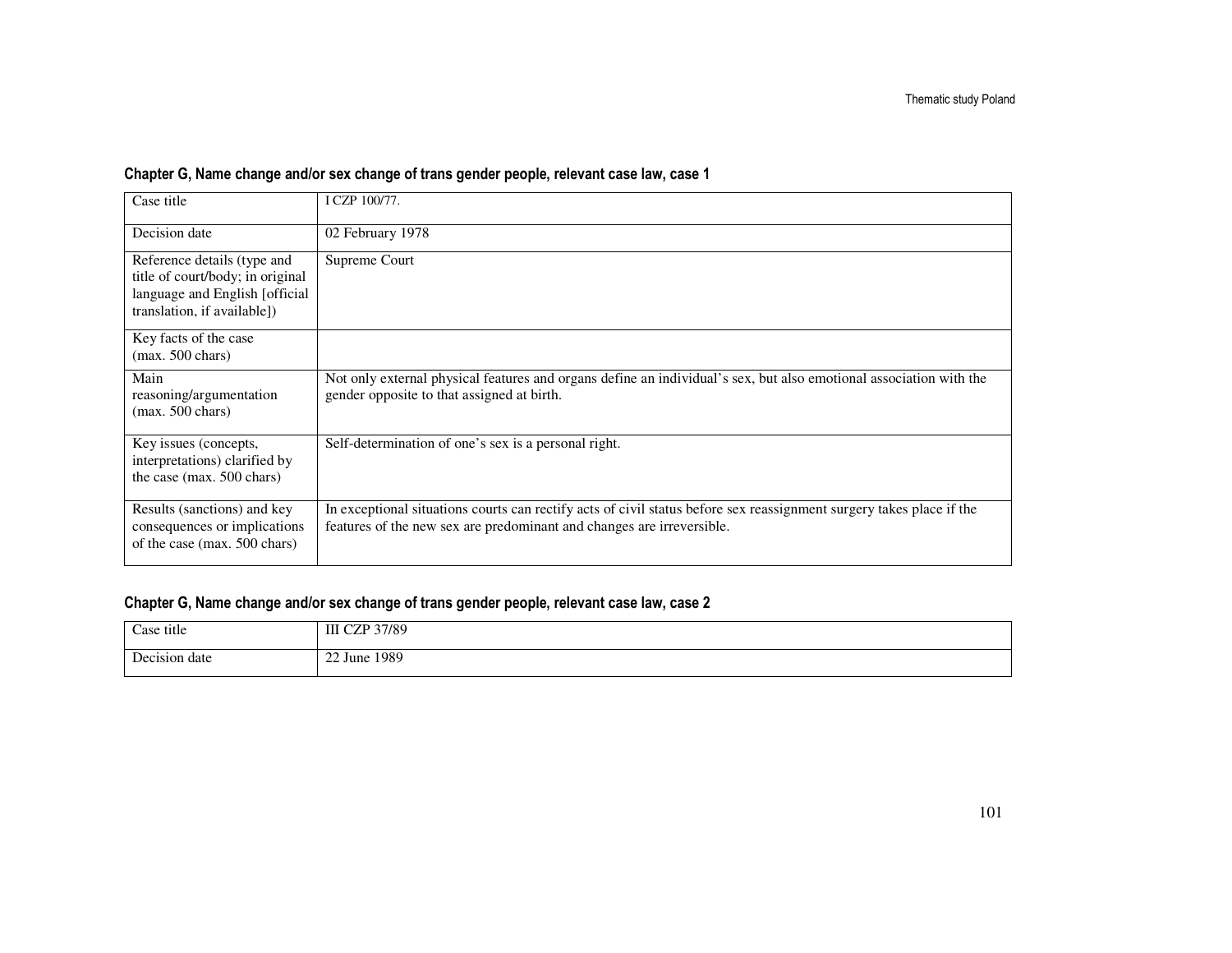| Reference details (type and<br>title of court/body; in original<br>language and English [official<br>translation, if available]) | Supreme Court                                                                                                                                                                                                                                    |
|----------------------------------------------------------------------------------------------------------------------------------|--------------------------------------------------------------------------------------------------------------------------------------------------------------------------------------------------------------------------------------------------|
| Key facts of the case<br>$(max. 500 \text{ chars})$                                                                              |                                                                                                                                                                                                                                                  |
| Main<br>reasoning/argumentation<br>$(max. 500 \text{ chars})$                                                                    | Acts of civil status only have a declaratory character and describe the legal status of a person resulting from acts of law and<br>transsexualism could not be described as a change by acts of law, since it is a psychological transformation. |
| Key issues (concepts,<br>interpretations) clarified by<br>the case (max. 500 chars)                                              |                                                                                                                                                                                                                                                  |
| Results (sanctions) and key<br>consequences or implications<br>of the case (max. 500 chars)                                      | Transsexualism does not justify rectification of birth certificates in regard to sex as defined at birth.                                                                                                                                        |

#### Chapter G, Name change and/or sex change of trans gender people, relevant case law, case 3

| Case title                                                                                                                       | III CRN 28/91 |
|----------------------------------------------------------------------------------------------------------------------------------|---------------|
| Decision date                                                                                                                    | 22 March 1991 |
| Reference details (type and<br>title of court/body; in original<br>language and English [official<br>translation, if available]) | Supreme Court |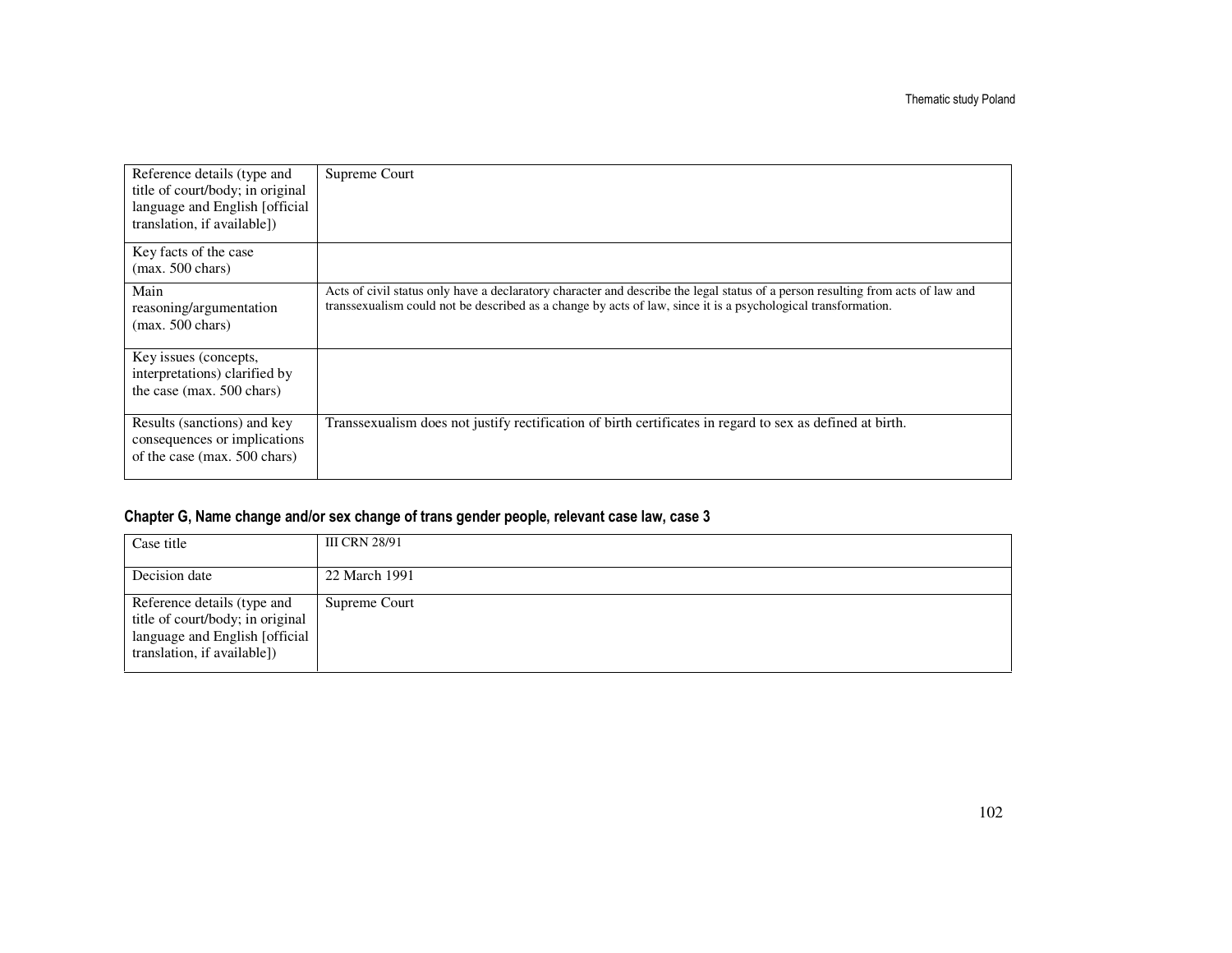| Key facts of the case<br>$(max. 500 \text{ chars})$                                         |                                                                                                                                                                                            |
|---------------------------------------------------------------------------------------------|--------------------------------------------------------------------------------------------------------------------------------------------------------------------------------------------|
| Main<br>reasoning/argumentation<br>$(max. 500 \text{ chars})$                               |                                                                                                                                                                                            |
| Key issues (concepts,<br>interpretations) clarified by<br>the case (max. 500 chars)         | Determination of gender identity belongs to personal rights.                                                                                                                               |
| Results (sanctions) and key<br>consequences or implications<br>of the case (max. 500 chars) | A transsexual person can file an action for a declaratory judgment (in accordance with Article 189 of the Civil<br>Procedure Code) in order to have one's legal sex judicially recognized. |

## No case law data are available due to sensitive data protection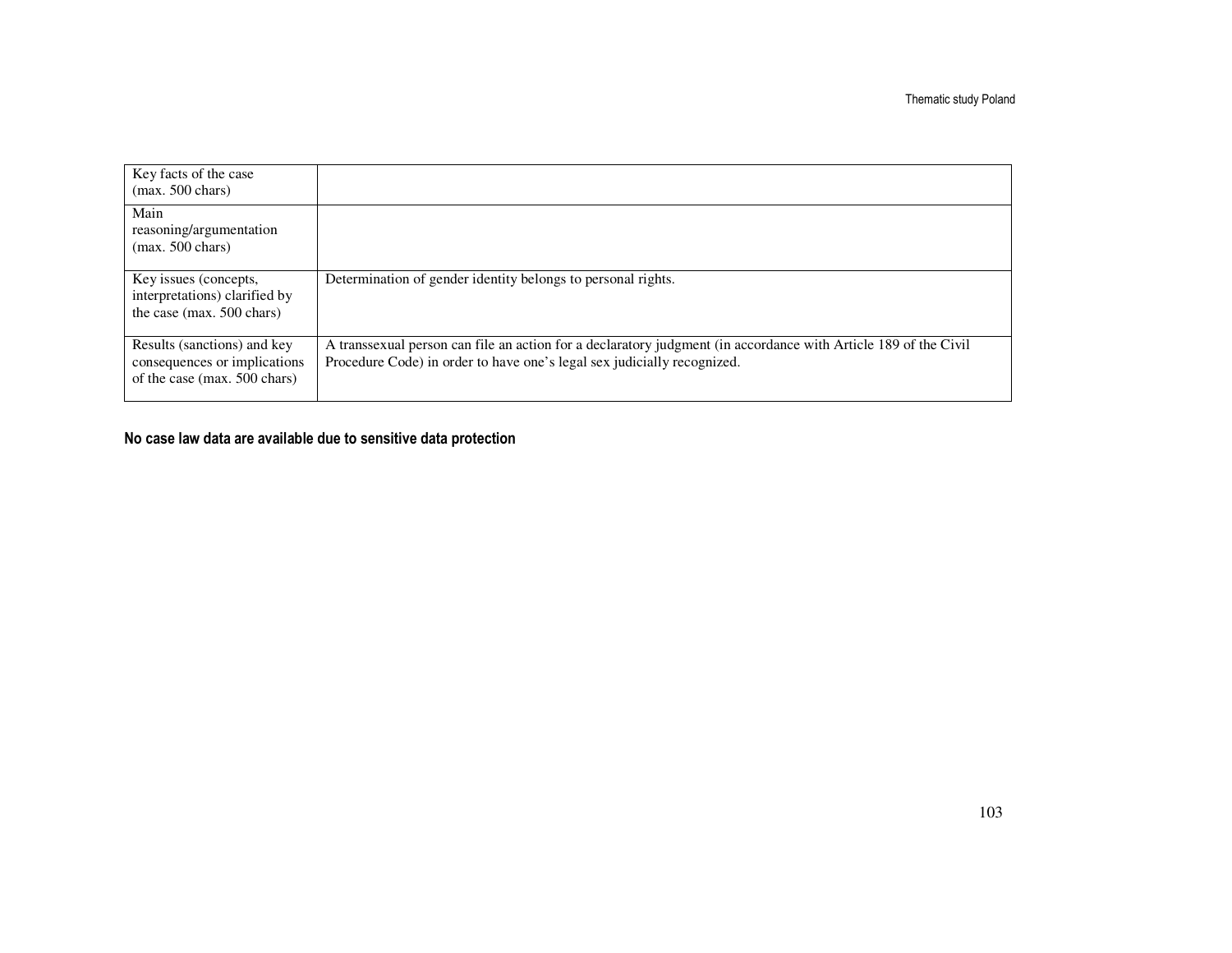Thematic study Poland

| Chapter I, Case law relevant to the impact of good practices on homophobia and/or discrimination on the ground of sexual orientation, case |  |
|--------------------------------------------------------------------------------------------------------------------------------------------|--|
|                                                                                                                                            |  |

| Case title                                                                                                                       |  |
|----------------------------------------------------------------------------------------------------------------------------------|--|
| Decision date                                                                                                                    |  |
| Reference details (type and<br>title of court/body; in original<br>language and English [official<br>translation, if available]) |  |
| Key facts of the case<br>$(max. 500 \text{ chars})$                                                                              |  |
| Main<br>reasoning/argumentation<br>$(max. 500 \text{ chars})$                                                                    |  |
| Key issues (concepts,<br>interpretations) clarified by<br>the case (max. 500 chars)                                              |  |
| Results (sanctions) and key<br>consequences or implications<br>of the case (max. 500 chars)                                      |  |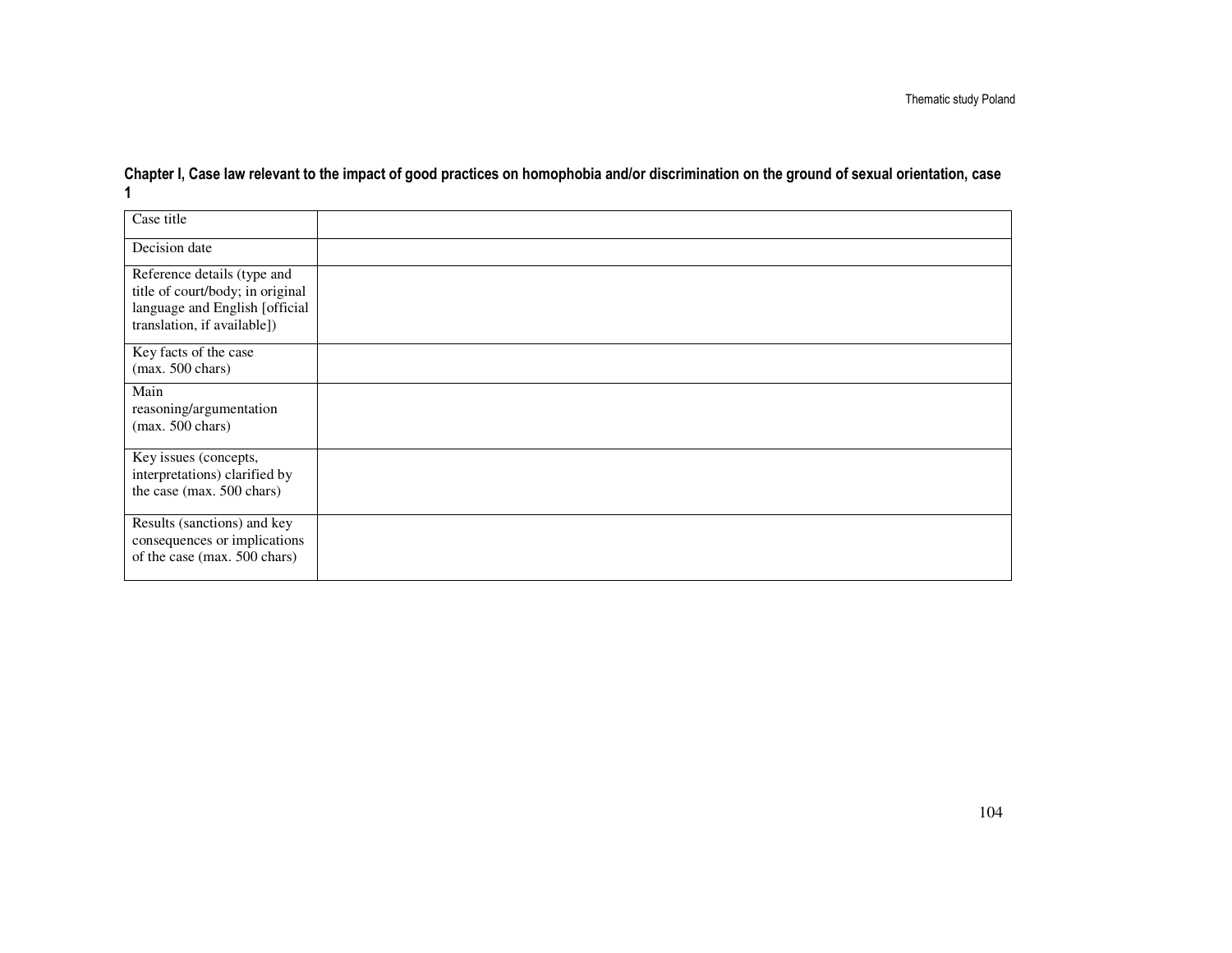# Annex 2 – Statistics

In the course of the preparation of the Report we have contacted the following institutions and agencies requesting disclosure of the public information:

- Ombudsman,
- Ministry of Labour and Social Affairs,
- Ministry of Justice,
- Ministry of Internal Affairs and Administration.
- Chief of the Office for Foreigners,

All relevant information obtained from these institutions is included into the report. With respect to some of the information, the institutions did not provide us with relevant statistics, as it is not collected.

Please note that the Minister of Labour in a letter No. DKR-07800-178-GW/08 has informed us that there is no statistics collected by the public authorities concerning the number of homosexual partners of the EU citizens, who reside in the territory of Poland. Furthermore, the Minister of Labour informed us that the sexual orientation is not taken into account neither in the court statistics nor in the administrative statistics.

In a similar way, the Office for Foreigners in a letter of 7 February 2008 (No. BP-II-25/MP/08 has informed us that the Office collects only such data which is allowed for collection by binding laws. The scope of collected data does not include data concerning sexual preferences (i.e. so called sensitive data) of foreigners coming in the territory of Poland, being the EU citizens or coming from third countries, who are party to concrete administrative proceedings. Accordingly, the Office has no information concerning the number of homosexual or transsexual persons, who are residing in the territory of Poland as well as the number of administrative proceedings with participation of LGBT persons.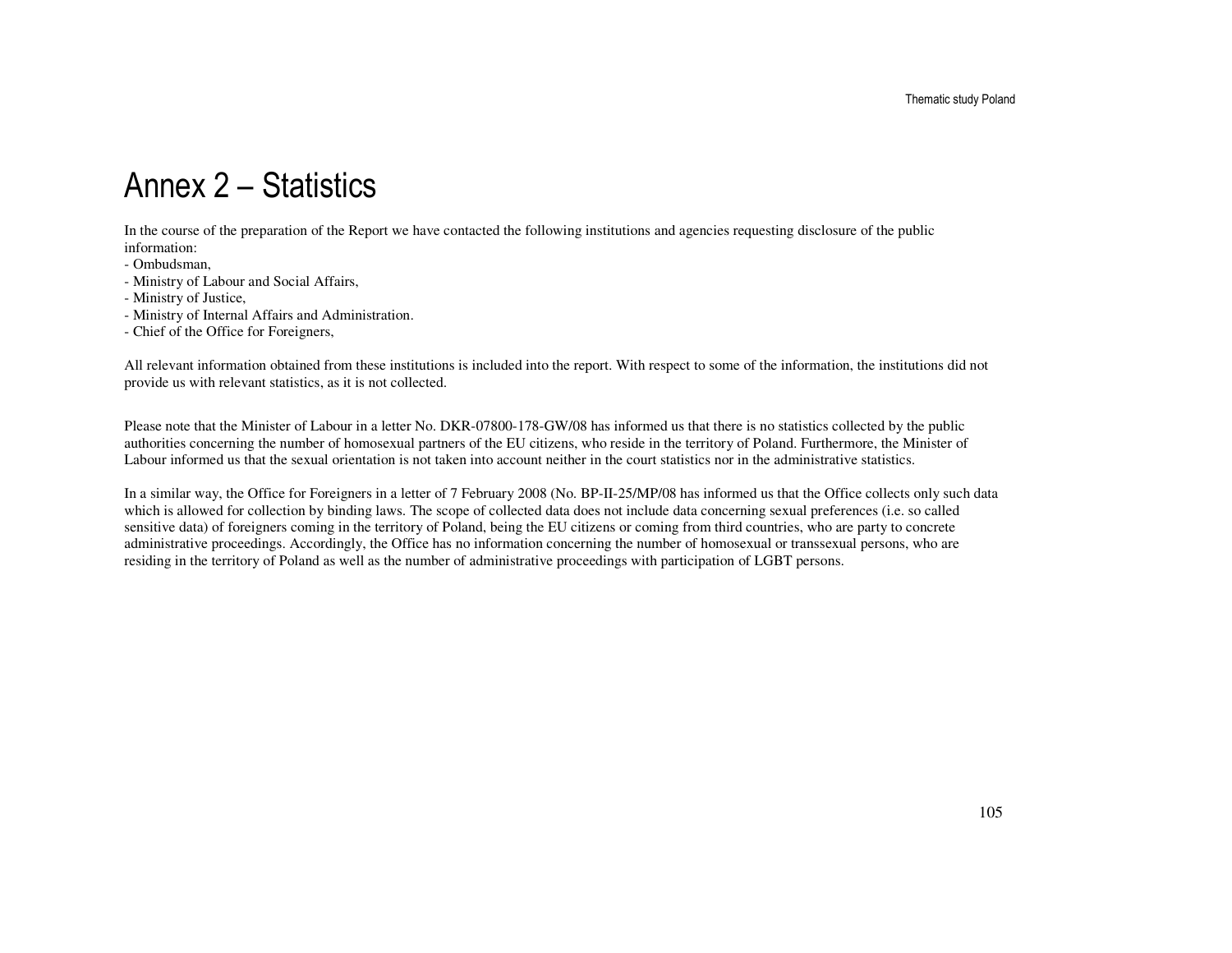## Chapter A, Implementation of Employment Directive 2000/78/EC in relation to sexual orientation

|                                                                                                                                                                                                                                                                                                                                                                                                                                                                                                                                                                                                                           | 2000 | 2001 | 2002 | 2003 | 2004 | 2005 | 200 | 2007 |
|---------------------------------------------------------------------------------------------------------------------------------------------------------------------------------------------------------------------------------------------------------------------------------------------------------------------------------------------------------------------------------------------------------------------------------------------------------------------------------------------------------------------------------------------------------------------------------------------------------------------------|------|------|------|------|------|------|-----|------|
| Total complaints of discrimination on the ground of sexual orientation (equality body,                                                                                                                                                                                                                                                                                                                                                                                                                                                                                                                                    |      |      |      |      |      |      |     |      |
| tribunals, courts etc.): if possible disaggregated according to social areas of                                                                                                                                                                                                                                                                                                                                                                                                                                                                                                                                           |      |      |      |      |      |      |     |      |
| discrimination (employment, education, housing, goods and services etc.)                                                                                                                                                                                                                                                                                                                                                                                                                                                                                                                                                  |      |      |      |      |      |      |     |      |
| Total finding of Discrimination confirmed (by equality body, tribunals, courts etc.): if                                                                                                                                                                                                                                                                                                                                                                                                                                                                                                                                  |      |      |      |      |      |      |     |      |
|                                                                                                                                                                                                                                                                                                                                                                                                                                                                                                                                                                                                                           |      |      |      |      |      |      |     |      |
|                                                                                                                                                                                                                                                                                                                                                                                                                                                                                                                                                                                                                           |      |      |      |      |      |      |     |      |
|                                                                                                                                                                                                                                                                                                                                                                                                                                                                                                                                                                                                                           |      |      |      |      |      |      |     |      |
|                                                                                                                                                                                                                                                                                                                                                                                                                                                                                                                                                                                                                           |      |      |      |      |      |      |     |      |
|                                                                                                                                                                                                                                                                                                                                                                                                                                                                                                                                                                                                                           |      |      |      |      |      |      |     |      |
|                                                                                                                                                                                                                                                                                                                                                                                                                                                                                                                                                                                                                           |      |      |      |      |      |      |     |      |
|                                                                                                                                                                                                                                                                                                                                                                                                                                                                                                                                                                                                                           |      |      |      |      |      |      |     |      |
|                                                                                                                                                                                                                                                                                                                                                                                                                                                                                                                                                                                                                           |      |      |      |      |      |      |     |      |
| possible disaggregated according to social areas of discrimination (employment,<br>education, housing, goods and services etc.)<br>National Number of sanctions/compensation payments issued (by courts, tribunals,<br>equality bodies etc.): if possible disaggregated according to social areas of<br>discrimination (employment, education, housing, goods and services etc.)<br>National range of sanctions/compensation payments (by courts, tribunals, equality<br>bodies etc.): if possible disaggregated according to social areas of discrimination<br>(employment, education, housing, goods and services etc.) |      |      |      |      |      |      |     |      |

## Chapter B, Freedom of movement of LGBT partners

|                                                                                                                                                                                                                                                                                            | 2000 | 2001 | 2002 | 2003 | 2004 | 2005 | 2006 | 2007 |
|--------------------------------------------------------------------------------------------------------------------------------------------------------------------------------------------------------------------------------------------------------------------------------------------|------|------|------|------|------|------|------|------|
| Number of LGBT partners of EU citizens residing in your country falling under<br>Directive 2004/38/EC (i.e., LGBT partners having exercised their freedom of<br>movement as granted to family members of EU citizens, whether under Directive<br>2004/38/EC or under previous instruments) |      |      |      |      |      |      |      |      |
| Number of LGBT partners who claimed their right to residence but were denied this<br>right                                                                                                                                                                                                 |      |      |      |      |      |      |      |      |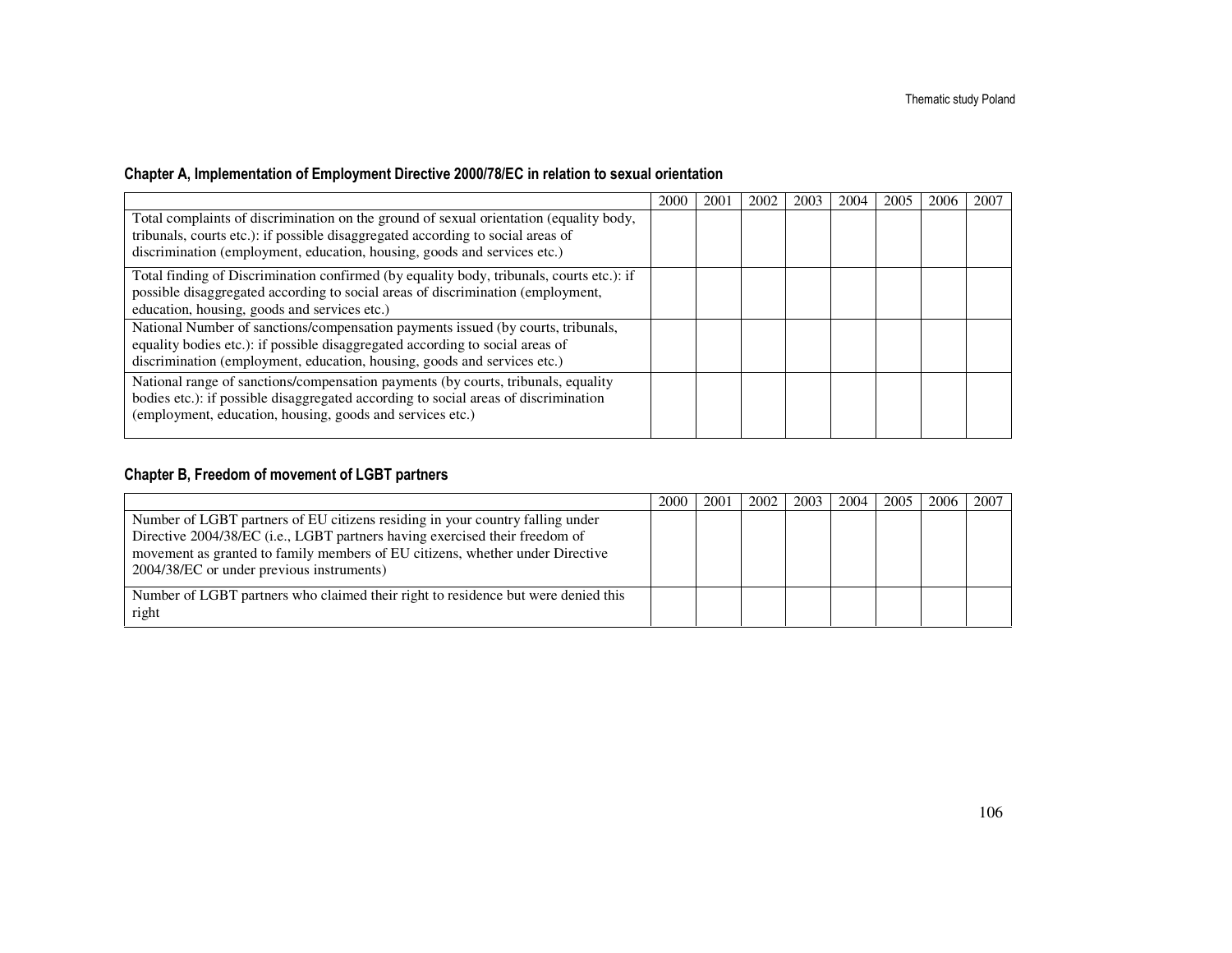#### Chapter C, Asylum and subsidiary protection, protection due to persecution on the grounds of sexual orientation

|                                                                                 | 2000 | 2001 | 2002 | 2003   2004 | 2005 | 2006 l | 2007 |
|---------------------------------------------------------------------------------|------|------|------|-------------|------|--------|------|
| Number of LGBT individuals benefiting from asylum/subsidiary protection due to  |      |      |      |             |      |        |      |
| persecution on the ground of sexual orientation.                                |      |      |      |             |      |        |      |
| Number of LGBT individuals who were denied the right to asylum or to subsidiary |      |      |      |             |      |        |      |
| protection despite having invoked the fear of persecution on grounds of sexual  |      |      |      |             |      |        |      |
| orientation                                                                     |      |      |      |             |      |        |      |

#### Chapter C, Asylum and subsidiary protection, protection of LGBT partners

|                                                                                   | 2000 | 2001 | 2002 | 2003 | 2004 | 2005 | 2006 | 2007 |
|-----------------------------------------------------------------------------------|------|------|------|------|------|------|------|------|
| Number of LGBT partners of persons enjoying refugee/ subsidiary protection status |      |      |      |      |      |      |      |      |
| residing in your country falling under Art 2/h Directive 2004/83/EC               |      |      |      |      |      |      |      |      |
| Number of LGBT partners of persons enjoying refugee/subsidiary protection status  |      |      |      |      |      |      |      |      |
| who were denied the possibility to stay with their partner                        |      |      |      |      |      |      |      |      |

#### Chapter D, LGBT partners benefiting family reunification

|                                                                                 | 2000 | 2001 | 2002 | 2003   2004 | 2005 l | 2006 2007 |  |
|---------------------------------------------------------------------------------|------|------|------|-------------|--------|-----------|--|
| Number of LGBT partners of third country nationals residing in your country     |      |      |      |             |        |           |  |
| benefiting from family reunification.                                           |      |      |      |             |        |           |  |
| Number of LGBT partners of third country nationals residing in your country who |      |      |      |             |        |           |  |
| were denied the right to benefit from family reunification                      |      |      |      |             |        |           |  |
|                                                                                 |      |      |      |             |        |           |  |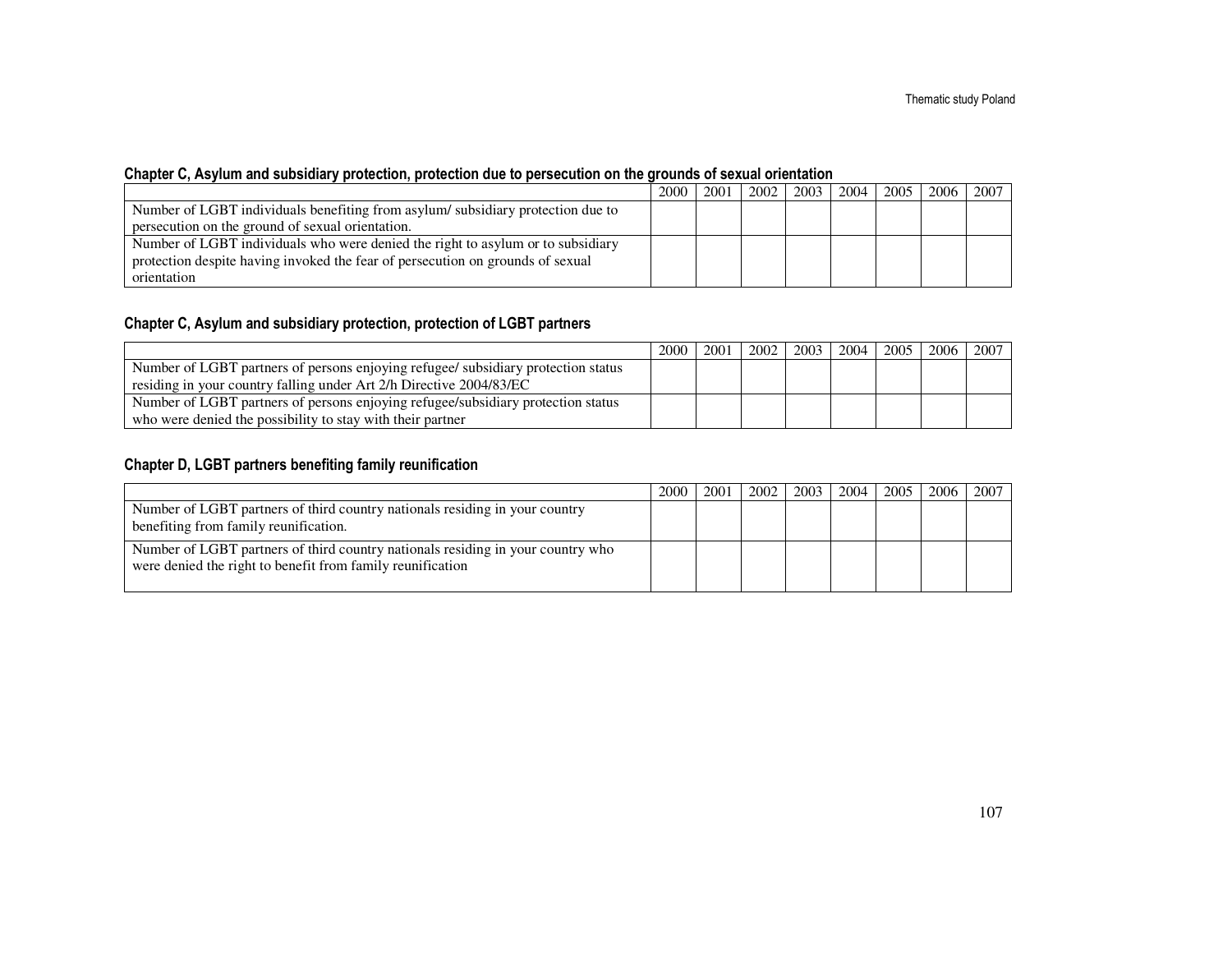## Chapter E, LGBT people enjoyment of freedom of assembly

|                                                                                    | 2000 | 2001 | 2002 | 2003 | 2004 | 2005 | 2006 | 2007 |
|------------------------------------------------------------------------------------|------|------|------|------|------|------|------|------|
| Number of demonstrations in favour of tolerance of LGBT people, gay pride parades, |      |      |      |      |      |      |      |      |
| etc                                                                                |      |      |      |      |      |      |      |      |
| Number of demonstrations against tolerance of LGBT people.                         |      |      |      |      |      |      |      |      |

#### Chapter F, Homophobic hate speech

|                                                                                      | 2000 | 2001 | 2002 | 2003 | 2004 | 2005 | 2006 | 2007 |
|--------------------------------------------------------------------------------------|------|------|------|------|------|------|------|------|
| Number of criminal court cases regarding homophobic hate speech initiated (number    |      |      |      |      |      |      |      |      |
| of prosecutions)                                                                     |      |      |      |      |      |      |      |      |
| Number of convictions regarding homophobic hate speech (please indicate range of     |      |      |      |      |      |      |      |      |
| sanctions ordered)                                                                   |      |      |      |      |      |      |      |      |
| Range of sanctions issued for homophobic hate speech                                 |      |      |      |      |      |      |      |      |
| Number of non-criminal court cases initiated for homophobic statements               |      |      |      |      |      |      |      |      |
| Number of non-criminal court cases initiated for homophobic statements which were    |      |      |      |      |      |      |      |      |
| successfully completed (leading to a decision in favour of the plaintiff, even if no |      |      |      |      |      |      |      |      |
| sanctions other than symbolic were imposed)                                          |      |      |      |      |      |      |      |      |

## Chapter F, Homophobic motivation of crimes as aggravating factor

|                                                                                                               | 2000 | 200 | 2002 | 2003 | 2004 | 2005 | 2006 | 2007 |
|---------------------------------------------------------------------------------------------------------------|------|-----|------|------|------|------|------|------|
| 1n<br>cour<br>which.<br>eriminal.<br>was<br>l as an<br>homophobic<br>decisions<br>motivation<br>; usec<br>nne |      |     |      |      |      |      |      |      |
| vating factor.<br>sentencing<br>1n<br>aggr                                                                    |      |     |      |      |      |      |      |      |